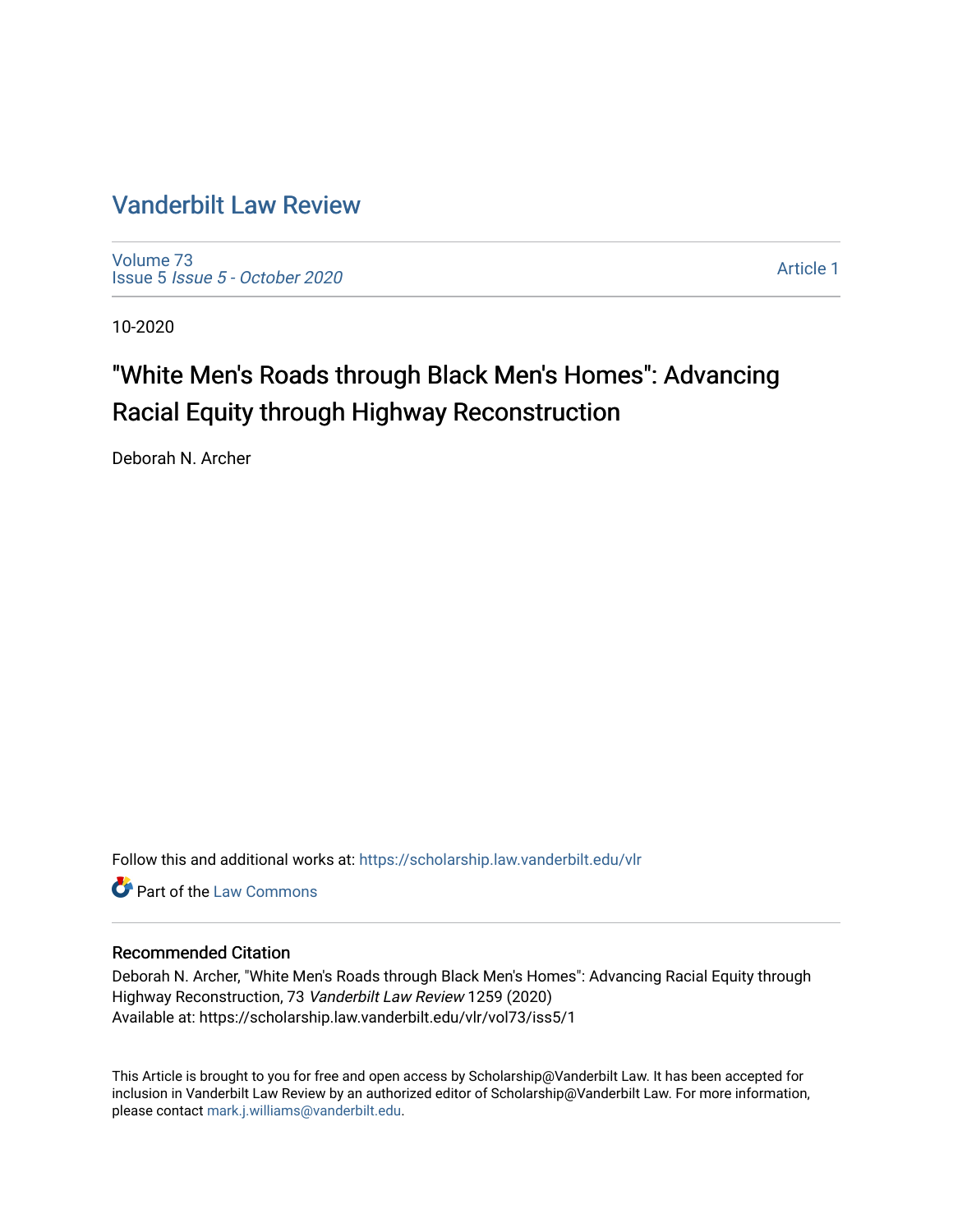# **VANDERBILT LAW REVIEW** \_\_\_\_\_\_\_\_\_\_\_\_\_\_\_\_\_\_\_\_\_\_\_\_\_\_\_\_\_\_\_\_\_\_\_\_\_\_\_\_\_\_\_\_\_\_\_\_\_\_\_\_\_\_\_\_\_\_\_\_\_\_\_\_\_\_\_\_\_\_\_\_

VOLUME 73 COTOBER 2020 NUMBER 5 \_\_\_\_\_\_\_\_\_\_\_\_\_\_\_\_\_\_\_\_\_\_\_\_\_\_\_\_\_\_\_\_\_\_\_\_\_\_\_\_\_\_\_\_\_\_\_\_\_\_\_\_\_\_\_\_\_\_\_\_\_\_\_\_\_\_\_\_\_\_\_\_

# **ARTICLES**

# **"White Men's Roads Through Black Men's Homes"\* : Advancing Racial Equity Through Highway Reconstruction**

*Deborah N. Archer\*\**

*Racial and economic segregation in urban communities is often understood as a natural consequence of poor choices by individuals. In reality, racially and economically segregated cities are the result of many factors,* 

<sup>\*</sup> "White men's roads through black men's homes" was the mantra of a coalition led by Reginald M. Booker and Sammie Abbott in opposition to highway development in Washington, D.C. *See* Harry Jaffe, *The Insane Highway Plan that Would Have Bulldozed DC's Most Charming Neighborhoods*, WASHINGTONIAN (Oct. 21, 2015), https://www.washingtonian.com/2015/10/21/theinsane-highway-plan-that-would-have-bulldozed-washington-dcs-most-charming-neighborhoods/ [https://perma.cc/6YCR-PKKR] (discussing the campaign to halt the building of highways in Washington, D.C.).

<sup>\*\*</sup> Associate Professor of Clinical Law and Co-Faculty Director of the Center on Race, Inequality, and the Law, New York University School of Law. I thank Rachel Barkow, Richard Buery, Audrey McFarlane, Michael Pinard, Russell Robinson, Sarah Schindler, Tony Thompson, Kele Williams, and Katrina Wyman for helpful comments on earlier drafts. I also appreciate the insights I received from participants of faculty workshops at Brooklyn Law School and the University of Miami School of Law and participants at the 2019 Clinical Law Review Workshop at NYU Law School. I am grateful to Nelson Castano, Anna Applebaum, Michael Milov-Cordoba, and Rachel Sommer for their research assistance and to Sarah Jaramillo for her constant support of my research. Thank you to the wonderful editors of the *Vanderbilt Law Review* for their very helpful edits. Finally, I gratefully acknowledge support from the Filomen D'Agostino and Max E. Greenberg Research Fund, New York University School of Law.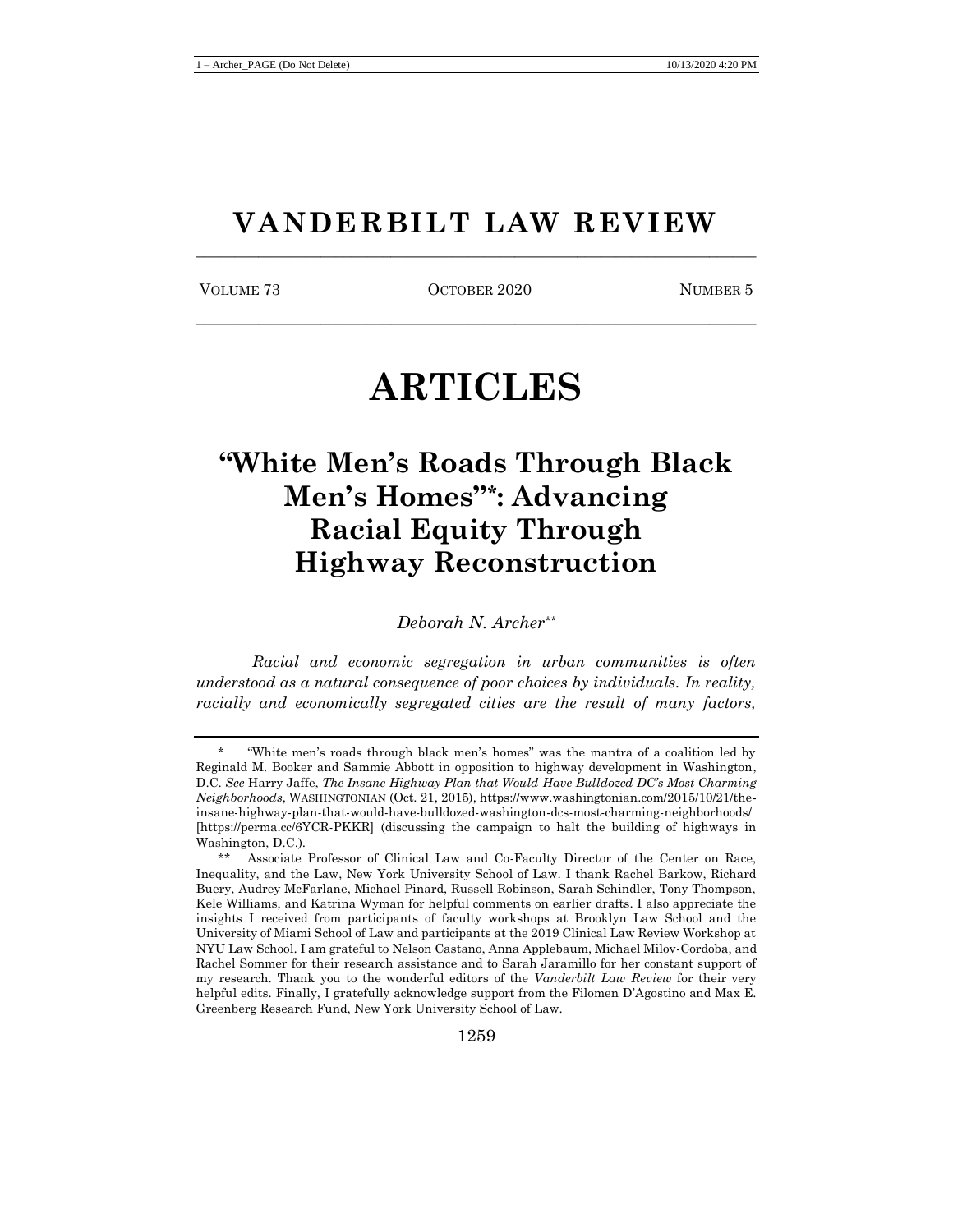*including the nation's interstate highway system. In states around the country, highway construction displaced Black households and cut the heart and soul out of thriving Black communities as homes, churches, schools, and businesses were destroyed. In other communities, the highway system was a tool of a segregationist agenda, erecting a wall that separated White and Black communities and protected White people from Black migration. In these ways, construction of the interstate highway system contributed to the residential concentration of race and poverty and created physical, economic, and psychological barriers that persist.*

*Today, the interstate highway system is on the verge of transformational change as aging highways around the country are crumbling or insufficient to meet growing demand and must be rebuilt or replaced. The possibility of significant infrastructure development offers an opportunity to redress some of the harm caused by the interstate highway system, to strengthen impacted communities, and to advance racial equity. Still, there is a risk that federal, state, and local highway builders will repeat the sins of the past at the expense of communities of color whose homes, businesses, and community institutions again stand in the path of the bulldozers. Moreover, there is reason to believe that traditional civil rights laws, standing alone, are insufficient to redress the structural and institutional racism that shaped the interstate highway system and continues to threaten communities of color as the highways are rebuilt.*

*This Article is the first in the legal literature to explore in depth the racial equity concerns and opportunities raised by modern highway redevelopment. It also builds on the work of legal scholars who advocate for addressing systemic racial inequality by requiring that policymakers conduct a thorough and comprehensive analysis of how a proposed action, policy, or practice will affect racial and ethnic groups. The Article concludes by proposing a way forward for highway redevelopment projects: requiring jurisdictions to complete comprehensive racial equity impact studies prior to any construction. Racial equity impact studies have been used or proposed in various contexts to reform racialized institutions and structures. This Article argues that highway redevelopment projects should join this growing list.*

| I. <sub>1</sub> | BUILDING THE INTERSTATE HIGHWAY SYSTEM AND |                                                  |  |
|-----------------|--------------------------------------------|--------------------------------------------------|--|
|                 |                                            | THE DESTRUCTION AND ISOLATION OF                 |  |
|                 |                                            |                                                  |  |
|                 |                                            | A. Killing Two Birds with One Stone: The Highway |  |
|                 |                                            |                                                  |  |
|                 |                                            |                                                  |  |
|                 | $B_{\cdot}$                                | The Highway as a Post-Jim Crow Racial            |  |
|                 |                                            |                                                  |  |
|                 |                                            |                                                  |  |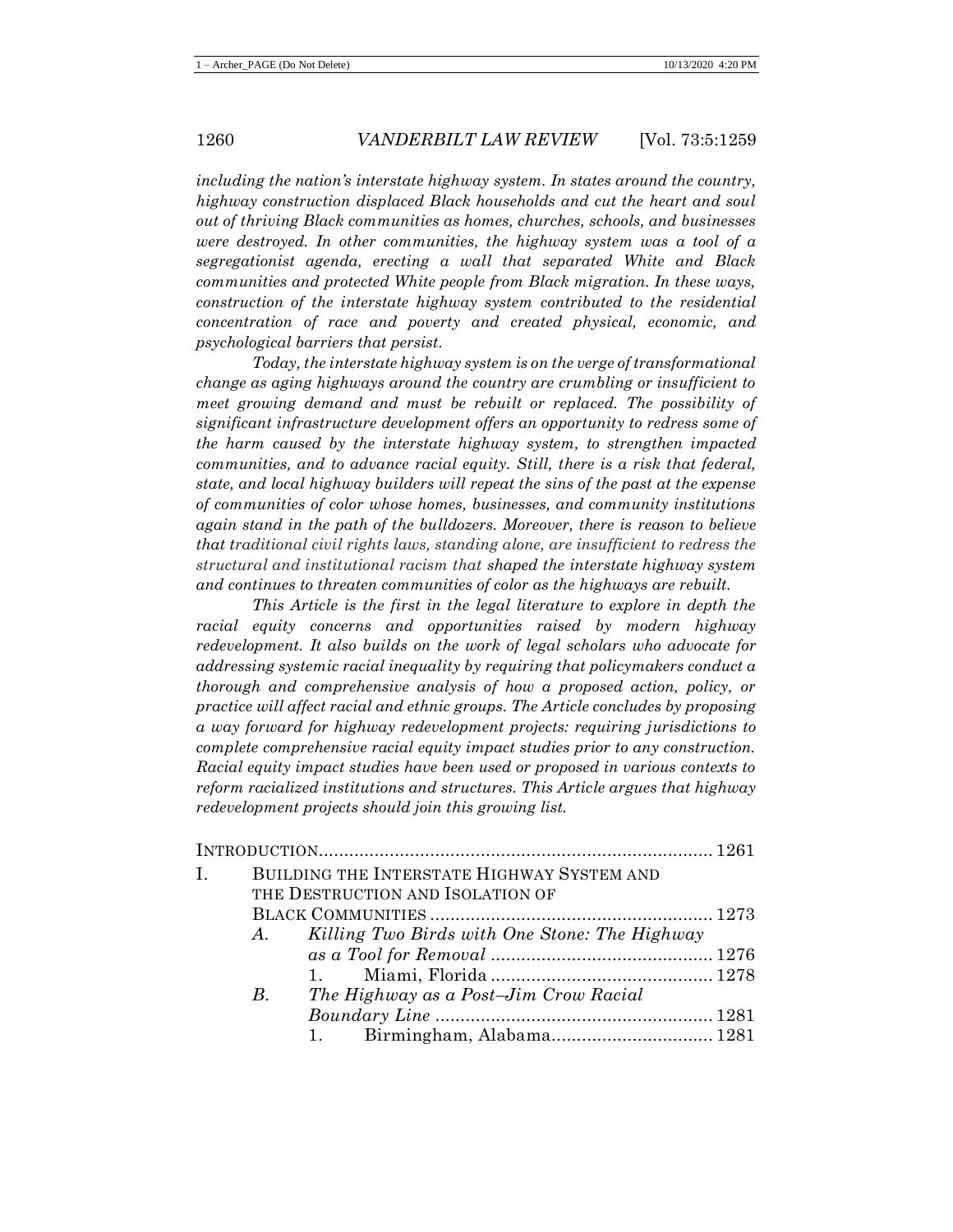# 2020] *RACIAL EQUITY & HIGHWAY RECONSTRUCTION* 1261 2. Atlanta, Georgia ......................................... 1284 II. THE LASTING IMPACT OF HIGHWAY DEVELOPMENT .......... 1286 *A. Hyper-Racial Segregation and Concentrated Poverty* ............................................. 1286 *B. The Destructive and Psychological Impact of Division* .............................................................. 1294 III. THE CHALLENGES, OPPORTUNITIES, AND RISKS OF MODERN HIGHWAY REDEVELOPMENT PROJECTS............... 1298 IV. THE INADEQUACY OF CURRENT LAWS AND ANALYTICAL FRAMEWORKS................................................ 1304 *A. Traditional Civil Rights Laws*............................... 1305 *B. Traditional Analytic Framework*........................... 1307 *C. Laws Adopted in Response to the Freeway Revolts* ..................................................... 1310 *D. The National Environmental Policy Act*................ 1314 V. RACIAL EQUITY IMPACT STUDIES....................................... 1321 *A. Current Federal, State, and Local Mandates to Study Racial Impact* .............................................. 1322 *B. Requiring Racial Equity Impact Studies for Highway Redevelopment Projects* .......................... 1326 CONCLUSION ................................................................................. 1330

#### **INTRODUCTION**

The increased mobility ushered in by the rise of the automobile and expansion of the interstate highway system has been a complex issue for Black people. In many ways, automobiles and highways offered a much-needed respite from the daily indignities of living in Jim Crow America. For decades, using public transportation was a daily reminder of the legal and social inferiority of Black people, particularly in the South. Black people were relegated to the back of the bus and required to give up their seats to white people on demand.<sup>1</sup> In train stations, Black people were forced to wait in separate waiting areas, with separate bathrooms and drinking fountains.<sup>2</sup> In contrast, the

<sup>1</sup>*. See Montgomery Bus Boycott*, HIST. (Feb. 3, 2010), https://www.history.com/topics/blackhistory/montgomery-bus-boycott [https://perma.cc/4Z2N-8MTH] (noting a Montgomery, Alabama city ordinance requiring Black people "to sit in the back half of city buses and to yield their seats to white riders if the front half of the bus, reserved for whites, was full"); *see also, e.g.*, Daniel B. Moskowitz, *No, I Will Not Move to the Back of the Bus*, 52 AM. HIST. 40, 41 (2017) (detailing the story of a Black woman in Virginia who was asked to give up her seat for a white passenger but refused).

<sup>2</sup>*. See* Elizabeth Guffey, *Knowing Their Space: Signs of Jim Crow in the Segregated South*, 28 DESIGNISSUES 41, 52–53 (2012) (detailing the complexities of entering and using the "right"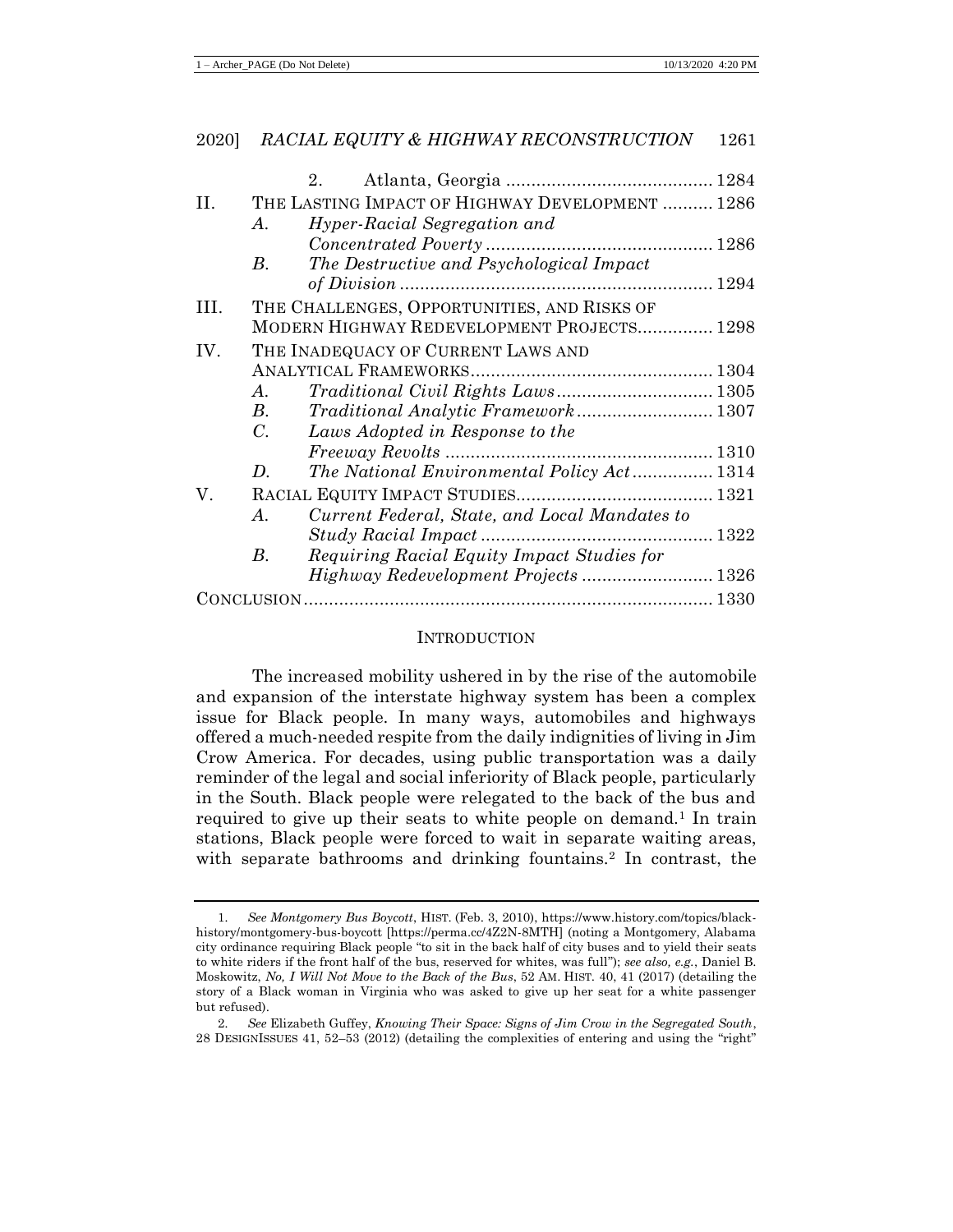ability to drive on the interstate highways offered Black people a certain amount of freedom from the oppression they experienced on public transportation. Sociologist and economist Gunnar Myrdal spoke of the liberating impact of the automobile for Black people, observing that cars were "for Southern Negroes, who c[ould] afford one, a partial emancipation from Jim Crowism."<sup>3</sup> Indeed, the "opportunity to travel 'incognito' in a covered car without constantly confronting the significance of their skin color gave southern blacks a taste of the mobility, freedom, and equality that otherwise had not materialized after Reconstruction."<sup>4</sup>

<span id="page-4-1"></span><span id="page-4-0"></span>At the same time, Black people faced the many dangers of traveling through "white spaces." Many Black travelers had to bring buckets or portable toilets along with them, sleep in their cars, or drive through the night because they were turned away by motels, restaurants, and service stations.<sup>5</sup> Many were caught on dangerous roads, unable to find hotels willing to let them stay.<sup>6</sup> As one *Washington Post* writer recalled about the violence Black people faced on the road, "[s]o many black travelers were just not making it to their

3. 2 GUNNAR MYRDAL, AN AMERICAN DILEMMA: THE NEGRO PROBLEM AND MODERN DEMOCRACY 1368 n.50 (Harper & Bros. Publishers 1944).

4. SARAH A. SEO, POLICING THE OPEN ROAD: HOW CARS TRANSFORMED AMERICAN FREEDOM 36 (2019).

5*. See* TOM LEWIS, DIVIDED HIGHWAYS: BUILDING THE INTERSTATE HIGHWAYS, TRANSFORMING AMERICAN LIFE 270 (Cornell Univ. Press 2013) (noting that traveling on the highway "could be a frightening experience" for Black people); ISABEL WILKERSON, THE WARMTH OF OTHER SUNS: THE EPIC STORY OF GREAT MIGRATION 202 (Vintage 2011) (recounting the story of a grandfather who had to present himself as White and sneak his darker skinned grandson into a hotel under a blanket in order to get a room); Erin Blakemore, *A Black American's Guide to Travel in the Jim Crow Era*, SMITHSONIAN MAG. (Nov. 3, 2015), https://www.smithsonianmag.com/smart-news/read-these-chilling-charming-guides-black-

travelers-during-jim-crow-era-180957131/ [https://perma.cc/UNS7-Y9J9] (discussing *The Green Book*, a resource for Black travelers published between 1936 and 1966, which listed businesses that would serve Black travelers); Tanvi Misra, *How Turbans Helped Some Blacks Go Incognito in the Jim Crow Era*, NPR (July 19, 2014, 5:32 AM ET), https://www.npr.org/ sections/codeswitch/2014/07/17/332380449/how-turbans-helped-some-blacks-go-incognito-in-thejim-crow-era [https://perma.cc/5XE7-DNG6] (discussing how some Blacks wore turbans while traveling in the Jim Crow South in order to appear Indian and avoid harassment); Jeff Wallenfeldt, *The Green Book*, ENCYCLOPEDIA BRITANNICA (Nov. 28, 2018), https://www.britannica.com/ topic/The-Green-Book-travel-guide [https://perma.cc/4698-UM7E] ("To address the uncertainty of attaining lodging, meals, and fuel, African American car travelers brought with them blankets and pillows, extra food, drinks, and gasoline, as well as portable toilets.").

6*. See* LEWIS, *supra* not[e 5,](#page-4-0) at 269 (noting that Black travelers would have to carefully plan their travels so that the night would not catch them on a dangerous road, but many Black travelers were unsuccessful in reaching their destinations before nightfall).

facilities in segregated train stations); Thomas J. Sugrue, *Driving While Black: The Car and Race Relations in Modern America*, AUTOMOBILE AM.LIFE & SOC'Y, http://www.autolife.umd.umich.edu/ Race/R\_Casestudy/R\_Casestudy2.htm [https://perma.cc/WZP4-8WK2] ("In the South, black patrons at bus and train stations were cordoned off into separate waiting rooms, with separate bathrooms, drinking fountains, and (when they were provided to blacks at all) separate concession stands.").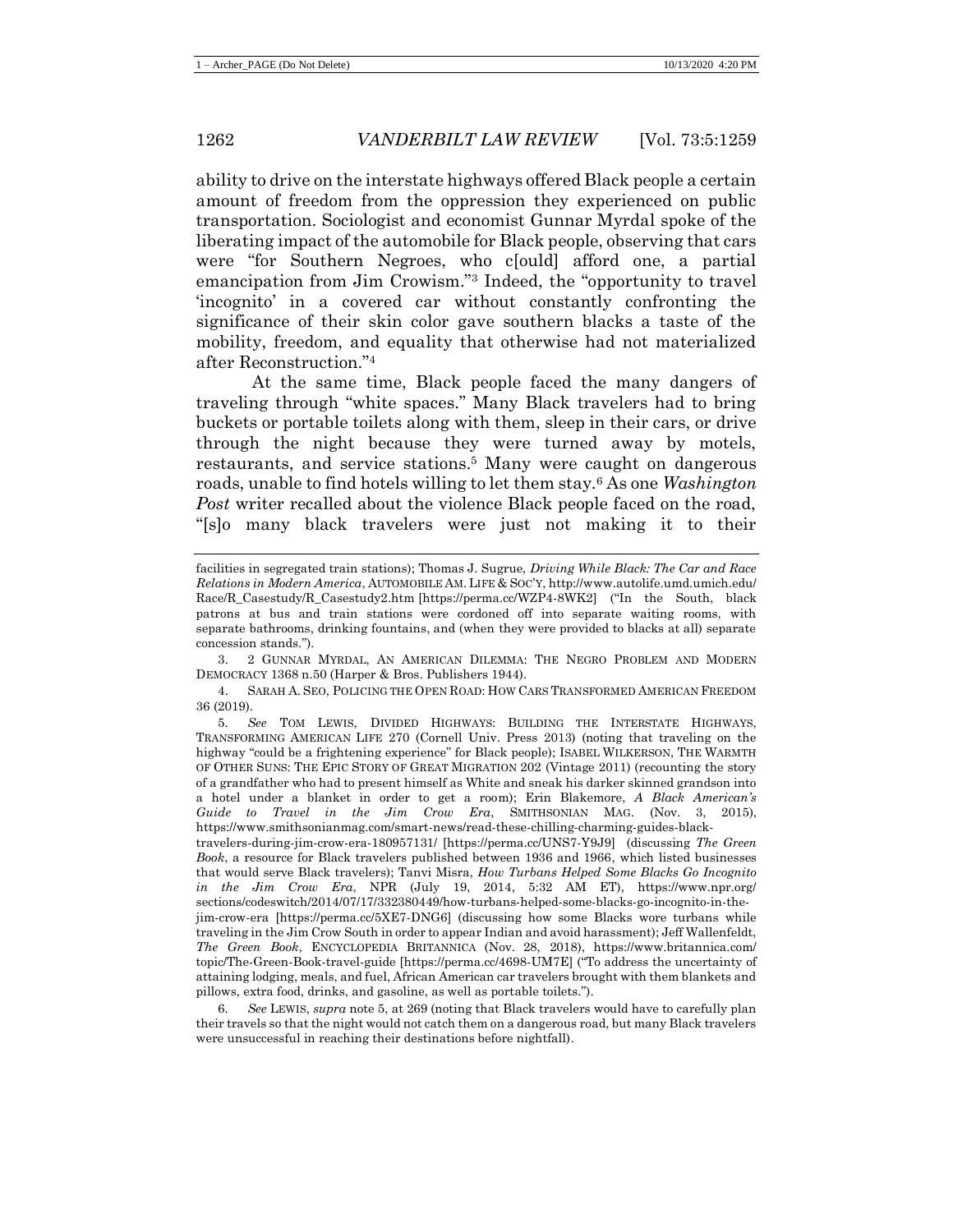<span id="page-5-1"></span><span id="page-5-0"></span>destinations."<sup>7</sup> Beginning in the 1930s, Black travelers were able to turn to resources such as *The Negro Motorist Green Book*<sup>8</sup> and the *Travelguide* to help navigate their way around the harassment and humiliation that often accompanied long-distance road travel. The *Travelguide* promised "Vacation and Recreation Without Humiliation,"<sup>9</sup> while *The Negro Motorist Green Book* promised to give "the Negro traveler information that will keep him from running into difficulties, embarrassments, and to make his trip more enjoyable."<sup>10</sup> These guides helped Black people find towns where they would be welcomed, hotels and restaurants that would serve them, and service stations where they could stop to use the restroom.<sup>11</sup> Still, Black drivers were never able to fully escape the challenges of "driving while black," including harassment and violence at the hands of the police and white travelers.<sup>12</sup>

Those aspects of automobile travel focus on the experiences of Black people when they were traveling the highways. Significantly less attention has been paid to the broader impact the highways had on the lives of Black people, whether or not they ever stepped into a car. The interstate highway system revealed "all our fantasies and fears, our social ideas and racial divisions, our middle-class aspirations and underclass realities."<sup>13</sup> One enduring yet underexplored aspect is the impact the expansion of the interstate highway system had, and continues to have, on the physical and economic isolation of communities of color. Racial and economic segregation is often understood as a natural consequence of poor choices by individuals. The narrative is that residents of central cities are themselves primarily to blame for concentrations of poverty and violence.<sup>14</sup> In reality, racially

<span id="page-5-2"></span><sup>7.</sup> *Id.*

<sup>8.</sup> VICTOR H. GREEN, THE NEGRO MOTORIST GREEN BOOK (1937). The last edition of the Green Book was published in 1966. LEWIS, *supra* note 5, at 271.

<sup>9.</sup> Evan Andrews, *The Green Book: The Black Travelers' Guide to Jim Crow America*, HIST. (Feb. 6, 2017), https://www.history.com/news/the-green-book-the-black-travelers-guide-to-jimcrow-america [https://perma.cc/8R9K-DBGM].

<sup>10</sup>*. See* LIONEL C. BASCOM, HARLEM: THE CRUCIBLE OF MODERN AFRICAN AMERICAN CULTURE 165 (Praeger 2017) (quoting Victor Green's reason for publishing the guide).

<sup>11</sup>*. See* Andrews, *supra* not[e 9](#page-5-0) ("In the pages that followed, they provided a rundown of hotels, guest houses, service stations, drug stores, taverns, barber shops and restaurants that were known to be safe ports of call for African American travelers.").

<sup>12</sup>*. See* BASCOM, *supra* note [10,](#page-5-1) at 166 (detailing some of the dangers Black drivers faced on the road); SEO, *supra* not[e 4,](#page-4-1) at 37 (acknowledging that "driving in a racist society diminished the liberating potential of the automobile").

<sup>13.</sup> LEWIS, *supra* not[e 5,](#page-4-0) at xiii.

<sup>14</sup>*. See* PAUL MASON FOTSCH, WATCHING THE TRAFFIC GO BY: TRANSPORTATION AND ISOLATION IN URBAN AMERICA 159–63 (2007) (explaining that advocates of the suburbs attributed poor city living conditions "to the culture of new immigrants" and also describing freeways as a "shield" protecting suburban people from contact with the urban population).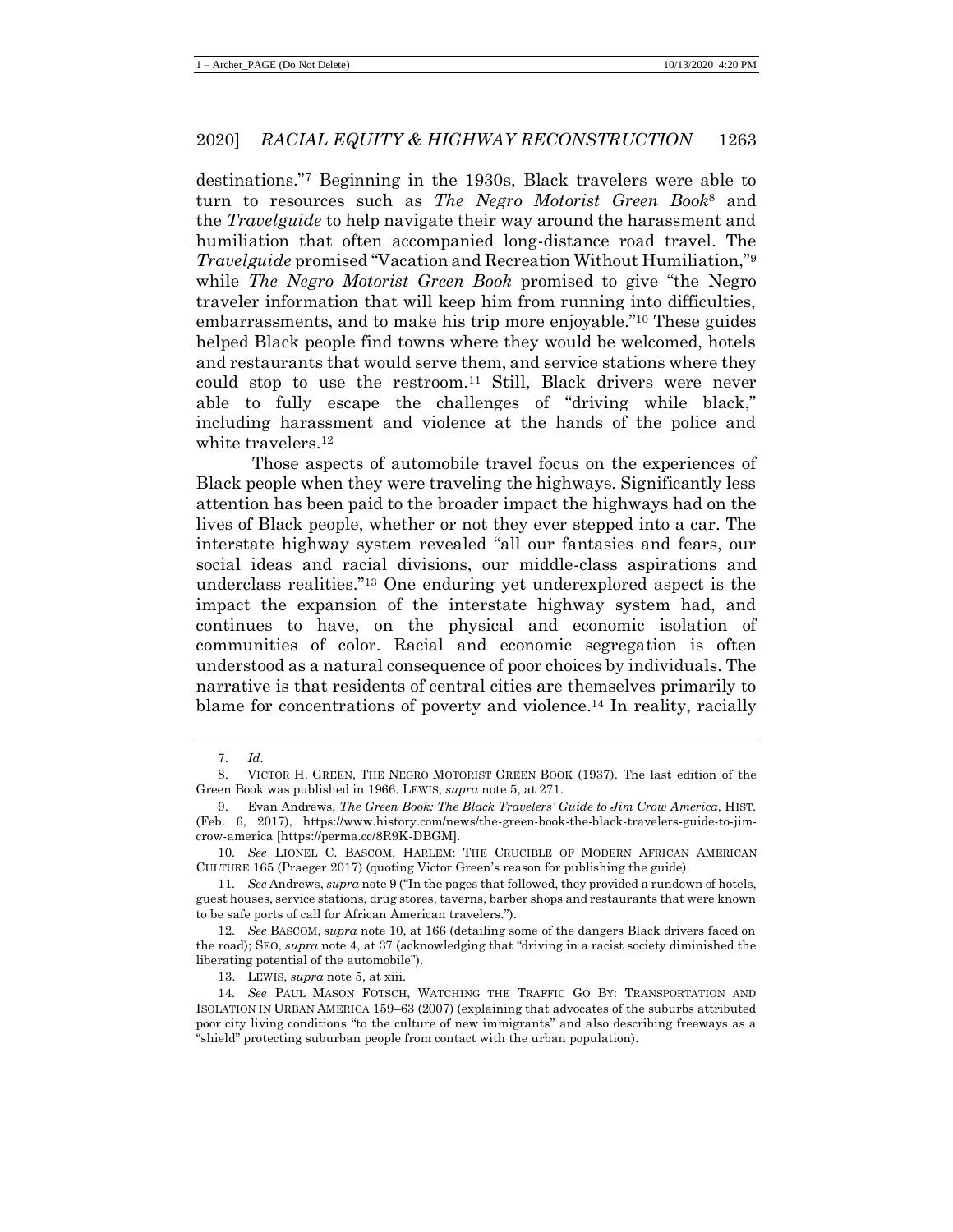<span id="page-6-1"></span>segregated cities are the result of many factors, including federal, state, and local housing policies; private housing discrimination; migration patterns; public education systems; employment opportunities; mortgage practices; and the country's interstate highway system.<sup>15</sup> Construction of the interstate highway system played a key role in creating the spatial and economic conditions prevalent in urban centers today—conditions that influence interracial interactions, economic mobility, and community stability.<sup>16</sup> Indeed, highway construction both "symbolically and physically" encouraged racial segregation and isolation.<sup>17</sup>

<span id="page-6-0"></span>The passage of the Federal-Aid Highway Act of 1956, popularly known as the National Interstate and Defense Highways Act or the Interstate Highway Act, <sup>18</sup> buoyed both highway construction and the

<sup>15</sup>*. See* RONALD H. BAYOR, RACE AND THE SHAPING OF TWENTIETH-CENTURY ATLANTA 53 (1996) ("The creation of these separate racial enclaves is the result of various perennial factors, including decades-old migration patterns, occupational choices, and federal government and local banking appraisal and mortgage policies."); RICHARD ROTHSTEIN, THE COLOR OF LAW: A FORGOTTEN HISTORY OF HOW OUR GOVERNMENT SEGREGATED AMERICA VII–IX (2017) (discussing the history of laws that have created and helped maintain segregated communities in the United States); Sheryll D. Cashin, *Localism, Self-Interest, and the Tyranny of the Favored Quarter: Addressing the Barriers to New Regionalism*, 88 GEO. L.J. 1985, 1987 (2000) ("Marginalized populations, particularly the minority poor who are relegated to poverty-ridden, central city neighborhoods, are largely excluded from participating in the favored quarter's economic prosperity."); Richard Thompson Ford, *The Boundaries of Race: Political Geography in Legal Analysis*, 107 HARV. L. REV. 1841, 1861 (1994) ("[A]n important source of segregation and of the isolation and oppression of minorities that accompany it, is the autonomous municipality that forms a racially homogenous jurisdiction."); David D. Troutt, *Katrina's Window: Localism, Resegregation, and Equitable Regionalism*, 55 BUFF. L. REV. 1109, 1145–46 (2008); Erika K. Wilson, *Toward a Theory of Equitable Federated Regionalism in Public Education*, 61 UCLA L. REV. 1416, 1418 (2014).

<sup>16.</sup> FOTSCH, *supra* note [14,](#page-5-2) at 169 ("[A]s a physical formation the freeway's construction helped create the spatial divisions now regarded as natural."); *see* Roger Biles, Raymond A. Mohl & Mark H. Rose, *Revisiting the Urban Interstates: Politics, Policy, and Culture Since World War II*, 40 J. URB. HIST. 827, 829 (2014) ("[T]he Interstate produced harsh and mostly unyielding consequences for urban residents, for their neighborhoods, and for their livelihoods. . . . In central cities, Interstate construction uprooted businesses, churches, schools, and residents."); *see also*  Robert D. Bullard, *Introduction* to HIGHWAY ROBBERY:TRANSPORTATION RACISM AND NEW ROUTES TO EQUITY 2 (Robert D. Bullard, Glenn S. Johnson & Angel O. Torres eds., South End Press 2004) (emphasizing "the role transportation plays in shaping human interaction, economic mobility, and sustainability").

<sup>17</sup>*. See* FOTSCH, *supra* not[e 14,](#page-5-2) at 4.

<sup>18.</sup> *Congress Approves the Federal-Aid Highway Act*, U.S. SENATE, https://www.senate.gov/ artandhistory/history/minute/Federal\_Highway\_Act.htm (last visited Sept. 9, 2020) [https://perma.cc/6Y9J-X7LT] ("On June 26, 1956, the Senate and House both approved a conference report on the Federal-Aid Highway Act (also known as the National Interstate and Defense Highways Act)."); Kat Eschner, *Three Ways the Interstate System Changed America*, SMITHSONIAN MAG. (June 29, 2017), https://www.smithsonianmag.com/smart-news/three-waysinterstate-system-changed-america-180963815/ [https://perma.cc/US3Y-AFWK] ("[I]n 1956, President Dwight Eisenhower signed the Interstate Highway Act, the piece of legislation that led to the creation of America's current highway system.").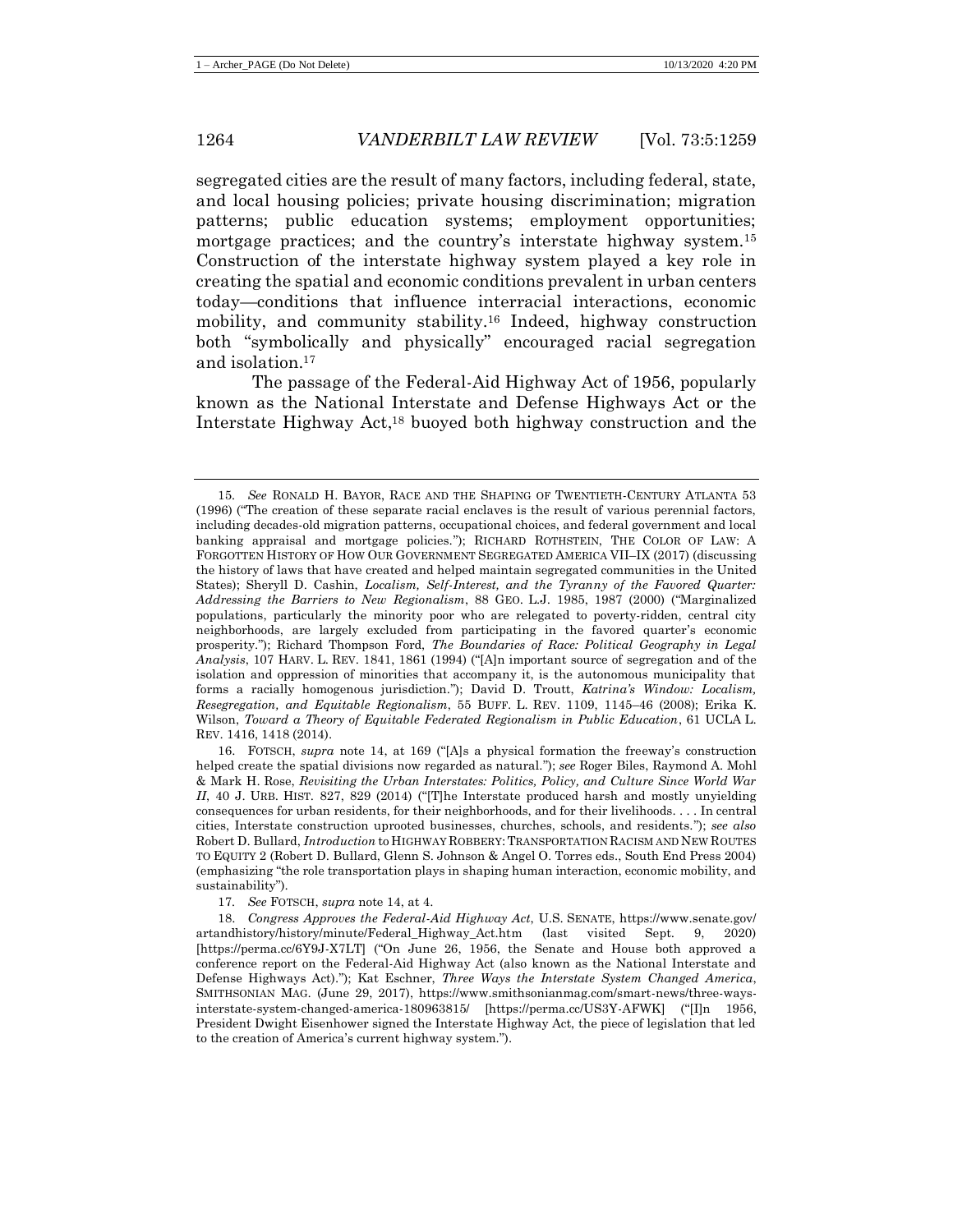<span id="page-7-2"></span>destruction of Black communities.<sup>19</sup> Often under the guise of "slum removal," federal and state officials purposely targeted Black communities to make way for massive highway projects. In states around the country, highways disproportionately displaced Black households and cut the heart and soul out of thriving Black communities as homes, churches, schools, and businesses were destroyed.<sup>20</sup> In some cases, entire Black communities were leveled. In St. Paul, Minnesota, the construction of Interstate 94 displaced oneseventh of the city's Black residents.<sup>21</sup> As one observer noted, "[v]ery few blacks lived in Minnesota, but the road builders found them."<sup>22</sup>

<span id="page-7-1"></span><span id="page-7-0"></span>Similarly, in Pittsburgh, Pennsylvania, a Black community known as the Hill District was devastated in order to build Interstate 579.<sup>23</sup> When Interstate 579 opened to traffic, it had effectively cut off the Hill District from Pittsburgh's thriving downtown area and

<sup>19.</sup> Although Black neighborhoods were the primary targets of the highways, they were not the only targets. Latinx, Native American, and Asian communities were also harmed by highway development and transportation policy. *See, e.g.*, Robert D. Bullard, *The Anatomy of Transportation Racism*, *in* HIGHWAY ROBBERY: TRANSPORTATION RACISM AND NEW ROUTES TO EQUITY, *supra* note [16,](#page-6-0) at 19 ("[C]ontemporary race relations in America can no longer be viewed in the black-white paradigm. Racism makes the daily life experiences of most African Americans, Latino Americans, Native Americans, and Asian and Pacific Islander Americans very different from that of most white Americans."); Omar Freilla, *Burying Robert Moses's Legacy in New York City*, *in* HIGHWAY ROBBERY: TRANSPORTATION RACISM AND NEW ROUTES TO EQUITY, *supra* not[e 16,](#page-6-0) at 76 (stating, in reference to Robert Moses's legacy of racism, "poor Latinos and African Americans made up a disproportionate share of those kicked into the street to make way for Moses's vision"); RAYMOND A. MOHL, POVERTY & RACE RESEARCH ACTION COUNCIL, THE INTERSTATES AND THE CITIES: HIGHWAYS, HOUSING, AND THE FREEWAY REVOLT 26 (2002) [hereinafter MOHL, PRRAC] (noting that an inner city expressway in Boston destroyed the Chinatown district and part of an Italian section of the city); Biles et al., *supra* not[e 16,](#page-6-0) at 828 (discussing highway building in Boyle Heights, a predominantly Latinx community in Los Angeles). For example, in Camden, New Jersey, the Civil Rights Division of the New Jersey State Attorney General's Office prepared a report entitled "Camden, New Jersey: A City in Crisis," which stated: "It is obvious from a glance at the renewal and transit plans that an attempt is being made to eliminate the Negro and Puerto Rican ghetto areas by two different methods. The first is building highways that benefit white suburbanites." Raymond A. Mohl, *Planned Destruction: The Interstates and Central City Housing*, *in* FROM TENEMENTS TO THE TAYLOR HOMES: IN SEARCH OF AN URBAN HOUSING POLICY IN TWENTIETH-CENTURY AMERICA 239 (John F. Bauman, Roger Biles & Kristin M. Szylvian eds., 2000).

<sup>20.</sup> In St. Petersburg, Florida, alone, ten Black churches were removed from the path of I-275. Raymond A. Mohl, *Race and Space in the Modern City: Interstate-95 and the Black Community in Miami*, *in* URBAN POLICY IN TWENTIETH-CENTURY AMERICA 100, 135 (Arnold R. Hirsch & Raymond A. Mohl eds., Rutgers Univ. Press 1993).

<sup>21</sup>*. Id.* at 134.

<sup>22</sup>*. Id.*

<sup>23</sup>*. See* Sam Ross-Brown, *Transportation Secretary Foxx Moves to Heal Scars of Urban Renewal*, AM. PROSPECT (Sept. 30, 2016), https://prospect.org/civil-rights/transportation-secretaryfoxx-moves-heal-scars-urban-renewal/ [https://perma.cc/G8Z3-NSPP] (explaining that thousands of residents of the Hill District, an area known as "Little Harlem," were displaced by Interstate 579).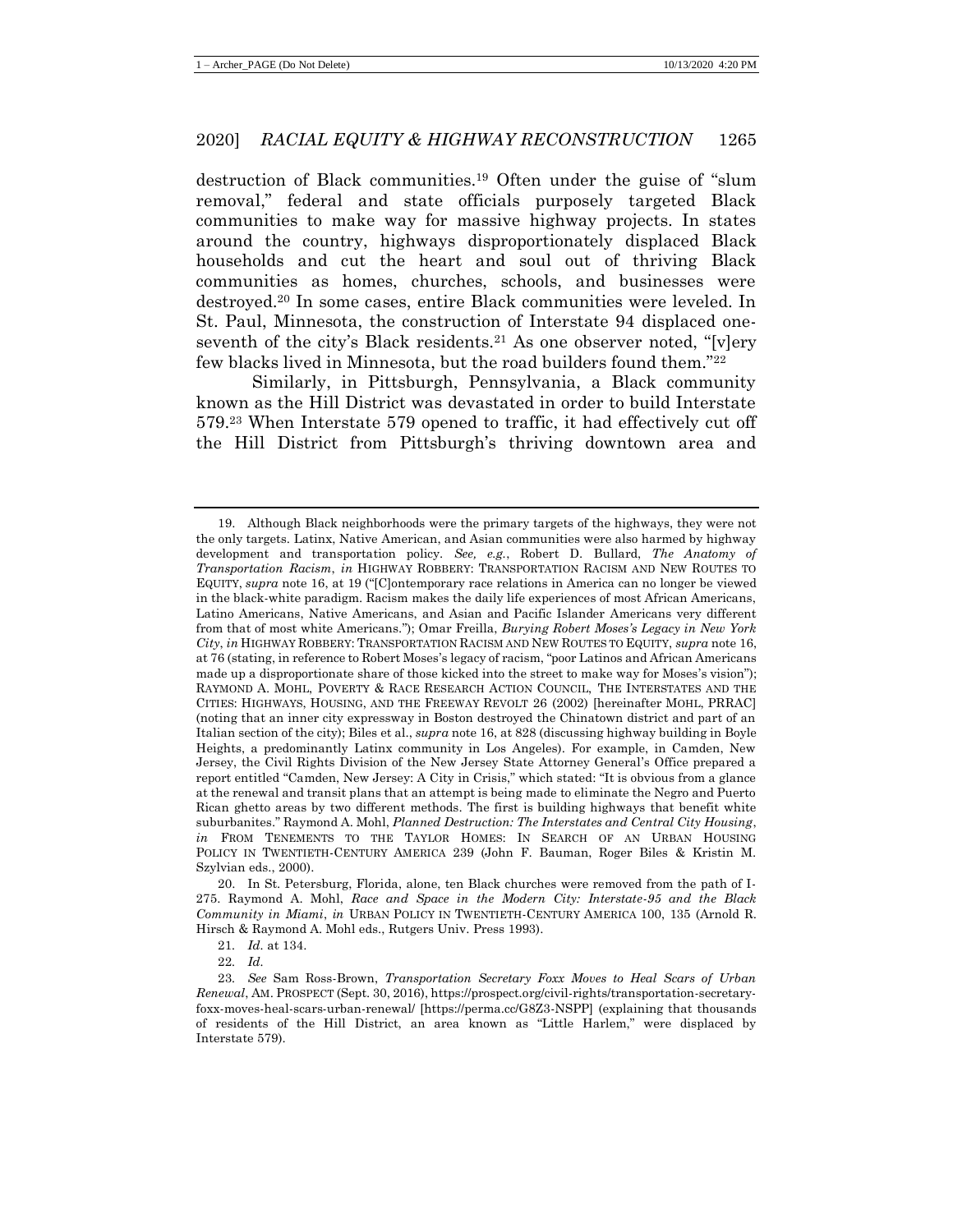displaced thousands of Black residents.<sup>24</sup> The population of the Hill District dropped from approximately fifty-four thousand in 1950 to approximately 9,500 in 2013. More than four hundred businesses were lost. "When you displace that many people, you essentially damn that community."<sup>25</sup> So it should be no surprise that today, approximately forty percent of the Hill District's residents live below the poverty line.<sup>26</sup>

<span id="page-8-0"></span>Two historically Black communities in Flint, Michigan, were cleared to make a path for a highway. The first community, Sugar Hill, was established by enslaved people who escaped the South and settled east and south of downtown.<sup>27</sup> Then, following World War II, Black people migrating from the South settled north of the city in deteriorating houses that were abandoned by white flight.<sup>28</sup> Sugar Hill families were forced out and into the neighborhood north of downtown.<sup>29</sup> When the highway path was finally cleared, approximately three thousand families had been moved out of the way, many without any financial assistance or relocation compensation.<sup>30</sup> Over fifty-eight percent of the families displaced to build Flint's highways were Black.<sup>31</sup> In contrast, Black people were only twenty-eight percent of the city's population and twelve percent of the region's population at the time.<sup>32</sup>

<span id="page-8-1"></span>In other communities, the highway spared Black homes but became a permanent racial barrier between white and Black neighborhoods, further entrenching racial segregation and walling off economic opportunity. This was often accomplished at the request of white residents who feared integration.<sup>33</sup> In Orlando, Florida, Interstate 4 was built to provide a barrier separating Black residents on the west side of town from white residents and the central business district on the east side. $34$  In Los Angeles, California, the highway system was designed to serve the dual purposes of segregation and

<sup>24</sup>*. Id.*

<sup>25</sup>*. Id.* (quoting R. Daniel Lavelle, a Pittsburgh City Council Member who represents the Hill District).

<sup>26</sup>*. Id.*

<sup>27.</sup> RICHARD HÉBERT, HIGHWAYS TO NOWHERE: THE POLITICS OF CITY TRANSPORTATION 20 (1972).

<sup>28</sup>*. Id.*

<sup>29</sup>*. Id.*

<sup>30</sup>*. Id.* at 21.

<sup>31</sup>*. Id.*

<sup>32</sup>*. Id.*

<sup>33.</sup> Mohl, *supra* note [20,](#page-7-0) at 135; *see, e.g.*, Charles E. Connerly, *From Racial Zoning to Community Empowerment: The Interstate Highway System and the African American Community in Birmingham, Alabama*, 22 J. PLAN. EDUC. & RES. 99, 101–04 (2002) (explaining how highway structures in Birmingham were placed according to the desires and concerns of white residents, including to protect against the threat of potential "black occupancy" in white neighborhoods).

<sup>34.</sup> Mohl, *supra* note [20,](#page-7-0) at 135.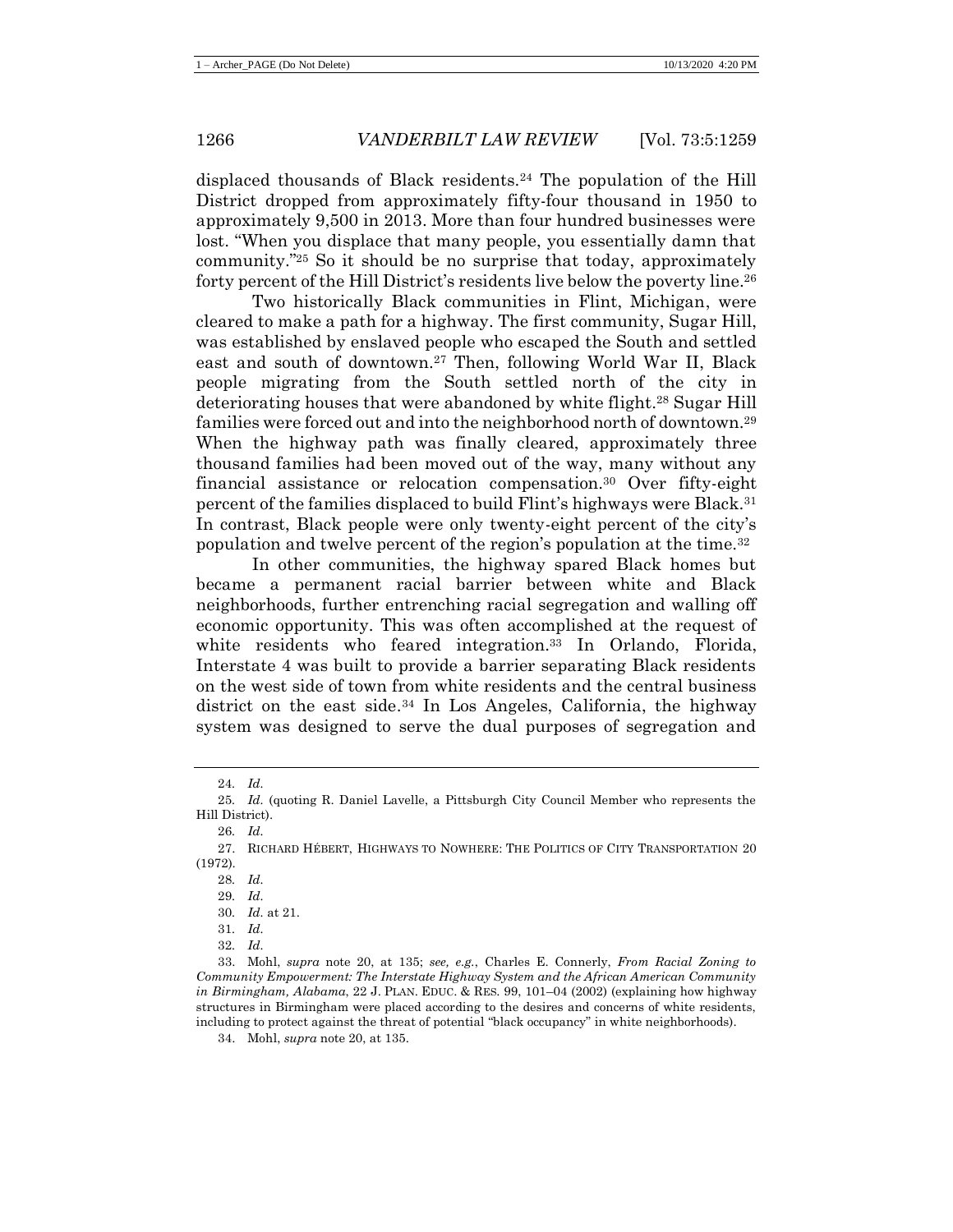isolation.<sup>35</sup> The Los Angeles freeway "created a barrier to the blight of downtown and allowed those coming from Pasadena or other eastern suburbs to bypass it."<sup>36</sup> Thus, highways in Los Angeles "worked to hide the brutal violence of racial segregation and also helped to maintain it."<sup>37</sup>

The highways tore through once-vibrant communities, ripping the social fabric and inflicting psychological wounds on those who were forced to leave their homes and those who were left behind. In his memoir, Sam Fulwood III describes the impact the highway built through his west-side Charlotte, North Carolina, neighborhood had on him as a child and throughout adulthood. He grew up believing that he "lived in a near-perfect world. God in Heaven was perfection, and [he] had the closest thing on Earth, in Charlotte, North Carolina."<sup>38</sup> He went on to observe:

But that was in the early 1960s, before the bulldozers uprooted the dogwoods and oaks; gobbled up wide paved streets; and turned my playmates' homes into rubble. I vividly remember the change, in terms that a little boy can understand: Jimmy Don Arnold, who had the largest and best comic book collection, tearfully told me he couldn't hang with the fellas any more because the mysterious "They" were tearing down his house. William "Beegee" White's huge front yard, where we played pickup football games, became a mound of dirt for an embankment to support an off-ramp to I-77. . . . Biddleville Elementary School, where I attended first and second grade—and heard about President John F. Kennedy's assassination—was no more, gone to make way for the Brookshire Freeway, which connects I-77 and I-85  $\dots$  .  $39$ 

<span id="page-9-0"></span>Professor Derrick Bell argued that "racism is an integral, permanent, and indestructible component of this society."<sup>40</sup> The interstate highway system stands as a material manifestation of his theory—a physical realization of our racialized norms and values. Highways were built through and around Black communities to physically entrench racial inequality and protect white spaces and privilege. The physical boundaries they created would become permanent tools of white supremacy, boundaries that could withstand

<sup>35.</sup> FOTSCH, *supra* note [14,](#page-5-2) at 94.

<sup>36</sup>*. Id.* at 102.

<sup>37</sup>*. Id.* at 94.

<sup>38.</sup> ANDREW WIESE, PLACES OF THEIR OWN: AFRICAN AMERICAN SUBURBANIZATION IN THE TWENTIETH CENTURY 164 (2004).

<sup>39.</sup> Sam Fulwood III, *When Home Disappears*, CTR. FOR AM. PROGRESS (Apr. 7, 2016, 9:01 AM), https://www.americanprogress.org/issues/race/news/2016/04/07/134933/when-homedisappears/ [https://perma.cc/52CH-QBRD] (quoting SAM FULWOOD III,WAKING FROM THE DREAM: MY LIFE IN THE BLACK MIDDLE CLASS (1995)).

<sup>40.</sup> Derrick Bell, *The Racism Is Permanent Thesis: Courageous Revelation or Unconscious Denial of Racial Genocide*, 22 CAP. U. L. REV. 571, 573 (1993). *See generally* DERRICK BELL, FACES AT THE BOTTOM OF THE WELL: THE PERMANENCE OF RACISM (1992) (arguing that racism is ingrained in American society).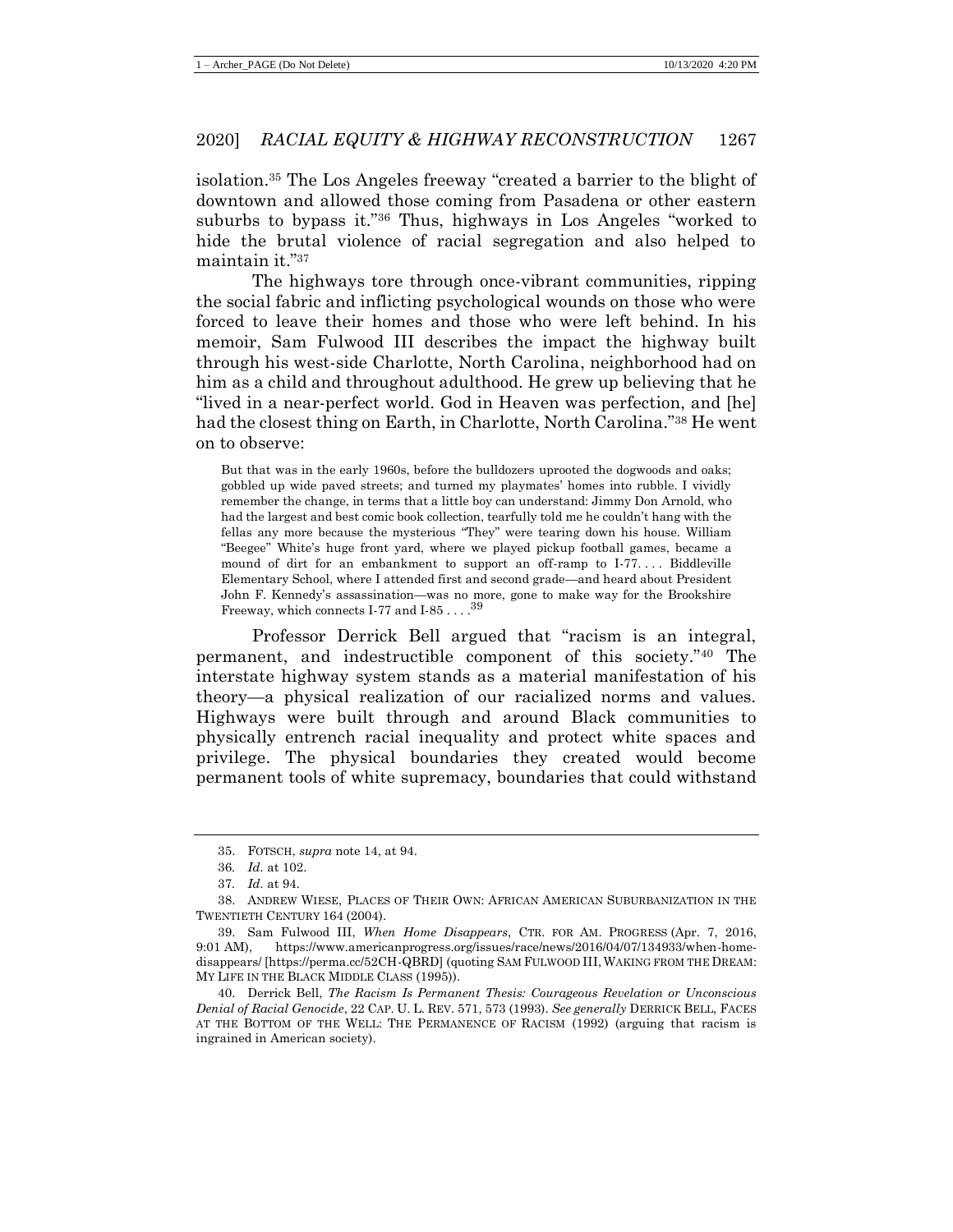the evolution of civil rights laws. Rather than be forced to comply with the law, the highways were the law.

Ultimately, the nation's highway system contributed to the concentration of race and poverty and created physical, psychological, and economic barriers that persist to this day. United States Congressman John Lewis wrote, "the legacy of Jim Crow transportation is still with us. Even today, some of our transportation policies and practices destroy stable neighborhoods, isolate and segregate our citizens in deteriorating neighborhoods, and fail to provide access to jobs and economic growth centers."<sup>41</sup> Class and racial inequality, economic deprivation and depression, and residential isolation and segregation are all a part of the legacy of highway politics that focus on growth and expansion at the expense of Black communities: by building roads to whites-only suburbs through the heart of Black neighborhoods. While the highways connected white people living in suburbia with economic opportunities in the city,<sup>42</sup> Black residents were excluded from white neighborhoods and forced to find new housing in communities already intensely segregated by race and class, further taxing inadequate housing, employment opportunities, and public services.<sup>43</sup> Those communities and their residents bear the marks of decades of accumulated disadvantage—racial segregation, concentrated poverty, neighborhood instability, and economic divestment.<sup>44</sup>

<span id="page-10-0"></span>Today, the country has a renewed focus on highways and infrastructure development. The interstate highway system is on the verge of transformational change as aging highways around the country

<sup>41.</sup> John Lewis, *Foreword* to HIGHWAY ROBBERY: TRANSPORTATION RACISM AND NEW ROUTES TO EQUITY, *supra* note [16,](#page-6-0) at viii.

<sup>42</sup>*. See* FOTSCH, *supra* note [14,](#page-5-2) at 97 (noting that "a large number" of Los Angelinos "were migrants from the Midwest" and that "[t]he automobile permitted people to live in pastoral environs while still having access to the economic opportunities of the city"). Redlining practices and the free reign given to racist financial institutions under the GI Bill helped create the suburbs and the white wealth derived from home ownership in the suburbs, subsidized by the federal government, while Black folks were left to abandoned cities. *See id.* at 90 ("The federal housing policies . . . barred government-backed loans in neighborhoods with even a single African American resident."); Erin Blakemore, *How the GI Bill's Promise Was Denied to a Million Black WWII Veterans*, HIST. (June 21, 2019), https://www.history.com/news/gi-bill-black-wwii-veteransbenefits [https://perma.cc/4GHW-QWYS] (noting that the GI Bill gave "white-run financial institutions free reign to refuse mortgages and loans to black people").

<sup>43.</sup> *See* HÉBERT, *supra* note [27,](#page-8-0) at 20 (describing how highway construction displaced Black families, forcing them into crowded neighborhoods where public services were already overburdened).

<sup>44.</sup> Anthony V. Alfieri, *Black, Poor, and Gone: Civil Rights Law's Inner-City Crisis*, 54 HARV. C.R.-C.L. L. REV. 629, 640 (2019) (noting some of the "multifaceted dynamics of accumulated disadvantage"); *see* Matthew Desmond, *Severe Deprivation in America: An Introduction*, 1 RUSSELL SAGE FOUND. J. SOC. SCI. 1, 8 (2015) (describing two ways of assessing hardship: the multidimensional nature of it and the generational or historical quality of certain hardships that affect individuals, such as systemic racism).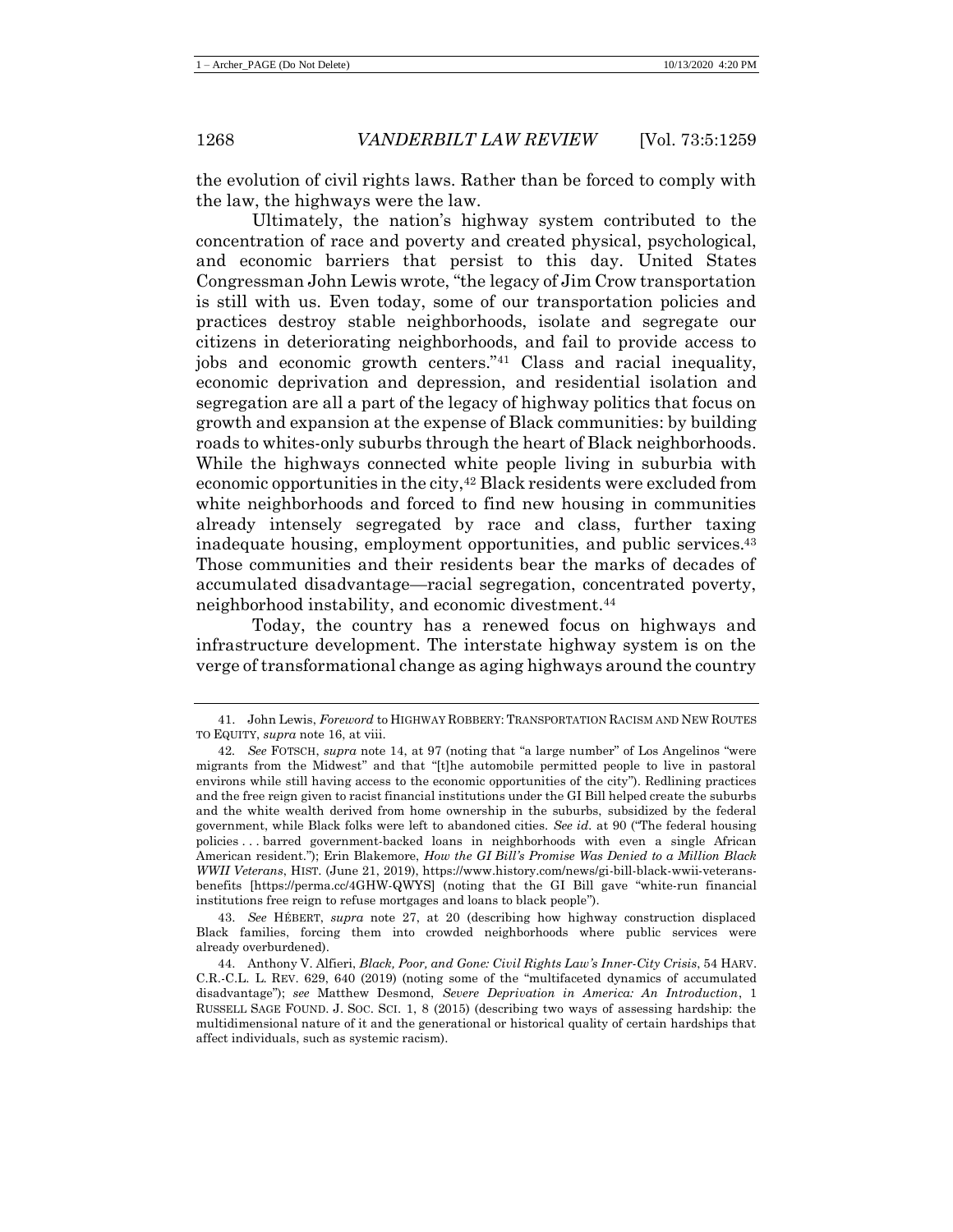<span id="page-11-0"></span>are crumbling or insufficient to meet growing demand, and they must be rebuilt or replaced.<sup>45</sup> The possibility of significant infrastructure development offers an opportunity to redress some of the harm caused by the interstate highway system, to strengthen impacted communities, and to advance racial equity. Still, there is a risk that federal, state, and local highway builders will repeat the sins of the past, relying on the "traditional patterns of highway politics and policy focused on growth and expansion"<sup>46</sup> at the expense of communities of color and low-income populations whose homes, businesses, and community institutions again stand in the path of the bulldozers.<sup>47</sup>

The officials who built the interstate highway system in the 1950s and 1960s were often motivated explicitly by racism and placed little value on Black lives, Black families, and Black communities.<sup>48</sup> This racism persists, of course, and Black lives and homes continue to be valued less than others.<sup>49</sup> As communities engage in the project of

46. Mohl, *supra* note [45,](#page-11-0) at 90.

47*. See, e.g.*, *id.* at 92–95 (discussing several communities that were affected by the construction of now-aging highways and how they stand to be affected again by reconstruction).

48*. See* discussion *infra* Part I (discussing the ways in which highway construction was used to destroy and maintain segregated Black communities); *see also, e.g.*, Mohl, *supra* not[e 20,](#page-7-0) at 134 (discussing how highway plans were shifted to target Black neighborhoods in Minnesota).

49. For examples of instances of Black Americans being told to "go back" to Africa, see Rachel Dicker, *Man at Trump Rally Yells 'Go Back to Africa' at Black Woman*, U.S. NEWS & WORLD REP. (Mar. 14, 2016, 3:25 PM), https://www.usnews.com/news/articles/2016-03-14/man-at-trump-rallyyells-go-back-to-africa-at-black-woman [https://perma.cc/SQ2S-2VJQ]; Cleve R. Wootson Jr., *'Go Back to Africa'? This Man Will – if Racists Pay His Way*, WASH. POST (July 19, 2016, 4:55 AM CDT), https://www.washingtonpost.com/news/morning-mix/wp/2016/07/19/go-back-to-africa-this-manwill-if-racists-pays-his-way/ [https://perma.cc/Z6X9-7UW2]. Today, efforts to banish Black people are being seen. *See, e.g.*, Sam Levin, *'We're Being Pushed Out': The Displacement of Black Oakland*,

<sup>45</sup>*. See* Raymond A. Mohl, *The Expressway Teardown Movement in American Cities: Rethinking Postwar Highway Policy in the Post-Interstate Era*, 11 J. PLAN. HIST. 89, 89–90 (2012) (discussing the general need to replace the country's aging infrastructure and the cities that have already begun replacing or are considering the replacement of their highways); Fred Bayles, *Interstates Can't Handle Much More, Report Says*, USA TODAY, Jan. 17, 2003, at A9 (noting that the Federal Highway Administration found that traffic on the nation's interstates would increase forty-two percent over two decades); Jeremy Kutner, *Downtown Need a Makeover? More Cities are Razing Urban Highways*, CHRISTIAN SCI. MONITOR (Mar. 2, 2011), https://www.csmonitor.com/USA/2011/0302/Downtown-need-a-makeover-More-cities-are-razingurban-highways [https://perma.cc/Q6PF-TDED] (reporting that many cities across the country are considering replacing the highways running through their cities, in part because the highways are "nearing the end of their useful lives"); Daniel C. Vock, *A Road Runs Through It*, GOVERNING, July 2014, at 53, https://drjdbij2merew.cloudfront.net/GOV/GOV\_Mag\_July14.pdf [https://perma.cc/ NCF7-S245] ("Roads built in the 1960s—particularly elevated spans that travel across a series of bridges—are nearing the end of their useful life, which means they may need to be replaced entirely."); Dan Bobkoff, *The End of the Road: Saying Goodbye to Freeways*, NPR (Mar. 21, 2011, 5:04 PM ET), https://www.npr.org/2011/03/21/134743606/the-end-of-the-road-saying-goodbye-tofreeways [https://perma.cc/VND2-3T8Y] ("Half a century after cities put up freeways, many of those roads are reaching the end of their useful lives."); Jack Skelley, *Tear Down That Freeway!*, URB. LAND (Apr. 20, 2011), https://urbanland.uli.org/sustainability/tear-down-that-freeway/ [https://perma.cc/964N-PPQ3] ("America's infrastructure is crumbling.").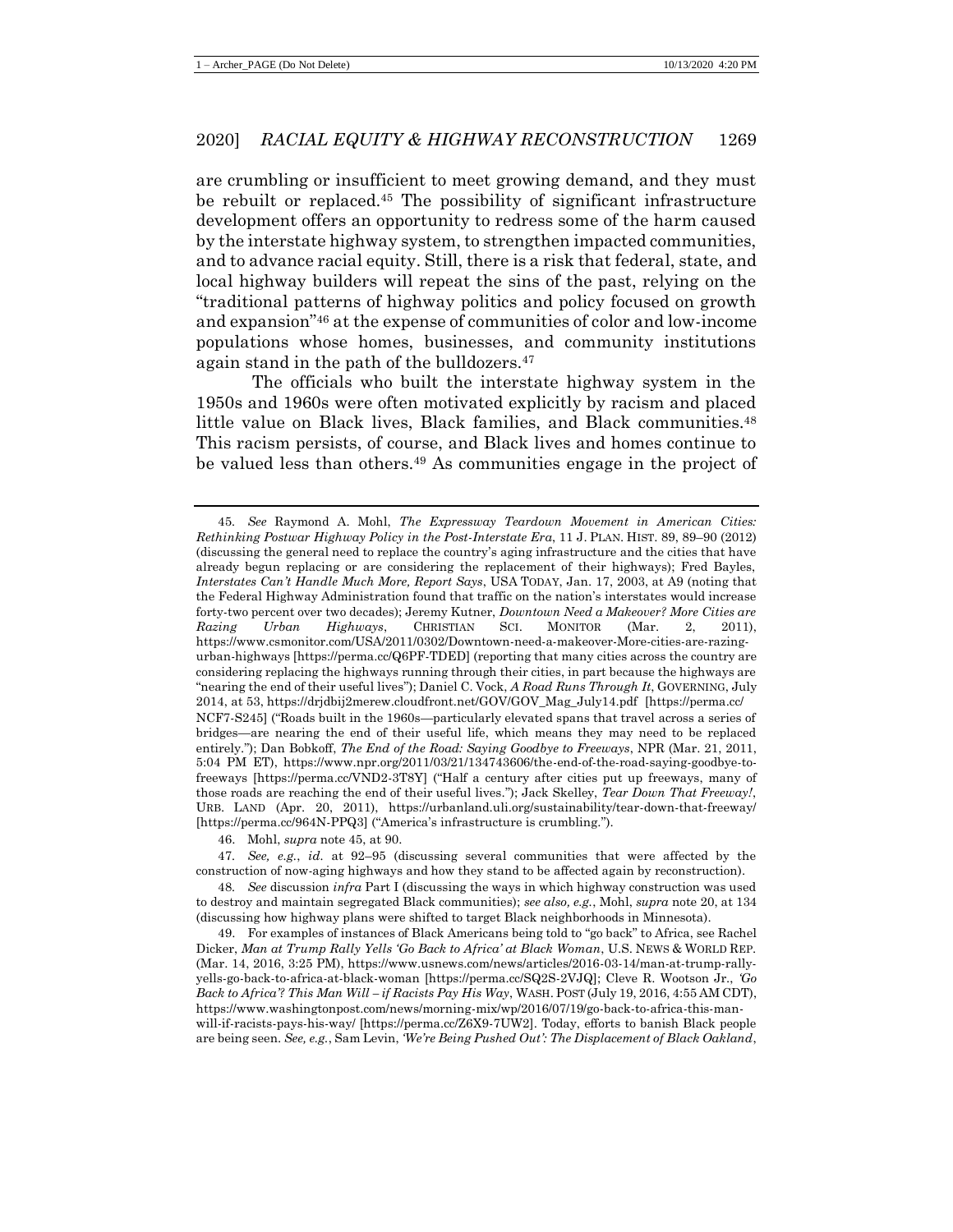highway redevelopment, racial equity—focusing on repairing racialized harm and advancing racial justice in both process and outcome—must be a central calculus at each stage. These projects must shed light on the ways that systemic, structural, implicit, and individual biases can impact critical decisionmaking by transportation policymakers.

Between 1962 and 1970, Congress enacted legislation to slow the devastation wrought by highway development by protecting parks, historic districts, and other environmentally sensitive places during transportation projects<sup>50</sup> and, significantly, by requiring relocation housing for people displaced before the construction of any roads.<sup>51</sup> Yet, today, these laws are insufficient to fully redress the potential harms of highway development. They lack strategies to harness the opportunity to invest in these often resource-starved communities and fail to ensure that racial equity and civil rights remain central to policymaking as redevelopment projects move forward.

Similarly, civil rights laws specifically adopted and designed to challenge racial discrimination, as currently interpreted and applied by

50*. See infra* notes [317,](#page-54-0) [319](#page-54-1)–[321](#page-54-2) and accompanying text (discussing advocacy efforts and legislation passed to protect parks, historic districts, and the environment).

51*. See infra* not[e 318](#page-54-3) and accompanying text (discussing laws passed in the 1960s to secure relocation housing for people displaced by highway construction).

GUARDIAN (June 1, 2018, 4:00 EDT), https://www.theguardian.com/us-news/2018/jun/01/fromblack-panthers-to-bbq-becky-the-displacement-of-black-oakland [https://perma.cc/D8K7-87SZ] (discussing how white newcomers to a community call the police on Black residents as a way to suppress expressions of Black culture that the white residents dislike). For other modern-day examples of racism in the United States see Christina Caron, *A Black Yale Student Was Napping and a White Student Called the Police*, N.Y. TIMES (May 9, 2018), https://www.nytimes.com/ 2018/05/09/nyregion/yale-black-student-nap.html [https://perma.cc/98JS-M6CX] (a white student called the police on a Black graduate student who fell asleep in her dorm's common area); Christina Caron, *5 Black Women Were Told to Golf Faster. Then the Club Called the Police*, N.Y. TIMES (Apr. 25, 2018), https://www.nytimes.com/2018/04/25/us/black-women-golfers-york.html [https://perma.cc/6MJ7-VB7S]; Marwa Eltagouri, *A Woman Called 911 About Burglars at Her Neighbor's House. They Were Black AirBnb Guests*, WASH. POST (May 8, 2018, 7:08 PM CDT), https://www.washingtonpost.com/news/business/wp/2018/05/08/a-woman-called-911-aboutburglars-at-her-neighhors-house-they-were-black-airbnb-guests/ [https://perma.cc/56NG-GMMU]; *Living While Black*, HUFFINGTON POST, https://www.huffingtonpost.com/topic/livingwhile-black (last visited Sept. 9, 2020) [https://perma.cc/44JY-HQ7P] (listing different racist encounters); P.R. Lockhart, *Living While Black and the Criminalization of Blackness*, VOX (Aug. 1, 2018, 8:00 AM EDT), https://www.vox.com/explainers/2018/8/1/17616528/racial-profiling-police-911-living-while-black [https://perma.cc/QL7D-A67C] ("These stories and others have been published so frequently that they've formed a new news genre: 'Living While Black,' a phrase that encompasses the myriad ways black people are viewed with suspicion, profiled, and threatened with responses from police for minor infractions, or less."); Cleve R. Wootson Jr., *#LivingWhileBlack Victims Want a Congressional Hearing on Racial Profiling*, WASH. POST (June 4, 2018, 6:02 AM CDT), https://www.washingtonpost.com/news/post-nation/wp/2018/06/04/theywere-harassed-for-livingwhileblack-now-they-want-congressional-hearings-on-profiling/ [https:// perma.cc/8Y2F-CUAL ] ("Trying to turn their bad moments into a national call for action, Martin and several other black people who've had police sicced on them while they've been doing innocuous things — a meme-able phenomenon hashtagged #LivingWhileBlack — are asking for a congressional hearing on the issue.").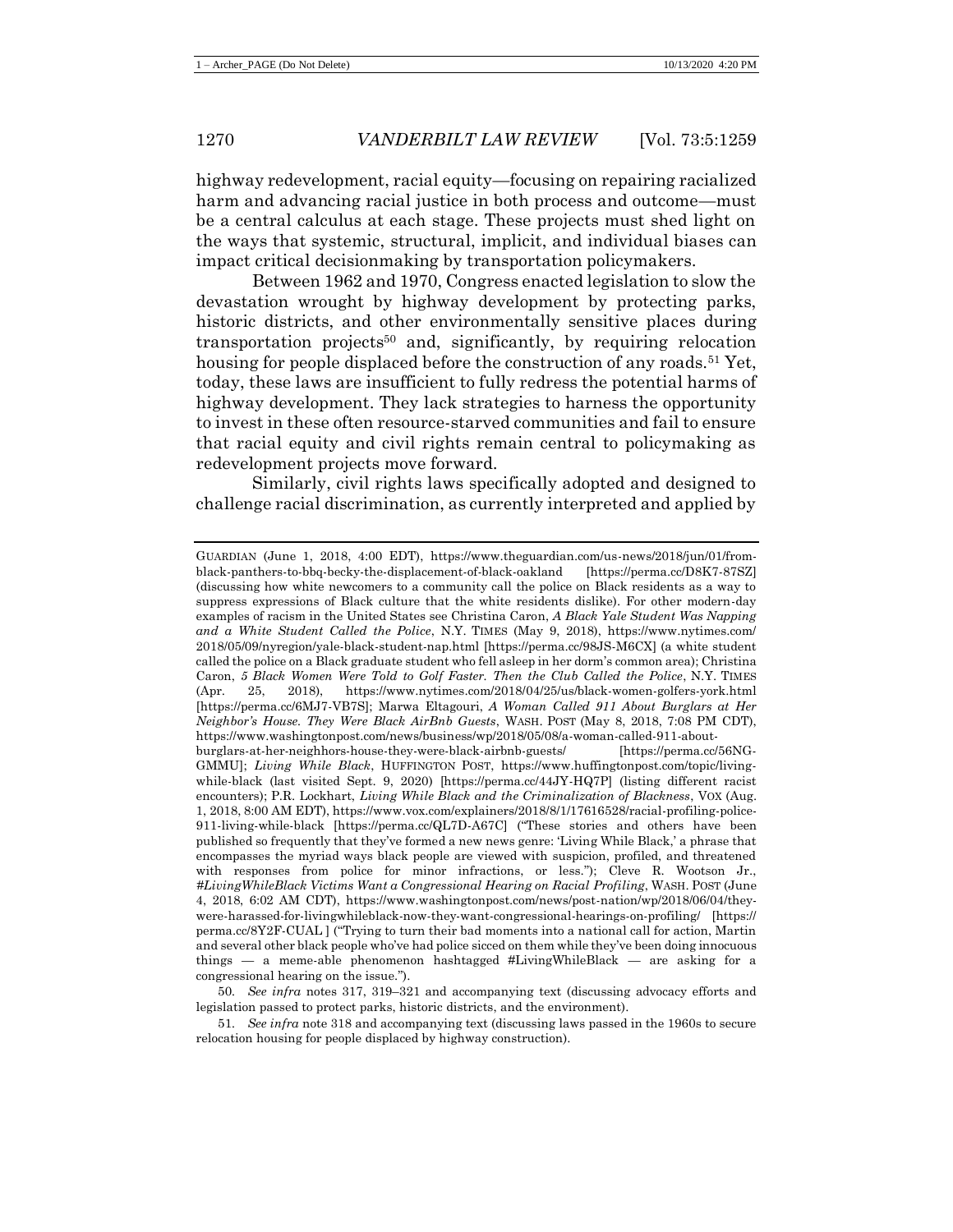federal courts, cannot address this systemic racism because they leave undisturbed "the white privilege and Black subordination fostered by systems of interlocking private and public power"<sup>52</sup> exemplified in highway development. Title VI of the Civil Rights Act of 1964, for example, can be used to challenge decisions that result in significant racial disparities or were motivated by intentional racial bias.<sup>53</sup> Title VI, however, is primarily designed to challenge discriminatory decisions after they have been made, accepts modern racial inequality as a neutral baseline, and is limited in its ability to redress the decades of accumulated structural racism that shaped the interstate highway system and continues to threaten communities of color as the highways are rebuilt.<sup>54</sup>

Although historians have long written about the racially discriminatory history of the interstate highway system, study of this history and its present-day implications is just emerging in the legal literature.<sup>55</sup> This Article is the first to explore in depth the racial equity and civil rights concerns and opportunities raised by modern highway redevelopment. It also builds on the work of scholars who advocate for addressing systemic and embedded racial inequality through a comprehensive analysis of how racial and ethnic groups will be affected by a proposed action, policy, or practice.<sup>56</sup> The Article proceeds in five

<span id="page-13-0"></span><sup>52.</sup> Cheryl I. Harris, *Whiteness as Property*, 106 HARV. L. REV. 1709, 1757 (1993).

<sup>53.</sup> Title VI of the Civil Rights Act of 1964, 42 U.S.C. §§ 2000d-2000d–7 (2012) (prohibiting discrimination on the basis of race, color, and national origin in programs receiving federal financial assistance).

<sup>54</sup>*. See infra* notes [278](#page-48-0)–[289](#page-49-0) and accompanying text (discussing the limits of Title VI in this context).

<sup>55</sup>*. See, e.g.*, Sarah Schindler, *Architectural Exclusion: Discrimination and Segregation Through Physical Design of the Public Environment*, 124 YALE L.J. 1934 (2015) (discussing the exclusionary impact of man-made physical features); Omari Scott Simmons, *Urban Removal: Reshaping Urban Landscapes Through a Responsive Communitarian Lens*, CORNELL J.L. & PUB. POL'Y (forthcoming) (drawing on a case study of urban renewal, highway building, and housing policies in Tampa, Florida, to argue for a balanced approach to reshaping urban landscapes), https://papers.ssrn.com/sol3/papers.cfm?abstract\_id=3393034 [https://perma.cc/4X3V-VFVL].

<sup>56</sup>*. See, e.g.*, Angela J. Davis, *Prosecution and Race: The Power and Privilege of Discretion*, 67 FORDHAM L. REV. 13, 18 (1998) (emphasizing the need to engage in racial impact studies "in prosecution offices to advance the responsible, nondiscriminatory exercise of prosecutorial discretion"); Olatunde C.A. Johnson, *Stimulus and Civil Rights*, 111 COLUM. L. REV. 154, 160 (2011) (arguing that federal spending programs "are salient in producing racial inequality due to their massive scale, their creation of new programmatic and spending infrastructures, and through their failure to impose explicit inclusionary norms"); R.A. Lenhardt, *Race Audits*, 62 HASTINGS L.J. 1527, 1533–34 (2011) (arguing that a "race audit" focused on assessing structural, persistent racial inequality would help identify strategies for addressing racial inequality); Rachel E. Barkow, *Statement of Rachel E. Barkow Before the United States Sentencing Commission*, U.S. SENT'G COMMISSION 28 (2009), https://www.ussc.gov/sites/default/files/pdf/amendmentprocess/public-hearings-and-meetings/20090709-10/Barkow\_testimony.pdf [https://perma.cc/ 9H2Z-WD3J] [hereinafter Barkow] (encouraging the Sentencing Commission to follow the example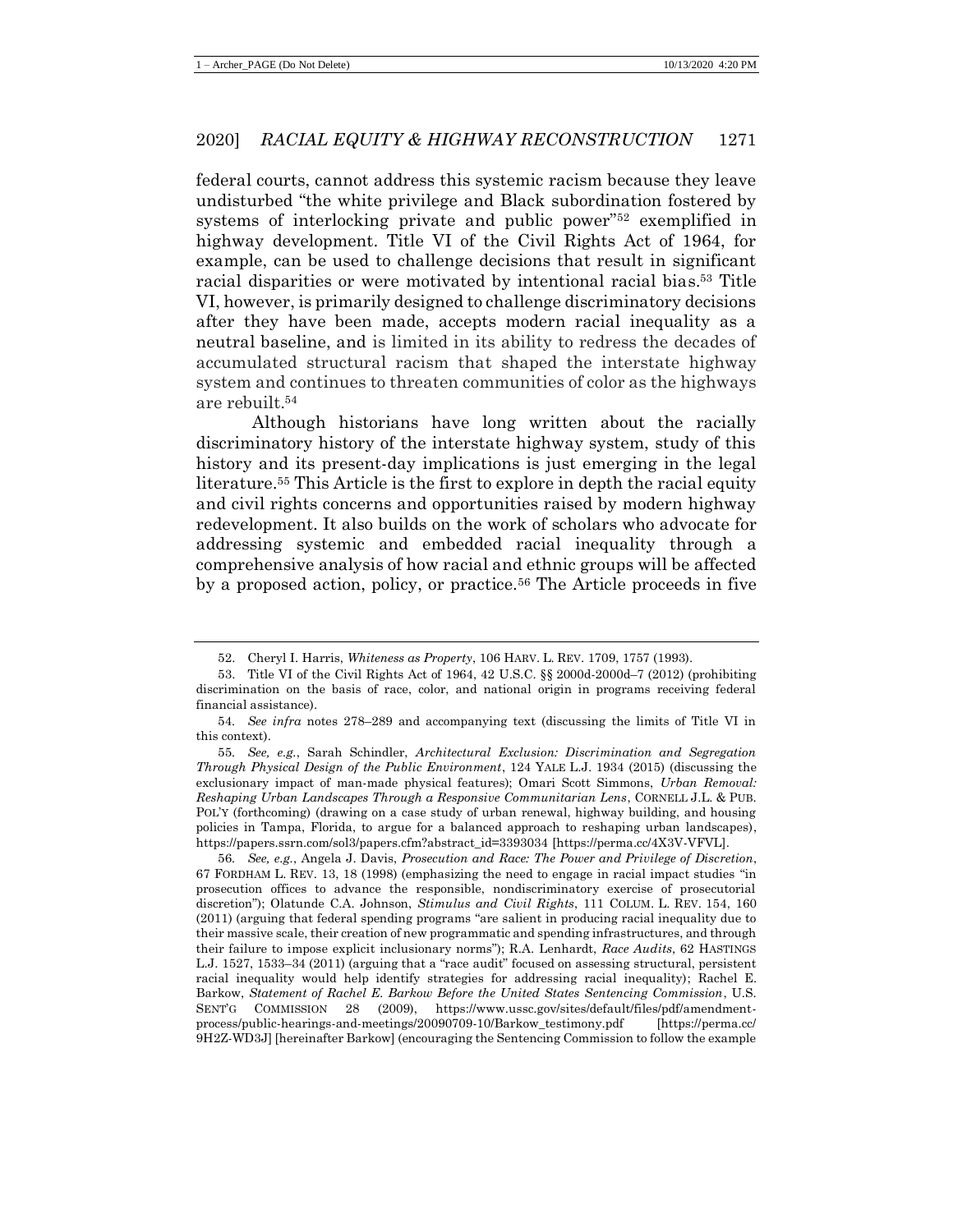parts. Part I provides a brief overview of the ways in which highway development following adoption of the 1956 Interstate Highway Act deliberately destroyed or isolated Black communities around the country in the name of progress, using examples from Georgia, Florida, and Alabama. Part II explores the lasting impacts of interstate highway construction on Black communities and other communities of color, focusing on entrenching racial segregation, concentrating poverty, and walling off opportunity for those targeted communities. Part III briefly discusses the opportunities presented by the country's renewed focus on highway development, as well as the practical challenges this focus creates. Part IV explores and critiques some of the legal and public policy tools adopted following the "highway revolts" of the late 1950s and early 1960s that were intended to protect individuals and communities from this depth of harm in the future. In this Part, I also focus on the limits of traditional civil rights law and the National Environmental Policy  $Act^{57}$  to ensure racial equity in highway development projects. Finally, Part V proposes a different way forward: jurisdictions exploring infrastructure projects should be required to complete comprehensive racial equity impact studies prior to commencing construction. Racial equity impact studies have been used or proposed in various contexts to influence public policy and reform racialized institutions and structures.<sup>58</sup> This Article argues that

set by states that have started using racial impact statements and "begin analyzing the likely racial and ethnic impact of proposed criminal legislation and Guideline amendments").

<sup>57.</sup> National Environmental Policy Act of 1969, 42 U.S.C. §§ 4321-4370m–12 (2012).

<sup>58</sup>*. See* Davis, *supra* note [56,](#page-13-0) at 18 (proposing the use of racial impact studies "in prosecution offices to advance the responsible, nondiscriminatory exercise of prosecutorial discretion"); Lenhardt, *supra* note [56,](#page-13-0) at 1552–56 (discussing some of the ways audit mechanisms have been used "to uncover racially exclusionary practices"); Barkow, *supra* not[e 56,](#page-13-0) at 26–27 (discussing the social costs of mass incarceration and the efforts some states have made to "investigate" why Black and Latinx people are disproportionately imprisoned). Iowa was the first state to pass a law requiring a "Minority Impact Statement" for any proposed criminal law. Nicole D Parker, *Racial Impact Statements*, SENT'G PROJECT (Sept. 30, 2019), https://www.sentencingproject.org/ publications/racial-impact-statements/ [https://perma.cc/S3DN-PL8L] ("During 2008, Iowa passed the nation's first racial impact statement measure, HF 2393."). It requires an examination of the impact all proposed criminal laws will likely have on racial and ethnic minorities. Iowa House File No. 2393, https://www.edinfo.state.ia.us/web/legisupdate.asp [https://perma.cc/L8B8-TTGT]. As of 2019, Connecticut, Oregon, and Minnesota also use racial impact statements. *State Advocacy News: Expanding Racial Impact Statements*, SENT'G PROJECT (Mar. 1, 2019), https://www.sentencingproject.org/news/7002/ [https://perma.cc/UB3H-FRVU] (noting that Minnesota's racial impact statement requirement is not mandated by statute). Likewise, the city of Seattle formed the Seattle Race and Social Justice Initiative, which created a "Racial Equity Toolkit" that "lays out a process and a set of questions to guide the development, implementation and evaluation of policies, initiatives, programs, and budget issues to address the impacts on racial equity." SEATTLE RACE & SOC. JUSTICE INITIATIVE, RACIAL EQUITY TOOLKIT TO ASSESS POLICIES, INITIATIVES, PROGRAMS, AND BUDGET ISSUES 1 (2012), https://www.seattle.gov/Documents/ Departments/RSJI/RacialEquityToolkit\_FINAL\_August2012.pdf [https://perma.cc/4BUN-YRGA]. The Juvenile Justice and Delinquency Prevention Act, passed in 1974 and reauthorized in 2018,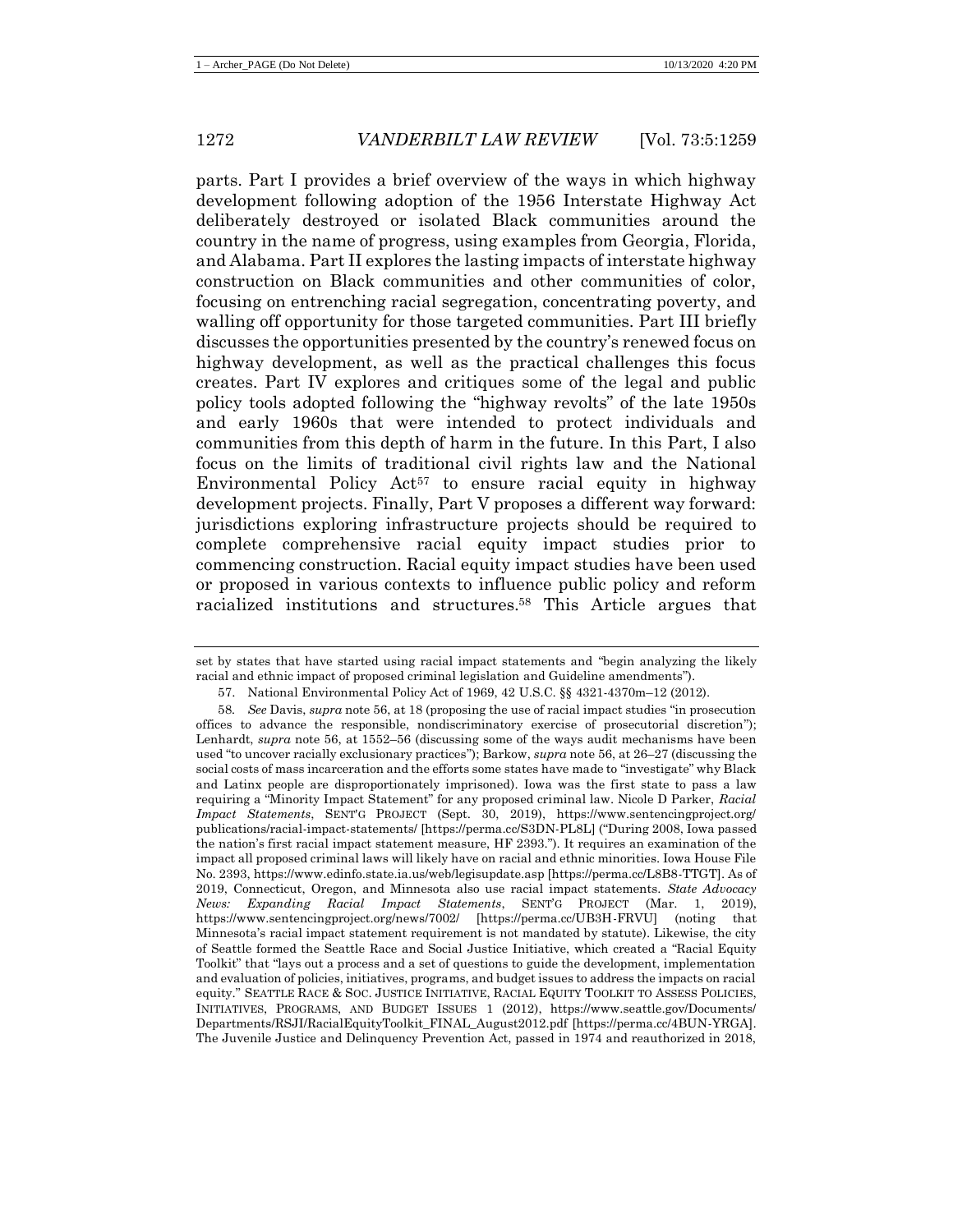highway and other infrastructure development projects should join this growing list.

# I. BUILDING THE INTERSTATE HIGHWAY SYSTEM AND THE DESTRUCTION AND ISOLATION OF BLACK COMMUNITIES

*[T]hose freeways were there to carry people* through *my neighborhood, but never* to *my neighborhood.*  – Anthony Foxx, Former United States Secretary of Transportation<sup>59</sup>

In 1956, Congress passed the Interstate Highway Act,  $60$ allocating \$26 billion to construct a forty-one thousand mile network of interstate highways that would span the country and link metropolitan areas.<sup>61</sup> President Eisenhower, who signed the bill into law, said it would create a "National System of Interstate and Defense Highways" that would yield "speedy, safe transcontinental travel" by replacing unsafe roads and inefficient routes and alleviating traffic and congestion.<sup>62</sup> The massive construction effort would vastly change urban and suburban landscapes.<sup>63</sup> The expansion of the highway system helped alleviate traffic congestion caused by growing automobile use and enabled large-scale residential and industrial development in whites-only suburbs.<sup>64</sup> While the highways facilitated

62*. Id.*

<span id="page-15-0"></span>requires states to assess and address racial disparities in the juvenile justice system. *See* Juvenile Justice Reform Act of 2018, Pub. L. No. 115-385, § 205, § 11133(O)(15), 132 Stat. 5123, 5137 (2018) (requiring states to "implement policy, practice, and system improvement strategies at the State, territorial, local, and tribal levels, as applicable, to identify and reduce racial and ethnic disparities among youth who come into contact with the juvenile justice system").

<sup>59.</sup> Ashley Halsey III, *A Crusade to Defeat the Legacy of Highways Rammed Through Poor Neighborhoods*, WASH. POST (Mar. 29, 2016), https://www.washingtonpost.com/local/ trafficandcommuting/defeating-the-legacy-of-highways-rammed-through-poor-neighborhoods/ 2016/03/28/ffcfb5ae-f2a1-11e5-a61f-e9c95c06edca\_story.html [https://perma.cc/RP2A-VHWJ].

<sup>60.</sup> Federal-Aid Highway Act of 1956, Pub. L. No. 627, 70 Stat. 374 (1956).

<sup>61</sup>*. See The Interstate Highway System*, HIST. (May 27, 2010), https://www.history.com/ topics/us-states/interstate-highway-system [https://perma.cc/ULJ6-ZH7V] (noting that the Federal-Aid Highway Act of 1956 "authorized the construction of a 41,000-mile network of interstate highways that would span the nation" and that "[i]t also allocated \$26 billion to pay for them").

<sup>63.</sup> Mohl, *supra* note [20,](#page-7-0) at 100 ("The wide ribbons of concrete and asphalt stimulated new downtown physical development, but soon spurred the growth of suburban shopping malls, office parks, and residential subdivisions as well. At the same time, the interstates tore through longestablished inner-city residential neighborhoods in their drive towards the city cores.").

<sup>64.</sup> FOTSCH, *supra* note [14,](#page-5-2) at 171; *see also* Raymond A. Mohl, *The Interstates and the Cities: The U.S. Department of Transportation and the Freeway Revolt, 1966-1973*, 20 J. POL'Y HIST. 193, 194, 196 (2008) ("The interstates were good for the economy, the commuters and truckers, and the suburban developers and retailers, but they had a devastating impact on American cities.").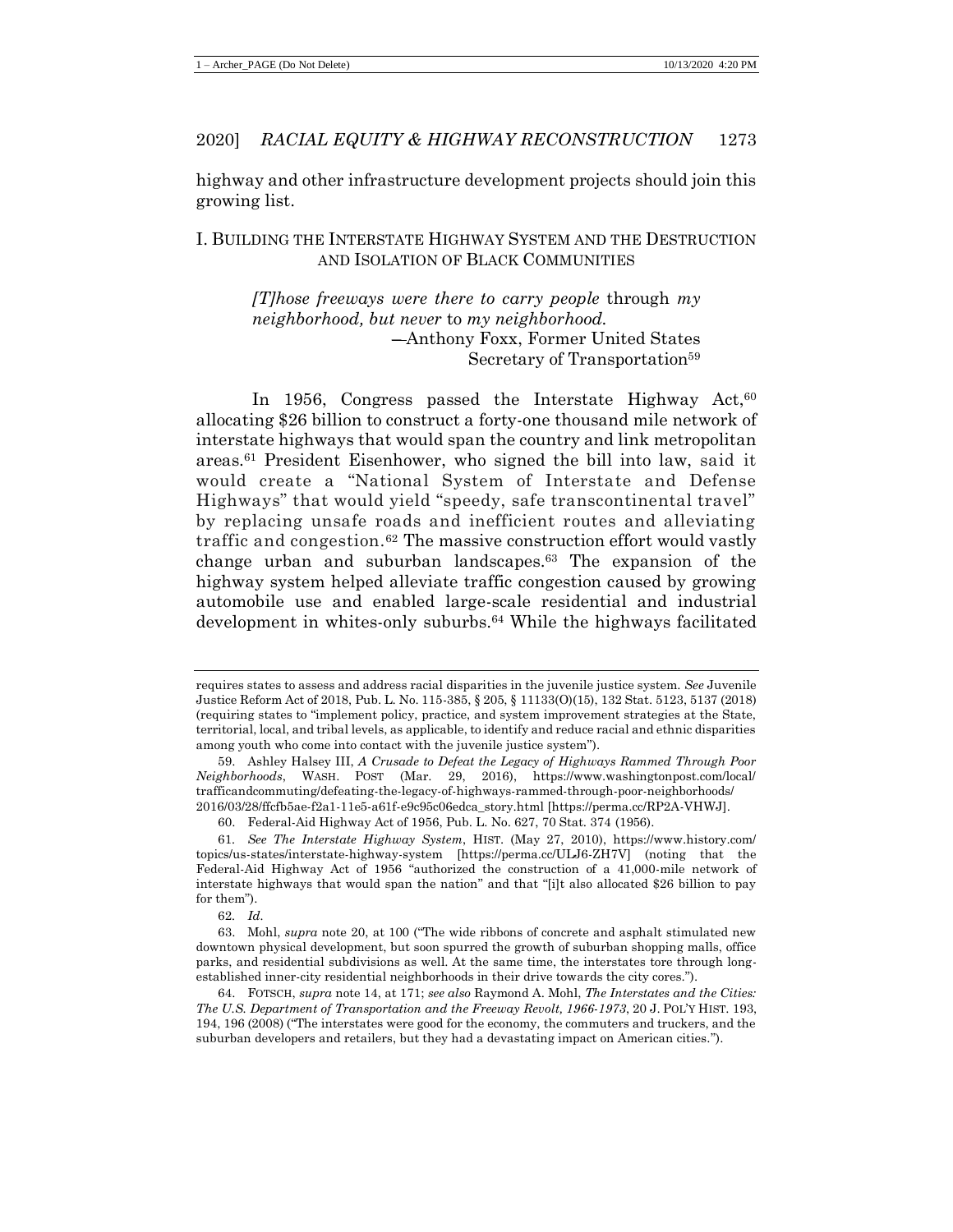<span id="page-16-0"></span>flight to and the economic development of white communities, it also facilitated the physical and economic destruction of Black communities.<sup>65</sup> This Part explores the ways highway development, following passage of the Interstate Highway Act, intentionally furthered racial politics and goals. It did this both by destroying Black neighborhoods—poor, struggling communities as well as economically and socially vibrant ones—and by maintaining segregation through the demarcation of Black from white neighborhoods during a time when the traditional tools of racial segregation were being struck down by federal courts.

By the time the interstate highway system was completed in the early 1970s, it had fundamentally restructured urban America.<sup>66</sup> In almost every region of the country, the new interstate highway system uprooted, displaced, and isolated hundreds of thousands of people. The United States Department of Transportation estimates that more than 475,000 households and more than a million people were displaced nationwide as a direct result of federal highway building.<sup>67</sup> Millions of additional people were left living in "hollowed-out communities" after the bulldozers left.<sup>68</sup> The neighborhoods destroyed and families displaced were overwhelmingly Black and poor.<sup>69</sup>

<span id="page-16-1"></span>This was by design. Transportation policy in the 1950s and 1960s was crafted to reinforce racial and class inequalities and divisions.<sup>70</sup> Alfred Johnson, executive director of the American Association of State Highway Officials at the time the Interstate

69. Mohl, *supra* note [20,](#page-7-0) at 101.

<sup>65</sup>*. See* Kevin Douglas Kuswa, *Suburbification, Segregation, and the Consolidation of the Highway Machine*, 3 J.L. SOC'Y 31, 47 (2002) ("Highways made suburban housing available on one end while destroying urban housing on the other.").

<sup>66.</sup> Mohl, *supra* note [20,](#page-7-0) at 100.

<sup>67.</sup> Anthony Foxx, *Beyond Traffic 2045*, U.S. DEP'T OF TRANSP. 95 (2017), https://www.transportation.gov/sites/dot.gov/files/docs/BeyondTraffic\_tagged\_508\_final.pdf [https://perma.cc/K6EU-QE8U]; *see also* Mohl, *supra* note [20,](#page-7-0) at 101 (noting that building the interstate highway system displaced hundreds of thousands of people).

<sup>68.</sup> Ross-Brown, *supra* not[e 23.](#page-7-1)

<sup>70</sup>*. See* FOTSCH, *supra* note [14,](#page-5-2) at 4 ("[T]he narrative resolutions found in these transportation plans affirmed inequalities of race, class, and gender, and implementation of these plans helped sustain these inequalities."); Raymond A. Mohl, *Citizen Activism and Freeway Revolts in Memphis and Nashville: The Road to Litigation*, 40 J. URB. HIST. 870, 879 (2014) (noting that in both Memphis and Nashville, Tennessee, "many public policy decisions had racial implications and racial intentions—[including] . . . interstate highway routing"). It is important to note that although the federal government was funding ninety percent of the cost of building the interstate highway system, highway engineers were given "near sovereign authority" for building the highways. Joseph F.C. DiMento, *Stent (or Dagger?) in the Heart of Town: Urban Freeways in Syracuse, 1944–1966*, 8 J. PLAN. HIST. 133, 136, 139 (2009) (quoting Mark H. Rose, *Reframing American Highway Politics, 1956–1995*, 2 J. PLAN. HIST. 212, 217 (2003)) (noting that the federal government provided ninety percent of funds necessary for interstate construction and that engineers were initially given a great deal of authority in building the interstates).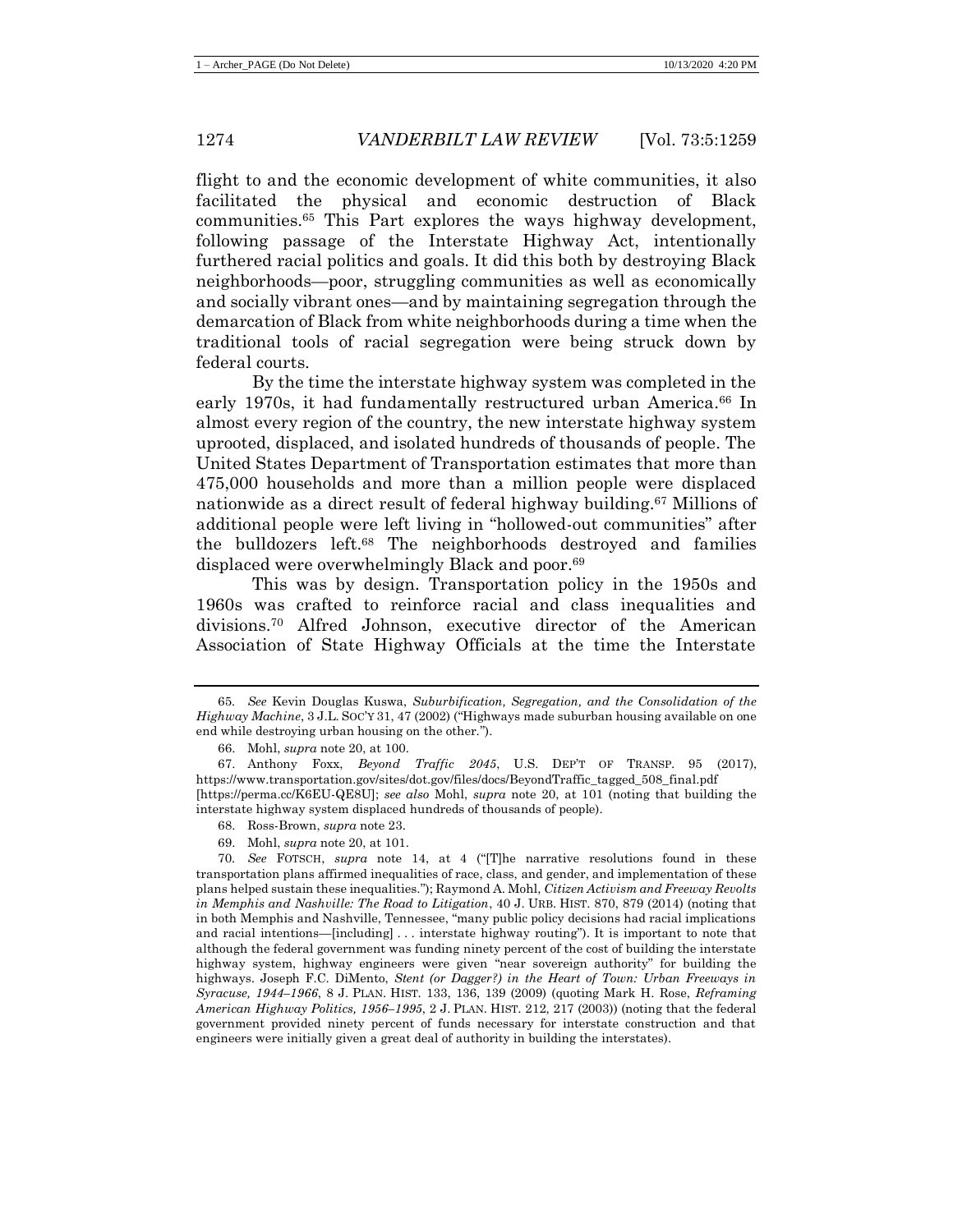Highway Act was passed, recalled that "some city officials expressed the view in the mid-1950s that the urban Interstates would give them a good opportunity to get rid of the local 'niggertown.' " <sup>71</sup> Their wish was granted.

Part of the perceived genius in utilizing highways to cement racial inequality was the belief that the exclusionary impact would outlast then-current laws that facilitated racial exclusion and skirt future laws that might otherwise facilitate integration. Robert Moses, an influential New York public official who shaped urban development and public works projects both in New York and around the country, was a leader among those who believed infrastructure projects and physical barriers would be effective, semipermanent barriers to access for poor people of color. <sup>72</sup> He took great pains to build New York's roads and highways in a way that would limit the ability of poor people of color to visit the parks and beaches he built.<sup>73</sup> For example, Moses instructed highway engineers to build the bridges across the Southern State Parkway with one foot less clearance than bridges on the Hutchinson, Saw Mill, and Bronx River Parkways.<sup>74</sup> The clearance was intentionally too low for buses coming from New York City to pass, as he believed Black and Puerto Rican New Yorkers would most likely use buses to access the beach.<sup>75</sup> As a result, bus trips to the beach would have to be made on local roads, making the trips "discouragingly long and arduous."<sup>76</sup> The law already prohibited commercial traffic, including trucks and buses, from using all the American parkways.<sup>77</sup> When asked why he made the bridges low, Moses replied, "Legislation can always be changed; It's very hard to tear down a bridge once it's up."<sup>78</sup> In communities of color around the country, highways were designed to be walls, wedges, and extractors. They became "the

<span id="page-17-0"></span><sup>71.</sup> ROTHSTEIN, *supra* not[e 15,](#page-6-1) at 128.

<sup>72</sup>*. See* ROBERT A. CARO, THE POWER BROKER: ROBERT MOSES AND THE FALL OF NEW YORK (1974) (discussing Robert Moses's role in building highways and other infrastructure across New York State).

<sup>73</sup>*. Id.*

<sup>74</sup>*. See id.* at 8, 318 (noting that Moses built every mile of parkway in New York and that he attempted to limit bus access to parks by "poor and lower-middle-class families" by having "bridges across his new parkways [built] low—too low for buses to pass").

<sup>75.</sup> See *id.* at 318–19, 513 (discussing the steps Moses took to limit access of beaches and pools for Blacks and Puerto Ricans, whom Moses "classed with" Blacks).

<sup>76</sup>*. Id.* at 318.

<sup>77.</sup> Thomas J. Campanella, *Robert Moses and His Racist Parkway, Explained*, BLOOMBERG CITYLAB (July 9, 2017, 11:03 AM CDT), https://www.citylab.com/transportation/2017/07/how-lowdid-he-go/533019/ [https://perma.cc/4Y3Z-M6CB].

<sup>78.</sup> Matthew Noah Smith, *Reliance Structures: How Urban Public Policy Shapes Human Agency*, *in* THE PALGRAVE HANDBOOK OF PHILOSOPHY AND PUBLIC POLICY 809, 812 (David Boonin ed., 2018) (quoting Campanella, *supra* note [77\)](#page-17-0).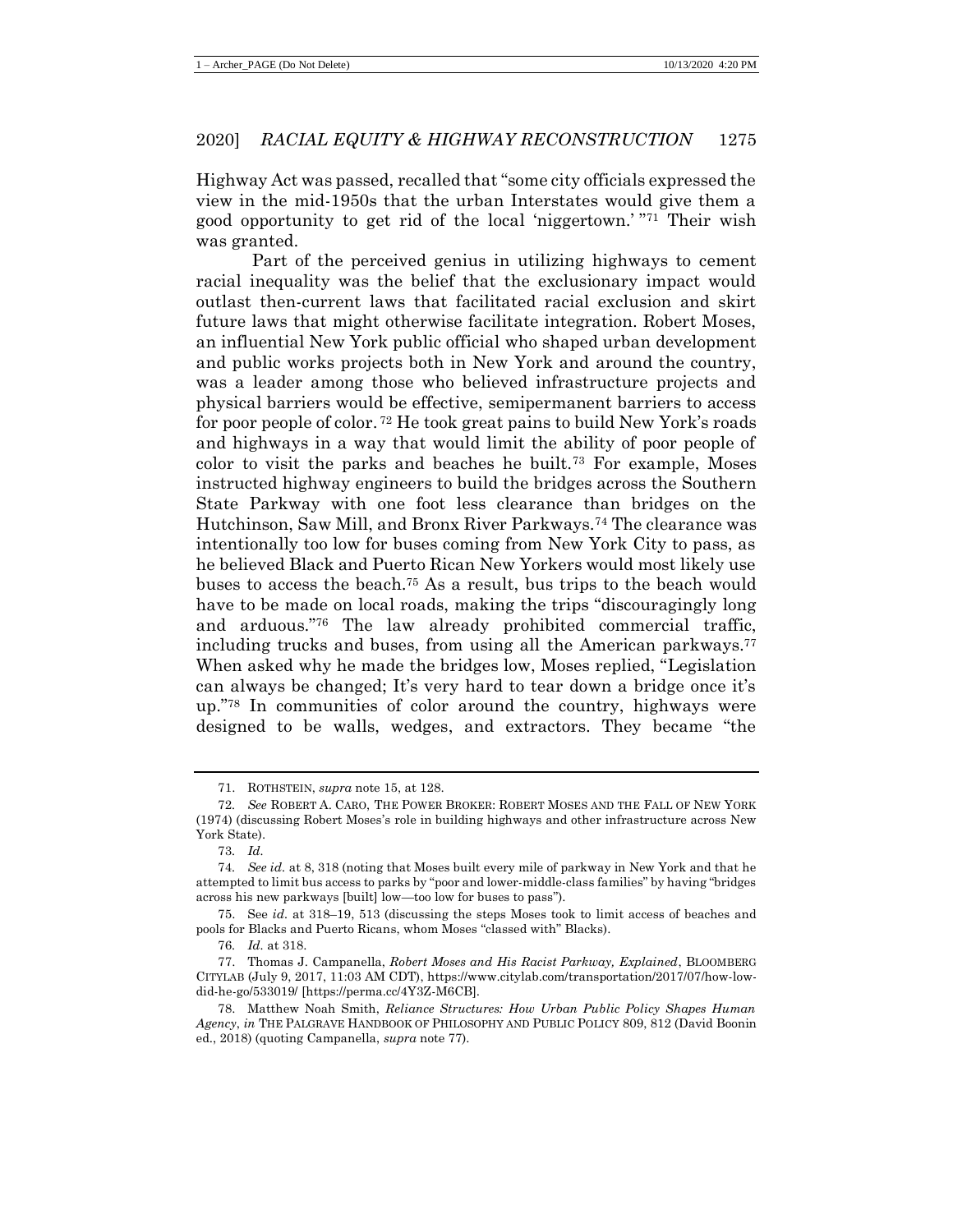embodiment of a norm of exclusion authored by the state."<sup>79</sup>

### <span id="page-18-0"></span>*A. Killing Two Birds with One Stone: The Highway as a Tool for Removal*

Although many local, state, and federal highway builders had a racial agenda, they often hid their intent behind nominally race-neutral criteria. The language of urban renewal—the promise to clear "blighted" areas and "slums"—was the most common criterion. Urban renewal funds were frequently used to attract commercial development by demolishing aging homes and replacing them with high-end housing, hotels, and shops.<sup>80</sup> The federal government's urban renewal effort empowered local governments and private developers to use eminent domain to seize the homes of poor people of color with little payment and no relocation assistance.<sup>81</sup> During this period, nearly "90 percent of low-income housing destroyed by urban renewal was not replaced."<sup>82</sup> This "slum clearance" was a way to keep Black communities "away from downtown business districts so that white commuters, shoppers, and business elites would not be exposed to black people."<sup>83</sup> "By the midtwentieth century, 'slums' and 'blight' were widely understood euphemisms for African American neighborhoods"<sup>84</sup> and " 'urban

<sup>79</sup>*. Id.* at 813.

<sup>80</sup>*. See* FOTSCH, *supra* note [14,](#page-5-2) at 170 (noting that "less than 20 percent of all urban renewal land went to housing" and "over 80 percent went for developing commercial, industrial, and public infrastructure" (quoting JOHN R. LOGAN & HARVEY L. MOLOTCH, URBAN FORTUNES: THE POLITICAL ECONOMY OF PLACE 168 (20th ed. 2007)); LOGAN & MOLOTCH, *supra*, at 168 ("[L]ess than 20 percent of all urban renewal land went for housing; over 80 percent went for developing commercial, industrial, and public infrastructures."); Audrey G. McFarlane, *Race, Space, and Place: The Geography of Economic Development*, 36 SAN DIEGO L. REV. 295, 332 (1999) ("[U]rban renewal often eliminated poor and working class neighborhoods and replaced them with high-rise, luxury structures for the more affluent while concentrating public housing sites within black neighborhoods.").

<sup>81</sup>*. See* Fulwood III, *supra* note [39](#page-9-0) ("During the 1950s and 1960s, the federal government's urban renewal effort empowered local governments and private developers to develop downtowns and displace the mostly poor residents of color through practices such as eminent domain . . . .").

<sup>82.</sup> FOTSCH, *supra* note [14,](#page-5-2) at 170 (quoting LOGAN & MOLOTCH, *supra* note [80,](#page-18-0) at 169).

<sup>83.</sup> ROTHSTEIN, *supra* not[e 15,](#page-6-1) at 127.

<sup>84</sup>*. Id.* Similar euphemisms are still used today in discussing majority-Black neighborhoods. For example, President Trump's social media attack on Congressman Elijah Cummings included denigrating comments about Congressman Cummings's district in Baltimore—calling it "a disgusting, rat and rodent infested mess." David Zurawik, *Trump's Twitter Attack on Cummings and Baltimore: Undiluted Racism and Hate*, BALT. SUN (July 27, 2019), https://www.baltimoresun.com/opinion/columnists/zurawik/bs-ed-zontv-trump-cummingsbaltimore-20190727-wyxir7em7bfl5ifwialdo5exty-story.html [https://perma.cc/9R9R-CLLE] (pointing out President Trump's persistent use of the word "infested" when referring to people of color).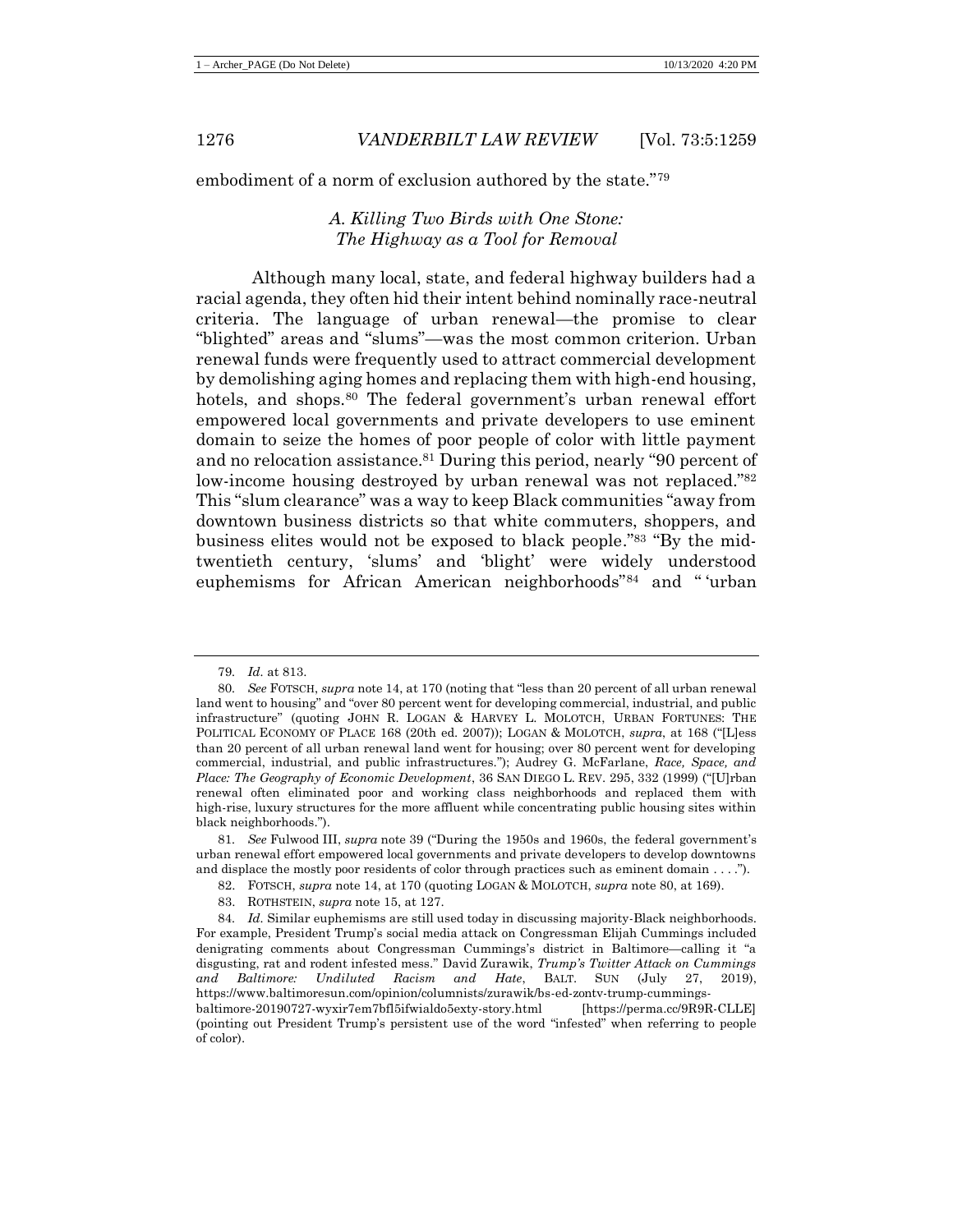renewal' became a euphemism for 'Negro removal.' " 85

<span id="page-19-0"></span>Highway development followed a similar pattern. Even before the passage of the Interstate Highway Act, business and political leaders around the country touted the future interstate highway system as a powerful tool for clearing slums and aging neighborhoods.<sup>86</sup> In 1938, when the federal government was first exploring the idea of funding the interstate highway system, Henry Wallace, then-secretary of agriculture and soon-to-be vice president, "proposed to President Roosevelt that highways routed through cities could also accomplish 'the elimination of unsightly and unsanitary districts.' " <sup>87</sup> Over the next few decades, highway builders often appropriated the language of urban renewal to gain support for targeting and removing low-income minority communities that officials considered "undesirable," whether or not they were in urban renewal areas.<sup>88</sup> Highway engineers came to speak of "killing two birds with one stone" to improve traffic conditions and remove undesirable populations. <sup>89</sup>

The idea of linking the building of inner-city expressways and the destruction of urban housing was popularized by Thomas H. MacDonald, founding director of the Bureau of Public Roads, and Robert Moses.<sup>90</sup> In the 1950s, Moses and MacDonald promoted their ideas around the country.<sup>91</sup> In a 1954 statement to the President's Advisory Committee on a National Highway Program, Robert Moses

<sup>85.</sup> FOTSCH, *supra* note [14,](#page-5-2) at 170; *see also* ROTHSTEIN, *supra* note [15,](#page-6-1) at 127 ("That 'urban renewal means Negro removal' was a frequent twentieth century slogan of civil rights groups protesting such displacement.").

<sup>86</sup>*. See* Biles et al., *supra* not[e 16,](#page-6-0) at 827 ("Whether as public spectacle or as dry government report authored by road engineers, the future Interstate emerged as a valued key to speeding up traffic and arresting urban 'blight.' "). As early as 1939, the Bureau of Public Roads ("BPR") released a report asserting that planning of highway building could be done in a way to facilitate slum clearance. *See* BUREAU OF PUB. RDS., U.S. DEP'T OF AGRIC., TOLL ROADS AND FREE ROADS, H.R. Doc. No. 272, at 94 (1939) (arguing that the federal government's increased acquisitions of land through slum-clearance projects is reason to not delay highway building because these acquisitions provide space in which to build); *see also* Biles et al., *supra* not[e 16,](#page-6-0) at 828:

The leading idea among growth coalition proponents in each city was to make the central business district attractive once again to the affluent shopper. In order to win her business, starting before 1956, freeway engineers and politicians used local and state funds to route freeways through minority neighborhoods. Thousands of urban residents were dislocated . . . .;

Raymond A. Mohl, *Stop the Road: Freeway Revolts in American Cities*, 30 J. URB. HIST. 674, 677 (2004) (noting that the 1939 report written by the BPR "contended that proper planning of highways would facilitate slum clearance and rebuilding along modern lines").

<sup>87.</sup> ROTHSTEIN, *supra* not[e 15,](#page-6-1) at 127.

<sup>88</sup>*. See id.* at 128–30 (discussing the language used to describe the Black and Latinx neighborhoods targeted and destroyed by the highways built during this period).

<sup>89.</sup> Biles et al., *supra* not[e 16,](#page-6-0) at 828.

<sup>90.</sup> Mohl, *supra* note [19,](#page-7-2) at 229.

<sup>91</sup>*. Id.* at 229, 234.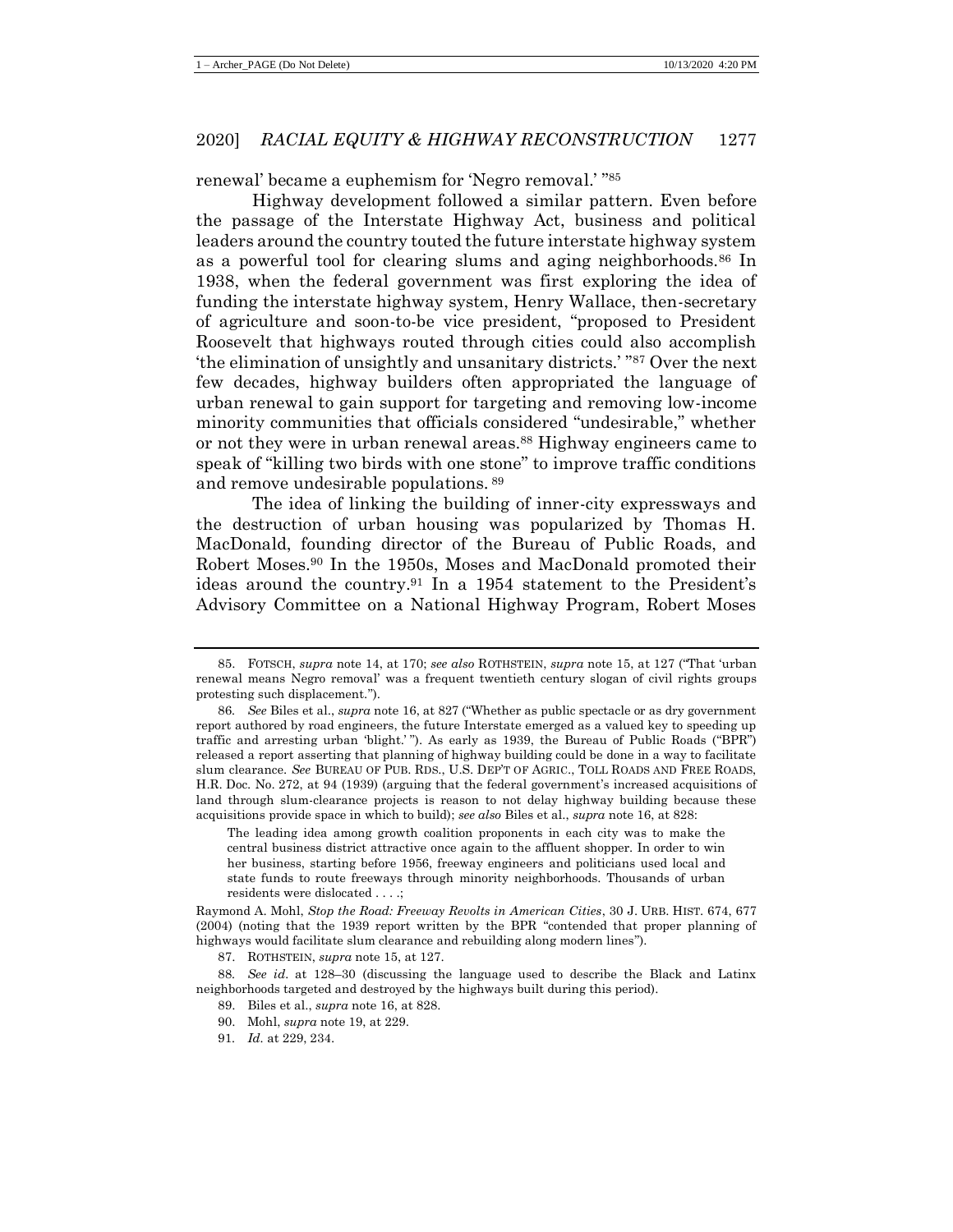"argued that new urban expressways 'must go right through cities and not around them' if they were to accomplish their purpose" of removing Black communities.<sup>92</sup> Moses became a leading advocate for displacing Black communities to build the highway system, and his ideas were widely adopted around the country.<sup>93</sup>

Talk of urban renewal allowed highway builders to gain some initial support, including in predominantly Black communities.<sup>94</sup> Shortly following the adoption of the Interstate Highway Act, however, highway builders began to drop the pretense of urban renewal and vocally embraced their racial agenda as thriving Black communities were destroyed and removed. In many states, highway builders went out of their way to avoid white homes and community institutions but also went out of their way to route the highway right through the heart of Black communities.<sup>95</sup> With federal funding in hand, "[t]he bulldozer and the wrecker's ball went to work" on Black America.<sup>96</sup> The destruction of a Black community to make way for Interstate 95 in Miami, Florida, provides an example of how construction of the interstate highway system was used to actualize a racial agenda to destroy vibrant Black communities.

#### 1. Miami, Florida

Interstate 95 is a major component of the interstate highway system, stretching from Maine to Florida.<sup>97</sup> In Florida, it tore through the center of Overtown, a large and vibrant Black community considered to be the center of economic and cultural life for Black people living in Miami.<sup>98</sup> "[A] single massive interchange" took up forty square

<sup>92</sup>*. Id.* at 234 (quoting *Hearing Before the President's Advisory Comm. on a Nat'l Highway Program* 48 (Oct. 7, 1954) (statement of Robert Moses, City Construction Co-ordinator of New York City)).

<sup>93.</sup> *See* Mohl, *supra* not[e 20,](#page-7-0) at 101 ("Combatting blight with highways was also the policy of New York's influential builder of public works projects, Robert Moses. Highway builders and downtown redevelopers had a common interest in eliminating low-income housing and, as one redeveloper put it in 1959, freeing 'blighted' areas 'for higher and better uses.' ").

<sup>94.</sup> *See id.* at 118 (noting that even the Miami Urban League, whose mission was to seek economic and social advancement for Blacks, agreed that highway construction plans in Miami were "necessary for the continued progress of [the] city and commend[ed] the plan," despite their potential to displace scores of Black citizens).

<sup>95.</sup> *Id.* at 117 (writing that road builders not only disregarded citizens' comments about the potentially negative effects that the Miami expressway construction might have on "racial housing patterns," but that "the elimination of black housing" was in fact an express goal of the project).

<sup>96</sup>*. Id.* at 100.

<sup>97</sup>*. Id.* at 102.

<sup>98</sup>*. Id.*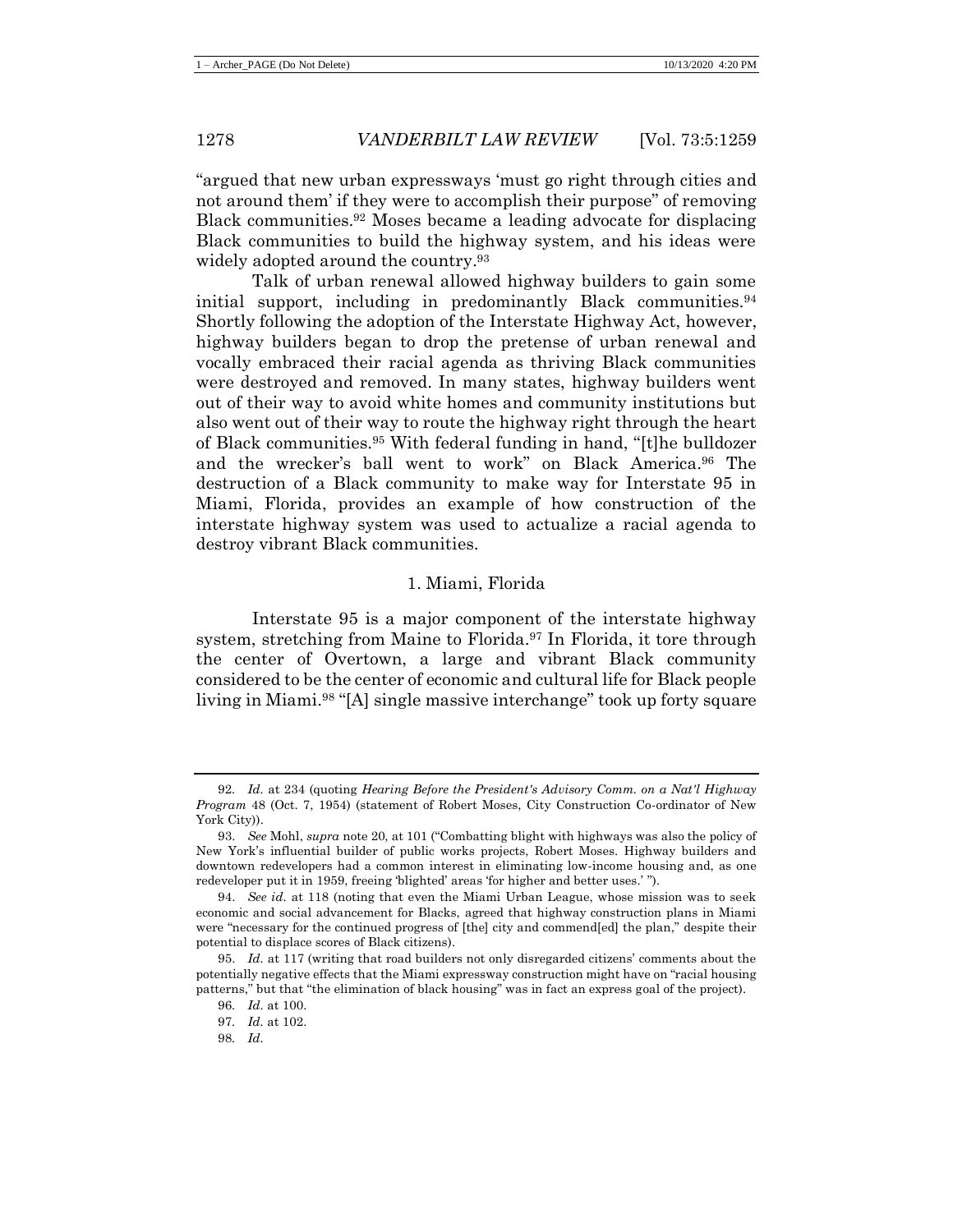blocks, devoured the Black business district, and took the homes of about ten thousand people.<sup>99</sup>

<span id="page-21-0"></span>The destruction of Overtown was the realization of a decadeslong campaign by white business leaders to remove Black residents and claim that land to expand Miami's central business district. By 1930, much of Miami's Black population was segregated by local policies of racial zoning into Overtown, originally called Colored Town, and a handful of other racially segregated neighborhoods.<sup>100</sup> At this time, Miami's white business leaders were keenly interested in expanding the boundaries of the small downtown business district into nearby Overtown, but first needed to get rid of the Black residents and businesses.<sup>101</sup> The first attempt was made when Miami's white elites conceived of using undeveloped land five miles outside of the central business district to build a New Deal public housing project for Black residents called Liberty Square.<sup>102</sup> The city's white elites hoped that this new housing development would replace Overtown as the center of the Black community.<sup>103</sup>

In 1936, the Dade County Planning Board proposed a "negro resettlement plan."<sup>104</sup> It called for the city of Miami to remove the residents of Overtown and resettle them on the agricultural fringes of Miami.<sup>105</sup> Then, in a 1937 speech to the Miami Realty Board, George Merrick, a prominent local developer, proposed "a complete slum clearance effectively removing every negro family from the present city limits."<sup>106</sup> This plan never materialized. But, as late as 1961, the *Miami Herald* continued to report on new and evolving plans to remove the Black residents of Overtown to facilitate the expansion of the downtown business district.<sup>107</sup> The passage of the Federal Highway Act provided

<sup>99</sup>*. Id.*; Mohl, *supra* note [64,](#page-15-0) at 196 ("In Miami, a single massive interstate interchange of Interstate-95 took up forty square blocks and demolished the black business district and the homes of some 10,000 people.").

<sup>100.</sup> Raymond A. Mohl, *Making the Second Ghetto in Metropolitan Miami, 1940-1960*, 21 J. URB. HIST. 395, 397–98 (1995); Mohl, *supra* not[e 20,](#page-7-0) at 103.

<sup>101</sup>*. See* ROTHSTEIN, *supra* note [15,](#page-6-1) at 129 ("In 1956, the Florida State Road Department routed I-95 to do what Miami's unconstitutional zoning ordinance had intended but failed to accomplish two decades earlier: clear African Americans from an area adjacent to downtown."); Mohl, *supra* note [100,](#page-21-0) at 398 (explaining the Miami "white civic elite<sup>['s]</sup>" interest in and plan to drive out Black residents from Overton in order to expand the downtown business district); Mohl, *supra* not[e 20,](#page-7-0) at 103.

<sup>102.</sup> Mohl, *supra* note [100,](#page-21-0) at 398.

<sup>103</sup>*. See id.* ("The city's white civic elite conceived of this project as the nucleus of a new black community that might siphon off the population of Overtown and permit downtown business expansion.").

<sup>104</sup>*. Id.*

<sup>105</sup>*. Id.*

<sup>106</sup>*. Id.*

<sup>107</sup>*. Id.*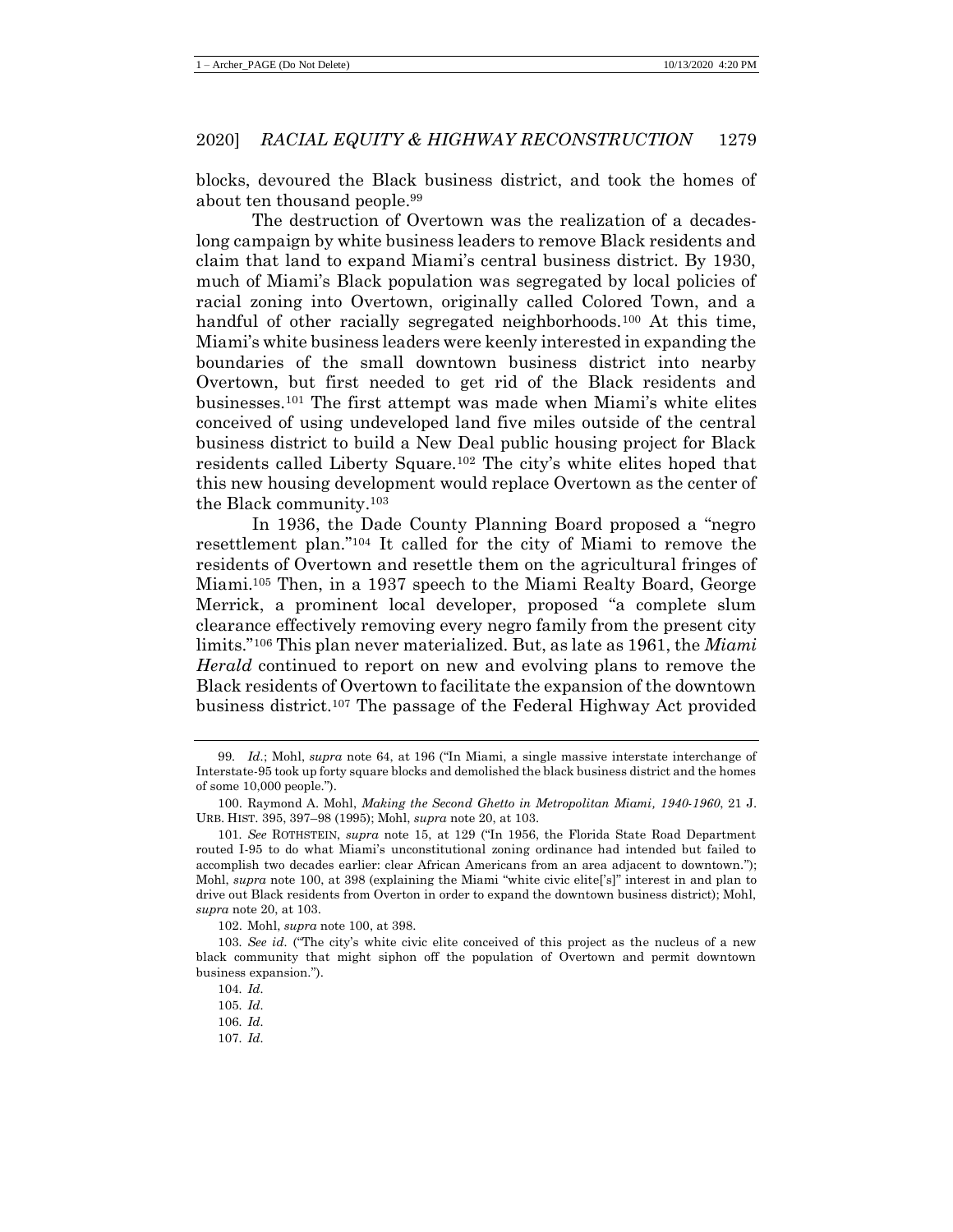the opportunity Miami's leaders needed to seize Overtown and push out Black residents.<sup>108</sup>

In 1957, the Miami Slum Clearance Department estimated that fifty-seven hundred people would be displaced from their homes to build the highway.<sup>109</sup> "By 1959, the Dade County manager's office had increased that estimate to ten thousand people  $\dots$ ."<sup>110</sup> Yet, the City ignored questions about where the dislocated Black people would live.<sup>111</sup> Long before they started building the highway through Overtown, Black housing density was rising and there was increasing pressure to build new housing for Black people.<sup>112</sup> With the building of the highway, the Greater Miami Urban League raised concerns about housing for displaced Blacks and urged the government and state road department to plan for the dislocation and resulting social consequences of expanding I-95 through Miami.<sup>113</sup> No such relocation program ever materialized. Very few housing units were built to replace demolished homes, and the displaced received little relocation assistance.<sup>114</sup>

By the late 1960s, Overtown was dominated by the highway.<sup>115</sup> There was no evidence of why it was once called the Harlem of the South.<sup>116</sup> The *Miami Times* observed that no corner of Overtown "seemed to have escaped the angered wrath of the bulldozers and wrecking cranes that have been busy at work demolishing homes, churches, apartment houses and business places."<sup>117</sup> The eight-lane highway interchange destroyed eighty-seven acres of housing and commercial property in Overtown.<sup>118</sup> In addition to the highway, large parcels of land in Overtown were taken for parking lots, garages, and city and county office buildings.<sup>119</sup> Although nearly forty thousand Black people lived in Overtown before the highway expansion, only about eight thousand remained after the highway was built.<sup>120</sup>

116. *Id.*

118*. Id.*

<sup>108</sup>*. See infra* note [316](#page-53-0) and accompanying text (explaining the Federal-Aid Highway Act of 1962 and the impetus for its passage).

<sup>109.</sup> Mohl, *supra* note [20,](#page-7-0) at 119.

<sup>110</sup>*. Id.*

<sup>111</sup>*. Id.*

<sup>112</sup>*. Id.*

<sup>113</sup>*. Id.* at 119–20. Many other groups who represented or worked with the Black community also urged the development of relocation assistance programs, construction of new public and private housing, and federal mortgage programs to help displaced Black households. *Id.*

<sup>114</sup>*. Id.* at 102.

<sup>115.</sup> Mohl, *supra* note [19,](#page-7-2) at 237.

<sup>117.</sup> Mohl, *supra* note [20,](#page-7-0) at 134.

<sup>119</sup>*. Id.* at 102.

<sup>120.</sup> ROTHSTEIN, *supra* not[e 15,](#page-6-1) at 129; Mohl, *supra* not[e 20,](#page-7-0) at 139.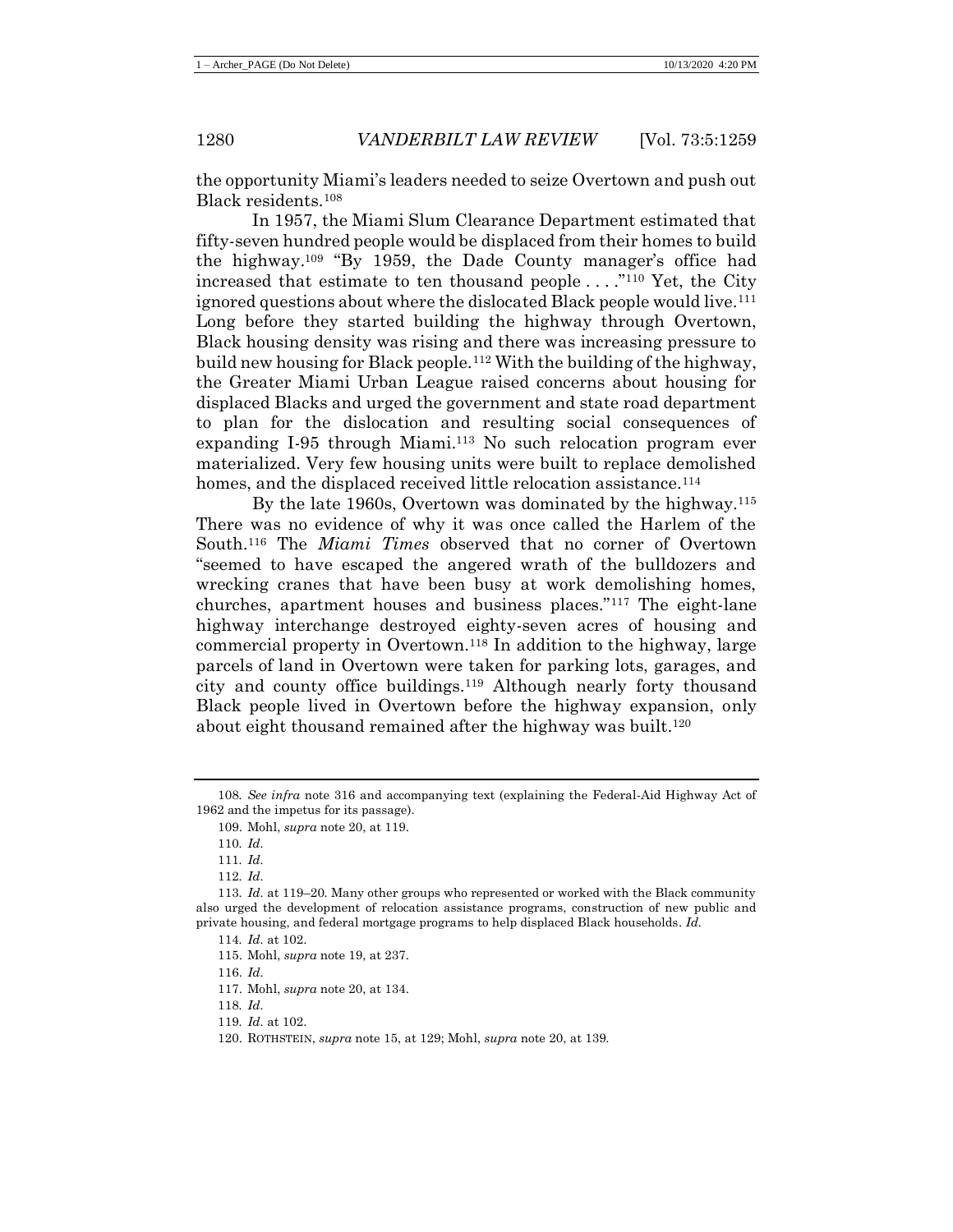#### *B. The Highway as a Post–Jim Crow Racial Boundary Line*

Instead of going through Black communities, some interstate highways encircled them in an attempt to contain and confine Black residents and skirt constitutional prohibitions on racial zoning. Assisted by existing racial segregation patterns and the racial zoning laws that were rampant in the South, highway builders were able to build highways on informal boundary lines between white and Black neighborhoods, "turning what was formerly a potentially passable social barrier into an impassable concrete wall."<sup>121</sup> In this way, the highway system was a tool of a segregationist agenda, becoming a "protective maze of freeways, moats, concrete parapets, and asphalt noman's lands" that separated white communities from Black communities and protected white people from Black migration.<sup>122</sup> Birmingham, Alabama, and Atlanta, Georgia, are two examples of how "[f]reeways became moats."<sup>123</sup>

#### <span id="page-23-0"></span>1. Birmingham, Alabama

In Birmingham, Alabama, city and state officials used the interstate highway system to help maintain residential segregation. In 1926, Birmingham adopted a racial zoning ordinance dividing the city into racial districts that required the legal separation of Black and white neighborhoods.<sup>124</sup> It would turn out to be the South's "longeststanding racial zoning law."<sup>125</sup> Although the United States Supreme Court struck down racial zoning in 1917 in *Buchanan v. Warley*, 126 Birmingham flouted the Court's ruling.<sup>127</sup> City officials believed they were justified in ignoring the *Buchanan* decision in part because the

126*.* 245 U.S. 60 (1917) (holding that racial zoning ordinances unconstitutionally interfered with the rights of property owners).

<sup>121.</sup> Gordon Fellman, Barbara Brandt & Roger Rosenblatt, *Dagger in the Heart of Town: Mass. Planners and Cambridge Workers*, 7 SOC'Y 38, 43 (1970).

<sup>122.</sup> FOTSCH, *supra* not[e 14,](#page-5-2) at 170 ("[L]ocal authorities planned freeways so they would create a barrier between the downtown of corporate headquarters and nearby racially mixed neighborhoods."); Mike Davis, *Urban Renaissance and the Spirit of Postmodernism*, *in* POSTMODERNISM AND ITS DISCONTENTS: THEORIES, PRACTICES 86 (E. Ann Kaplan ed., 1988).

<sup>123.</sup> Fulwood III, *supra* note [39](#page-9-0) (quoting a historian's view of how planners used freewaybuilding in the 1960s).

<sup>124</sup>*. See* CHARLES E. CONNERLY, THE MOST SEGREGATED CITY IN AMERICA: CITY PLANNING AND CIVIL RIGHTS IN BIRMINGHAM, 1920–1980, at 47–48 (2005) (explaining that in 1926, Birmingham's city commission approved its first zoning ordinance restricting occupancy by Blacks and whites in the same residential districts); Walker Mason Beauchamp, *The Legacy of Racial Zoning in Birmingham, Alabama*, 48 CUMB. L. REV. 359, 359–60 (2018) (describing the 1926 racial zoning ordinance as one that "compel[led] race-based residential segregation").

<sup>125.</sup> CONNERLY, *supra* note [124,](#page-23-0) at 3.

<sup>127.</sup> ROTHSTEIN, *supra* not[e 15,](#page-6-1) at 47.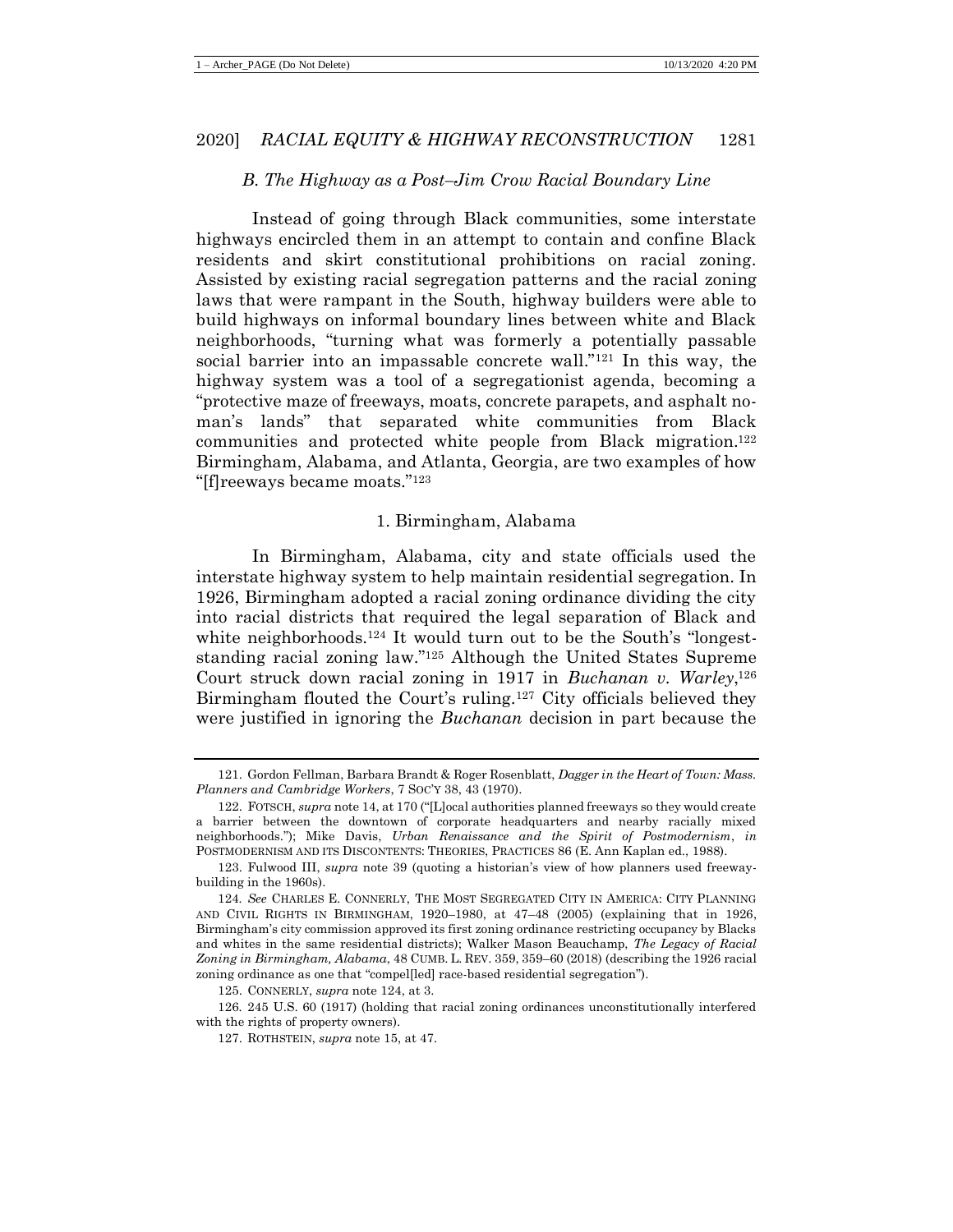"threats to peace were so imminent and severe if African Americans and whites lived in the same neighborhoods  $\dots$ ."<sup>128</sup>

The zoning ordinance designated a single Black neighborhood for single-family housing and restricted opportunities to build new housing for Black people.<sup>129</sup> Moreover, Black neighborhoods were more likely than white neighborhoods to be located in or near flood zones, to contain environmental hazards, and to house industrial facilities.<sup>130</sup> By the mid-1940s, neighborhoods zoned for Blacks could no longer accommodate the growing Black population.<sup>131</sup>

In the late 1940s and early 1950s, Black people began to challenge the racial zoning law by moving into white neighborhoods.<sup>132</sup> In 1947, a lower federal court banned Birmingham's ordinance.<sup>133</sup> But Birmingham again resisted, claiming that the ruling only applied to the particular piece of property at issue in the case.<sup>134</sup> It was not until 1950 that a federal appeals court struck down Birmingham's racial zoning law.<sup>135</sup>

Despite the legal setback, Birmingham officials—led by notorious segregationist Eugene "Bull" Connor, Birmingham's public safety commissioner—remained committed to maintaining racial segregation in the city. City and state highway planners used the construction of Interstate 59 and Interstate 65 to advance their segregationist agenda, wielding the interstate highway system in the same way they had previously used racial zoning.<sup>136</sup>

For example, the Highway Department constructed Interstate 59 to serve as a boundary between College Hills, a white neighborhood,

<sup>128.</sup> *Id.*

<sup>129.</sup> CONNERLY, *supra* note [124,](#page-23-0) at 53–55, 76–77 (noting that the Enon Ridge neighborhood was the only Black neighborhood "designated for predominantly single-family occupancy" and also that there was nowhere for Black families to build where they would not be surrounded by industrial and commercial areas that were growing in size).

<sup>130</sup>*. Id.* at 28–29, 55 (explaining that racial zoning "meant that predominantly black neighborhoods in Birmingham were much more likely than white neighborhoods to be located near areas zoned for heavy industrial uses" and that several Black neighborhoods, because of their proximity to Village Creek, experienced flooding issues).

<sup>131</sup>*. See id.* at 76–77, 99 (noting an increase in the Black population of Birmingham between 1926 and 1950 and a stagnation in the housing stock available to Blacks during the same period).

<sup>132</sup>*. See id.* at 76–83 (explaining that the Black population of Birmingham experienced a nearly twenty percent increase between 1940 and 1950, that some of this population was absorbed by majority-white districts, and that the NAACP began filing test cases challenging the ordinance in the 1940s).

<sup>133.</sup> ROTHSTEIN, *supra* not[e 15,](#page-6-1) at 47.

<sup>134</sup>*. Id.*

<sup>135</sup>*. Id.*

<sup>136</sup>*. See* Connerly, *supra* note [33,](#page-8-1) at 104 (demonstrating how the highways cutting across Birmingham were created to mirror its racial zoning boundaries).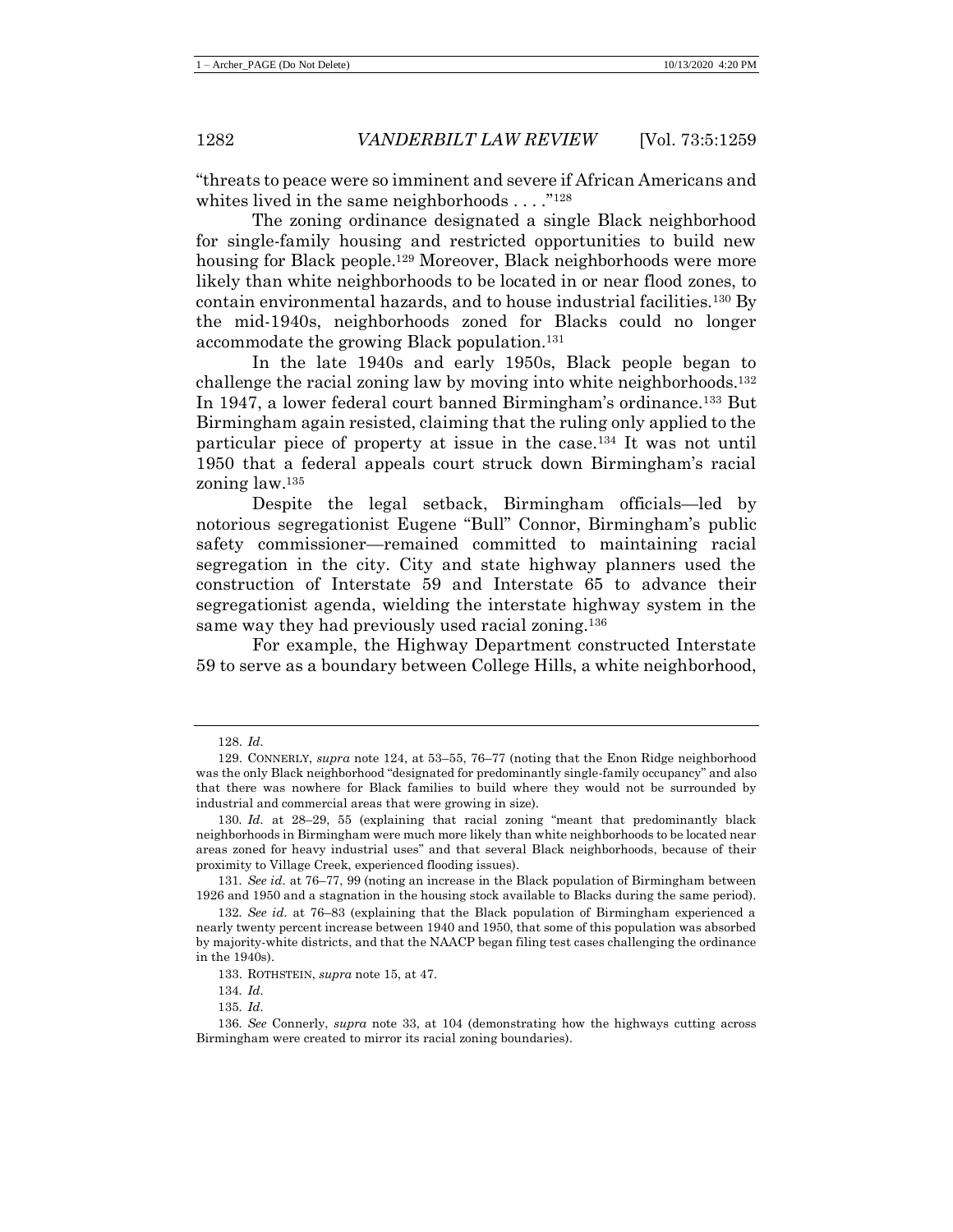and nearby Black neighborhoods.<sup>137</sup> Under Birmingham's racial zoning ordinance, 11th Avenue served as the boundary line between College Hills and the Black neighborhoods to the north.<sup>138</sup> After the racial zoning law was struck down, College Hills residents feared that Black people would seek to move into their neighborhood.<sup>139</sup> And, in 1957, College Hills residents petitioned Birmingham's city commissioners to adopt new neighborhood demarcations.<sup>140</sup> In response, Mayor James Morgan and members of the City Commission acknowledged the limitations caused by the Supreme Court's rulings and pledged to " 'explore all possible routes' to aid white property owners in the preservation of the character of their neighborhood."<sup>141</sup> Interstate 59 was ultimately built along 11th Avenue with a route that precisely mirrors the racial zoning boundary that was included in the old racial zoning ordinance, creating a buffer between white and Black communities.<sup>142</sup>

The planning and construction of Interstate 65 followed a similar path, with the highway ultimately built along historic racial boundaries.<sup>143</sup> Fountain Heights was a historically white neighborhood. From 1950 to 1960, however, the neighborhood was undergoing a racial transformation. The Black population increased from 1,374 in 1950 to 2,219 in 1960.<sup>144</sup> White residents resisted their new Black neighbors, often with violence.<sup>145</sup> From 1956 to 1958, the homes of seven Black families were bombed.<sup>146</sup> Bull Connor, the Birmingham Commissioner of Public Safety, blamed the bombings on the "firms and salesmen who sell homes to Negroes in white sections."<sup>147</sup> White Fountain Heights residents found more durable protection in Interstate 65, which

<sup>137</sup>*. See id.* (noting that the decision to align Interstate 59 in a way that physically separated College Hills from Black neighborhoods coincided with concerns voiced by white College Hills residents of "black occupancy" increasing in their neighborhood).

<sup>138</sup>*. See id.* ("The 11th Avenue coincides exactly with the racial zoning boundary that had been drawn prior to the demise of racial zoning.").

<sup>139</sup>*. See id.* ("With the demise of racial zoning, the potential for black occupancy in College Hills increased, and by 1957, white residents of College Hills petitioned Birmingham's city commissioners to create a new racial dividing line.").

<sup>140</sup>*. Id.*

<sup>141</sup>*. Id.* (quoting BIRMINGHAM POST-HERALD, Feb. 14, 1957).

<sup>142</sup>*. Id.*

<sup>143</sup>*. See id.* ("In the area just north of I-65's intersection with I-59, I-65 aligns almost exactly with the 1926 zoning map racial boundary that separated the black Enon Ridge neighborhood lying to the west of I-65 and the white Fountain Heights neighborhood lying just to the east of I-65.").

<sup>144</sup>*. Id.*

<sup>145</sup>*. Id.*

<sup>146</sup>*. Id.*

<sup>147</sup>*. Id.*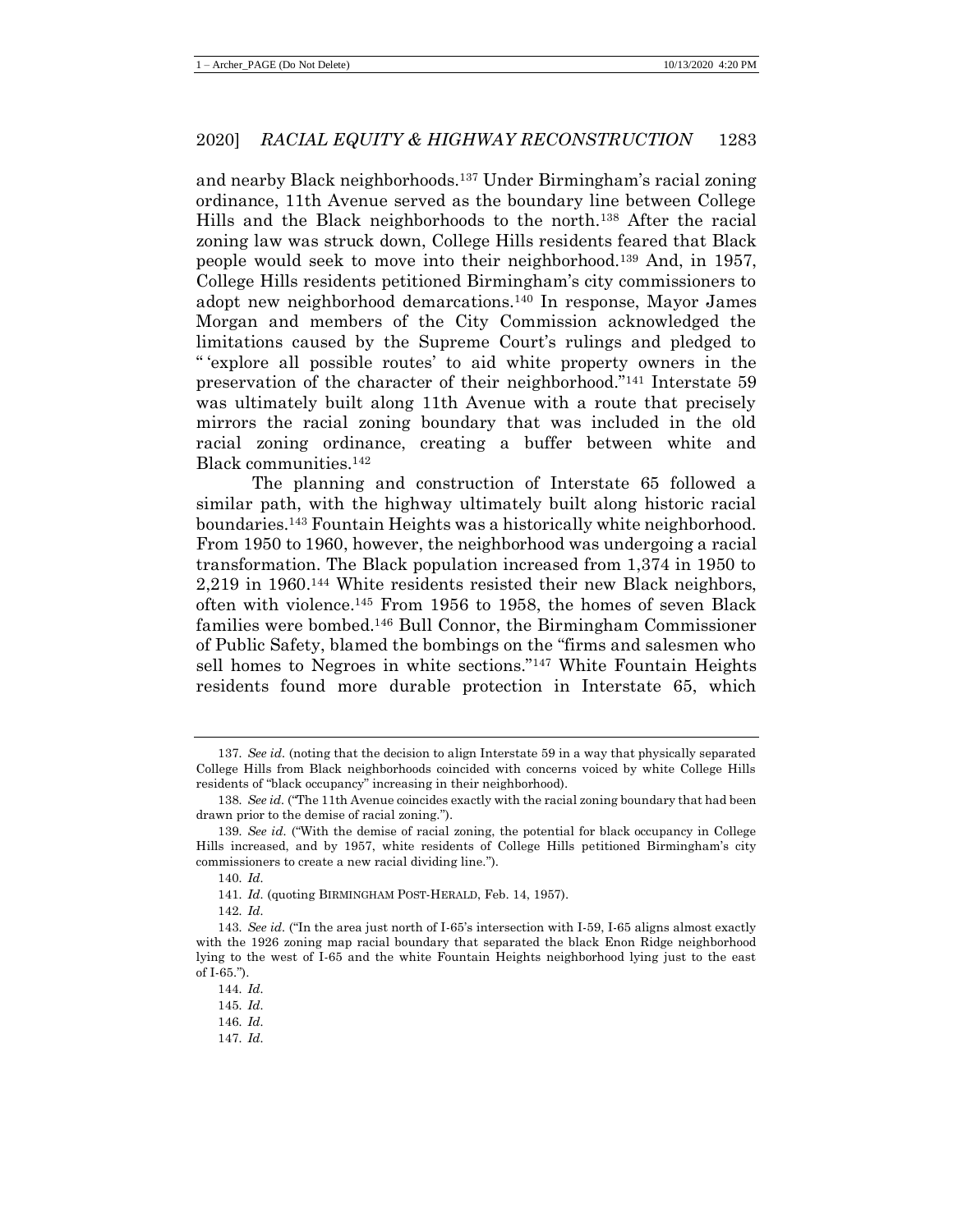followed the boundaries drawn by the racial zoning maps.<sup>148</sup> In some spots, Interstate 65 "aligns almost exactly with the 1926 zoning map racial boundary" by separating Enon Ridge, a Black neighborhood, and Fountain Heights.<sup>149</sup> The highway stood as both a monument to past segregation and a tool for its perpetuation.

#### <span id="page-26-0"></span>2. Atlanta, Georgia

Like Birmingham, Atlanta, Georgia, used racial zoning laws to enforce the legal separation of Black and white neighborhoods and then replaced the zoning laws with roads and highways. Atlanta adopted its first racial segregation ordinance in 1913 and subsequently passed zoning segregation laws in 1916, 1922, 1929, and 1931.<sup>150</sup> The post-1916 adoptions were attempts to skirt the U.S. Supreme Court's 1917 ruling that struck down segregation ordinances using zoning regulations.<sup>151</sup> Atlanta's racial zoning ordinances were designed to protect white property owners from "the encroachment of the colored race."<sup>152</sup> City officials asserted that "race zoning [was] essential in the interest of the public peace, order and security and will promote the welfare and prosperity of both the white and colored race."<sup>153</sup> Under the racial zoning scheme, Black zones were given less land than white people and were confined to neighborhoods classified as industrial.<sup>154</sup> Atlanta ceased enforcing its ordinance only after the Georgia Supreme Court struck it down in 1924.<sup>155</sup>

As the U.S. Supreme Court was striking racial zoning laws, Atlantans began exploring the possibility of using roads and highways to contain Black migration and create buffers between Black and white residents. In 1917, city officials proposed building a 180-foot-wide parkway that would separate Black and white neighborhoods.<sup>156</sup> The parkway, called the Grand Boulevard, would allow city officials to designate the area east of the parkway for Black people and the west side, adjacent to the business district and access to its economic

153*. Id.*

<sup>148</sup>*. Id.*

<sup>149</sup>*. Id.*

<sup>150.</sup> Ronald H. Bayor, *Roads to Racial Segregation: Atlanta in the Twentieth Century*, 15 J. URB. HIST. 3, 4 (1988).

<sup>151</sup>*. See id.* ("When the U.S. Supreme Court declared segregation ordinances unconstitutional in 1917, the city moved to the tactic of citywide comprehensive zoning in 1922 that included separation of the races.").

<sup>152.</sup> ROTHSTEIN, *supra* not[e 15,](#page-6-1) at 46 (quoting city planner Robert Whitten).

<sup>154.</sup> Bayor, *supra* note [150,](#page-26-0) at 4.

<sup>155.</sup> Buchanan v. Warley, 245 U.S. 60 (1917) (holding that racial zoning ordinances unconstitutionally interfered with the rights of property owners).

<sup>156.</sup> BAYOR, *supra* note [15,](#page-6-1) at 55.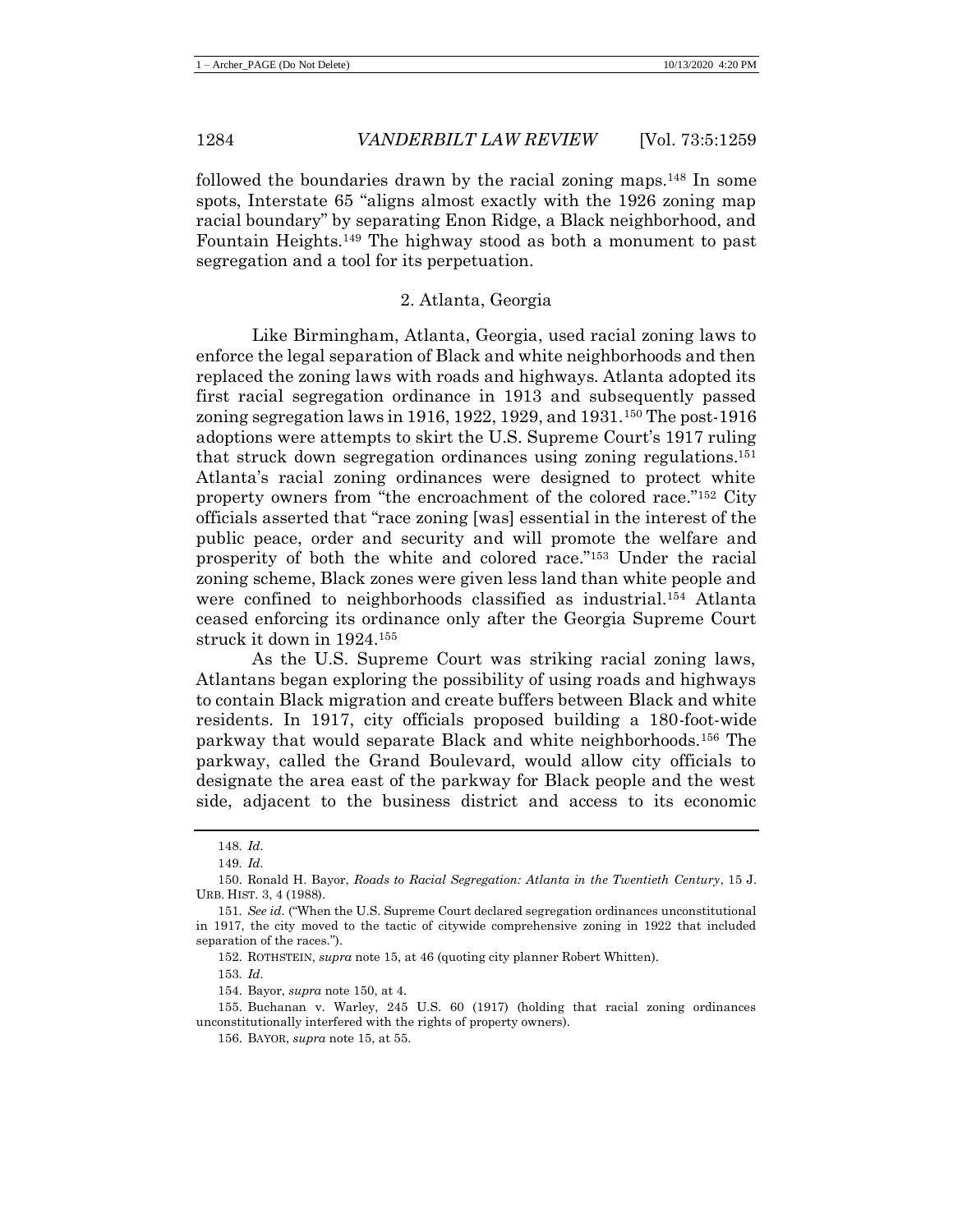opportunities, for white people.<sup>157</sup> The Grand Boulevard was never built, but the proposal planted a seed in the mind of city planners that germinated as Black people migrated through the city, unconstrained by the vacated racial zoning laws.<sup>158</sup>

During the 1950s and 1960s, Atlanta completed extensive highway building, frequently using the highway as a barrier to confine Black residents.<sup>159</sup> Although the interstate highway system was generally built in a manner that would facilitate commercial activity and neighborhood development, "wherever the highway[ ] system could possibly serve a racial function, it was developed with that in mind also."<sup>160</sup> Indeed, white Atlanta residents regularly called on the mayor and city officials to use the highway system as a series of racial barriers.<sup>161</sup> The City's white leaders did not hide this purpose.<sup>162</sup>

An example is Interstate 20, also called the West Expressway, which was built as a wall between Black neighborhoods to the north and white neighborhoods to the south.<sup>163</sup> The City did not hide its segregationist agenda: to protect the white community of Adamsville from Black residents. In a 1960 report, the Atlanta Bureau of Planning acknowledged that "approximately two to three years ago, there was an 'understanding' that the proposed route of [I-20] would be the boundary between the White and Negro communities."<sup>164</sup> Black developers, who sought the planning bureau's permission to build low-to-moderateincome housing south of the planned I-20, were denied permission.<sup>165</sup> The planning bureau refused, explaining that the city had "obligations to the Adamsville citizens to adhere to the expressway route boundary."<sup>166</sup>

<sup>157</sup>*. Id.* at 55–58.

<sup>158</sup>*. See id.* at 58 (discussing similar plans intended to keep Blacks and whites apart).

<sup>159</sup>*. See id.* at 61–62 ("In various areas, this highway was used to form a racial wall between black neighborhoods to the north and white ones to the south.").

<sup>160</sup>*. Id.* at 61; *see also* Bayor, *supra* note [150,](#page-26-0) at 5 (noting that, in Atlanta, "highway construction was used to remove blacks from certain sections surrounding the central business district, set up racial buffers, and allow the city to redevelop the [downtown area] commercially").

<sup>161.</sup> BAYOR, *supra* note [15,](#page-6-1) at 62.

<sup>162</sup>*. See id.* ("And these requests were encouraged when the city's white leaders acknowledged the use of roads, as well as urban renewal, housing projects, and industrial developments, in this way.").

<sup>163</sup>*. Id.* at 61–62. I-20 also destroyed Black neighborhoods in its path. *See* GERALD J. MILLER, THE MARTA RELOCATION APPEALS PANEL 2 (1986) (noting that the I-20 "sliced through the heart of many black neighborhoods just south of the center of the city" and that "[p]roject administrators relocated several thousand black families").

<sup>164.</sup> BAYOR, *supra* note [15,](#page-6-1) at 61.

<sup>165</sup>*. Id.*

<sup>166</sup>*. Id.*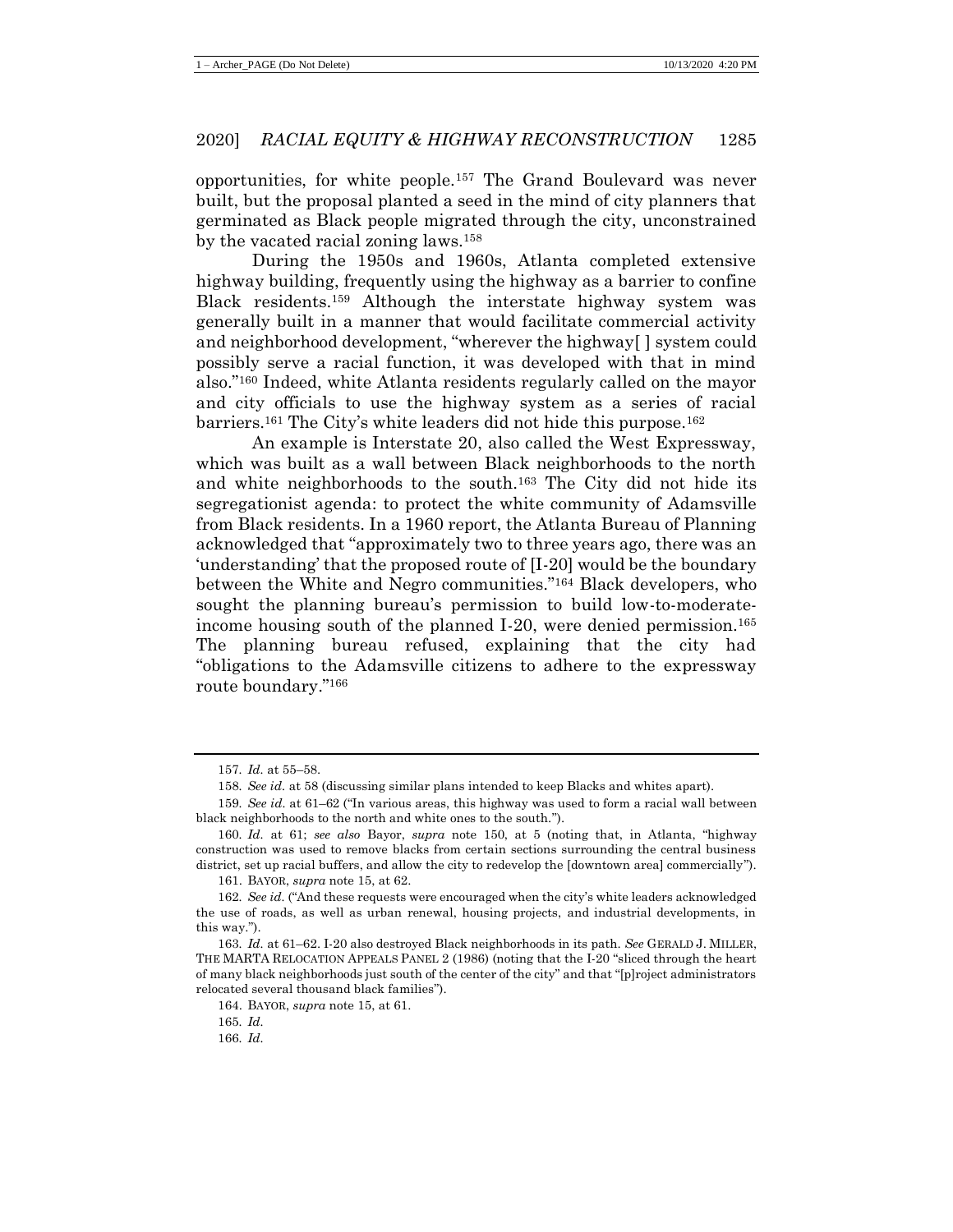#### II. THE LASTING IMPACT OF HIGHWAY DEVELOPMENT

Robert Moses wrote: "This new highway program will affect our entire economic and social structure. The appearance of the new arteries and their adjacent areas will leave a permanent imprint on our communities and people. They will constitute the framework within which we must live."<sup>167</sup> Indeed, communities of color around the country still bear the scars. The interstate highway system changed the physical, social, and economic characteristics of urban communities. Those who built it often targeted neighborhoods that were already struggling with racial discrimination and segregation, economic disinvestment, inadequate schools, and deteriorating property values, further entrenching those challenges. The interstate highway system did not cause all the problems facing urban communities. However, its construction compounded discrimination and exploitation and triggered a process that weakened urban neighborhoods, from which they have never fully recovered.<sup>168</sup> Although a full exploration of the ways the interstate highway system shaped our modern cities is beyond the scope of this Article, there are some impacts that warrant deeper attention here. Those impacts include helping to cement hyper-racial segregation in housing and schools; concentrating poverty and excluding lowincome, inner-city residents from communities of opportunity; and entrenching the physical, psychological and economic division of communities.

#### <span id="page-28-0"></span>*A. Hyper-Racial Segregation and Concentrated Poverty*

The demolition of Black neighborhoods to build the interstate highway system intensified patterns of racial segregation and the concentration of poverty by forcing dislocated Black people deeper into inner-city ghettos. Housing displacement was particularly difficult for inner-city Black residents because the housing supply was already inadequate prior to demolition for the highway, and the boundaries of the ghetto were vigilantly policed and constrained by racial

<sup>167.</sup> Robert Moses, *The New Super-Highways: Blessing or Blight?*, HARPER'S MAG., Dec. 1956, at 31.

<sup>168.</sup> Among the harms to the people and the community are: the disruption of established social and economic relationships, economic losses from the taking of property, the costs of seeking and securing new housing, the physical deterioration of neighborhoods immediately following the announcement of highway construction in the community, plummeting land values prior to state purchase as a result of the announcement of highway construction, and the loss of employment opportunities in the community. *See* KATHERINE L. BRADBURY, ANTHONY DOWNS & KENNETH A. SMALL, URBAN DECLINE AND THE FUTURE OF AMERICAN CITIES 69–77 (1982); ANTHONY DOWNS, URBAN PROBLEMS AND PROSPECTS (Rand McNally & Co. 1976).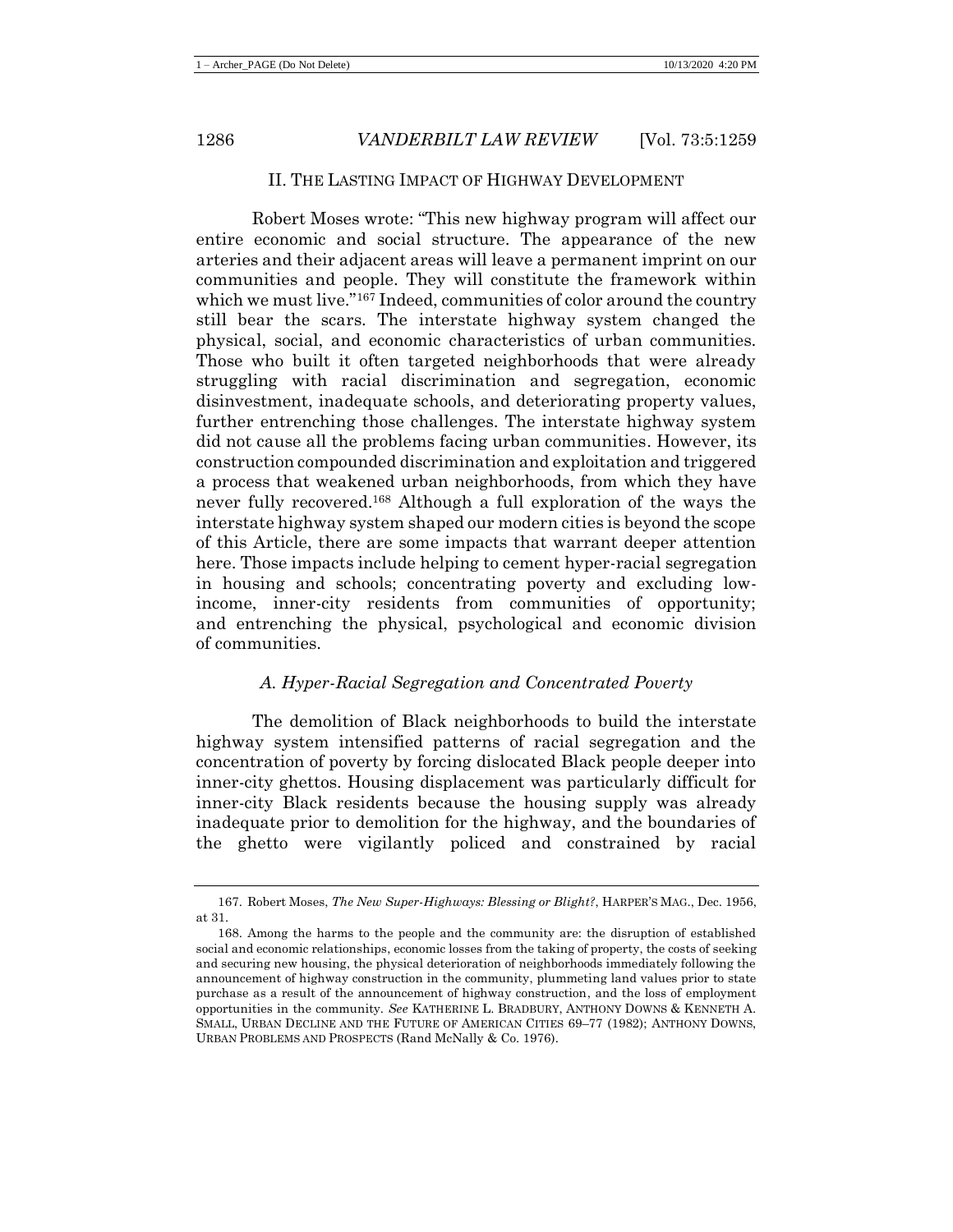segregation.<sup>169</sup> The federal government seldom provided relocation assistance to displaced Black people.<sup>170</sup> In addition, significant time would often elapse between condemnation orders and actual demolition, leading to deteriorating neighborhood conditions and making it even harder for the property owners to sell their homes or businesses and move to a new community.<sup>171</sup> Some remained there, feeling stuck.

When possible, some dislocated residents found housing as close to their old, fractured neighborhoods as possible. <sup>172</sup> But, the destruction of Black homes to build the highway depleted the overall housing stock in Black communities, increasing overcrowding and homelessness.<sup>173</sup> For most displaced people, the only housing options were in other racially segregated, economically struggling communities, either in emerging "second ghettos"<sup>174</sup> or in "transitioning" neighborhoods with working-class whites.<sup>175</sup> The massive influx of displaced people

171*. See* Roger Biles, *Expressways Before the Interstates: The Case of Detroit, 1945-1956*, 40 J. URB. HIST. 843, 850 (2014) (noting that many property owners in Detroit sold their properties at "considerable losses" because of the effects of condemnation announcements).

172. HÉBERT, *supra* note [27,](#page-8-0) at 20.

173*. See* Paul Mason Fotsch, *Contesting Urban Freeway Stories: Racial Politics and the O.J. Chase*, 13 CULTURAL STUD. 110, 120 (1999) ("[F]reeway construction, like urban renewal in general, by depleting the housing stock and in particular the amount of low-income housing, increased overcrowding and homelessness.").

174. "Second ghetto" is the term used to describe the expansion and entrenchment of lowincome, Black neighborhoods after World War II through conscious, racist efforts made by local governments and private entities that had the government's support. *See* ARNOLD R. HIRSCH, MAKING THE SECOND GHETTO: RACE AND HOUSING IN CHICAGO, 1940-1960 at 1–31 (Univ. of Chi. Press 1998) (defining the "second ghetto" and explaining how it came about in Chicago).

175. Mohl, *supra* note [19,](#page-7-2) at 229; *see also* HIRSCH, *supra* not[e 174,](#page-29-0) at 5, 16–18 (noting that, in the 1940s and 1950s, Blacks in Chicago were increasingly forced to live in "mixed" neighborhoods because of the lack of available housing in Black neighborhoods); *see, e.g*., MOHL, PRRAC, *supra*  not[e 19,](#page-7-2) at 25 (observing that "[f]reeway construction in Pasadena, California displaced over 4,000 black and Mexican-American residents, most of whom were forced back into inner-city Los Angeles ghettos"); Connerly, *supra* note [33,](#page-8-1) at 100 ("[T]he rapid white flight and neighborhood racial change that eventually resulted in the city's becoming majority black by 1980 began in the 1960s as federal highway projects, along with urban renewal, forced many black households to find new neighborhoods in which to live."); Mohl, *supra* note [20,](#page-7-0) at 130–31 (noting that Black people forced out of the Overtown community in Miami, Florida were forced to move to racially segregated Liberty City).

<span id="page-29-0"></span><sup>169</sup>*. See* Mohl, *supra* note [86,](#page-19-0) at 680 (quoting an urban planner making these observations); Mohl, *supra* note [19,](#page-7-2) at 229.

<sup>170</sup>*. See* ROTHSTEIN, *supra* not[e 15,](#page-6-1) at 131 ("In few of these cases did federal or local agencies provide assistance to displaced African Americans in finding adequate and safe new housing."). The original interstate highway program did not impose any obligations on federal or state governments to provide assistance to residents whose homes were being torn down. *Id.* Arthur Burns, chairman of the Council on Economic Advisors, warned members of the Eisenhower Administration that compensating people for the loss of their home would be too costly as the highway program was predicted to evict nearly one hundred thousand people a year. *Id.* at 131–32.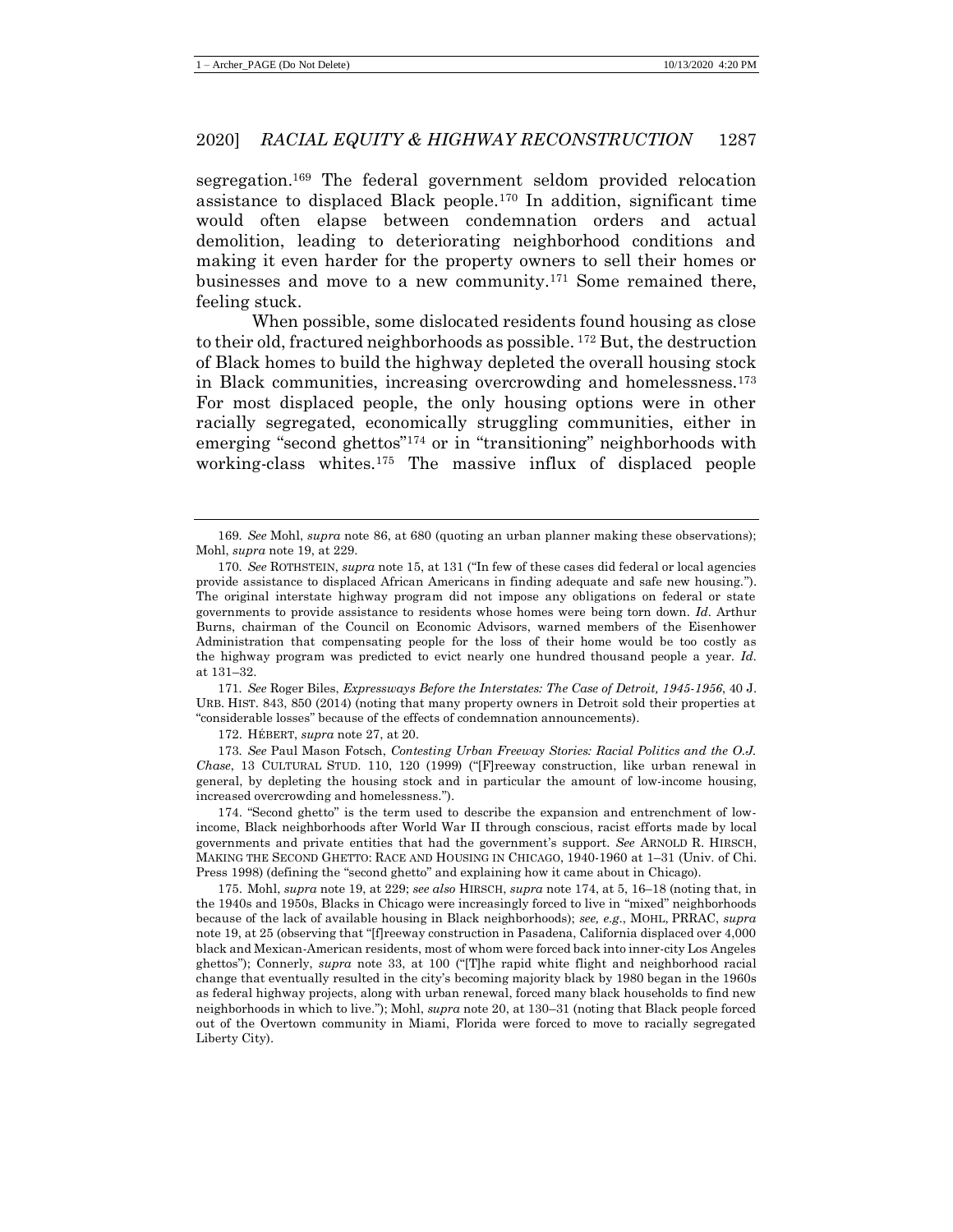aggravated overcrowding, further strained limited public services, and reinforced racial segregation.<sup>176</sup>

<span id="page-30-0"></span>White flight and suburbanization<sup>177</sup> also contributed to racial segregation and concentrated poverty in these inner-city communities. One study found a direct link between highway construction and suburbanization, finding highway construction responsible for "about one-third of the change in aggregate central city population relative to metropolitan area population as a whole."<sup>178</sup> The study also concluded that each "ray" sprouting from the city—meaning each road leading out of the city—"causes approximately a 9 percent decline in central city population."<sup>179</sup> While displaced Black residents moved to other segregated urban neighborhoods, white residents—aided by the new highway system—fled to the suburbs.<sup>180</sup> It was not so easy for Black people to take advantage of this increased mobility and seek housing in the suburbs. The federal government denied home loans to Black people looking to live in white suburban communities,<sup>181</sup> and racially

LEWIS, *supra* note [5,](#page-4-0) at xiv ("The Interstate made long-distance commuting possible, thereby contributing to the 'white flight' that separated races and classes from each other."); Kuswa, *supra*  note [65,](#page-16-0) at 32 (arguing that wealthy suburban families "found their living and transportation needs subsidized by the federal treasury").

181*. See Tex. Dep't of Hous. & Cmty. Affairs*, 135 S. Ct. at 2525–26 (holding that disparate impact claims are cognizable under the Fair Housing Act where plaintiffs allege that a state's allocation of tax credits creates racial segregation); ROTHSTEIN, *supra* not[e 15,](#page-6-1) at 65–66 (explaining that the Federal Housing Administration would decide its rating and approval of mortgages based on whether there would be "infiltration of inharmonious racial or nationality groups"). The Federal Housing Administration employed racial segregation as an official requirement for its federal mortgage insurance, believing properties in Black neighborhoods, racially mixed neighborhoods, or white neighborhoods too close to Black ones were too risky for insurance. *Id.* at 65. Highways facilitated this process:

The FHA favored mortgages in areas where boulevards or highways served to separate African American families from whites, stating that "[n]atural or artificially established barriers will prove effective in protecting a neighborhood and the locations within it

<sup>176.</sup> HÉBERT, *supra* note [27,](#page-8-0) at 20.

<sup>177.</sup> The term suburbanization refers to the process through which wealthier people move out of neighborhoods near the city center (where highways were historically built) into more exclusive, difficult-to-reach neighborhoods outside of the city. *See* Nathaniel Baum-Snow, *Did Highways Cause Suburbanization?*, 122 Q.J. ECON. 775, 775 (2007) (referring to suburbanization as the process by which people move out of central cities and into the suburbs).

<sup>178</sup>*. Id. See also* Tex. Dep't of Hous. & Cmty. Affairs v. Inclusive Cmtys. Project, Inc., 135 S. Ct. 2507, 2515 (2015) ("Rapid urbanization, concomitant with the rise of suburban developments accessible by car, led many white families to leave the inner cities.").

<sup>179.</sup> Baum-Snow*, supra* not[e 177,](#page-30-0) at 789.

<sup>180</sup>*. See* BRADBURY ET AL., *supra* note [168,](#page-28-0) at 10:

Nearly all new housing is built on the urban periphery in accordance with high quality standards legally required there. Such housing can initially be occupied only by highand middle-income households, since it is too costly for most lower-income households .... [I]t also compels most poor urban households to live in older neighborhoods close to the historic center of large cities, and their concentration aggravates many social problems associated with extreme poverty.;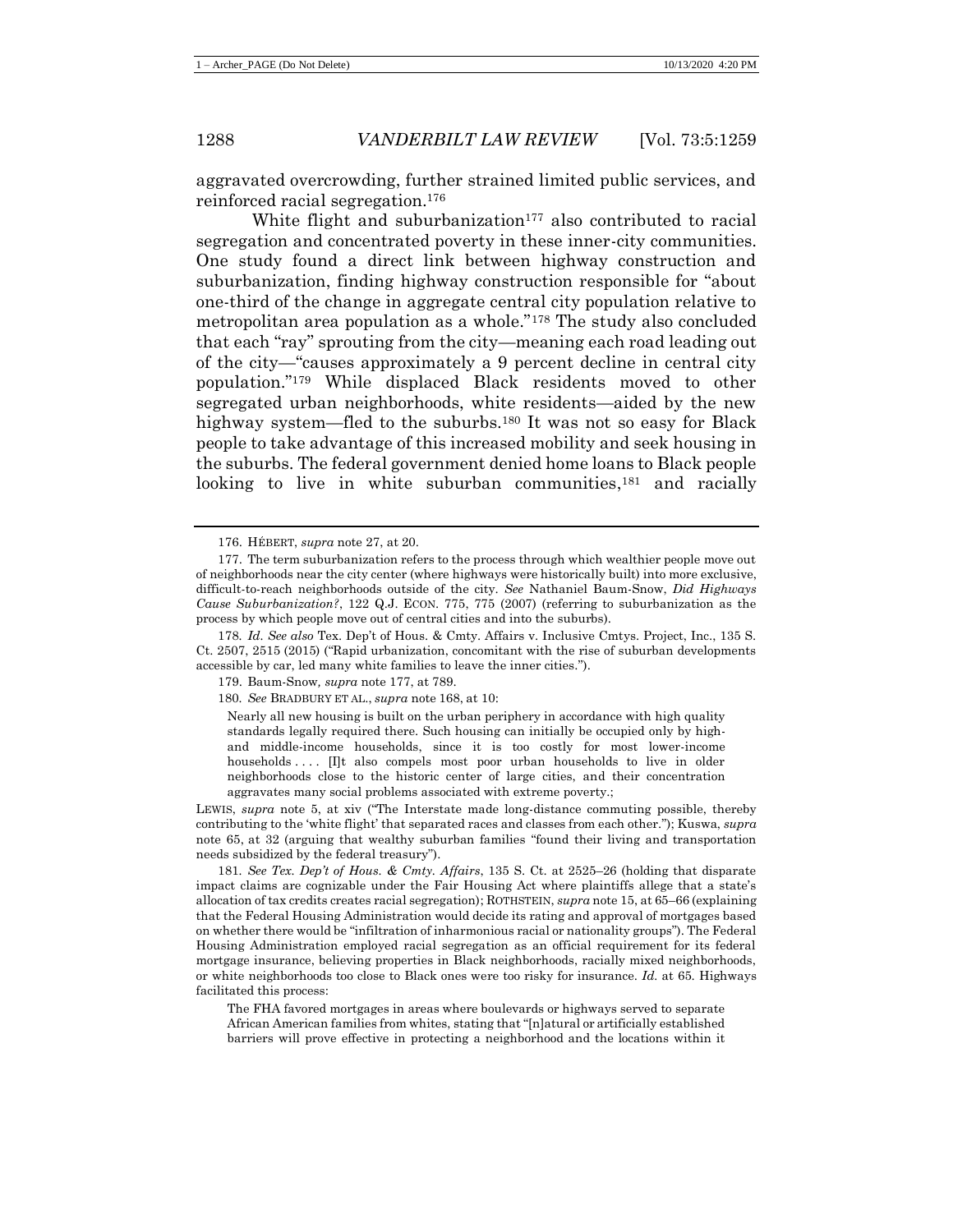restrictive covenants prevented some homeowners from selling their homes to Black people.<sup>182</sup> Moreover, even if they were able to overcome the hurdles of racial discrimination, displaced Black people often lacked the financial resources to improve their housing conditions. Black people were regularly denied access to well-paying jobs, and, in many cases, the highway demolition claimed the only asset many Black families owned—their homes—as they were forced to sell below market value.<sup>183</sup> In the end, this web of restrictions left Black people crowded into small, poor neighborhoods because they were not allowed or able to live anywhere else.

Highway building also gutted the economic core in many of these communities. The elimination of Black-owned businesses through displacement deeply impacted segregated communities that were already starved for economic investment.<sup>184</sup> North Nashville, Tennessee, was the home of eighty percent of all Black-owned businesses in the city, and they were largely lost when North Nashville was demolished.<sup>185</sup> In Richmond, Virginia, the highway plowed through the middle of a stable Black community, devastating its business community.<sup>186</sup>

The migration of people to the suburbs is also closely connected to the movement of jobs away from city centers.<sup>187</sup> Studies have noted the strong correlation between people moving to the suburbs and employers moving out of cities; an even stronger causal relationship was found in employers moving to follow workers than in workers

from adverse influences,  $\dots$  includ [ing] prevention of the infiltration of  $\dots$  lower class occupancy, and inharmonious racial groups.

*Id.* (alterations in original).

<sup>182</sup>*. See id.* at 78 (noting that "one commonplace commitment" in restrictive covenants "was a promise never to sell or rent to an African American").

<sup>183</sup>*. See* Brief for Ohio Conference of the NAACP and the National Institute for Urban Entrepreneurship as Amici Curiae Supporting Appellants at 9, City of Norwood v. Horney, 853 N.E.2d 1115 (Ohio 2006) (Nos. 2005–0227, 2005–0228, 2005–1210, 2005–1211) (noting that "[t]he fact that particular property is identified and designated for 'redevelopment,' . . . almost certainly means that the market is currently undervaluing that property or that the property has some 'trapped' value that the market is not currently recognizing"); Kuswa, *supra* not[e 65,](#page-16-0) at 44, 53–54 (noting that people of color and low income neighborhoods "were excluded from the suburbification of America," that "minority communities" were torn apart by the highways, and that "a governing apparatus operating through housing and the highway machine implemented policies to segregate and maintain the isolation of poor, minority, and otherwise outcast populations").

<sup>184.</sup> JOHN E. SELEY, THE POLITICS OF PUBLIC-FACILITY PLANNING 59 (1983).

<sup>185</sup>*. Id.*; Mohl, *supra* note [20,](#page-7-0) at 134.

<sup>186.</sup> Mohl, *supra* note [20,](#page-7-0) at 134.

<sup>187</sup>*. See, e.g.*, LEWIS, *supra* note [5,](#page-4-0) at 249 ("Since the 1950s, businesses, too, had followed people in their exodus to the country . . . . [A]bout thirty-eight major corporations over two decades had fled [New York] city.").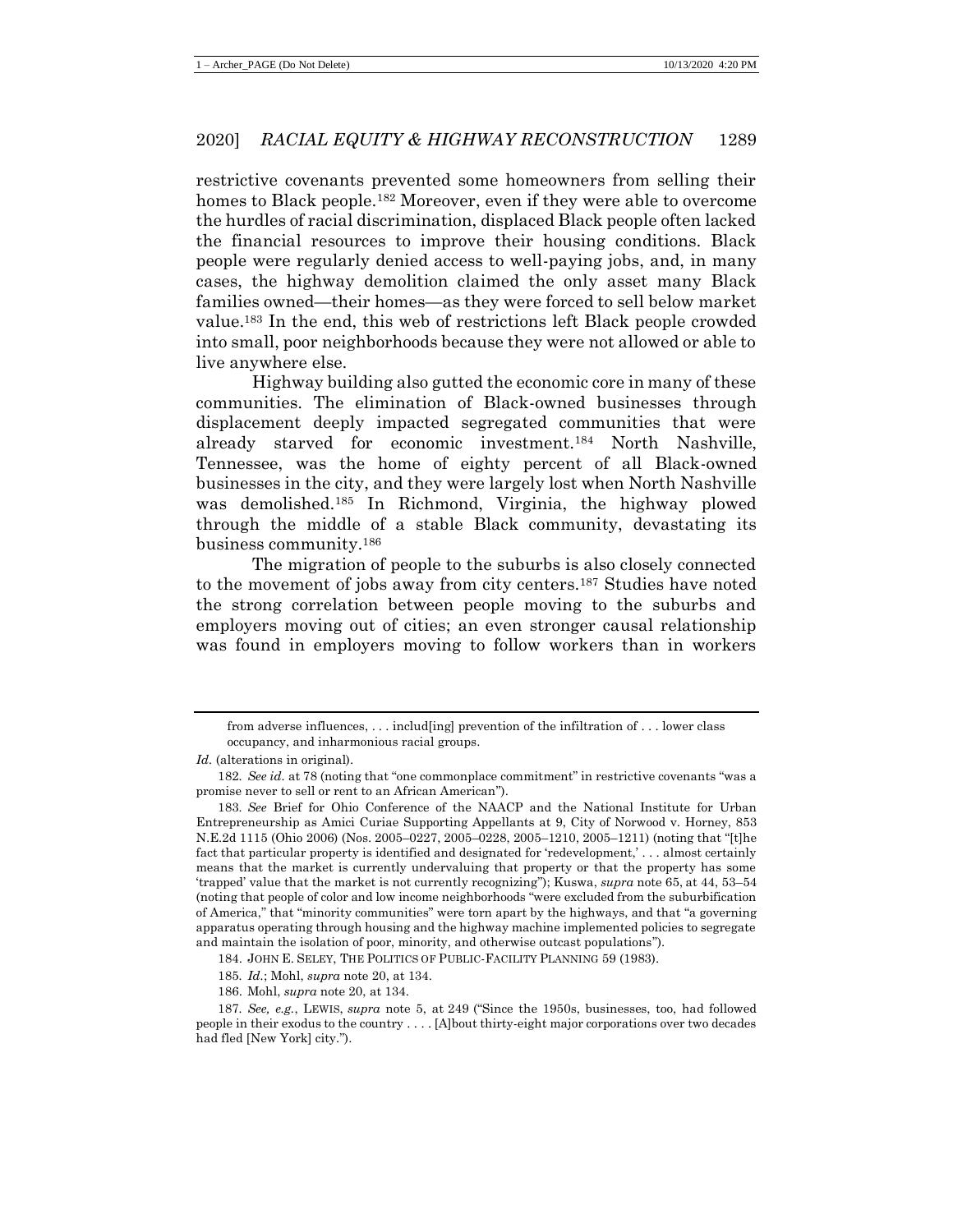moving to follow jobs.<sup>188</sup> In addition, moving to the suburbs provided opportunities for employers to have more space and cheaper production costs.<sup>189</sup> Whatever the reason, "even controlling for other factors, both population and job loss in large cities tended to reduce [remaining residents'] average incomes."<sup>190</sup> Moreover, as jobs moved to the suburbs, residents remaining in city centers struggled to find jobs because of racism, further perpetuating a cycle of poverty.<sup>191</sup>

<span id="page-32-0"></span>Finally, the migration of people into the suburbs is closely related to disinvestment in necessary public works in the neighborhoods left behind. The same people who devised and built the highway systems also underfunded existing infrastructure in the areas decimated by the highways.<sup>192</sup> And the migration of large numbers of taxpayers out of city centers significantly decreased the tax base available to support public services. "[A]s men like Robert Moses had held control of most of the transportation dollars, which they put into road construction, both the railroads and subways had been allowed to decline. Equipment was broken or worn out, service was inefficient and often delayed."<sup>193</sup> Thus, the only means available for the remaining, low-income residents to commute to jobs and shopping were unreliable

Racism prevented black residents from buying homes and from getting good jobs: Dunham remembers a family friend who was one of the first African Americans to graduate from Syracuse University's law school; he couldn't find a job in law because no firms would hire a black lawyer. Another family friend applied to go to medical school in the 1950s and was rejected everywhere, despite top grades.

192. The cancellation of Baltimore's Red Line light rail system is a notable recent example. In June 2015, Larry Hogan, the then-Governor of Maryland, effectively canceled the Red Line, a planned light rail that would have improved east-west mass transit in the city, when he announced that he would not authorize state funding for the project. Michael Dresser & Luke Broadwater, *Hogan Says No to Red Line, Yes to Purple*, BALT. SUN (June 25, 2015), https://www.baltimoresun.com/politics/bs-md-hogan-transportation-20150624-story.html [https://perma.cc/2H56-S9KJ]. Instead, the state funding originally earmarked for the Red Line was redirected to a transportation initiative in rural and suburban areas outside of Baltimore. *Id.* This decision had a disparate impact on Black residents of Baltimore. Complaint, Baltimore Regional Initiative Developing Genuine Equality, Inc., U.S. Department of Transportation, Departmental Office of Civil Rights 3, https://www.naacpldf.org/wp-content/uploads/Baltimore-Red-Line-Complaint.pdf [https://perma.cc/59NS-KQUS] (administrative complaint challenging the racially disparate impact of the funding decision).

193. LEWIS, *supra* note [5,](#page-4-0) at 250.

<sup>188.</sup> BRADBURY ET AL., *supra* note [168,](#page-28-0) at 94; *see also* LEWIS, *supra* not[e 5,](#page-4-0) at 250 (noting that not all employees followed their companies to the suburbs, thus creating job openings that "were taken by suburban women, a well-educated group who wanted to work").

<sup>189</sup>*. See* Baum-Snow, *supra* not[e 177,](#page-30-0) at 801 ("In addition to chasing suburbanizing workers, firms may have relocated because highways free manufacturing firms from shipping through a port or downtown rail hub or because highways allow local agglomeration economies to operate over longer distances.").

<sup>190.</sup> BRADBURY ET AL., *supra* note [168,](#page-28-0) at 107.

<sup>191</sup>*. See, e.g.*, Alana Semuels, *How to Decimate a City*, ATLANTIC (Nov. 20, 2015), https://www.theatlantic.com/business/archive/2015/11/syracuse-slums/416892/ [https://perma.cc/D2XX-5G8Y]: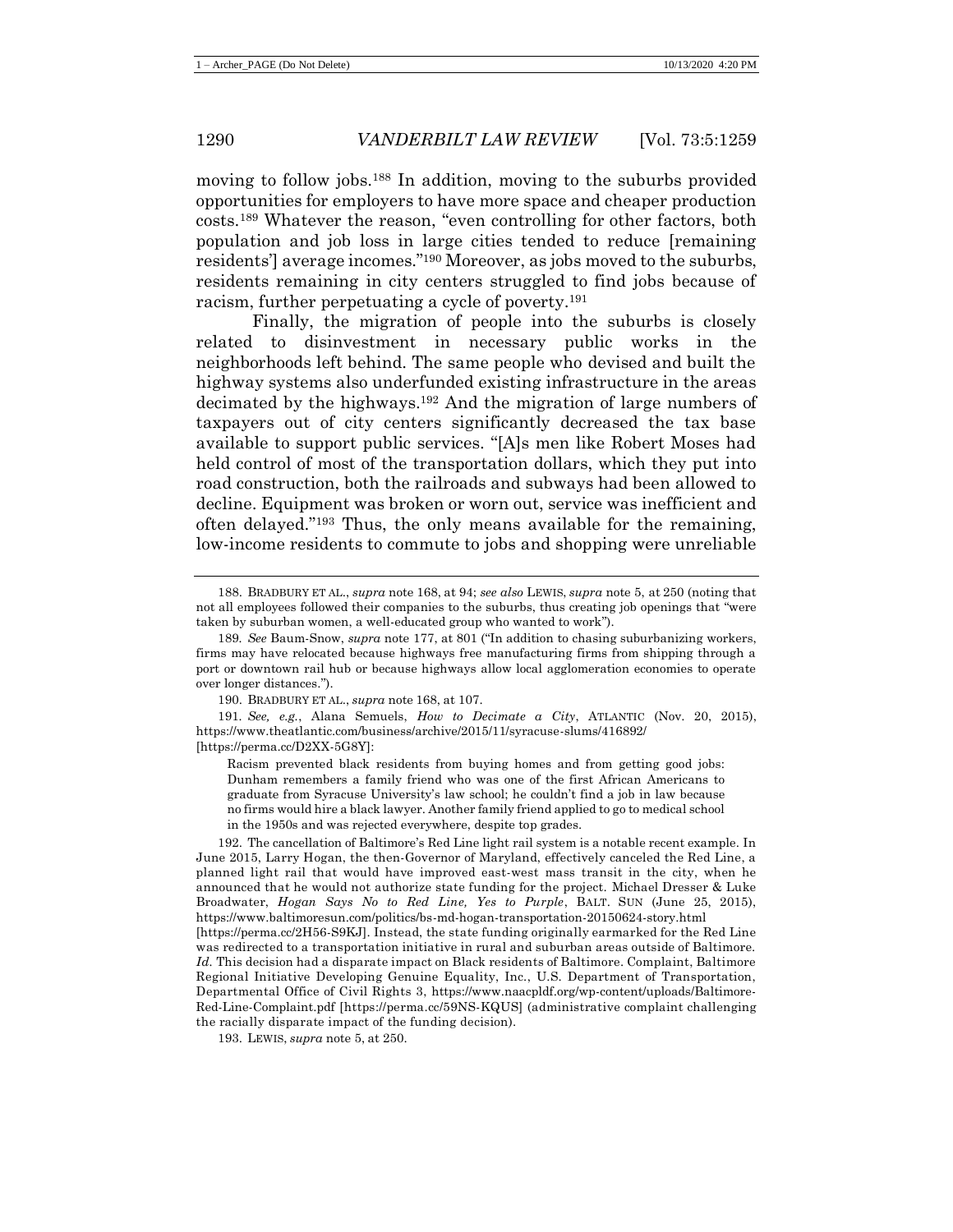and inadequate. Some of the services that had to be reduced included commuter railways, subways, bus systems, public education, health care, and museums and other cultural offerings.<sup>194</sup> The lack of funding for public services further aggravated the hardships residents in these neighborhoods faced.

<span id="page-33-0"></span>What followed in these communities was hyper-racial segregation<sup>195</sup> and concentrated poverty that trapped people in a web of discrimination, exploitation, and lack of opportunity.<sup>196</sup> The link between this lingering impact and the destruction of communities of color to make way for highways is clear. In a 2016 Dear Colleague Letter, the then-secretaries of the United States Departments of Housing and Urban Development, Education, and Transportation acknowledged that the intersection of transportation, housing, and education policy helped to create and sustain concentrated poverty and racial segregation that continues to impede economic mobility and access to opportunity.<sup>197</sup> They further recognized that "children raised in concentrated poverty or in communities segregated by socioeconomic status or race or ethnicity have significantly lower social and economic mobility than those growing up in integrated communities."<sup>198</sup> They also noted that "[r]ising economic segregation means that an increasing

<sup>194.</sup> BRADBURY ET AL., *supra* note [168,](#page-28-0) at 26–27.

<sup>195.</sup> Hyper-racial segregation is a "more intense form of racial segregation . . . imposed by violence and maintained by private institutional practices and government action." CARTER A. WILSON, RACISM: FROM SLAVERY TO ADVANCED CAPITALISM 160 (1996).

<sup>196</sup>*. See* PATRICK SHARKEY, STUCK IN PLACE: URBAN NEIGHBORHOODS AND THE END OF PROGRESS TOWARD RACIAL EQUALITY 180 (2013) ("The association between race and neighborhood deterioration is not inevitable. It is a result of decades of public policies that have served to strengthen and reinforce the walls of the ghetto while systematically disinvesting in black urban communities."); Evelyn Blumenberg, *Social Equity and Urban Transportation*, *in* THE GEOGRAPHY OF URBAN TRANSPORTATION 332, 332–33 (Genevieve Giuliano & Susan Hanson eds., 4th ed. 2017) (noting that race-based housing discrimination and limited access to automobiles contributed to the segregation in inner-city neighborhoods, with this segregation contributing to the lack of economic opportunity); Raj Chetty, Nathaniel Hendren & Lawrence F. Katz, *The Effects of Exposure to Better Neighborhoods on Children: New Evidence from the Moving to Opportunity Experiment*, 106 AM. ECON. REV. 855, 855 (2015) ("Individuals who live in high-poverty areas fare worse than those who live in lower-poverty neighborhoods on a wide range of economic, health, and educational outcomes."); Desmond, *supra* not[e 44,](#page-10-0) at 3, 8 (noting the "clustering of different kinds of disadvantage across multiple dimensions (psychological, social, material) and institutions (work, family, prison)" and the generational effects inflicted by racist policies); Kuswa, *supra* note [65,](#page-16-0) at 44 (noting that many "minority and lower income neighborhoods" unable to benefit from suburbanization were trapped in inner-city communities on "limited land replete with collapsing infrastructure and urban pollution").

<sup>197</sup>*. See* Julián Castro, John B. King & Anthony R. Foxx, *Dear Colleagues Letter Regarding Mobility via Education and Socioeconomic Opportunity*, U.S. DEP'T OF EDUC. 1 (June 3, 2016), https://www2.ed.gov/documents/press-releases/06032016-dear-colleagues-letter.pdf [https:// perma.cc/YPW5-KXLC] (calling on the three agencies "to work together . . . in helping to guarantee full access of opportunity across the country").

<sup>198</sup>*. Id.*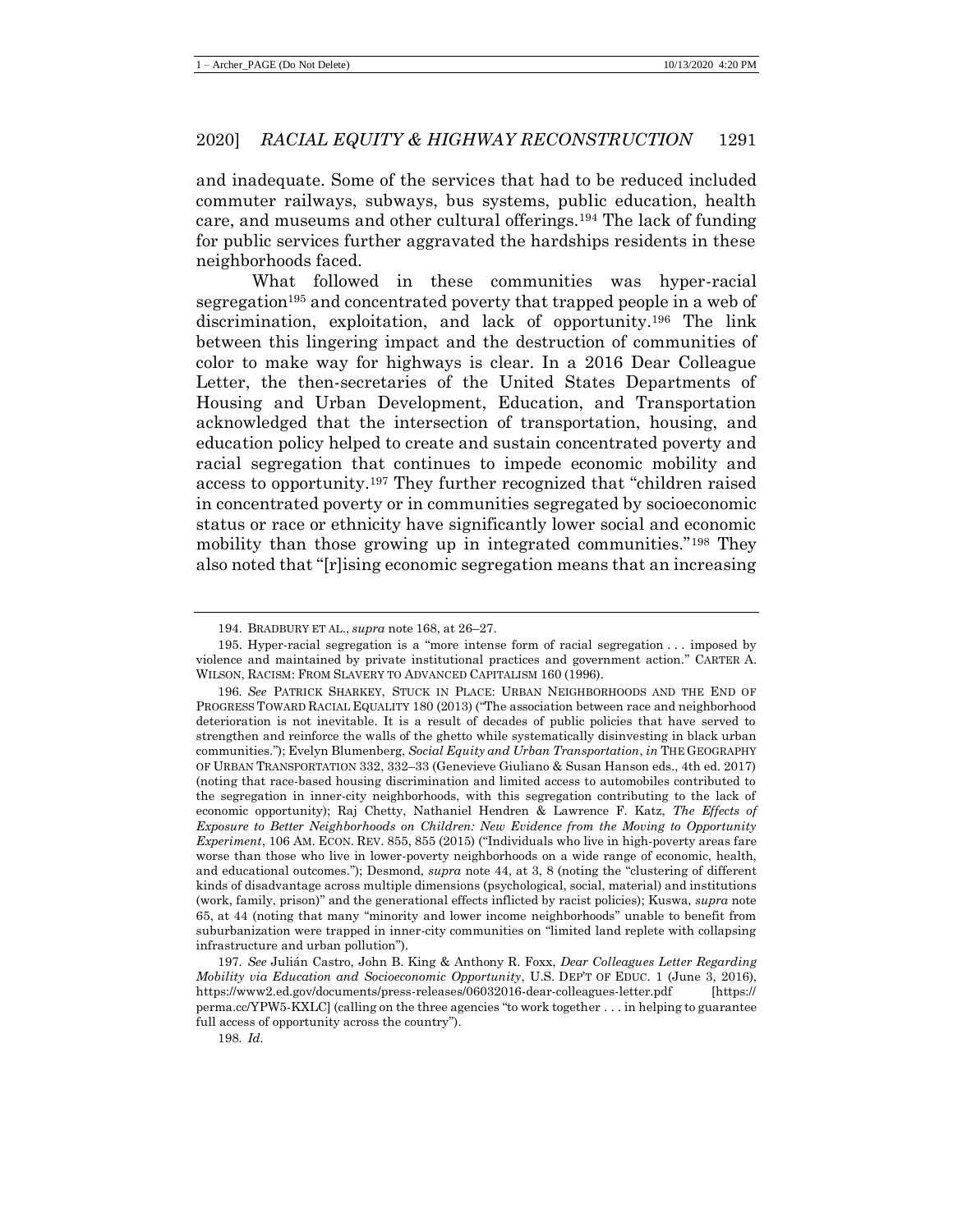number of low-income households are located in distressed neighborhoods where they face challenges such as failing schools, high rates of crime, and inadequate access to services and jobs, making it harder for individuals and families to escape poverty."<sup>199</sup>

<span id="page-34-0"></span>Charlotte, North Carolina, is one of these communities. Despite thriving development in the city and its rank as the country's second largest banking center, in a 2014 analysis by economist Raj Chetty, Charlotte ranked last in its ability to lift poor children out of poverty.<sup>200</sup> In Charlotte, there are large swaths of affluent white communities where children generally grow up to do well, duplicating or exceeding their parents' economic success.<sup>201</sup> Nearby there is a "crescent" of predominantly Black neighborhoods facing generational poverty and low educational and economic prospects.<sup>202</sup> Charlotte's racial segregation and concentration of poverty can be linked directly to the interaction of redlining and housing segregation with highway development in the 1940s, 1960s, and 1970s, which displaced, destroyed, and divided thriving Black communities.<sup>203</sup> As one commentator said: "It's common to hear that something has gone wrong in parts of Charlotte, but the more honest reading is that Charlotte is working as it was designed to."<sup>204</sup>

Syracuse, New York, provides another example of the segregative impact that development of the interstate highway system had on many urban communities. When Interstate 81 was built in Syracuse, it cut through the City's urban center, decimating a primarily Black and Jewish neighborhood called the 15th Ward in the name of slum clearance and redevelopment.<sup>205</sup> When the displaced Black

204*. Id.*

<span id="page-34-1"></span><sup>199</sup>*. Id.*

<sup>200</sup>*. See* Raj Chetty, Nathaniel Hendren, Patrick Kline & Emmanuel Saez, *Where is the Land of Opportunity? The Geography of Intergenerational Mobility in the United States*, 129 Q.J. ECON. 1553, 1556 (2014) (finding, in a study of fifty metro areas, that children in Charlotte had the smallest probability of reaching the top fifth of the income distribution); Gareth Cook, *The Economist Who Would Fix the American Dream*, ATLANTIC, https://www.theatlantic.com/ magazine/archive/2019/08/raj-chettys-american-dream/592804/ (last updated July 17, 2019, 3:47 PM ET) [https://perma.cc/6LVT-QKYN] ("Charlotte is in a dead heat with San Francisco to be the nation's second-largest banking center."). Chetty's study found that only 4.4 percent of Charlotte's kids moved from the bottom quintile of household income to the top and that children born to lowincome families remained at or near the poverty line as adults. Chetty et al., *supra*, at 1556–57.

<sup>201.</sup> Cook, *supra* not[e 200](#page-34-0) (discussing the socioeconomic layout of families in Charlotte).

<sup>202</sup>*. Id.* (discussing the prospects of children who grow up in "the crescent").

<sup>203</sup>*. See id.* (noting the different policies that have caused the circumstances that are "holding kids back" in Charlotte).

<sup>205</sup>*. See* ANTHONY ARMSTRONG, POVERTY & RACE RESEARCH ACTION COUNCIL, DECONSTRUCTING SEGREGATION IN SYRACUSE? 3–4 (2018) ("When construction started, the path of the expressway decimated a primarily black and Jewish neighborhood—the 15th Ward—and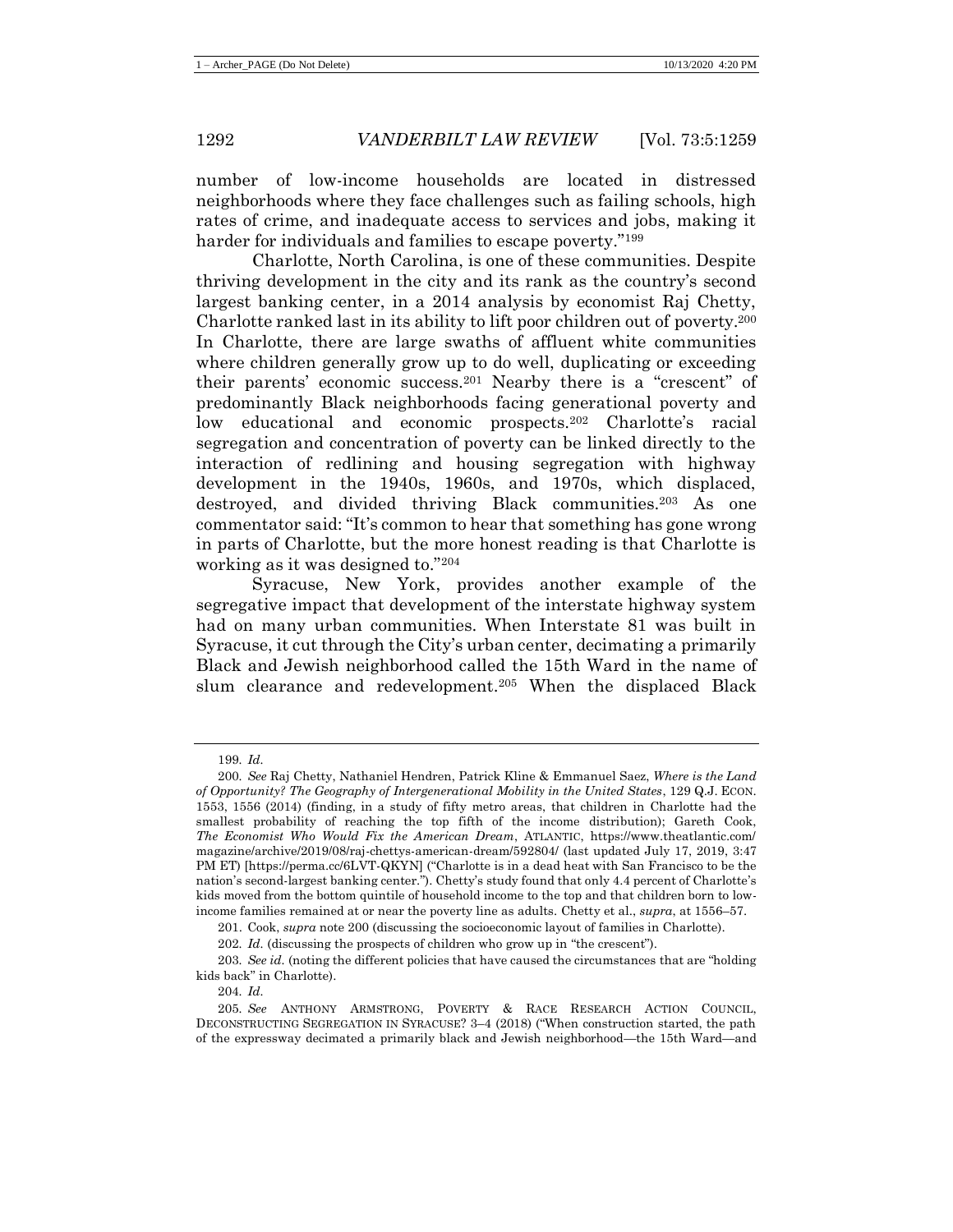residents from the 15th Ward moved to other city neighborhoods, white residents fled to the suburbs.<sup>206</sup> As middle- and upper-class residents moved to the suburbs, the low-income people of color remained trapped in the city. <sup>207</sup>

The cycle is self-perpetuating: people who live in poverty have a harder time succeeding *because* they are surrounded by others in poverty.<sup>208</sup> Today, Syracuse has the highest rate of Black concentrations of poverty in the nation and bears all the hallmarks of generational poverty—few businesses, lack of economic opportunity, poor-quality schools, and violence.<sup>209</sup> Housing for poor families remains crowded around I-81's elevated overpass, and nearly two-thirds of poor Black people in Syracuse live in high-poverty neighborhoods.<sup>210</sup> Approximately sixty-two percent of Latinxs live in high-poverty neighborhoods. Only about thirty percent of Black people in the Syracuse metro area own their own homes, while seventy-one percent of white people do.<sup>211</sup>

In addition to high concentrations of poverty, Syracuse is also intensely racially segregated, $2^{12}$  with I-81 serving as a "line of demarcation."<sup>213</sup> The highway separates the city's most vibrant neighborhoods with up to six lanes of traffic, feeder ramps, and access roads.<sup>214</sup> Notably, I-81 separates University Hill (which includes

208*. See, e.g.*, Raj Chetty & Nathaniel Hendren, *The Impacts of Neighborhoods on Intergenerational Mobility I: Childhood Exposure Effects*, 133 Q.J. ECON. 1107, 1159–60 (2018) ("Neighborhoods affect children's long-term outcomes through childhood exposure effects: every extra year a child spends growing up in an area where permanent residents' incomes are higher increases his or her income."); *see also* Chetty et al., *supra* note [196,](#page-33-0) at 858 (finding, in an experiment, a correlation between children's improved long-term outcomes and their exposure to a lower-poverty environment).

209*. See* Semuels, *supra* note [191](#page-32-0) (noting that people who stayed in "high-poverty" neighborhoods in Syracuse often were "exposed to more and more poverty" along with all the problems associated with it).

210*. See id.* (discussing the current state of housing and demographics in Syracuse).

211*. Id.*

213. Vock, *supra* note [45,](#page-11-0) at 52.

214*. Id.* at 52.

spurred white flight to the suburbs."); DiMento, *supra* note [70,](#page-16-1) at 145–46 (discussing Syracuse's efforts to demolish the 15th Ward).

<sup>206</sup>*. See* ARMSTRONG, *supra* note [205,](#page-34-1) at 4 (noting that construction of I-81 "spurred white flight to the suburbs"); Semuels, *supra* not[e 191](#page-32-0) ("Black residents moved to the South Side when the 15th Ward was demolished, which in turn motivated white residents to move to the suburbs.").

<sup>207</sup>*. See* Semuels, *supra* note [191](#page-32-0) ("As upper- and middle-class residents moved to the suburbs, the very poor remained in the city, and increasingly saw themselves surrounded by more poor people.").

<sup>212.</sup> Tim Knauss, *Report: Syracuse and Onondaga County Suffer from 'Hyper-Segregation,'* SYRACUSE, https://www.syracuse.com/news/2014/11/report\_syracuse\_and\_onondaga\_county\_suffe r\_from\_hyper-segregation.html (last updated Mar. 22, 2019) [https://perma.cc/9LWM-X9KM] ("[D]emographer[s] ranked the Syracuse metropolitan area as the ninth most segregated city in the country in a 2010 analysis.").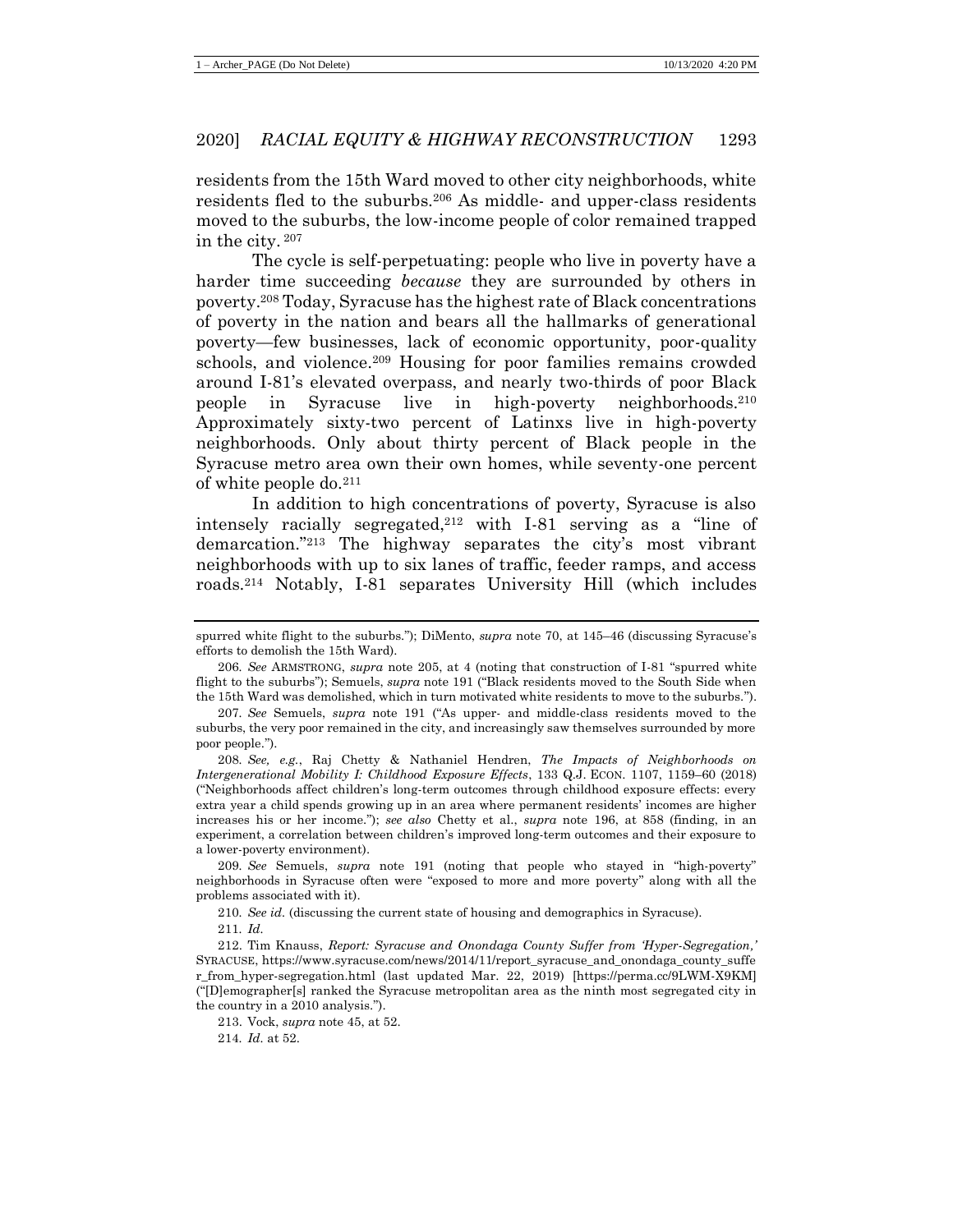several hospitals), Syracuse University, and some schools within the State University of New York's system from a low-income neighborhood.<sup>215</sup> Some have compared I-81 to the Berlin Wall, separating "the haves and the haves not."<sup>216</sup> "For blocks in either direction of the interstate, parking garages and surface lots dominate the landscape. The aging highway cuts off many streets on the city's grid. . . . 'tak[ing] an incredibly important piece of this city off of the development map.' " 217

Syracuse and Charlotte are not alone. We see similar statistics on racial segregation and concentrated poverty in other highwayimpacted communities.<sup>218</sup>

# *B. The Destructive and Psychological Impact of Division*

Urban communities also bear the scars of being split by highways that erected barriers through formerly close-knit

217. Vock, *supra* note [45,](#page-11-0) at 52.

<sup>215</sup>*. See id.* at 53 (noting that several schools on University Hill border the I-81); Patrick Lohmann, *Syracuse Housing Authority Plan Uses I-81 Project to Resurrect City Center, Combat Poverty*, SYRACUSE, https://www.syracuse.com/news/2016/12/syracuse\_housing\_authority\_plan\_u ses\_i-81\_project\_to\_resurrect\_city\_center.html (last updated Mar. 21, 2019) [https://perma.cc/ 4Q8N-9WD3] (noting that a low-income neighborhood "has existed for decades" in the shadow of Interstate 81).

<sup>216.</sup> Angie Schmitt, *Building Highways Made Racial Segregation Worse. Can Removing Them Undo That Legacy?*, STREETSBLOG USA (June 7, 2018), https://usa.streetsblog.org/ 2018/06/07/building-highways-made-racial-segregation-worse-can-removing-them-undo-thatlegacy/ [https://perma.cc/3NVK-QJ97] (quoting former city council president Van Robinson).

<sup>218</sup>*. See* Johnny Miller, *Roads to Nowhere: How Infrastructure Built on American Inequality*, GUARDIAN (Feb. 21, 2018), https://www.theguardian.com/cities/2018/feb/21/roads-nowhereinfrastructure-american-inequality [https://perma.cc/Y8SK-A8XD] (discussing how highway construction in the mid-1900s in places like Los Angeles, Detroit, and Virginia walled off lowincome, Black communities that remain segregated to this day); Alan Pyke, *Top Infrastructure Official Explains How America Used Highways to Destroy Black Neighborhoods*, THINKPROGRESS (Mar. 31, 2016), https://thinkprogress.org/top-infrastructure-official-explains-how-america-usedhighways-to-destroy-black-neighborhoods-96c1460d1962/ [https://perma.cc/KQD4-NFWB] (noting that several communities were destroyed when highways were built and that poverty clings to the freeways "like a shadow"); Alana Semuels, *Highways Destroyed America's Cities*, ATLANTIC (Nov. 25, 2015), https://www.theatlantic.com/business/archive/2015/11/highways-destroyed-americascities/417789/ [https://perma.cc/N7BN-LEQ2] (noting that highways "created problems, some of which have become much worse in the years since" and that these problems included displacing communities, creating air and noise pollution, and "creating physical and psychological rifts" that are extremely difficult to bridge); Semuels, *supra* note [191](#page-32-0) (noting that the suburbs created with the help of highway continue to make sure that only wealthy people can live there through means like zoning rules); *see also* William H. Frey, *Black-White Segregation Edges Downward Since 2000, Census Shows*, BROOKINGS: THE AVENUE (Dec. 17, 2018), https://www.brookings.edu/blog/theavenue/2018/12/17/black-white-segregation-edges-downward-since-2000-census-shows/

<sup>[</sup>https://perma.cc/U5QM-FEYR] (noting that Black-white segregation remained high in many metro areas between 2000 and 2013).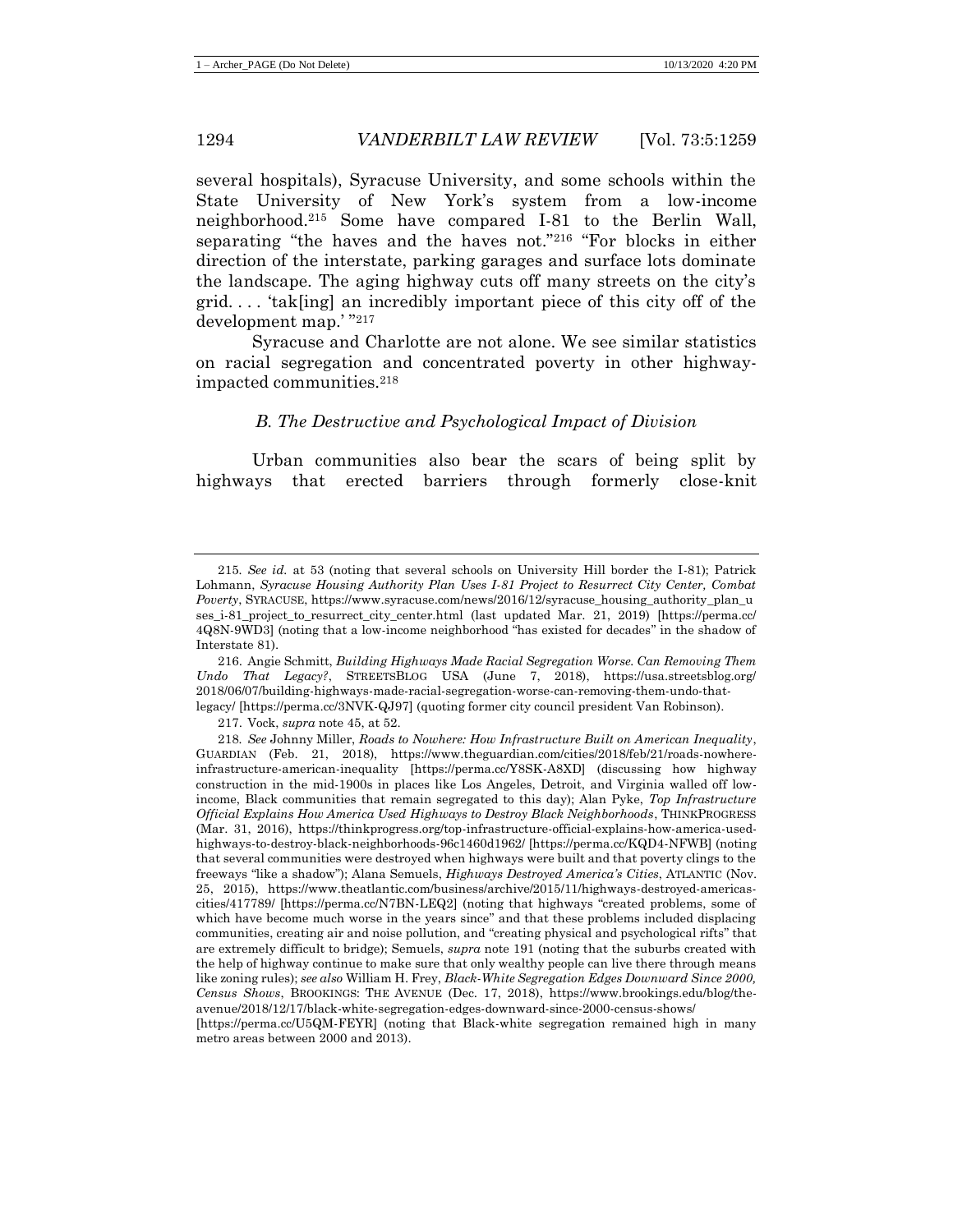neighborhoods.<sup>219</sup> In many cities, the highway blocked pedestrian movement and cut off social interactions.<sup>220</sup> More than just homes were lost: churches, schools, businesses, and parks were demolished to make room for the highways, tearing through the social fabric of these oncevibrant communities and robbing them of their sense of community and connection.<sup>221</sup>

In Nashville, Interstate 40 either destroyed or prevented the expansion of multiple cultural institutions. I-40 was built right through the main Black business district, which had been home to 128 Blackowned businesses.<sup>222</sup> In addition to destroying most of those businesses, six Black churches were destroyed and fifty local streets were deadended.<sup>223</sup> Interstate 40 "separated children from their playgrounds and schools [and] parishioners from their churches."<sup>224</sup> Fisk University, Meharry Medical College, and Tennessee A. & I. University (later Tennessee State University), three historically Black institutions of higher education, were walled off from each other and the communities they served.<sup>225</sup> The highway also physically constrained the future growth of the three institutions.<sup>226</sup> Moreover, construction of the sixlane highway meant that many of the almost twenty thousand people served by a hospital associated with Meharry Medical College, and who did not own cars, would be forced to cross the highway on foot to get to the hospital or seek care elsewhere.<sup>227</sup>

222. Mohl, *supra* note [70,](#page-16-0) at 880.

<sup>219</sup>*. See* FOTSCH, *supra* note [14,](#page-5-0) at 170 ("What made freeways especially damaging was not just their destruction of housing but also their creation of enormous concrete barriers within formerly close-knit neighborhoods.").

<sup>220</sup>*. See, e.g.*, *id.* (explaining that these freeways "had consequences for small businesses" that were no longer accessible to pedestrians and that Black and Latinx communities were "disproportionately affected" by renewal projects); Vock, *supra* note [45,](#page-11-0) at 53 (noting that merchants located near Interstate 81 in downtown Syracuse suffered from manufacturers—aided by the highway—moving their operations from the city to the suburbs).

<sup>221</sup>*. See* David C. Hodge, *My Fair Share: Equity Issues in Urban Transportation*, *in* THE GEOGRAPHY OF URBAN TRANSPORTATION 359, 359–61 (Susan Hanson ed., 2d ed. 1995) (discussing the impacts felt by the "losers" of transportation and land use changes); Fotsch, *supra* note [173,](#page-29-0) at 120 (arguing that neighborhoods through which freeways were built could often experience negative effects to their local economies and a damaged "sense of community"); Mohl, *supra* note [86,](#page-19-0) at 674 ("Pushing expressways through the social and physical fabric of American cities inevitably resulted in housing demolition on a large scale, the destruction of entire communities, severe relocation problems, and subsequent environmental damage."); MOHL, PRRAC, *supra* note [19,](#page-7-0) at 25 (noting that the plans for Century Freeway in Los Angeles, California, were known to include dislocating "3,550 families, 117 businesses and numerous parks, schools, and churches" mainly in Black Watts and Willowbrook).

<sup>223</sup>*. Id.*

<sup>224</sup>*. Id.*

<sup>225</sup>*. Id.*

<sup>226</sup>*. See id.* (citing a city planner who argued that the I-40 corridor cutting through Nashville restricts the growth of the three historically Black schools).

<sup>227.</sup> SELEY, *supra* not[e 184,](#page-31-0) at 60.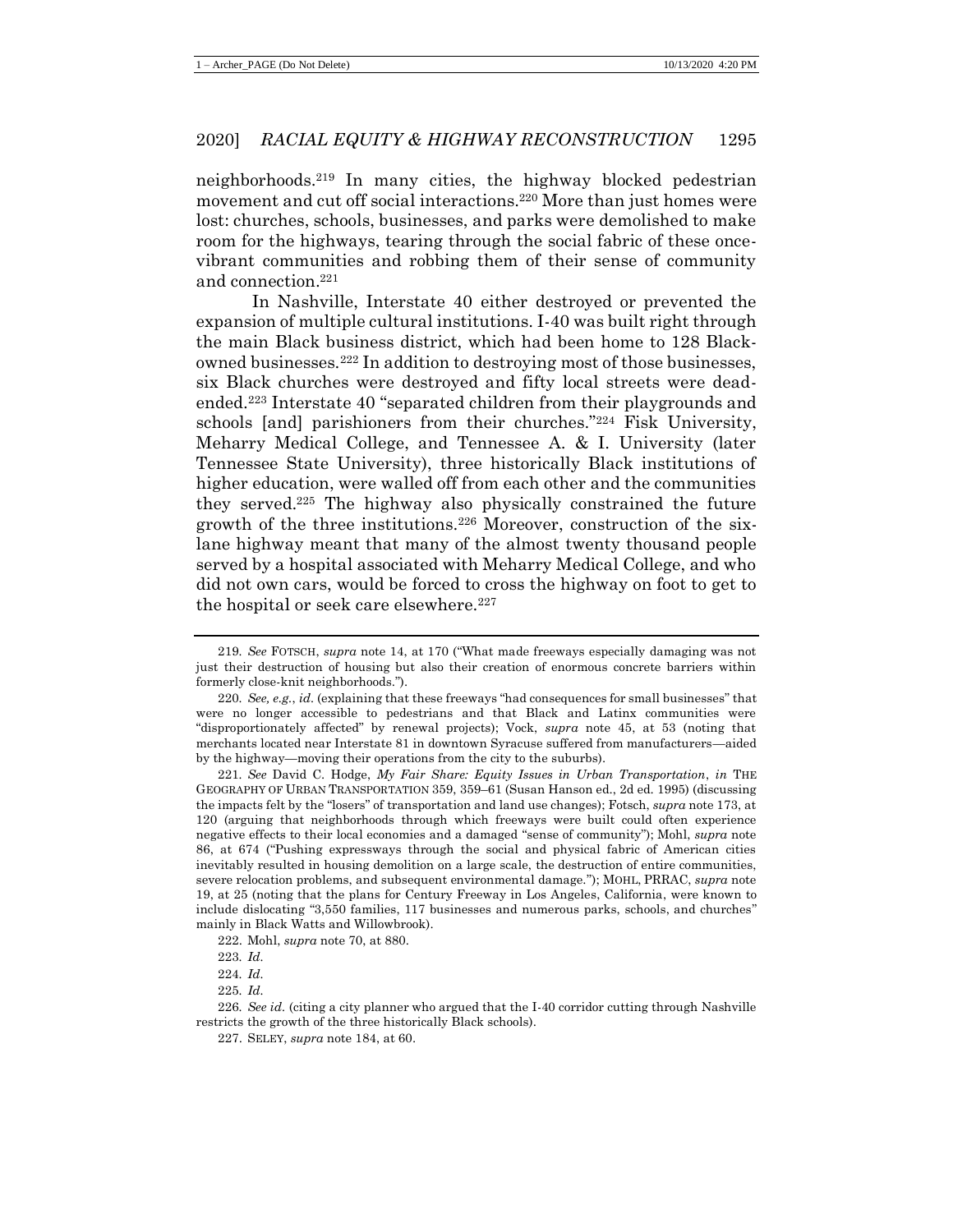The psychological impact to residents stemmed, in part, from the personal sense of loss that members of the community experienced. Although many of these communities were poor, they were still vibrant. For many of the people who lived in these targeted communities, their world was bounded by their familiar surroundings: "Most of their . . . entire lives and economic well-being [were] centered around the property of neighborhoods which were uprooted."<sup>228</sup>

In St. Paul, Minnesota, a Black community called Rondo was destroyed to make room for Interstate 94.<sup>229</sup> A resident of the neighborhood powerfully described the lingering impact:

<span id="page-38-0"></span>As a community we had a geographical bond. Rondo was the thoroughfare, the main drag, the main contributory, the focal point, the center, the epic center, the nexus . . . . When you walked down that street you walked past people you knew, places you ate, places you partied at, and everybody knew you. A common thread ran through everyone and when they tore that street up, it was like ripping your arm off. People were floundering. We were castaways. Where was our Rondo? $2^{230}$ 

<span id="page-38-1"></span>Residents of communities cordoned off by highways also live with the stigma<sup>231</sup> of what amounted to state-imposed racial segregation. Stigmatization assaults one's self respect and dignity, labeling an individual with signs of an inferior status.<sup>232</sup> Living in a segregated community can impose a sense of "otherness" for the segregated group,<sup>233</sup> resulting in a detrimental impact on physical and mental health.<sup>234</sup> Over time, federal courts have come to recognize the

<sup>228.</sup> MILLER, *supra* note [163,](#page-27-0) at 2 (quoting an observer commenting on the effects that the construction of I-20 had on Black communities in Atlanta).

<sup>229</sup>*. See* FOTSCH, *supra* note [14,](#page-5-0) at 170 (noting that 650 families were removed from their homes in order to make way for Interstate 94); *see also* Vikki Sanders & Remember Rondo Committee, *Profile of a Visionary: Interview with Roger Anderson*, *in* REMEMBER RONDO: A TRADITION OF EXCELLENCE 25, 26–27 (1995) (recalling the tight-knit community that Rondo was and the crucial role it played in many people's lives).

<sup>230.</sup> FOTSCH, *supra* note [14,](#page-5-0) at 170–71; Sanders & Remember Rondo Committee, *supra* note [229,](#page-38-0) at 26.

<sup>231.</sup> Stigma can be defined as having a "dishonorable meaning[ ] socially inscribed" on one's identity or "becoming a disfavored or dishonored individual in the eyes of society." R.A. Lenhardt, *Understanding the Mark: Race, Stigma, and Equality in Context*, 79 N.Y.U. L. REV. 803, 809 (2004).

<sup>232.</sup> Charles R. Lawrence III, *The Id, The Ego, and Equal Protection: Reckoning with Unconscious Racism*, 39 STAN. L. REV. 317, 351 (1987). Stigma both undermines one's own selfesteem as well as the respect afforded by others. *Id.*

<sup>233</sup>*. See* Douglas S. Massey & Brandon Wagner, *Segregation, Stigma, and Stratification: A Biosocial Model*, *in* THE OXFORD HANDBOOK OF STIGMA, DISCRIMINATION, AND HEALTH 147, 148– 49 (Brenda Major, John F. Dovidio & Bruce G. Link eds., 2018) (reviewing the impact of segregation on the creation and perpetuation of stigma); Christopher J. Tyson, *Municipal Identity as Property*, 118 PENN. ST. L. REV. 647, 664–65 (2014) (discussing the stigma attached to racialized municipal boundaries).

<sup>234</sup>*. See, e.g*., Dayna Bowen Matthew, *Equitable Community Development for Good Mental Health: A Discussion of Economic and Racial Equity in Housing*, 13 COMMUNITY DEV. INNOVATION REV. 61, 64 (2018) (discussing findings that actual and perceived racial discrimination can "broadly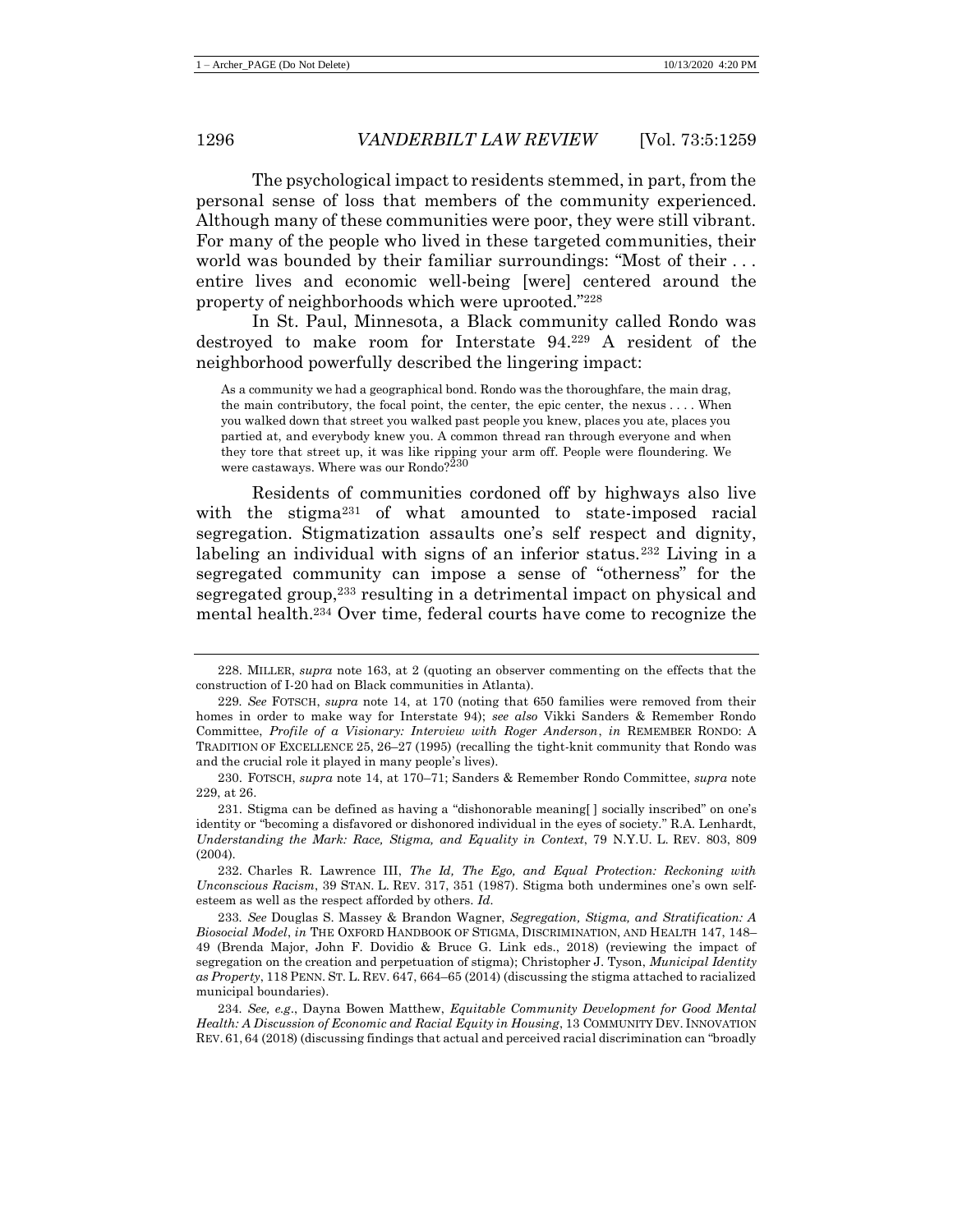stigma victims of racial segregation experience. The Court moved, for example, from *Plessy v. Ferguson*'s rejection of the idea that segregation marks Black people with "a badge of inferiority,"<sup>235</sup> to *Brown v. Board of Education*'s acknowledgment of the stigma of racial segregation and the recognition that this stigma "is greater when it has the sanction of the law."<sup>236</sup> Racial segregation, by whatever means, is seen as denoting the inferiority of people of color.<sup>237</sup>

The erection of highways between Black and White communities, or structures that encircled Black communities, sent a clear message of racial hierarchy. This government-imposed segregation was a show of the power of White people over the lives of Black people, ensuring that Black people understood "their place."<sup>238</sup> Justice Thurgood Marshall's dissent in *Memphis v. Greene* encapsulates the way that government-erected physical barriers may reinforce racial hierarchy and the resulting stigma.<sup>239</sup> The case involved the city of Memphis, Tennessee's decision to block and close a main thoroughfare between a historically all-White community and a predominantly Black community, at the request of White property owners. Although the majority characterized the street's closure and erection of a physical barrier to prevent residents from the Black community traveling

236. 347 U.S. 483, 494 (1954) ("To separate them from others . . . solely because of their race generates a feeling of inferiority as to their status in the community that may affect their hearts and minds in a way unlikely ever to be undone . . . . [T]his finding is amply supported by modern authority."); *see also* Harris, *supra* not[e 52,](#page-13-0) at 1750 ("[T]he evil of state-mandated segregation was the conveyance of a sense of unworthiness and inferiority.").

237*. Brown*, 347 U.S. at 494 (citing the district court).

238. Ankur J. Goel, Willie J. Lovett, Jr., Robert Patten & Robert L. Wilkins, *Black Neighborhoods Becoming Black Cities: Group Empowerment, Local Control and the Implications of Being Darker than* Brown, 23 HARV. C.R.-C.L. L. REV. 415, 473 (1988) (arguing that Stateimposed segregation stigmatized Blacks because "[it was] set up and continued for the very purpose of keeping [blacks] in an inferior station" (quoting Charles L. Black Jr., *The Lawfulness of the Segregation Decisions*, 69 Yale L.J. 421, 424 (1960)).

239. 451 U.S. 100, 135–55 (1981) (Marshall, J., dissenting). The case also exemplifies the limits on the Court's recognition of the many faces of racial discrimination and the impact of stigma. Although courts have recognized the existence of stigma, the legal implications of this recognition have been far from adequate. *See* Alex Geisinger, *Nothing But Fear Itself: A Social-Psychological Model of Stigma Harms and Its Legal Implications*, 76 NEB. L. REV. 452, 454 (1997) (arguing that courts misunderstand the process that causes stigma harm and thus have fashioned a jurisprudence that is unresponsive to the problem); Lenhardt, *supra* note [231,](#page-38-1) at 878–96 (proposing a framework for judicial analysis of racially stigmatic harm).

impact mental health" producing psychological distress); Aideen Maguire, Declan French & Dermot O'Reilly, *Residential Segregation, Dividing Walls and Mental Health: A Population-Based Record Linkage Study*, 70 J. EPIDEMIOLOGY & COMMUNITY HEALTH 845, 845–46 (2016) (exploring the impact of "physical manifestations of segregation" on mental health).

<sup>235.</sup> 163 U.S. 537, 551 (1896) ("We consider the underlying fallacy of the plaintiff's argument to consist in the assumption that the enforced separation of the two races stamps the colored race with a badge of inferiority. If this be so, it is . . . solely because the colored race chooses to put that construction upon it.").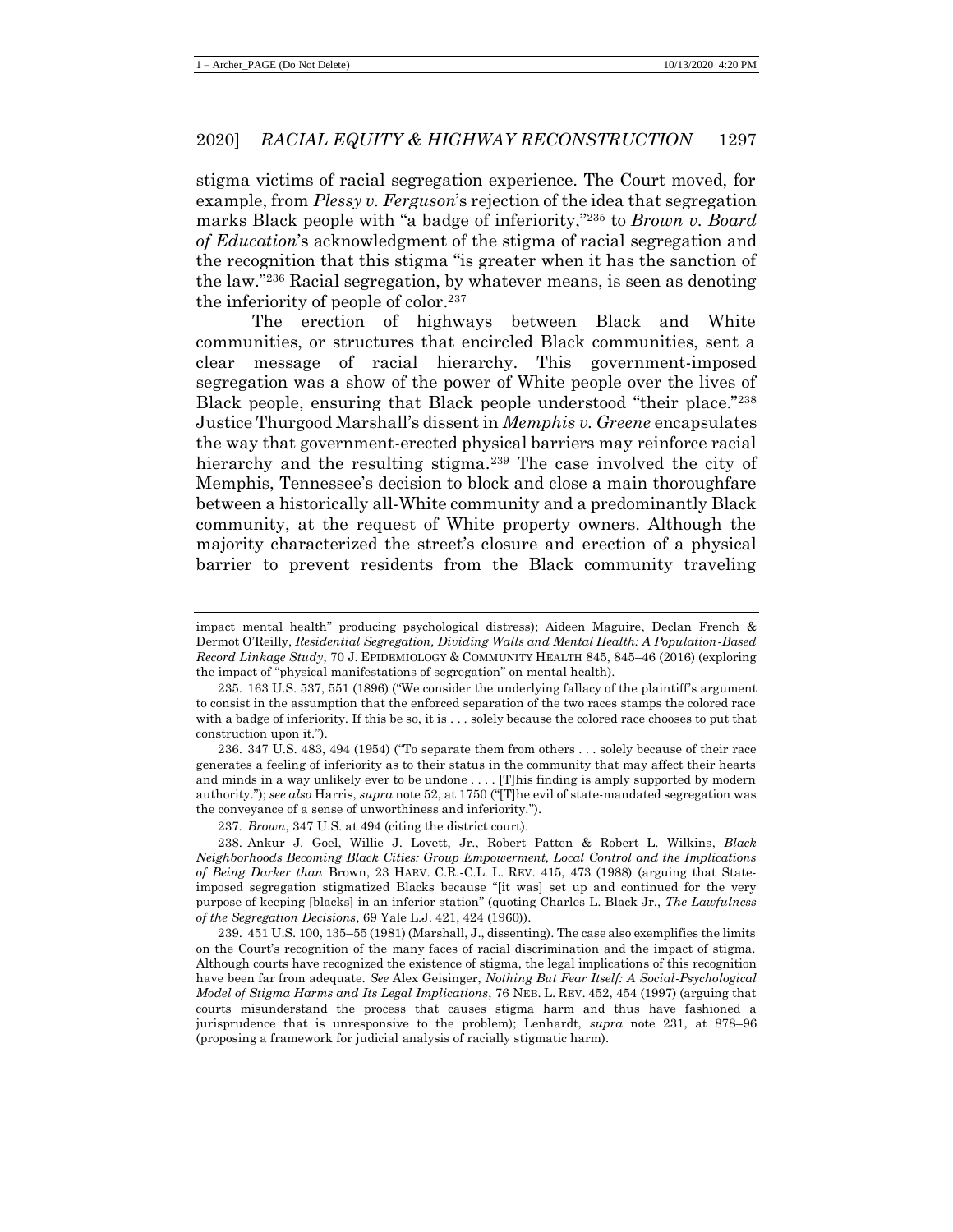through the White community as a "slight inconvenience to Black motorists,"<sup>240</sup> Justice Marshall pointed out that such an analysis "ignores the plain and powerful symbolic message" the barrier sends to members of both communities.<sup>241</sup> Justice Marshall noted that the barrier was erected at the precise point where the all-White neighborhood ended and the predominantly Black neighborhood began, sending a "clear, though sophisticated, message."<sup>242</sup> He wrote: "[A]s should be clear ... the problem is less the closing of [the street] in particular than the establishment of racially determined districts which the closing effects,"<sup>243</sup> especially when the street closing was "one more of the many humiliations which society has historically visited" on Black people.<sup>244</sup>

# III. THE CHALLENGES, OPPORTUNITIES, AND RISKS OF MODERN HIGHWAY REDEVELOPMENT PROJECTS

The United States is paying increased attention to the nation's aging infrastructure, including the interstate highway system.<sup>245</sup> Segments of the interstate highway system built in the 1950s and 1960s are either past or approaching the end of their useful life and need to be replaced.<sup>246</sup> Many of those highway segments are in urban neighborhoods, surrounded by communities of color that are still fighting to overcome the harms caused by the highways when they were built. And, as federal, state, and local governments plan, rebuild, and replace the aging highway system, the risks of expanded harm remain. Racism is still woven deeply into the fabric of American society, and the politics of race, class, and infrastructure development remain deeply intertwined.

In order to mitigate the damage to Black communities and other communities of color inflicted during the original construction of the

<sup>240</sup>*. Greene*, 451 U.S. at 119.

<sup>241</sup>*. Id.* at 138 (Marshall, J., dissenting).

<sup>242</sup>*. Id.* at 147.

<sup>243</sup>*. Id.*

<sup>244</sup>*. Id.* (quoting Greene v. Memphis, 610 F.2d 395, 404 (6th Cir. 1979)).

<sup>245</sup>*. See* Ross-Brown, *supra* note [23](#page-7-1) (noting that former U.S. Secretary of Transportation Anthony Foxx focused on "overhaul[ing] the country's aging transportation assets" and "made repairing the damage caused by decades of urban highway construction" a federal priority).

<sup>246</sup>*. See* Vock, *supra* note [45,](#page-11-0) at 53 ("Roads built in the 1960s—particularly elevated spans that travel across a series of bridges—are nearing the end of their useful life, which means they may need to be replaced entirely."). For an in-depth description of what a "structurally deficient" highway looks like, see Satoshi Sugiyama, *Slowly Crumbling*, DAILY ORANGE (Mar. 9, 2017), http://dailyorange.com/2017/03/slowly-crumbling-with-changes-pending-i-81-continues-to-

deteriorate/ [https://perma.cc/528V-UW4Q] (describing the state of the sections of I-81 that run through Syracuse).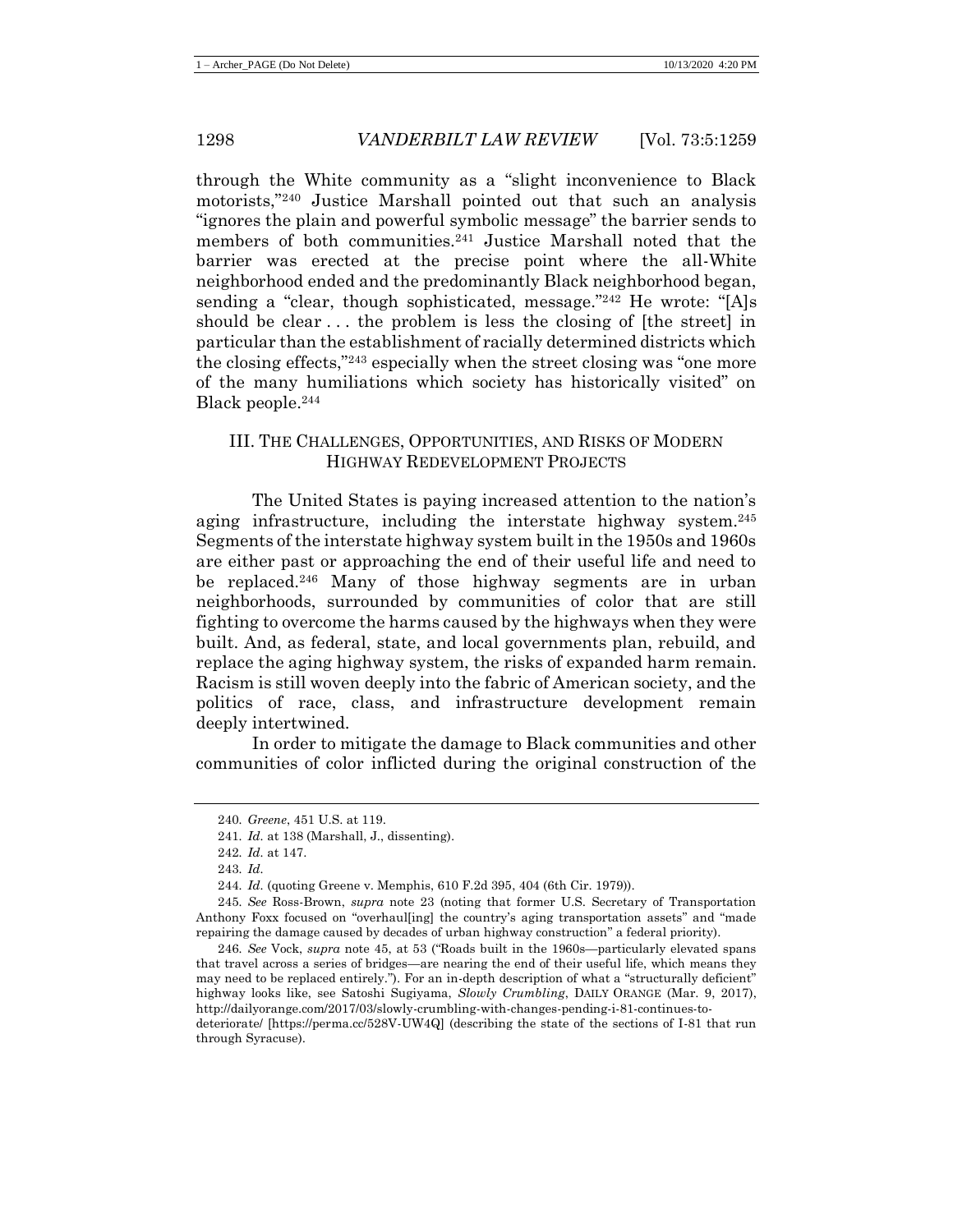interstate highway system—and to prevent further entrenchment of racial inequality, segregation, and economic isolation—highway builders should seize the opportunity to redress the racially disproportionate impact of the interstate highway system. This Part explores the old and new racial equity<sup>247</sup> concerns raised by the potential redevelopment of the aging highway system, and explains why government officials at all levels must ensure that racial equity is a central consideration in future decisionmaking processes.

The Interstate Highway System "is aging, its bridges collapsing, and its maintenance long deferred. Traffic everywhere overwhelms capacity. Residents of sprawling outer suburbs have been clamoring for more, better, and bigger highways to get to work and to shopping."<sup>248</sup> Some states have responded to the looming crisis<sup>249</sup> with plans to double down on their investment in highways by building new interstate highway links that improve accessibility for growing metropolitan areas and support tourism in their states.<sup>250</sup> Dozens of other cities have explored tearing down the highways that run through their inner-city communities.<sup>251</sup> Many of these jurisdictions acknowledge that highways

<sup>247.</sup> Redeveloping or tearing down aging highways raises a host of racial equity, civil rights, and economic justice concerns beyond the scope of this Article. Those concerns include the threat of gentrification making communities unaffordable and inhospitable to long-term residents, temporary and permanent housing dislocation further entrenching housing and educational segregation or increasing the incidence of homelessness, impacts on voting rights and political participation as a result of temporary and permanent dislocation, and environmental justice concerns.

<sup>248.</sup> Mohl, *supra* note [45,](#page-11-0) at 89; *see also* Bayles, *supra* note [45](#page-11-0) *(*noting that the Federal Highway Administration found that traffic on the nation's interstates would increase forty-two percent over two decades).

<sup>249.</sup> The American Society of Civil Engineers' 2017 report card gave U.S. infrastructure a grade of "D+," with the nation's roads receiving a "D" grade. *2017 Infrastructure Report Card*, AM. SOC'Y CIVIL ENG'RS 5, 76 (2017), https://www.infrastructurereportcard.org/ wp-content/uploads/2019/02/Full-2017-Report-Card-FINAL.pdf [https://perma.cc/HT3S-L83J]. They found that "America's roads are often crowded, frequently in poor condition, chronically underfunded, and are becoming more dangerous. . . . One out of every five miles of highway pavement is in poor condition and our roads have a significant and increasing backlog of rehabilitation needs." *Id.* at 76.

<sup>250</sup>*. See* Mohl, *supra* not[e 45,](#page-11-0) at 90 (listing Maine, Georgia, Alabama, Arizona, Arkansas, and Nevada as states that have proposed expanding their highway system); Sean Holstege, *2050 Vision for Valley: 400 Miles of New Highways*, ARIZ. REPUBLIC (Sept. 27, 2009), http://archive.azcentral.com/arizonarepublic/news/articles/2009/09/27/20090927futurefreeways. html [https://perma.cc/M6G6-2KWX] (laying out the "far-reaching network of new freeways and highways" that Arizona sketched out in order to deal with anticipated population growth). *See generally* JAMES A. DUNN JR., DRIVING FORCES: THE AUTOMOBILE, ITS ENEMIES, AND THE POLITICS OF MOBILITY (1998) (arguing that the popularity of automobiles makes any policy that restricts automobile usage difficult to pass or implement).

<sup>251.</sup> Mohl, *supra* note [45,](#page-11-0) at 91–96 (discussing several cities' considerations in deciding whether to tear down their highways); *see also* Vock, *supra* not[e 45,](#page-11-0) at 52–54 (discussing the debate in Syracuse over whether to replace or repair sections of I-81); sources cited *infra* note [271](#page-45-0) (discussing Rhode Island's decision to demolish parts of Interstate 195).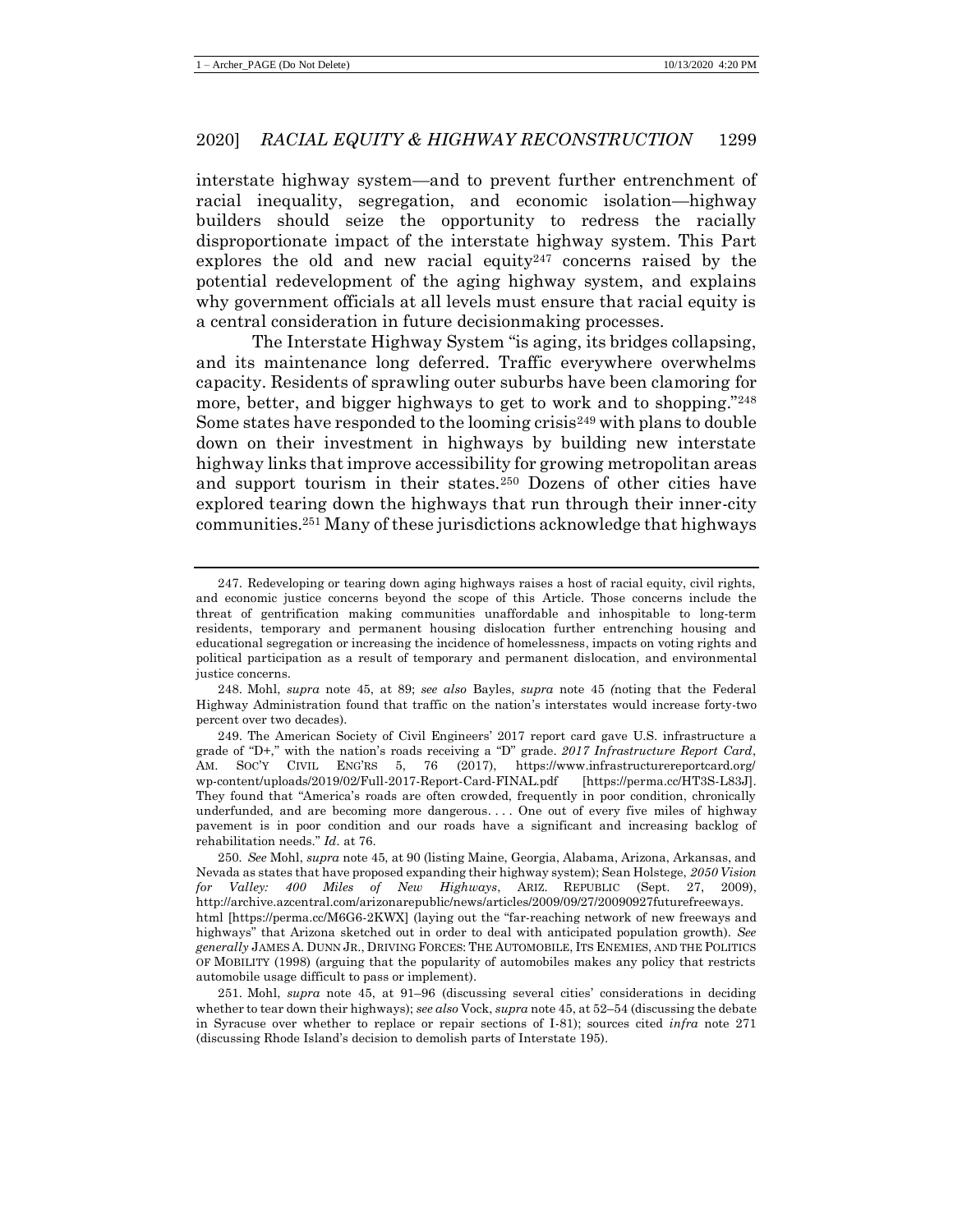are visually unappealing and environmentally damaging to the communities that host them.<sup>252</sup> For some, tearing down the highway presents an opportunity to "knit[ ] back together the many neighborhoods that were ripped apart" when the highways originally destroyed and divided those communities.<sup>253</sup> Yet, few of these people view highway redevelopment as an opportunity to affirmatively advance racial justice.

Whether a state or city is tearing down or rebuilding their highways, these infrastructure projects raise serious racial justice and civil rights concerns for the communities forced to host these highways for decades. As was true in the 1950s and 1960s, the displacement of Black communities will be particularly harmful because the supply of affordable housing is both inadequate and limited by racial discrimination and segregation.<sup>254</sup> In addition, the physical and economic dislocation of families to build highways may impact education, employment, and political participation, as well as spur gentrification. As property is acquired for redevelopment projects, communities should be deeply concerned about the specter of dislocation for families, community organizations, churches, and businesses. While government officials may laud the potential for "economic revitalization" of urban communities, "revitalization" has historically brought significant risk to current residents.<sup>255</sup>

Historically, urban planners, government officials, and business elites have not demonstrated sensitivity to these concerns and do not have a laudable track record of integrating concepts of racial justice into their work. As one scholar noted, "[w]here public policy has been constructed to limit the opportunity and development of African Americans and other people of color, planning [professionals] ha[ve] provided the rationale, supportive data and information, and plans of

<sup>252.</sup> Mohl, *supra* note [45,](#page-11-0) at 90.

<sup>253</sup>*. Id.*

<sup>254</sup>*. See* Mohl, *supra* note [86,](#page-19-0) at 680 ("Displacement will be particularly serious in the big city black ghettos where the supply of housing is inadequate and relocation beyond the confines of the ghetto is severely limited by racial segregation."); LIZA GETSINGER, LILY POSEY, GRAHAM MACDONALD & JOSH LEOPOLD, URBAN INST., THE HOUSING AFFORDABILITY GAP FOR EXTREMELY LOW-INCOME RENTERS IN 2014, at 1–2 (2017), http://www.urban.org/sites/default/files/ publication/89921/gap\_map\_report.pdf [https://perma.cc/VUK5-SM2K] (noting that there is a nationwide "lack of adequate and affordable housing for poor renters" and that the lack of affordable housing is especially challenging for extremely low-income households); Tanvi Misra, *Every U.S. County Has an Affordable Housing Crisis*, CITYLAB (Apr. 27, 2017), https://www.citylab.com/equity/2017/04/every-us-county-has-an-affordable-housing-crisis/524628/ [https://perma.cc/8LN7-SWKA] ("The affordable housing crisis has spared no county—rural or urban.").

<sup>255</sup>*. See supra* Section I.A. (discussing how urban highways were used as a tool to destroy Black communities).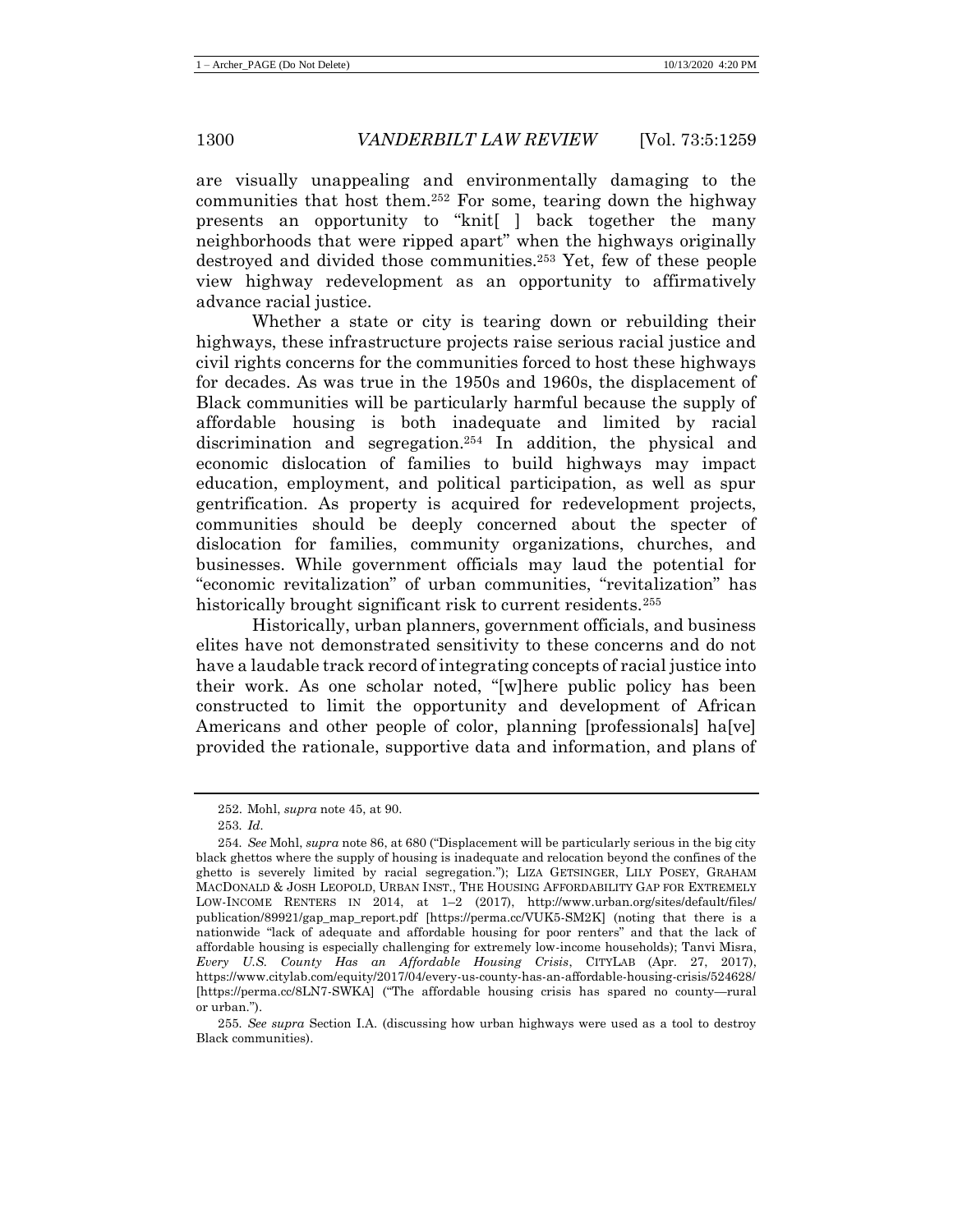action."<sup>256</sup> The act of public works planning is "an exercise of [ ]social, economic, and political<sup>[]</sup> power."<sup>257</sup> Unfortunately, Black communities have been ill-served by planners who fail to holistically consider the impact of public works programs on education, housing, economic development, and health in these communities.<sup>258</sup> Rather than embracing the potential to improve the quality of life in Black communities or putting equity at the forefront of siting and infrastructure development projects, planners have regularly given in to the forces of racism, classism, and tradition.<sup>259</sup>

Building the interstate highway system disproportionately impacted poor communities of color, and redressing these racial injustices should be a priority as the interstate highway system is rebuilt, repaired, and expanded. This effort will involve far more than simply removing the highways that brought the damage in the first place. Indeed, the highways triggered decades of neglect and disinvestment.<sup>260</sup> "The impact of this disinvestment cannot be reversed with anything but a similar commitment, in scale and duration, to America's urban neighborhoods."<sup>261</sup>

Race continues to be a powerful and frequently used tool to sort physical space, guide public policy, and distribute public benefits and burdens.<sup>262</sup> The impact of race is independent of class and socioeconomic

<sup>256.</sup> Robert W. Collin, Timothy Beatley & William Harris, *Environmental Racism: A Challenge to Community Development*, 25 J. BLACK STUD. 354, 356 (1995). 257*. Id.*

<sup>258</sup>*. See id.* at 357–58 (discussing the gaps in the American Planning Association's Code of Professional Conduct that allow planners to poorly serve Black communities).

<sup>259</sup>*. See id.* at 359 ("[T]he role of the planner is that of social change agent. The social change agent is an advocate for a group that will benefit from the agent's involvement. . . . Few White planners have shown an immediate interest in improving the quality of life for Blacks through environmental policy initiatives.").

<sup>260</sup>*. See* SHARKEY*, supra* note [196,](#page-33-0) at 180 ("The association between race and neighborhood deterioration is not inevitable. It is a result of decades of public policies that have served to strengthen and reinforce the walls of the ghetto while systematically disinvesting in black urban communities.").

<sup>261</sup>*. Id.*

<sup>262</sup>*. See, e.g.*, CATHY Y. KIM, DAMON T. HEWITT & DANIEL J. LOSEN, THE SCHOOL-TO-PRISON PIPELINE: STRUCTURING LEGAL REFORM 2 (2010) ("As in the case with school suspensions, children of color are disproportionately impacted by School-to-Prison Pipeline policies that lead to court involvement."); KHALIL GIBRAN MUHAMMAD, THE CONDEMNATION OF BLACKNESS: RACE, CRIME, AND THE MAKING OF MODERN URBAN AMERICA (2010) (chronicling the history of the idea of Black criminality in the United States); DEVAH PAGER, MARKED: RACE, CRIME, AND FINDING WORK IN AN ERA OF MASS INCARCERATION 98 (2007) ("Blacks are less than half as likely to receive consideration by employers than equally qualified whites, and black nonoffenders fare no better than even those whites with prior felony convictions."); ROTHSTEIN, *supra* not[e 15,](#page-6-0) at vii–viii ("Today's residential segregation in the North, South, Midwest, and West is not the unintended consequence of individual choices and of otherwise well-meaning law or regulation but of unhidden public policy that explicitly segregated every metropolitan area in the United States."); Blumenberg, *supra* note [196,](#page-33-0) at 332–54 (discussing the effect transportation has in contributing to income and racial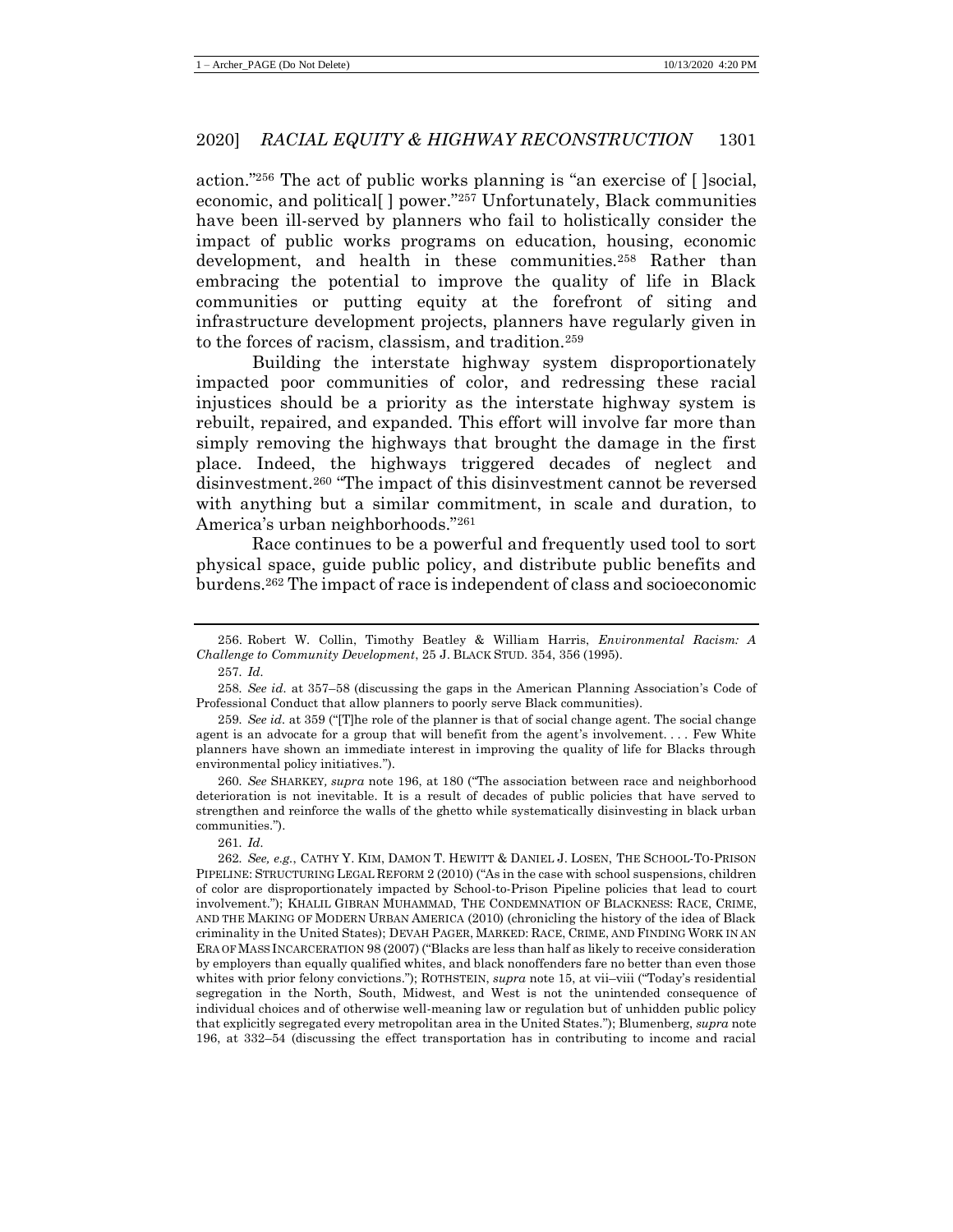status,<sup>263</sup> although class deepens the reach and impact of the discrimination. Transportation policy is not exempt from the pernicious influence of race.<sup>264</sup> Although transportation racism<sup>265</sup> is no longer marked by explicit racial divisions, the country's transportation system was planned—and is operated—to provide unequal access along race and class lines, limit access to jobs, education, and opportunity, and force communities of color to bear a disproportionate share of environmental harms.<sup>266</sup> While we see heavy investments in highways and suburban commuter rail systems, communities of color are

264*. See* Blumenberg, *supra* note [196,](#page-33-0) at 332–33 (discussing the ways in which people of color have been negatively affected by transportation policy, including the racial segregation of rail cars and the routing of interstate highways through communities of color).

265. "Transportation racism" refers to racist policies and practices that negatively affect the ability of communities of color to interact, move, maintain, and sustain themselves. *See* Bullard, *supra* note [16,](#page-6-1) at 1–2 ("It is time to refocus attention on the role transportation plays in shaping human interaction, economic mobility, and sustainability .... [P]eople of color are banding together to challenge unfair, unjust, and illegal transportation policies and practices that relegate them to the back of the bus.").

266*. See* Corinne Ramey, *America's Unfair Rules of the Road*, SLATE (Feb. 27, 2015, 3:33 AM), https://slate.com/news-and-politics/2015/02/americas-transportation-system-discriminatesagainst-minorities-and-poor-federal-funding-for-roads-buses-and-mass-transit-still-segregatesamericans.html [https://perma.cc/F5CV-26BS] (noting the different ways in which race and transportation continue to be intertwined today, including by cutting out communities of color from decisions regarding transportation planning).

inequality, and how targeted transportation policies can help increase access to opportunities and improve environmental quality in minority neighborhoods); Elise C. Boddie, *Adaptive Discrimination*, 94 N.C. L. REV. 1235, 1239 (2016) (arguing that racial discrimination "adapts to the legal and social environment by mutating to evade prohibitions against intentional discrimination"); Devon W. Carbado, *Blue-On-Black Violence: A Provisional Model of Some of the Causes*, 104 GEO. L.J. 1479, 1489 (2016) (discussing how poverty and race intersect to create a pathway to criminalization); Valerie Schneider, *The Prison to Homelessness Pipeline: Criminal Record Checks, Race, and Disparate Impact*, 93 IND. L.J. 421, 423–24 (2018) (providing statistics that demonstrate that Black and Latino people are incarcerated at disproportionate rates when compared to White people); William H. Frey, *Census Shows Modest Declines in Black-White Segregation*, BROOKINGS: THE AVENUE (Dec. 8, 2015), https://www.brookings.edu/blog/theavenue/2015/12/08/census-shows-modest-declines-in-black-white-segregation/ [https://perma.cc/ ZAJ9-4A57] (finding that census data from 2010 to 2014 identified "continued high levels" of segregation, but also some decline in select parts of the country).

<sup>263</sup>*. See, e.g.*, Emily Badger, Claire Cain Miller, Adam Pearce & Kevin Quealy, *Extensive Data Shows Punishing Reach of Racism for Black Boys*, N.Y. TIMES: THE UPSHOT (Mar. 19, 2018), https://www.nytimes.com/interactive/2018/03/19/upshot/race-class-white-and-black-men.html [https://perma.cc/PCQ3-GSXU] (reporting on data that shows that Black boys raised in even the wealthiest families earn less than similarly situated white boys); Henry Grabar, *Black Space, White Blindness*, SLATE (Sept. 18, 2018), https://slate.com/business/2018/09/black-neighborhoodswhite-racism.html [https://perma.cc/Z282-7VT5] (reporting on studies that found that white Americans hold preconceived, racist notions about Black neighborhoods, often valuing a home less if it is located in a Black neighborhood); Richard D. Kahlenberg & Kimberly Quick, *The Government Created Housing Segregation. Here's How the Government Can End It*, AM. PROSPECT (July 2, 2019), https://prospect.org/civil-rights/government-created-housing-segregation. government-can-end-it./ [https://perma.cc/ZKD9-P5B5] (noting that, because of racial segregation, middle-class Black children are more likely to be sent to high-poverty schools than low-income whites and that middle-income Black families live in the same neighborhoods as low-income white families).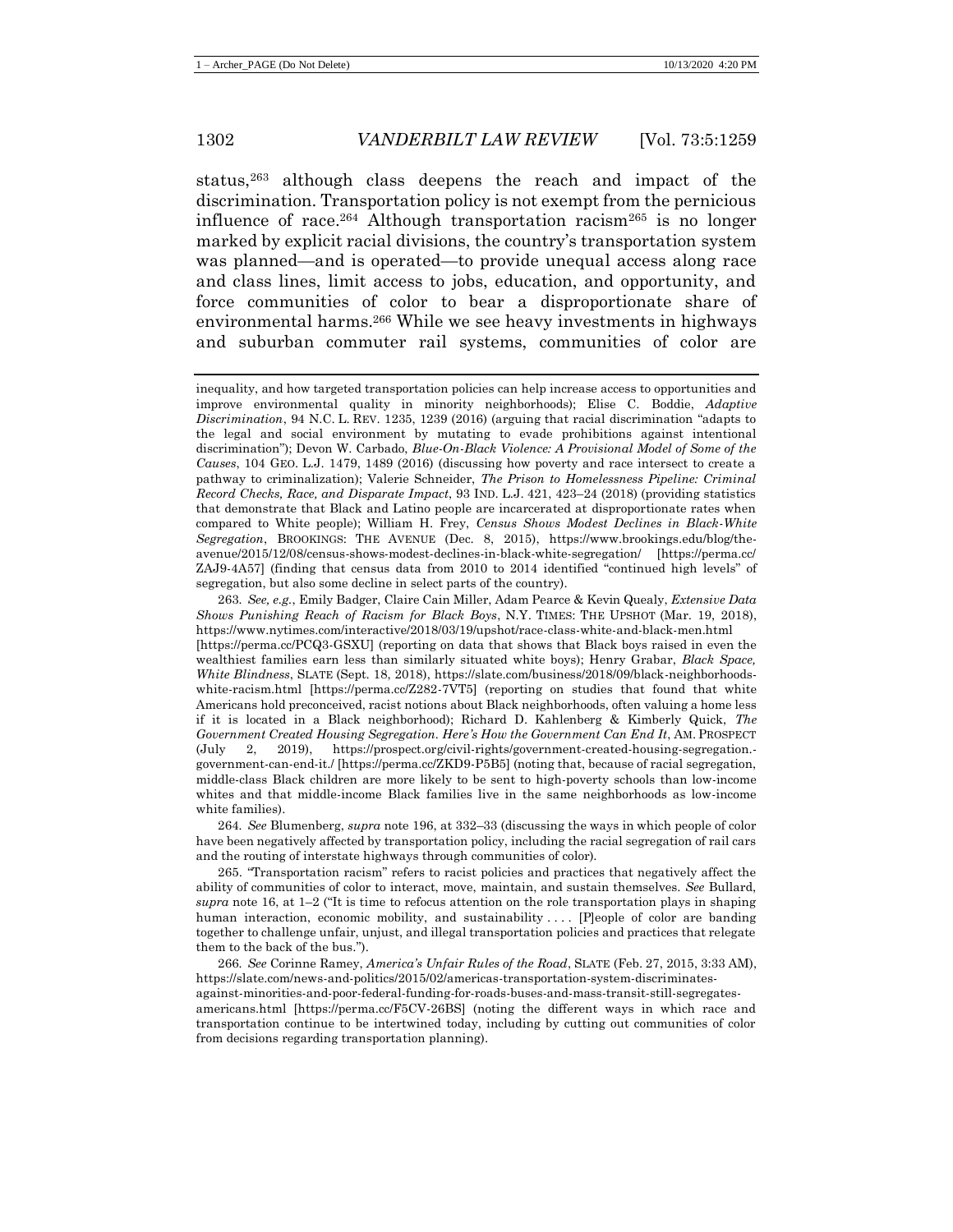underserved by chronically underfunded public transportation systems.<sup>267</sup> Even an examination of the routes that residents of lowincome communities of color must take to reach their buses and trains reveals communities lacking sidewalks and crosswalks.<sup>268</sup>

There is reason to believe that the racism that infiltrates our public policy and transportation policy, and which guided the initial building of the interstate highway system, will similarly infiltrate new highway redevelopment projects.<sup>269</sup> One cause for extra vigilance: the language used by public officials when discussing the benefits of these rebuilding efforts is reminiscent of the arguments used to support the initial highway construction in the 1950s and 1960s, when " 'slum prevention' became a broad blanket underneath which . . . planning [officials] . . . could hide."<sup>270</sup> The facially race-neutral, and seemingly universally beneficial, goals of "improving transportation" and "spurring economic investment" can lull communities into blindly trusting the good faith of public officials.<sup>271</sup> But these phrases are

269. *See* Bullard, *supra* note [19,](#page-7-0) at 18 (warning that "[m]any racist acts and practices are institutionalized informally—and in some cases become standard public policy").

270*. See* Connerly, *supra* note [33,](#page-8-0) at 112 (discussing how "slum prevention" was used by planning officials and the city commissioner in Birmingham, Alabama, as a way to defend racial segregation). President Trump uses similar euphemisms to refer to Black communities. *See, e.g.*, Zurawik, *supra* not[e 84](#page-18-0) (pointing out President Trump's persistent use of the word "infested" when referring to communities of color).

<span id="page-45-0"></span><sup>267</sup>*. See* Bullard, *supra* note [19,](#page-7-0) at 19–20 (noting that White racism shapes transportation decisions and has consequently created a system that denies Black Americans the same benefits offered to White Americans).

<sup>268</sup>*. See* Bullard, *supra* not[e 16,](#page-6-1) at 8 ("Many of the roads in the black community did not have street signs, sidewalks, or streetlights."); BRIDGING THE GAP, INCOME DISPARITIES IN STREET FEATURES THAT ENCOURAGE WALKING 1 (2012), http://www.bridgingthegapresearch.org/\_asset/ 02fpi3/btg\_street\_walkability\_FINAL\_03-09-12.pdf [https://perma.cc/8AQE-9BTJ] ("This study shows that people living in low-income communities are less likely to encounter sidewalks, street/sidewalk lighting, marked crosswalks and traffic calming measures . . . ."); Jay Walljasper, *A Good Place for Everyone to Walk*, AMERICA WALKS, https://americawalks.org/a-good-place-foreveryone-to-walk/ [https://perma.cc/TES4-DNPX] (noting that "African Americans are 60 percent more likely to be killed by cars while walking, and Latinos 43 percent" than pedestrians in other neighborhoods).

<sup>271.</sup> For example, officials in Rhode Island relocated a segment of Interstate 195 as part of an "effort to promote a 'knowledge-based economy,' " but the now-empty land has taken center-place in a disagreement over what should be constructed and who should decide what can be built. *See*  Mohl, *supra* note [45,](#page-11-0) at 94 (explaining that the I-195 was relocated); Eli Sherman, *RI Lawmakers Move to Control I-195 Land, in Blow to Elorza*, WPRI (June 15, 2019), https://www.wpri.com/ news/politics/ri-lawmakers-move-to-control-i-195-land-in-blow-to-elorza/ [https://perma.cc/N43N-4MFC] (explaining the disagreements between lawmakers, advocates, locals, and investors over what should be done with the now-vacant land). Similar problems could threaten Nashville, where officials want to "tear down eight miles of inner-city expressway segments in an effort to redevelop the central city and restore vitality to Nashville's civic life." Mohl, *supra* note [45,](#page-11-0) at 94–95. Likewise, Milwaukee tore down an expressway in an effort to "pave[ ] the way for redevelopment of the downtown freeway corridor for residential, business, entertainment, and cultural uses." *Id.* at 92; *cf.* JAMES C. SCOTT, SEEING LIKE A STATE: HOW CERTAIN SCHEMES TO IMPROVE THE HUMAN CONDITION HAVE FAILED 1–6 (1998) (describing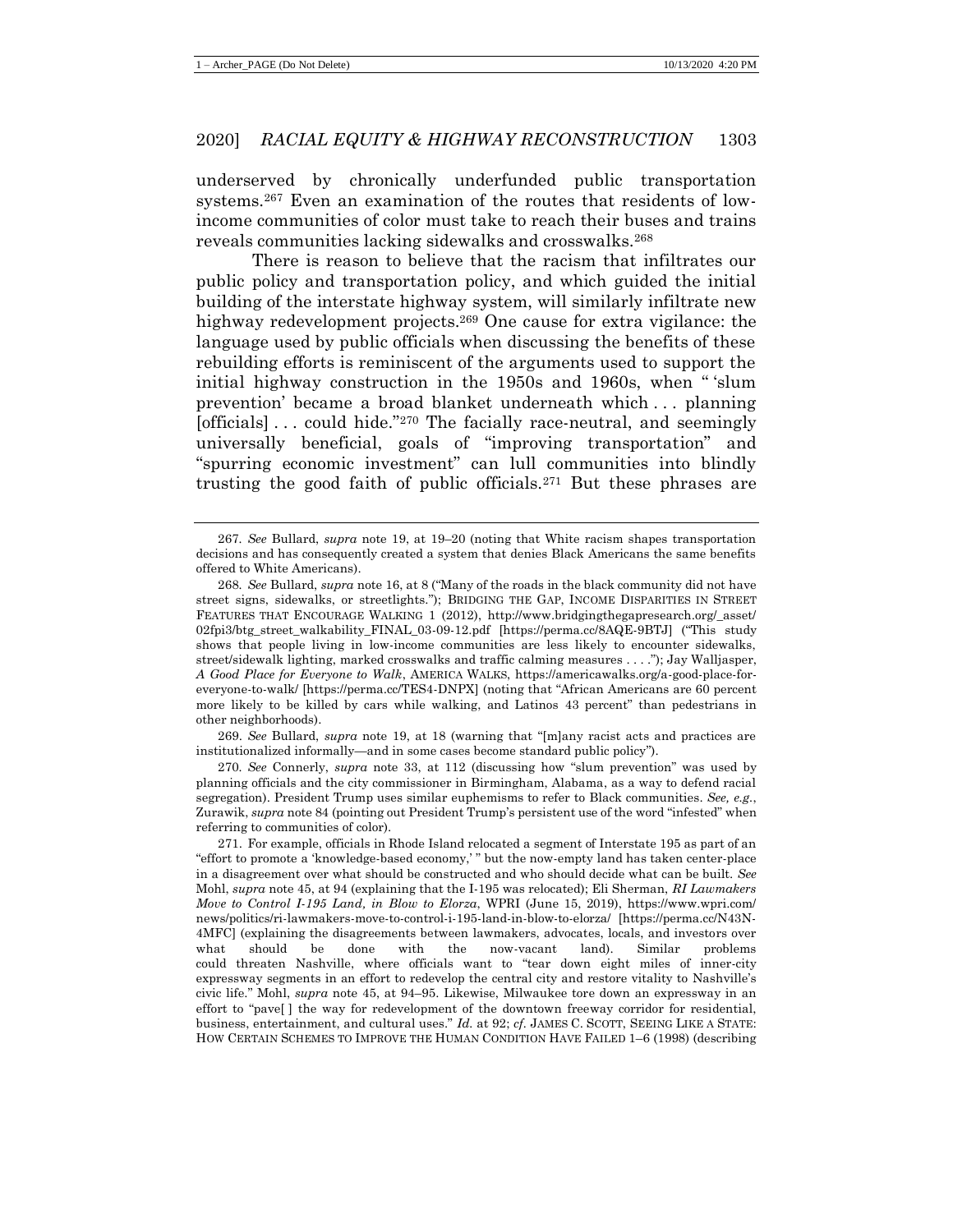imbued with race and class judgments and often obscure the negative impact that redevelopment projects can have on long-term residents.

To unearth and address the racism deeply embedded in transportation policy and redress the decades of harm, isolation, and neglect of communities of color, stakeholders need an analytical framework that embraces principles of racial equity, encourages meaningful community access to decisionmaking, and advances community reparations, improvement, and preservation.<sup>272</sup> There should also be a focus on distributive equality—ensuring that "lowincome and minority communities do not accrue fewer benefits and bear greater costs" than other communities—and a "proactive mandate" requiring agencies to affirmatively guard against harm to communities of color as highway redevelopment projects proceed.<sup>273</sup> Each of these elements is central to harnessing the opportunity to invest in these often resource-starved communities, particularly given the many layers and decades of harm the communities have experienced.

# <span id="page-46-0"></span>IV. THE INADEQUACY OF CURRENT LAWS AND ANALYTICAL FRAMEWORKS

Current laws, standing alone, are inadequate to ensure that advancing racial equity is the paramount consideration as communities embark on new development projects. By the 1960s, rising concerns about the destructive impact of the interstate highway system led Congress to adopt targeted legislation to curtail some of the worst practices of state highway departments.<sup>274</sup> In addition, after most of the interstate highway system had already been constructed, Congress passed a host of civil rights legislation with the potential to shape future highway development projects. These laws, however, are most helpful in challenging decisions that have already been made and momentum is behind the project or challenging limited aspects of the problem. To

the global trend of efforts to improve human living conditions going wrong and making the problem worse).

<sup>272.</sup> Peter L. Reich, *Greening the Ghetto: A Theory of Environmental Race Discrimination*, 41 U. KAN. L. REV. 271, 289–90 (1992).

<sup>273.</sup> Blumenberg, *supra* not[e 196,](#page-33-0) at 350.

<sup>274</sup>*. See* Richard F. Weingroff, *Highway History: The Greatest Decade 1956-1966,* U.S. DEP'T TRANSP. (last updated June 27, 2017), https://www.fhwa.dot.gov/infrastructure/50interstate.cfm [https://perma.cc/9SED-ANFL] (discussing some of the concerns brought up by locals about planned freeways).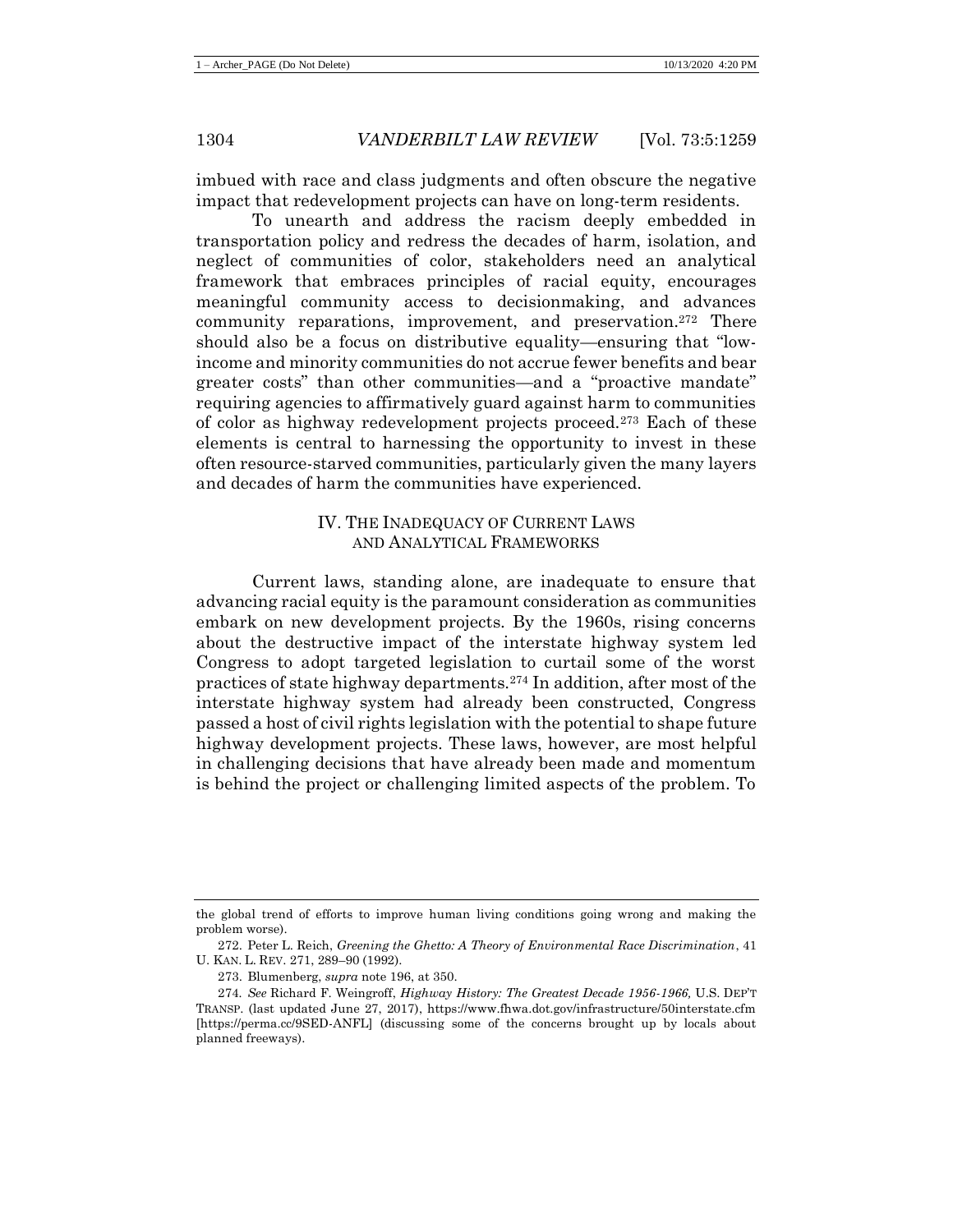protect and revitalize marginalized communities, racial equity considerations must be central from the beginning of the process.

# *A. Traditional Civil Rights Laws*

Traditional legal tools are insufficient to redress the structural racism that shaped the interstate highway system and continues to threaten communities of color as the highways are rebuilt. Several current statutory requirements and causes of action under traditional civil rights laws have the potential to improve aspects of the decisionmaking process and challenge decisions that result in significant racial disparities or were motivated by intentional racial bias.<sup>275</sup> These traditional civil rights laws, however, have primarily been interpreted by courts to apply to discriminatory decisions after they have been made, place the burden of proof on members of the impacted community rather than on government agencies, and are applied against a legal backdrop that focuses on intent and ignores structural and systemic concerns.<sup>276</sup> In addition, many of these statutes place the burden of enforcement on individual victims of injustice who may not have the resources to enforce their rights. Moreover, they are insufficiently multidimensional to effectively unravel the racism that has woven itself into the fabric, systems, and structures of these communities over time or to proactively guard against the ongoing influence of racial bias. As states and communities tear down and replace aging highways, an important aspect of their work should be to determine "what we must do if destruction of our urban environment not simply its air and water, but also its people and its sidewalks, its economy, its institutions of learning and culture, its diversity, and its social vitality—is to be reversed."<sup>277</sup>

A prime example of a traditional, though insufficient, tool is Title VI of the Civil Rights Act of 1964. Title VI states that "[n]o person in the United States shall, on the ground of race, color, or national origin, be excluded from participation in, be denied the benefits of, or be subjected to discrimination under any program or activity receiving

<sup>275</sup>*. See, e.g.*, Title VI of the Civil Rights Act of 1964, 42 U.S.C. §§ 2000d-2000d–7 (2012) (prohibiting discrimination on the basis of race, color, and national origin in programs receiving federal financial assistance); Title VIII of the Civil Rights Act of 1968 (Fair Housing Act), 42 U.S.C. §§ 3604-3606 (2012) (prohibiting discrimination in the sale, rental, and financing of dwellings on the basis of race, color, religion, sex, familial status, national origin, and disability).

<sup>276</sup>*. See* Sarah Schindler, *Architectural Exclusion: Discrimination and Segregation Through Physical Design of the Public Environment*, 124 YALE L.J. 1934, 2014–20 (2015) (discussing the failure of courts to address discriminatory effects of neighborhood design and construction and proposing that effective solutions lie in legislation).

<sup>277.</sup> HÉBERT, *supra* note [27,](#page-8-1) at xvii.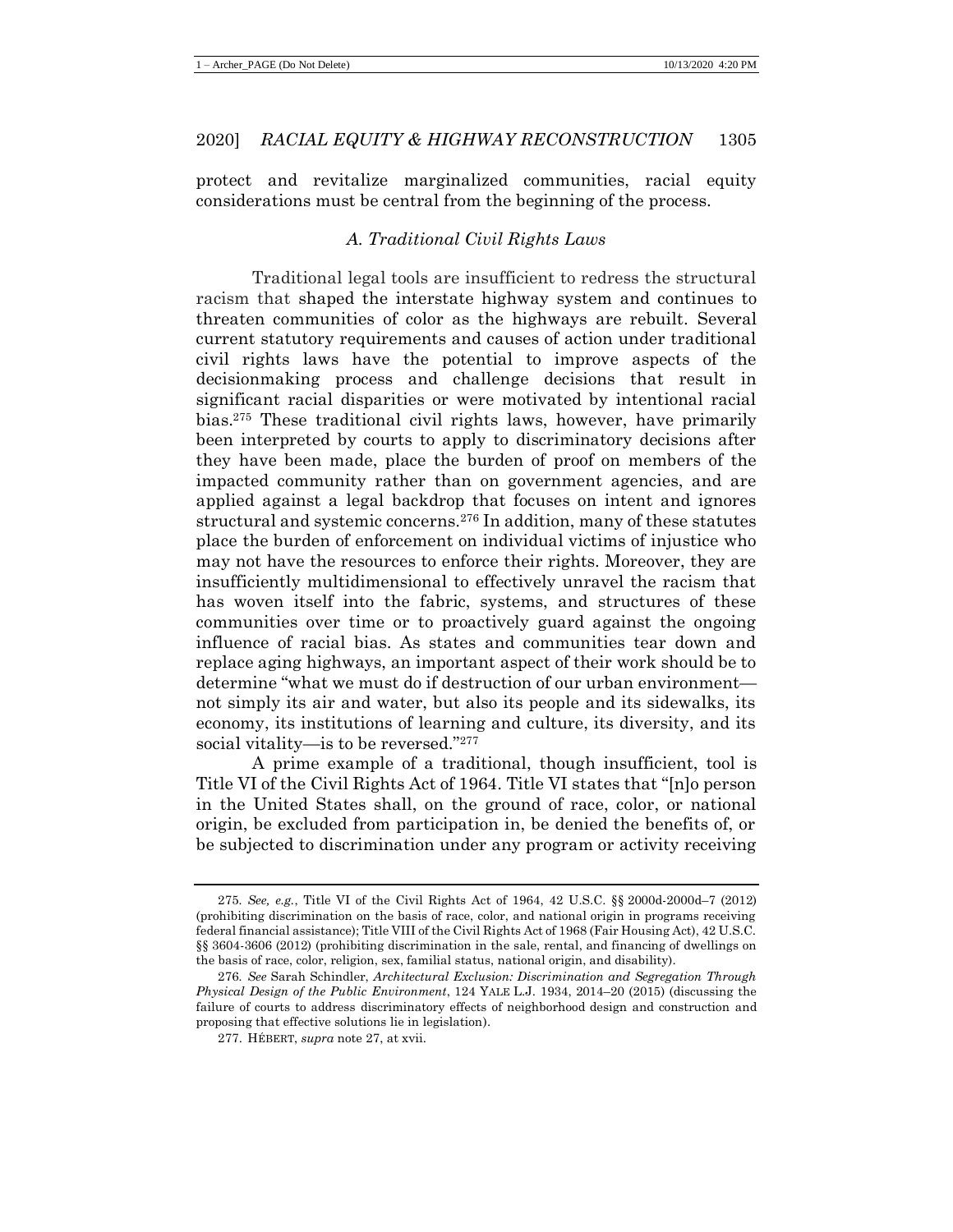<span id="page-48-0"></span>Federal financial assistance."<sup>278</sup> The reach of Title VI is broad, including enforcement through courts and administrative agencies, and is applicable to discrimination in a wide range of areas.<sup>279</sup> Due to its breadth, scholars have noted that Title VI holds the potential to be the nation's "most powerful civil rights statute."<sup>280</sup> Yet, it has also been called the "sleeping giant."<sup>281</sup> The reach and potential of Title VI has been limited by federal court decisions ruling that the statute is coextensive with the Equal Protection Clause<sup>282</sup> and provides no private right of action to enforce disparate impact regulations. <sup>283</sup> Decisions curtailing judicial review of an agency's failure to enforce the statute have further limited Title VI.<sup>284</sup> In the context of challenges to infrastructure and other construction projects under Title VI, courts have repeatedly found the influence of race on development projects insufficient to prove intentional discrimination.<sup>285</sup>

As currently interpreted and applied by the courts, traditional civil rights tools frequently leave "the white privilege and Black subordination fostered by systems of interlocking private and public power" untouched.<sup>286</sup> Therefore, although the Supreme Court has rejected the notion of explicit, "officially sanctioned"<sup>287</sup> racial inequality,

283. Alexander v. Sandoval, 532 U.S. 275, 293 (2001); *see also* Johnson, *supra* note [279,](#page-48-0) at 1296 ("[*Sandoval*] held that . . . no private right of action existed to enforce [Title VI]'s disparate impact regulations, shutting down much of the statute's litigation promise."); Pamela S. Karlan, *Disarming the Private Attorney General*, 2003 U. ILL. L. REV. 183, 198 (2002) (discussing the *Sandoval* Court's analysis of Title VI to find a lack of congressional intent to allow for private attorneys general); Philip Tegeler, *Title VI Enforcement in the Post-Sandoval Era*, POVERTY & RACE, Sept.-Oct. 2010, at 5 (discussing the lack of recognition for disparate impact claims brought by private parties post-*Sandoval*).

284. Women's Equity Action League v. Cavazos, 906 F.2d 742, 748 (D.C. Cir. 1990).

285*. See, e.g*., Nashville I-40 Steering Comm. v. Ellington, 387 F.2d 179, 185 (6th Cir. 1968) (rejecting intentional discrimination claim and concluding that "routing of highways is the prerogative of the executive department of government, not the judiciary" despite substantial evidence of intentional racial discrimination); Erie CPR v. Pa. Dep't of Transp., 343 F. Supp. 3d 531, 555 (W.D. Pa. 2018) (finding no plausible evidence of intentional racial discrimination in challenge to alleged discrimination in plan to demolish aging viaduct in Black community); Coal. for Advancement of Reg'l Transp. v. Fed. Highway Admin., 959 F. Supp. 2d 982, 1021 (W.D. Ky. 2013), *aff'd*, 576 F. App'x 477 (6th Cir. 2014) (rejecting allegations of racial discrimination in the construction of bridges as "vague, unsupported, and speculative"); Franks v. Ross, 293 F. Supp. 2d 599, 607–08 (E.D.N.C. 2003) (rejecting evidence of intentional discrimination in challenge to proposed landfill in a Black community).

286. Harris, *supra* not[e 52,](#page-13-0) at 1757.

<sup>278.</sup> 42 U.S.C. § 2000d.

<sup>279.</sup> Olatunde C.A. Johnson, *Lawyering That Has No Name: Title VI and the Meaning of Private Enforcement,* 66 STAN. L. REV. 1293, 1294 (2014).

<sup>280</sup>*. Id.*

<sup>281</sup>*. Id.*

<sup>282.</sup> Regents of Univ. of Cal. v. Bakke, 438 U.S. 265, 283–85, 287 (1978) (finding that Title VI, like the Equal Protection Clause, requires a showing of intentional discrimination).

<sup>287</sup>*. Id.* at 1750.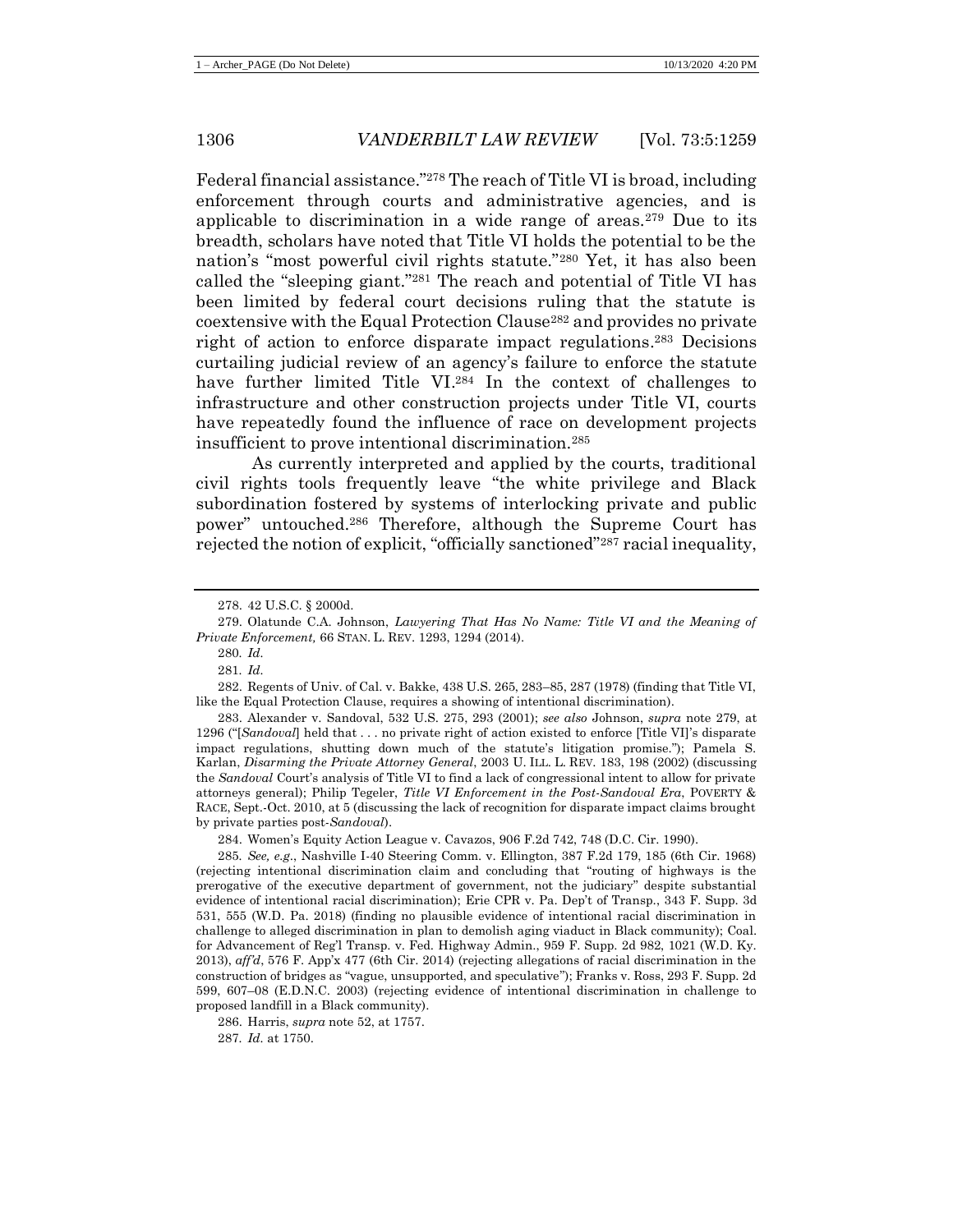the Court has interpreted civil rights laws in a way that strips them of their potential to dismantle the tools of institutionalized privilege and structural racism.<sup>288</sup>

Advancing racial equity in highway redevelopment projects requires mechanisms that are comprehensive and expansive; this necessitates an avenue to redress the inequalities in resources, power, and opportunity that were the product of the segregation, deprivation, and destruction brought by the highways. The framework should confront the racial and economic impact of highway construction before decisions are made, more effectively challenge the links between race and systemic racism, and address the mingling of state and private action. Finally, the framework must commit to dismantling the institutional protections that perpetuate white privilege and to rejecting existing inequality as a neutral baseline.<sup>289</sup>

## <span id="page-49-0"></span>*B. Traditional Analytic Framework*

Because of the failure of current civil rights laws to adequately address racial inequity in highway redevelopment, impacted communities need to find alternative means to compel government actors to engage in a structural analysis. A structural analysis, or structuralism, can help illuminate how government entities can perpetuate racial inequality or facilitate private discrimination.<sup>290</sup> Racial inequality is "the product of systematic past and current, formal and informal, mechanisms of racial subordination." <sup>291</sup> A structural analysis can unearth these mechanisms and "emphasize[ ] the cumulative effect of institutional structures and systems on outcomes

<sup>288</sup>*. Id.* at 1751.

<sup>289</sup>*. Id.* at 1753.

<sup>290.</sup> Lenhardt, *supra* note [56,](#page-13-1) at 1541 ("[S]tructuralism provides an avenue for beginning to understand how government entities could, intentionally or unintentionally, become involved in perpetuating racial inequality or supporting private discrimination."); *see also* McFarlane, *supra*  not[e 80,](#page-18-1) at 299 (arguing that "economic development is not a neutral policy that government can advance without addressing significant structural issues"); john a. powell, *Structural Racism: Building upon the Insights of John Calmore*, 86 N.C. L. REV. 791, 794 (2008) (noting that an "individual framing" of racism "does not account for the ways in which policies produce foreseeable, even if unintended, racial harms").

<sup>291.</sup> Harris, *supra* not[e 52,](#page-13-0) at 1753.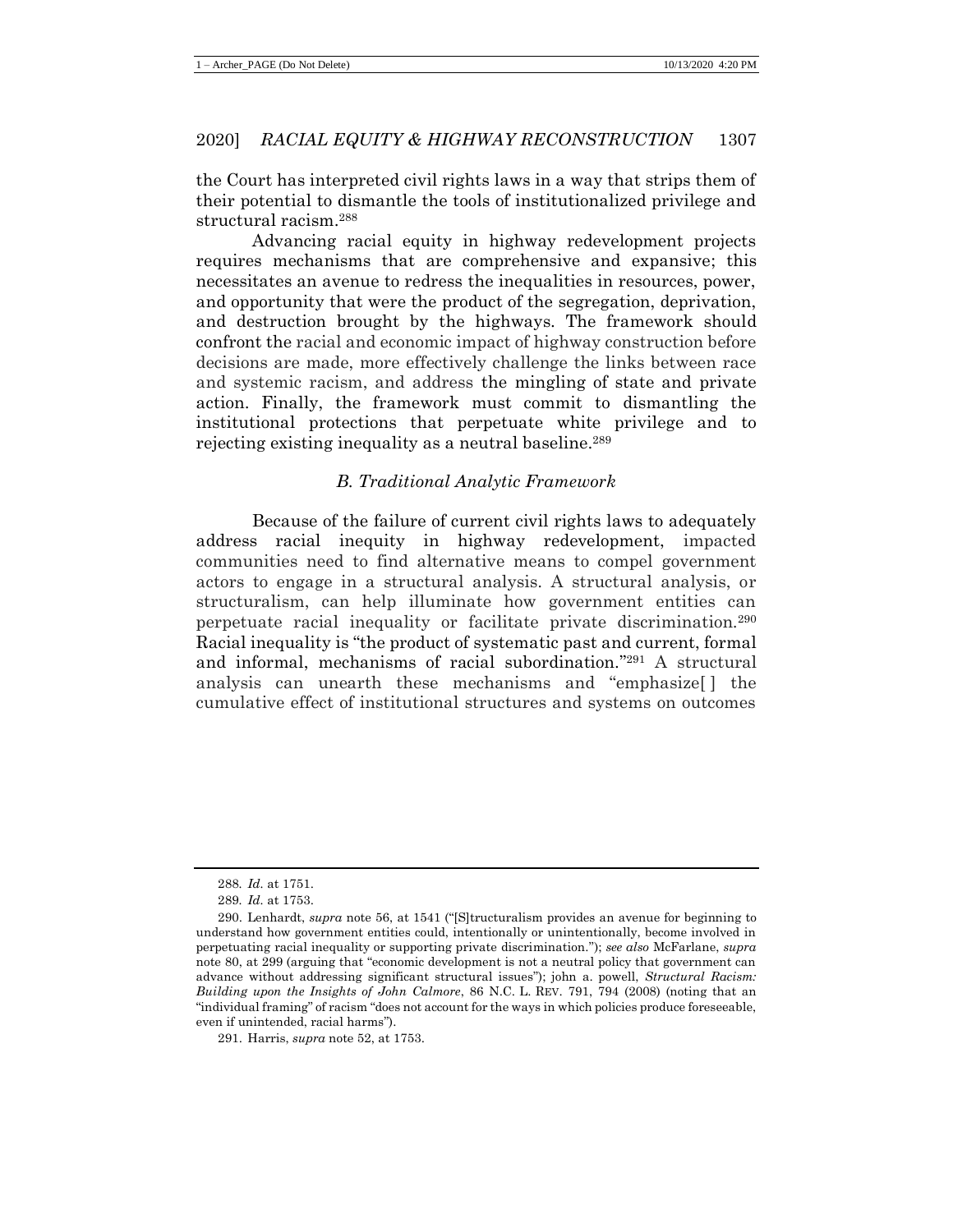for institutions, groups, and individuals,"<sup>292</sup> helping to identify the macro-level dynamics that lead to micro-level consequences.<sup>293</sup>

<span id="page-50-1"></span><span id="page-50-0"></span>Structural analysis is a critical lens through which the institutional interactions that produce racialized outcomes should be analyzed. Professor john powell, a leading thinker in structural analysis, defines racialized structures as "the set of practices, cultural norms, and institutional arrangements that both reflect and help to create and maintain race-based outcomes in society"<sup>294</sup> as well as the "process and practices of inter-institutional arrangement that continue to distribute racialized outcomes in part because of our different situatedness."<sup>295</sup> The focus is on "relationships and processes," not on identifying a single, direct cause.<sup>296</sup> A racialized structural analysis questions the " 'naturalness' of racial disparities or the inevitability of racially segregative choices."<sup>297</sup> Policymakers must attend to the specific situations of people and communities at issue, and how they came to be so situated, to reveal the many ways in which "whiteness was the predicate for attaining a host of societal privileges, in both public and private spheres."<sup>298</sup>

<span id="page-50-2"></span>Two prominent hurdles to engaging in a structural analysis are the code of race blindness, <sup>299</sup> embraced by most government entities,

298. Harris, *supra* not[e 52,](#page-13-0) at 1745.

299. Race blindness, like color-blindness, "proposes that racial categories do not matter and should not be considered when making decisions." Jennifer A. Richeson & Richard J. Nussbaum,

<sup>292.</sup> Lenhardt, *supra* note [56,](#page-13-1) at 1540; *see also* powell, *supra* note [290,](#page-49-0) at 796 ("Structural racism shifts our attention from the single, intra-institutional setting to inter-institutional arrangements and interactions.").

<sup>293</sup>*. See* powell, *supra* not[e 290,](#page-49-0) at 792 ("A structural racism lens will help us identify macrolevel dynamics that have micro-level consequences for all American citizens and the policy areas that we can tap to rebuild our failing structures.").

<sup>294.</sup> JOHN A. POWELL, RACING TO JUSTICE: TRANSFORMING OUR CONCEPTIONS OF SELF AND OTHER TO BUILD AN INCLUSIVE SOCIETY 4 (reprt. ed. 2015).

<sup>295.</sup> john a. powell, *Post-racialism or Targeted Universalism?*, 86 DENV. L. REV. 785, 801 (2009).

<sup>296</sup>*. See* POWELL, *supra* not[e 294,](#page-50-0) at 27, 79 ("Addressing such bias is a collective and structural project more than an individual and psychological one. To this extent, personal culpability inhering in the indictment 'racist' is reduced, though it does not make the individual innocent."); William Kennedy, Gillian Sonnad & Sharon Hing, *Putting Race Back on the Table: Racial Impact Statements*, 47 CLEARINGHOUSE REV. 154, 155 (2013) (discussing the constraints of successfully addressing discrimination through a legal framework focused on having to demonstrate "intent" and "animus" in a system where officials can hide behind a code of "color blindness"); Lenhardt, *supra* note [56,](#page-13-1) at 1527 (introducing race audits as a tool that "eschews a singular focus on intentional discrimination" and instead "seeks to uncover the specific structural mechanisms that create cumulative racial disadvantage across domains, time, and generations"); powell, *supra* note [290,](#page-49-0) at 796 ("Systems theory is a model that focuses on relationships and processes and not on singular, linear causation.").

<sup>297.</sup> Lenhardt, *supra* not[e 56,](#page-13-1) at 1541; *see also* powell, *supra* note [290,](#page-49-0) at 793 ("[T]he structural model helps us analyze how housing, education, employment, transportation, health care, and other systems interact to produce racialized outcomes.").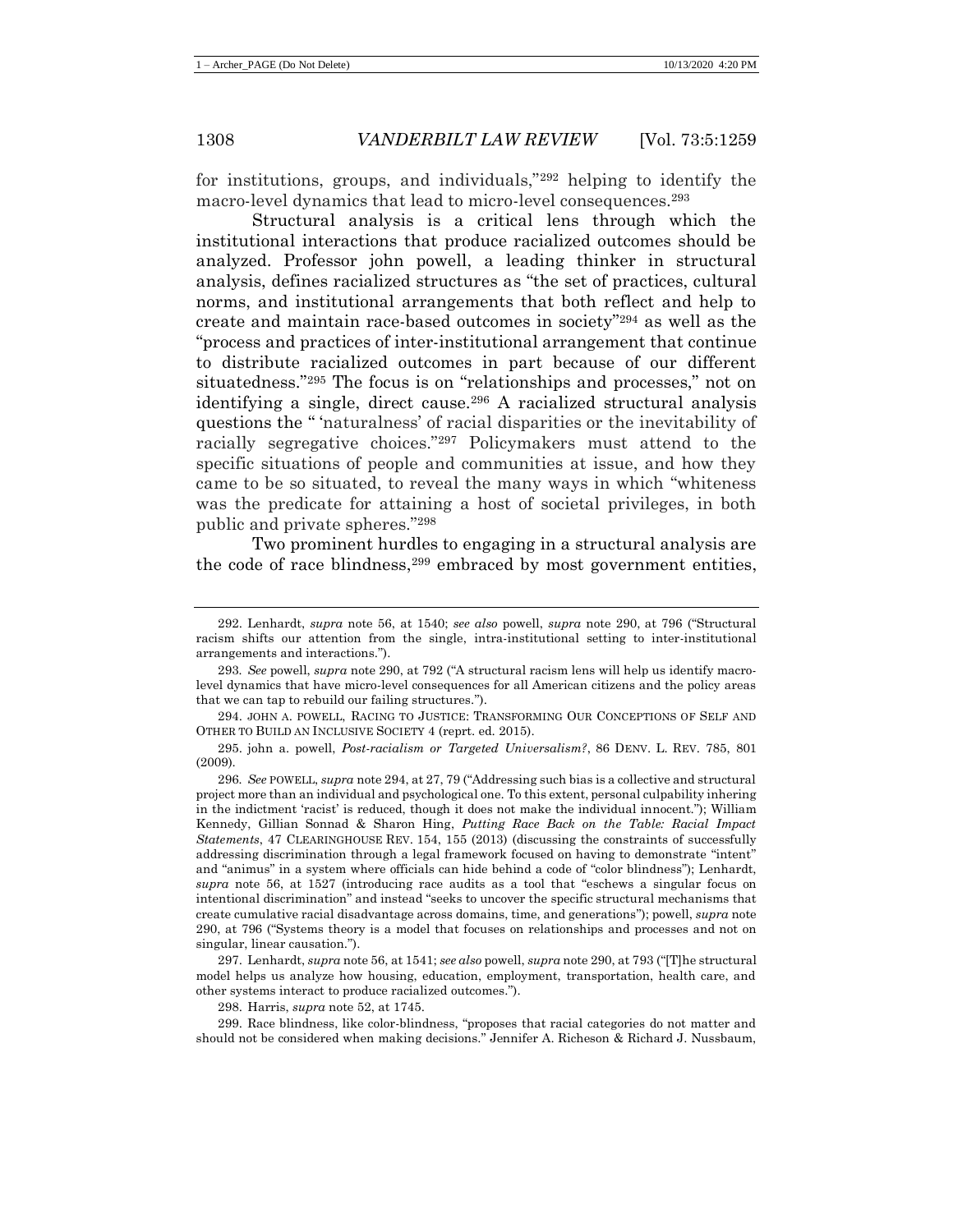and the near-exclusive focus on rooting out acts of intentional discrimination. First, an inflexible commitment to race blindness can seep into every aspect of decisionmaking and can limit the ability of government entities to meaningfully address racial inequality.<sup>300</sup> Moreover, public officials often cloak themselves in race blindness to avoid the difficult, yet necessary, discussions about the role of race in our society and how to address stark racial disparities.<sup>301</sup>

Proponents of [color blindness] apparently are most interested in neutrality in the design of policies and programs. They pay less attention to the administration or implementation of what they design and, more importantly, often ignore the effects of the policies and procedures they create. Although a policy that is neutral in design is not necessarily neutral in effect, the courts and the public seem all but obsessed with the design and, even more narrowly, with the *intent* of the design, rather than the results. Fairness is not advanced by treating those who are situated differently as if they were the same, however. For example, it would make little sense to provide the same protections against hurricanes to mid-western communities as to coastal communities . . . . If the institutions managing and distributing resources in such contexts are merely neutral, the effects of their work may not be, given that the intended beneficiaries are differently situated. 302

The focus on intent is especially problematic when considering the nature of structural bias. The focus on intent presumes that, by eliminating the aberrant behavior of a few bad apples, we are rooting out and eliminating bias within our systems.<sup>303</sup> But this is not how structural bias works.<sup>304</sup> One or two bad apples, making a few discrete racially motivated decisions, did not lead to the interstate highway

302. POWELL, *supra* note [294,](#page-50-0) at 9.

*The Impact of Multiculturalism Versus Color-Blindness on Racial Bias*, 40 J. EXPERIMENTAL SOC. PSYCHOL. 417, 417 (2004).

<sup>300</sup>*. See* Lenhardt, *supra* note [56,](#page-13-1) at 1532 (discussing how the Supreme Court's commitment to colorblindness and the application of judicially created standards has limited "its ability to conceive of a constructive role for local governments to play in addressing racial inequality"); *see also* powell, *supra* note [295,](#page-50-1) at 794 (arguing that most "universal" programs, meaning those consisting of state intervention without any consideration of race, will likely exacerbate racial inequalities).

<sup>301</sup>*. See* Harris, *supra* note [52,](#page-13-0) at 1768 ("[P]rotection of the property interest in whiteness is achieved by embracing the norm of colorblindness."); Kennedy et al., *supra* note [296,](#page-50-2) at 155 ("Public officials and decision makers are quick to hide behind this code [of color blindness]; they use it as a defense when accused of discrimination."); powell, *supra* note [295,](#page-50-1) at 789 ("To postracialists, white Americans' support of President Obama is proof positive that we are in, or rapidly approaching, a new, post-racial era. They argue that young people do not even see race, and that only those persons over forty are still likely to think in racial terms.").

<sup>303</sup>*. See* Kennedy et al., *supra* note [296,](#page-50-2) at 155 ("The intent doctrine is simply outdated. It presumes that racial prejudice is an aberration perpetuated by those who possess an animus and intend to visit it upon others. This view implies that bias is not normal and by eliminating that aberrational behavior of the few, we are eliminating bias."); powell, *supra* not[e 290,](#page-49-0) at 795 ("Racism need not be either intentional or individualist. Institutional practices and cultural patterns can perpetuate racial inequity without relying on racist actors.").

<sup>304</sup>*. See* powell, *supra* not[e 290,](#page-49-0) at 795 ("Racism need not be either intentional or individualist. Institutional practices and cultural patterns can perpetuate racial inequity without relying on racist actors.").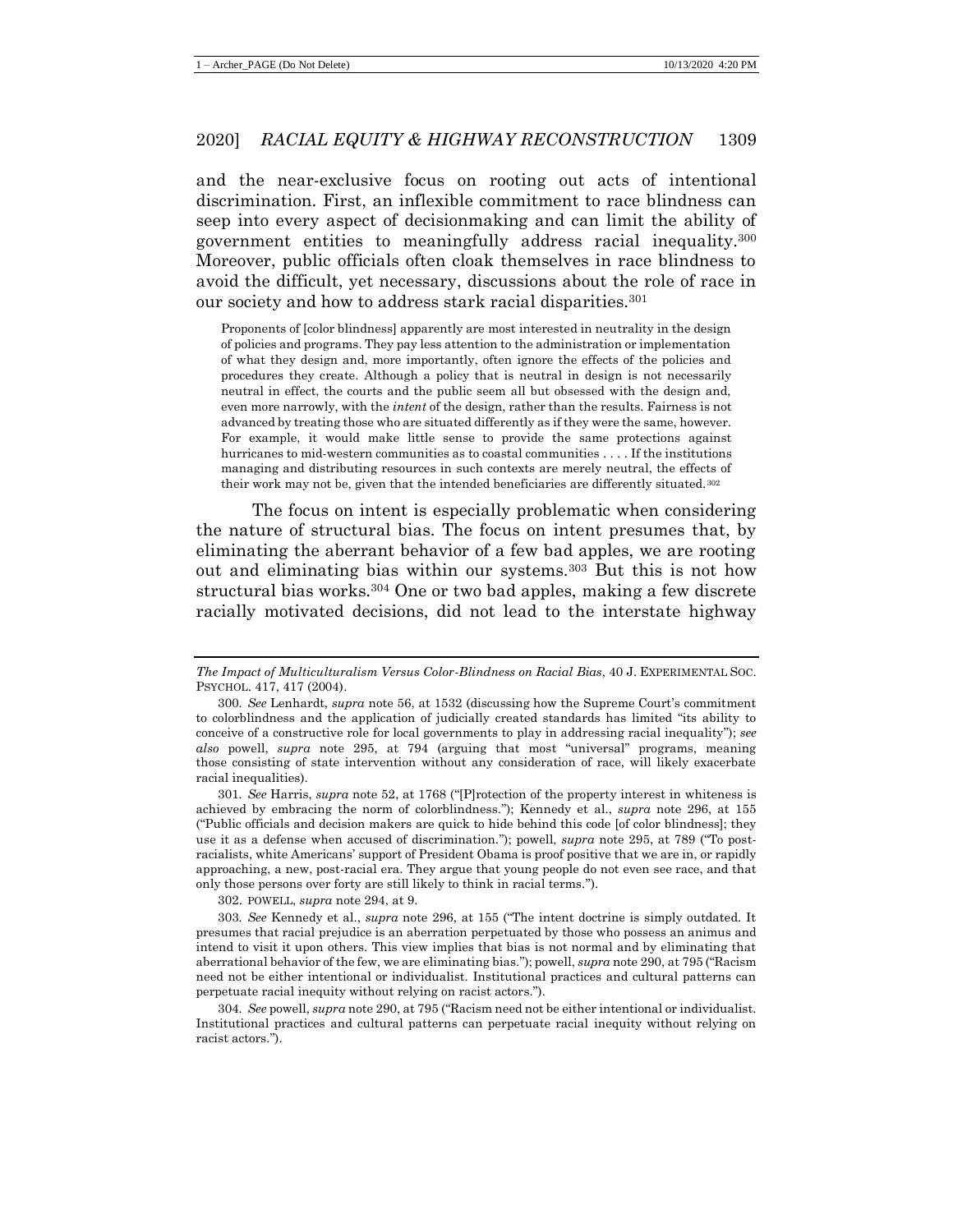system's devastation of Black communities. Refusing to move "beyond the traditional analytical dichotomy of a perpetrator and a victim"<sup>305</sup> will do little to challenge systemic inequality. As structural analysis suggests, to challenge systemic inequality, we must begin by moving our focus from the intent or language of specific decisions and decisionmakers to analyzing the outcomes of those policies and decisions.<sup>306</sup> In the context of highways, what began as intentional acts of racial discrimination have evolved into facially race-neutral policies that continue to have a racially disproportionate impact. Here, a structural analysis would help decisionmakers acknowledge the historic and current-day links between race and infrastructure and better understand the ways in which racial inequality continues to be "deployed, dispersed, and entrenched."<sup>307</sup>

## *C. Laws Adopted in Response to the Freeway Revolts*

By the early 1960s, many Americans began to push back against the negative consequences of rapid highway construction and questioned whether the environmental damage and destruction of parks, historic sites, and entire communities were justified by improvements to access and mobility for some.<sup>308</sup> As the nation geared up for an acceleration in highway construction, "freeway revolts" caught steam and began to spread across the country.<sup>309</sup> Freeway revolts ultimately led to state highway departments abandoning plans to build highways through parks, including Overton Park in Memphis, Tennessee; Fairmont Park in Philadelphia, Pennsylvania; and the waterfront in San Francisco, California. <sup>310</sup> They were also successful in protecting historic neighborhoods in Baltimore, Maryland; New Orleans, Louisiana; New York, New York; and Washington, D.C.<sup>311</sup>

In the anti-highway resistance movement that developed, communities were often more successful if they linked their battles to environmental protection efforts and less successful when they raised issues of racial justice and equity. For example, in the Overton Park neighborhood in Memphis, Tennessee, the freeway revolt focused on the

<sup>305.</sup> Kennedy et al., *supra* not[e 296,](#page-50-2) at 156.

<sup>306</sup>*. See* powell, *supra* not[e 290,](#page-49-0) at 796 ("Institutional racism shifts our focus from the motives of individual people to practices and procedures within an institution.").

<sup>307</sup>*. Id.* at 795.

<sup>308</sup>*. See* Mohl, *supra* note [86,](#page-19-0) at 674–75 (summarizing the antifreeway movement that "accelerated nationally" as expressways were built, communities destroyed, and environmental damage caused).

<sup>309</sup>*. Id.* at 674.

<sup>310.</sup> Biles et al., *supra* not[e 16,](#page-6-1) at 828.

<sup>311</sup>*. Id.*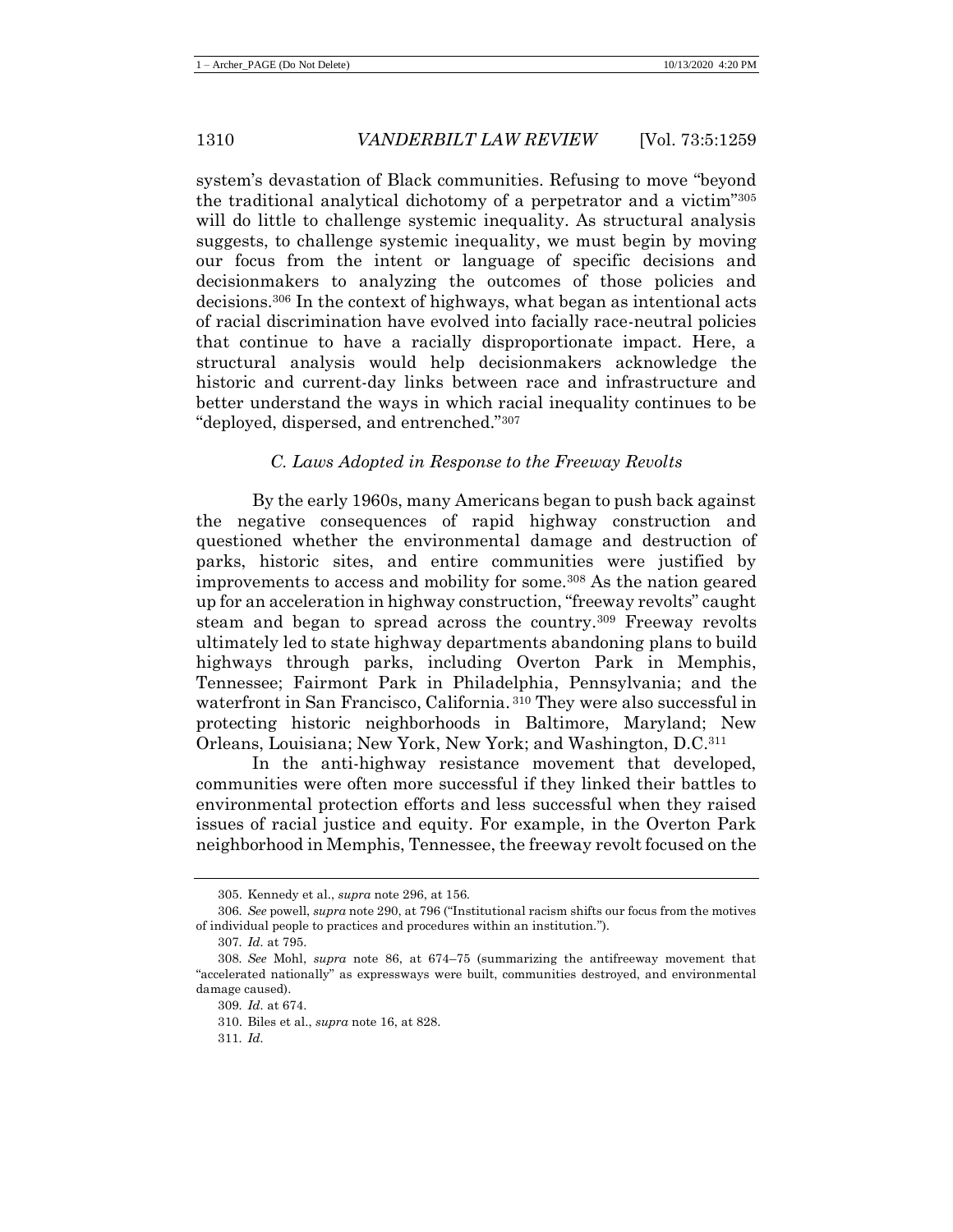environmental costs of building a planned highway. After years of environmental activism, the freeway was defeated.<sup>312</sup> In contrast, in the Black communities of Nashville, Tennessee, residents' attempts to halt a highway slated to destroy their neighborhood focused on its racially discriminatory impact.<sup>313</sup> Their racial justice advocacy—backed by the NAACP Legal Defense and Educational Fund—was unsuccessful.<sup>314</sup> A federal court rejected evidence of intentional racial discrimination and found the undeniable targeting and disproportionate impact on the Black community to be beyond its concern: "In the absence of proof of racial discrimination, we do not consider this matter to be a justiciable issue. The routing of highways is the prerogative of the executive department of government, not the judiciary."<sup>315</sup>

In response to the freeway revolts, between 1962 and 1970, Congress enacted a range of legislation to moderate the impact of highway construction. In many respects, this collection of legislation reflected the power imbalance of the freeway revolts, with most legislation responding to environmental concerns and calls for coordinated planning, but not directly addressing the destruction of Black communities. The primary legislation required regional transportation planning for transportation projects that received federal aid;<sup>316</sup> sought to protect parks, historic districts, and other

315. Nashville I-40 Steering Comm. v. Ellington, 387 F.2d 179, 185 (6th Cir. 1968).

<sup>312</sup>*. See* Mohl, *supra* not[e 70,](#page-16-0) at 878:

Only in 1981 did the Tennessee DOT "throw in the towel," and request that planned expressway funding—about \$300 million—be transferred to other transportation needs in Memphis. *Citizens to Preserve Overton Park v. Volpe* became a landmark case in environmental and administrative law, setting important precedents still applied decades later.

<sup>313</sup>*. See id.* ("In Nashville, the freeway revolt was all about the racial impact of road building.").

<sup>314</sup>*. See id.* at 883–84 (detailing the life of the ultimately unsuccessful lawsuit and appeals filed by opponents of I-40 and the NAACP Legal Defense Fund). Similarly, despite sustained protests in the Mexican-American community of Boyle Heights in California, six freeways were built through the Boyle Heights community. *See* Biles et al., *supra* note [16,](#page-6-1) at 828 ("State and federal officials tore down large parts of the Boyle Heights barrio, in stark contrast to the successful resistance that stopped freeways cold in fashionable and politically connected Beverly Hills.").

<sup>316</sup>*. See* Federal-Aid Highway Act of 1962, Pub. L. No. 87-866, 76 Stat. 1145 (1962) (current version at 23 U.S.C. § 101 (2012)) (requiring states and localities to work together in developing a cooperative, comprehensive, and continuing urban transportation planning process).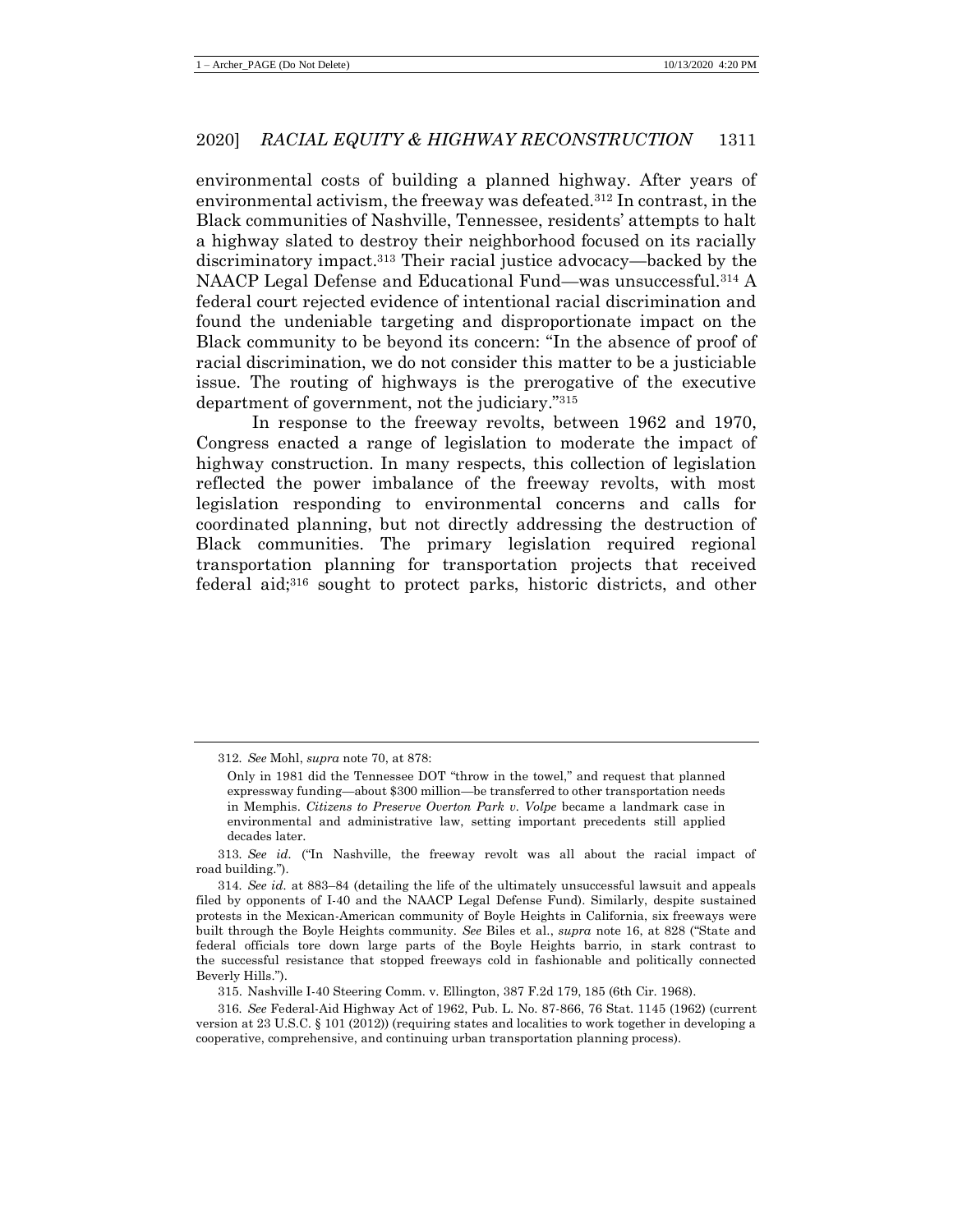environmentally sensitive places;<sup>317</sup> and required efforts to secure relocation housing for people displaced by road construction.<sup>318</sup>

Concern for preserving historic sites and neighborhoods, rather than concern for protecting marginalized communities, was the primary motivation behind most of the legislation. For example, in an April 1966 Senate speech Pennsylvania senator Joseph S. Clark said:

It is time that Congress took a look at the highway program, because it is presently being operated by barbarians, and we ought to have some civilized understanding of just what we do to spots of historic interest and great beauty by the building of eight-lane highways through the middle of our cities.<sup>319</sup>

Similarly, after discovering that a highway was planned through Brackenridge Park in San Antonio, Texas, an outraged Senator Ralph Yarborough led the effort to include a prohibition on construction of "federally assisted highways through parks and historic sites unless all possible alternatives had been considered" in the Federal-Aid Highway Act of 1966.<sup>320</sup> This additional provision came to be known as the Yarborough Amendment.<sup>321</sup>

Curbing racial bias and advancing racial equity were not the primary motivations behind these laws. Although these statutes are helpful in constraining highway builders by requiring more careful and coordinated planning, the laws stop far short of remedying racial disparities, restricting the placement of highways through Black communities, or offering tools to challenge racial disparities. For example, although some of the legislation required states to provide assistance with relocation, the legislation did not take affirmative steps

<sup>317</sup>*. See* Federal-Aid Highway Act of 1966, Pub. L. No. 89-574, § 15, 72 Stat. 891 (1966) ("[T]he Secretary shall use maximum effort to preserve Federal, State, and local government parklands and historic sites and the beauty and historic value of such lands and sites."); National Historic Preservation Act of 1966, Pub. L. No. 89-665, § 201, 80 Stat. 915 (1966) (establishing a federal council to help agencies act as stewards of natural resources).

<sup>318</sup>*. See* § 5, 76 Stat. 1145 (requiring assurances from state highway departments of relocation of families displaced by clearance of rights-of-way for Federal-aid highways); Federal-Aid Highway Act of 1968, Pub. L. No. 90-495, § 5, 82 Stat. 815 (1968) (requiring relocation payments and advisory assistance be provided to people, businesses, farmers, and nonprofit organizations displaced by federal highway programs); Uniform Relocation Assistance and Land Acquisition Policies Act of 1970, Pub. L. No. 91-646, 84 Stat. 1894 (1970) (providing "for uniform and equitable treatment of persons displaced from their homes, businesses, or farms by Federal and federally assisted programs"). In addition, beginning in 1966, the newly formed U.S. Department of Transportation—which itself was formed to help curb some of the destructive practices of highway construction—issued rules and procedures designed to stop many of the worst practices of state highway departments. *See* Mohl, *supra* note [64,](#page-15-0) at 194 (discussing ways in which "the federal highway bureaucracy responded to the Freeway revolt and charted new directions on controversial highway matters").

<sup>319.</sup> Mohl, *supra* note [64,](#page-15-0) at 198.

<sup>320</sup>*. Id.*

<sup>321</sup>*. See id.* (noting that the Yarborough Amendment was Congress's response "to rumbles of discontent among constituents about the urban interstates").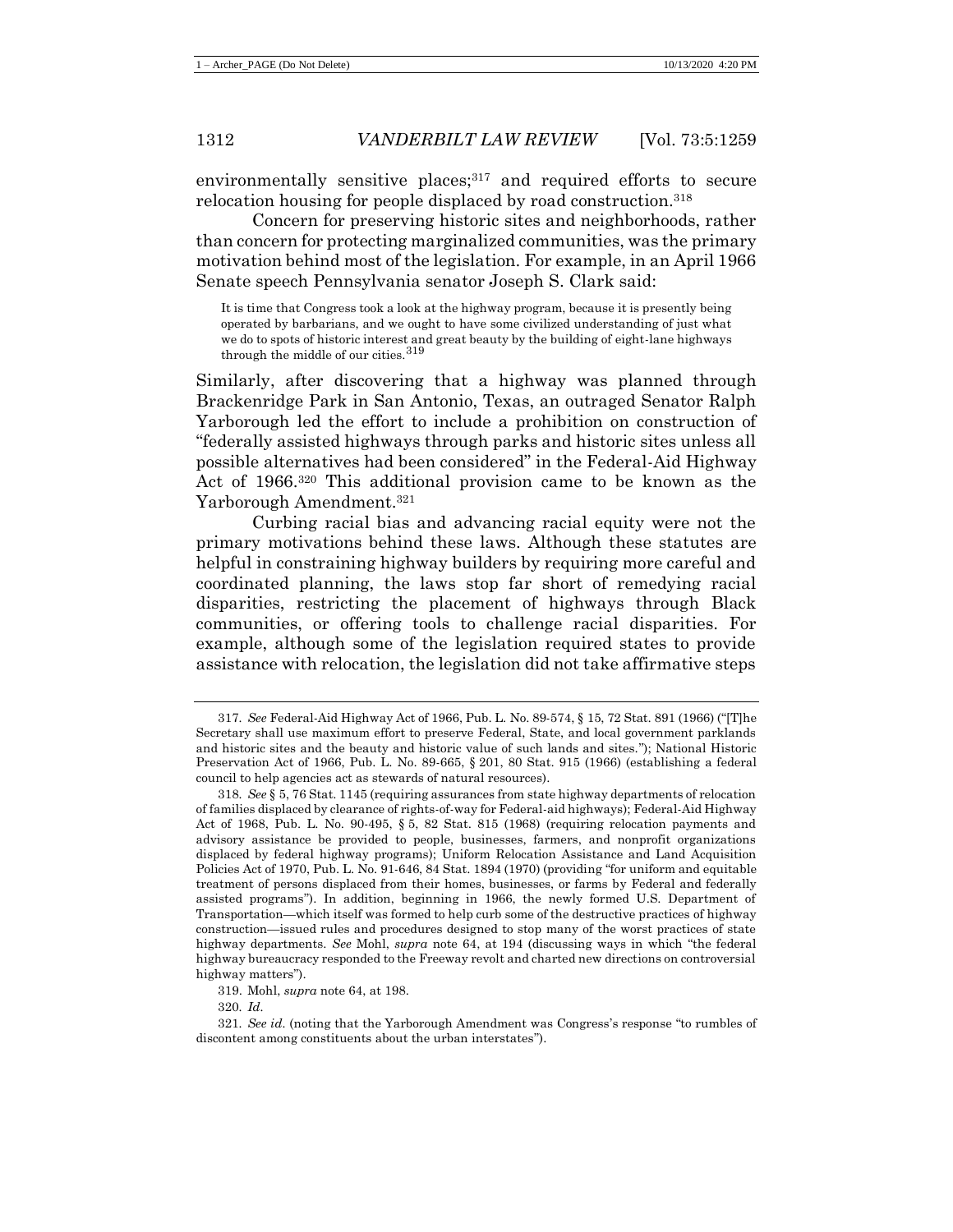to halt the destruction of Black communities in the way they did to halt the destruction of parks and historic districts. While laws such as the Uniform Relocation Act make it harder and more costly for highway departments to destroy homes without any relocation assistance, it does not stop them from destroying those homes.<sup>322</sup> Furthermore, relocation assistance for displaced homeowners or renters does not address the harms caused to displaced businesses, churches, or other community institutions, let alone the people who rely on them. Finally, these laws also bumped up against the realities of racial discrimination. States may be required to provide funding for relocation, but that assistance is of limited help if there is a shortage of housing in the community or if racial discrimination bars displaced Black families from their preferred neighborhoods. Their lives are still disrupted, and their connections to important community institutions, work, school, and networks are still lost.

The laws enacted after the highway revolts also did not resolve how officials should balance competing interests in transportation policy, other than to make clear that environmental concerns would be paramount. Even after the freeway revolts and growing awareness of the damage that highways were having on urban communities and communities of color, the work of highway builders was complicated by the large and diverse group of advocates engaging in an "oftencontentious discourse over the details and direction of the nation's transportation policy."<sup>323</sup> This chorus included citizens, consumers, and community groups that challenged transportation policy on grounds such as highway safety, roadside beautification, environmental protection, housing demolition, historic district protection, neighborhood integrity, protection of parks, protecting the public fisc, and regulating the speed on the highways.<sup>324</sup> These often-disparate interests are still competing for priority. There is no reason to believe that, without additional protections, racial justice considerations or the perspectives of poor people of color will prevail today any more than they did in the past.<sup>325</sup>

<sup>322</sup>*. See, e.g.*, Connerly, *supra* not[e 33,](#page-8-0) at 112 (noting that the completion of certain interstates in Birmingham—which displaced many Black residents—came after the adoption of the Uniform Relocation Act).

<sup>323.</sup> Mohl, *supra* note [64,](#page-15-0) at 195.

<sup>324</sup>*. See id.* at 194–95 (discussing the interest groups involved in "interstate highway policy, financing, and implementation").

<sup>325</sup>*. See* Blumenberg, *supra* note [196,](#page-33-0) at 332 ("Throughout U.S. history, low-income families and minorities have faced numerous inequities related to the provision of transportation infrastructure and services."); Bullard, *supra* note [19,](#page-7-0) at 18–20 (noting that racism is still combining with classism in our public policy and infiltrating infrastructure development practices).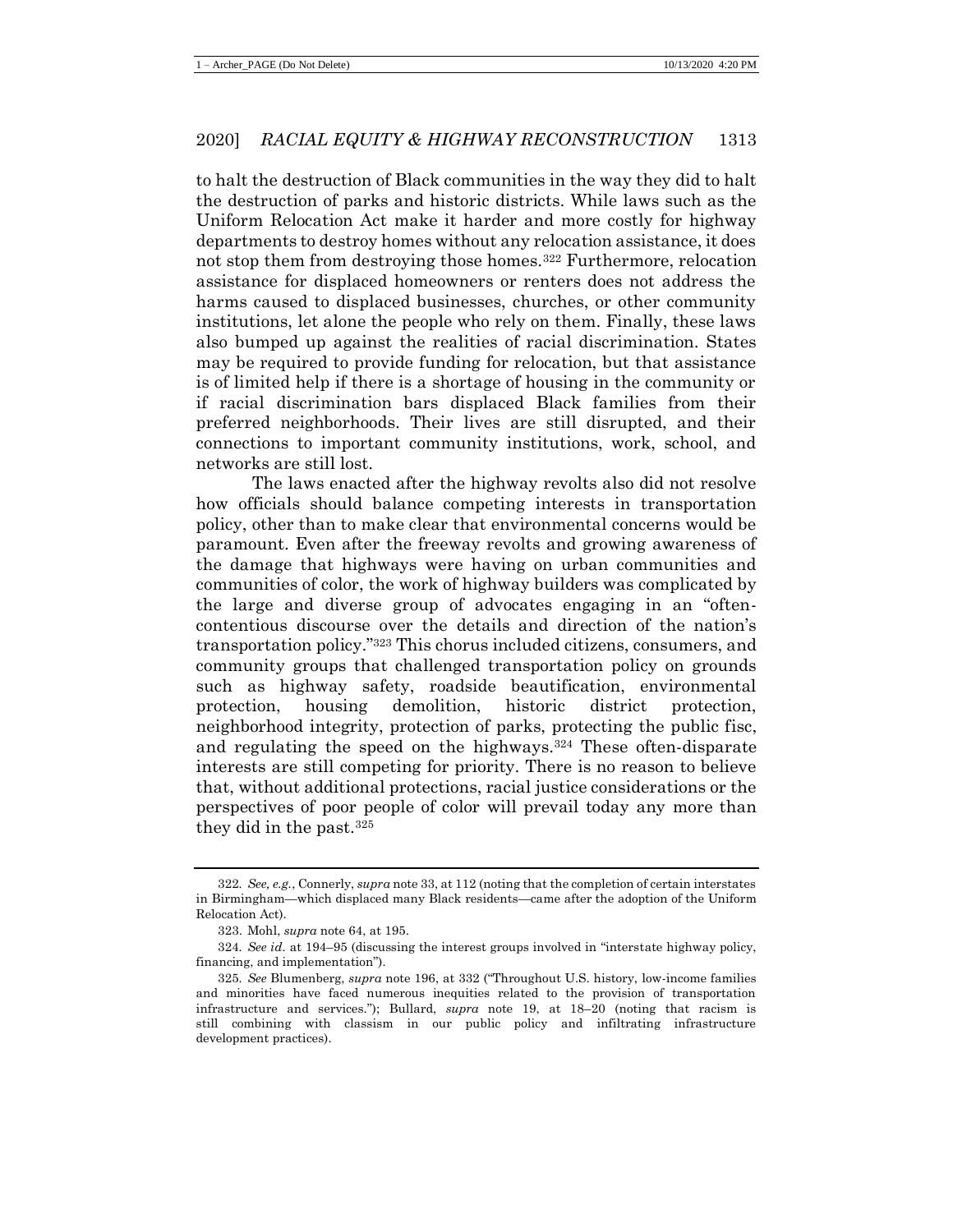## *D. The National Environmental Policy Act*

Although not exclusively tied to infrastructure development projects, environmental impact studies under the National Environmental Policy Act of 1969 ("NEPA")<sup>326</sup> are a useful tool to help inject racial equity considerations as new highways are built and aging highways are repaired. NEPA requires all federal agencies to identify and evaluate environmental impacts of major agency actions during their planning and decisionmaking process. But NEPA falls short of being a fully effective tool for racial equity in several important respects.

NEPA, sometimes referred to as the Magna Carta of environmental legislation, was the vanguard of a collection of legislation enacted in the 1970s in response to increasing public pressure on the federal government to address pollution, air quality, and other signs of environmental degradation.<sup>327</sup> NEPA requires all federal agencies to assess the environmental impacts of any major federal agency action before the action is undertaken.<sup>328</sup> Because all projects funded with federal tax dollars fall under NEPA, it has a broad reach and its mandates apply to many state and local government projects, including highway development projects.<sup>329</sup>

At the heart of the NEPA assessment process is the requirement that agencies complete detailed environmental impact statements ("EISs"). EISs are required whenever a major federal action is proposed

328*. Summary of the National Environmental Policy Act*, U.S. ENVTL. PROTECTION AGENCY, https://www.epa.gov/laws-regulations/summary-national-environmental-policy-act (last visited Sept. 9, 2020) [https://perma.cc/K7C3-QLZN].

<sup>326.</sup> National Environmental Policy Act of 1969, 42 U.S.C. §§ 4321-4370h (2012).

<sup>327</sup>*. See* COUNCIL ON ENVTL. QUALITY, A CITIZEN'S GUIDE TO NEPA: HAVING YOUR VOICE HEARD 2 (2007), https://ceq.doe.gov/docs/get-involved/Citizens\_Guide\_Dec07.pdf [https:// perma.cc/VQ9G-B9B8] (noting that NEPA is often called the "Magna Carta" of environmental laws); NATIONAL ENVIRONMENTAL POLICY ACT OF 1969, S. REP. NO. 91-296, at 4 (1969) ("It is the unanimous view of the members of the Interior and Insular Affairs Committee that our Nation's present state of knowledge, our established public policies, and our existing governmental institutions are not adequate to deal with the growing environmental problems and crises the Nation faces.").

<sup>329</sup>*. See* Evan J. Ringquist & David H. Clark, *Local Risks, States' Rights, and Federal Mandates: Remedying Environmental Inequities in the U.S. Federal System*, 29 PUBLIUS 73, 87– 89 (1999) (discussing the reach of NEPA). A small sampling of actions covered under NEPA includes relocating military bases; building highways; preserving historic infrastructure; logging; erecting affordable housing units; and granting operating licenses to energy facilities. *See* ENVTL. LAW INST., NEPA SUCCESS STORIES: CELEBRATING 40 YEARS OF TRANSPARENCY AND OPEN GOVERNMENT 9, 16, 25, 28 (2010), https://www.eli.org/sites/default/files/eli-pubs/d20-03.pdf [https://perma.cc/2M7Q-7SJR]. Twenty states have passed their own versions of NEPA, establishing environmental review processes for state government action. *States and Local Jurisdictions with NEPA-like Environmental Planning Requirements*, NEPA.GOV, https://ceq.doe.gov/laws-regulations/states.html (last visited Sept. 9, 2020) [https://perma.cc/ 7H8R-SJBT] (listing states and local environmental review requirements).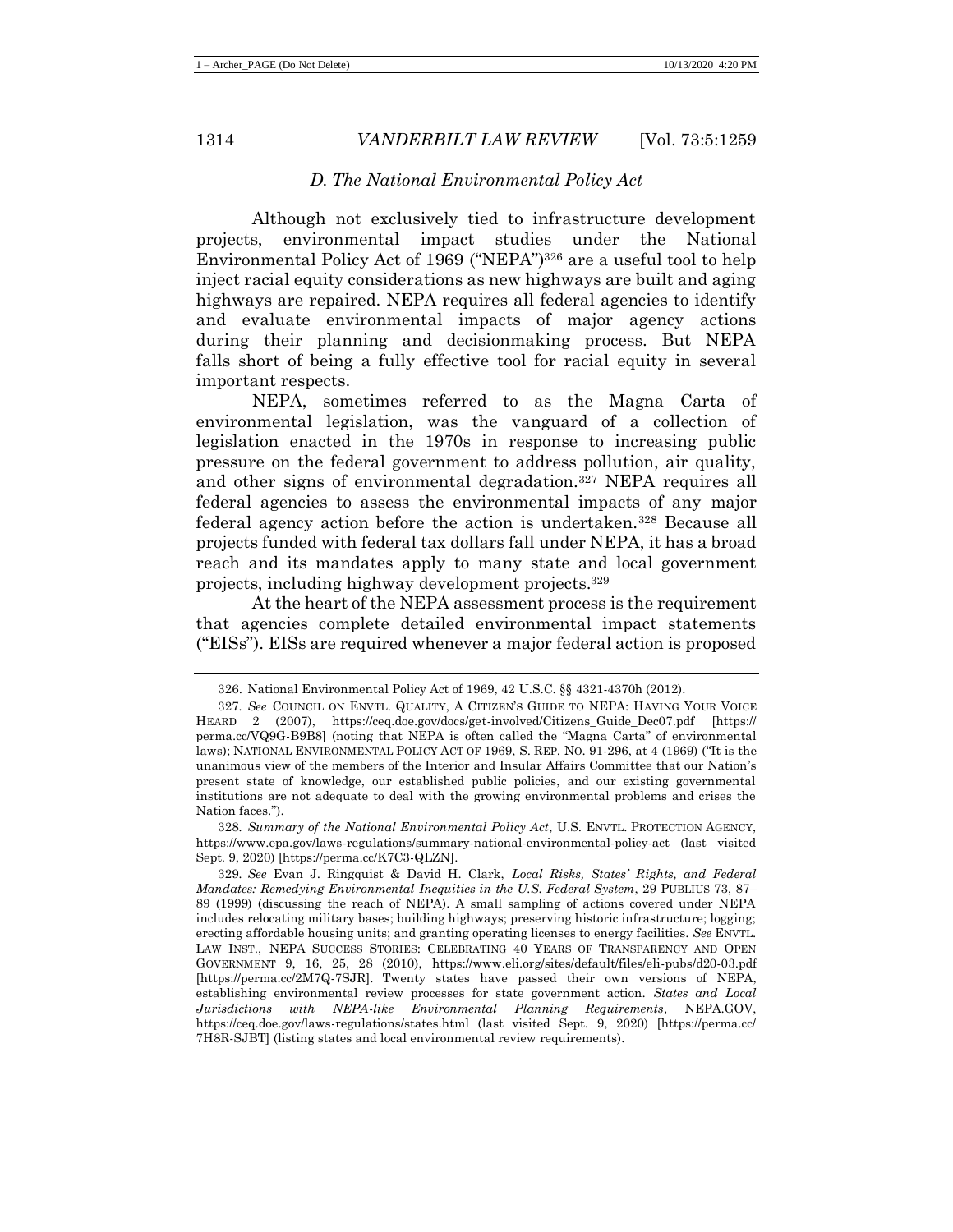that would significantly alter the quality of "the human environment."<sup>330</sup> The analysis in the EIS must include the environmental effects of the proposed action, of reasonable alternatives to the action, and of taking no action.<sup>331</sup> Nothing in the statute, however, prevents the agency from taking the desired action, even when a disparate impact is identified.

In requiring an agency to prepare an EIS, Congress sought to "ensure[ ] that the agency, in reaching its decision, will have available, and will carefully consider, detailed information concerning significant environmental impacts."<sup>332</sup> Moreover, NEPA seeks to "guarantee[ ] that the relevant information will be made available to the larger audience that may also play a role in both the decisionmaking process and the implementation of that decision."<sup>333</sup> NEPA's regulations make clear that the effects on the human environment<sup>334</sup> that must be considered "include[ ] ecological, . . . aesthetic, historic, cultural, economic, social, or health, whether direct, indirect, or cumulative."<sup>335</sup> As further clarified in the regulations, "[w]hen an environmental impact statement is prepared and economic or social and natural or physical environmental effects are interrelated, then the environmental impact statement will discuss all of these effects on the human environment."<sup>336</sup> Although race is not explicitly included in the list of considerations, there is support for the conclusion that examining "social" effects requires "[e]xplicit consideration of potential effects on minority and low-income populations."<sup>337</sup>

<sup>330.</sup> 42 U.S.C. § 4332(C).

<sup>331.</sup> *Id.* § 4332(C)(iii). The NEPA regulations specify that an agency preparing an EIS must "[r]igorously explore and objectively evaluate all reasonable alternatives, and for alternatives which were eliminated from detailed study, briefly discuss the reasons for their having been eliminated." 40 C.F.R. § 1502.14(a) (2019).

<sup>332.</sup> Robertson v. Methow Valley Citizens Council*,* 490 U.S. 332, 349 (1989)*.*

<sup>333</sup>*. Id.*

<sup>334.</sup> NEPA regulations state that "[h]uman environment shall be interpreted comprehensively to include the natural and physical environment and the relationship of people with that environment." 40 C.F.R. § 1508.14 (2019).

<sup>335.</sup> 40 C.F.R. § 1508.8.

<sup>336.</sup> 40 C.F.R. § 1508.14. The Council on Environmental Quality's guidance goes further, directing agencies to engage in a broad analysis "recogniz[ing] the interrelated cultural, social, occupational, historical, or economic factors that may amplify the natural and physical environmental effects of the proposed agency action." COUNCIL ON ENVTL. QUALITY, ENVIRONMENTAL JUSTICE: GUIDANCE UNDER THE NATIONAL ENVIRONMENTAL POLICY ACT 9 (1997), https://www.epa.gov/sites/production/files/2015-02/documents/ej\_guidance\_nepa\_ ceq1297.pdf [https://perma.cc/FZ5P-2X5M].

<sup>337.</sup> U.S. DEP'T OF TRANSP., FED. HIGHWAY ADMIN., GUIDANCE ON ENVIRONMENTAL JUSTICE AND NEPA (2011), https://www.environment.fhwa.dot.gov/env\_topics/ej/guidance\_ejusticenepa.aspx [https://perma.cc/C5T6-22YG].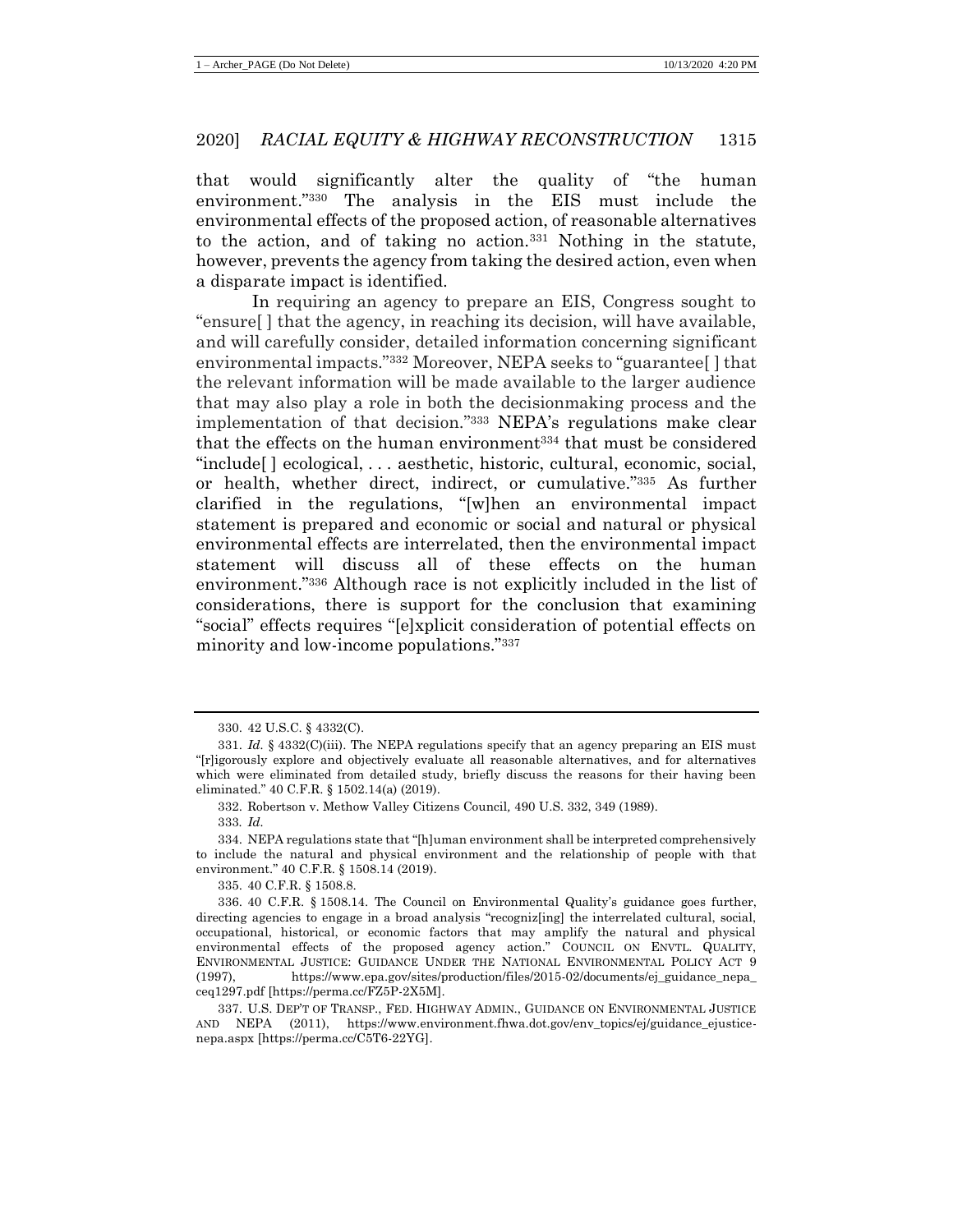On their face, NEPA and its implementing regulations could provide a mechanism for multidimensional analysis and affirmative engagement on the racially disparate impact of highway and infrastructure projects. Social justice advocates have seized on this potential and have deployed NEPA to challenge the indirect social justice impacts of infrastructure projects to mixed success.<sup>338</sup> For example, in *Milwaukee Inner-City Congregations Allied for Hope (MICAH) v. Gottlieb*, <sup>339</sup> a federal district court heard a NEPA challenge to the adverse social and economic impacts stemming from expansion and improvement of a federal highway. In *MICAH*, organizational plaintiffs representing inner-city residents in Milwaukee challenged the Federal Highway Administration's ("FHWA's") and the Wisconsin

<sup>338</sup>*. See, e.g.*, Utahns for Better Transp. v. U.S. Dep't of Transp., 305 F.3d 1152 (10th Cir. 2002) (in a challenge to expansion of federal highway, the court rejected NEPA claims concerning the feasibility of expanding mass transit and the agency's failure to consider the social and economic impacts of increased congestion in certain areas of the city); Karlen v. Harris, 590 F.2d 39 (2d Cir. 1978) (finding that the "social environmental impact" of concentrating low-income housing in one area was significant), *rev'd sub nom*. Strycker's Bay Neighborhood Council, Inc. v. Karlen, 444 U.S. 223 (1980) (per curiam); Indigenous Envtl. Network v. U.S. Dep't of State*,* 347 F. Supp. 3d 561 (D. Mont. 2018) (finding that the agency failed to adequately analyze the impacts to cultural resources and ordering additional analysis); Standing Rock Sioux Tribe v. U.S. Army Corps of Eng'rs, 301 F. Supp. 3d 50 (D.D.C. 2018) (dismissing all claims brought under NEPA concerning the validity of the agency's EIS and granting summary judgment to the defendant). Although this type of litigation has been mainly unsuccessful in securing the relief requested, several lawsuits have delayed proceedings, highlighted the voices of community members, and ensured that agency actions are transparent. In the Milwaukee case, although the plaintiffs did not win the legal challenge, the litigation operated as a bargaining tool for the organizational plaintiffs and the communities they represented. After the court's initial ruling, the parties went into meditation. Eventually, the parties settled, with the Wisconsin Department of Transportation providing \$13.5 million in transit funding to be used to establish multiple bus lines to the innercity area in question. Angie Schmitt, *How 3 Communities Fought Discriminatory Transportation Policies*, STREETSBLOG USA (July 3, 2014), https://usa.streetsblog.org/2014/07/03/how-3 communities-fought-discriminatory-transportation-policies [https://perma.cc/5ANX-BFWV].

<sup>339.</sup> 944 F. Supp. 2d 656 (W.D. Mich. 2013). Significantly, the Trump Administration has vowed to curtail NEPA's application in cases involving significant infrastructure projects. In speaking about NEPA, President Trump said, "[i]nstead of rebuilding our country, Washington has spent decades building a dense thicket of rules, regulations and red tape." *Remarks by President Trump on Regulatory Relief*, WHITE HOUSE (June 9, 2017, 11:40 AM), https://www.whitehouse.gov/briefings-statements/remarks-president-trump-regulatory-relief/ [https://perma.cc/7BAK-CQRG]. Also, in 2017, the Department of Homeland Security waived portions of NEPA to build sections of President Trump's "wall" along the southern U.S. border and threatened additional roll back of protections. Patrice Simms & Angelo Logan, *Trump Chips Away at the Shield Against Environmental Racism*, EARTHJUSTICE (Apr. 1, 2019), https://earthjustice.org/from-the-experts/2019-april/trump-chips-away-at-the-shield-againstenvironmental-racism [https://perma.cc/G8HE-QYM2]. The White House Office of Management and Budget and the Counsel on Environmental Quality issued a memo on February 26, 2019 to clarify President Trump's August 15, 2017 executive order aimed at streamlining the process for large infrastructure projects. Memorandum from Russel T. Vought, Acting Dir. of the Office of Mgmt. & Budget & Mary Neumayr, Chairman of the Council of Envtl. Quality, to the Sec'y of Transp. (Feb. 26, 2019), https://www.whitehouse.gov/wp-content/uploads/2017/11/20190226OMB-CEQ327.pdf [https://perma.cc/RE65-7J7B]. There has also been broad pushback on reading NEPA broadly in the context of infrastructure projects. *Id.*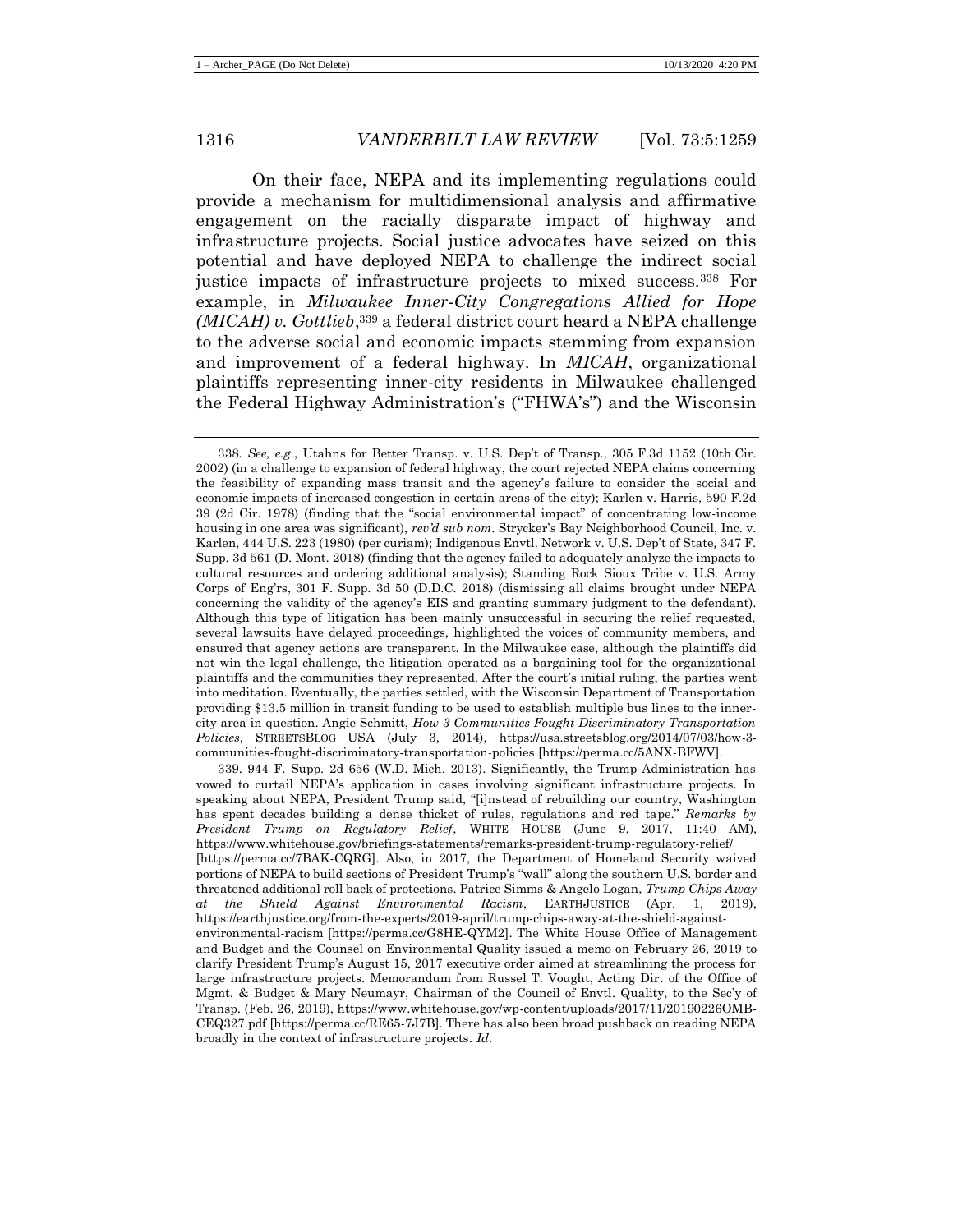Department of Transportation's ("WisDOT's") planned improvements to a highway interchange in Milwaukee.<sup>340</sup> Using NEPA, plaintiffs alleged that the agencies failed to adequately consider several kinds of environmental impacts, including the social and economic impacts on inner-city residents of expanding highway capacity while transit capacity was declining and the cumulative impact of encouraging suburban sprawl. <sup>341</sup> The plaintiffs also alleged that FHWA and WisDOT failed to adequately explore the alternative of expanding public transportation in addition to or in lieu of expanding the highway at the interchange.<sup>342</sup>

In a decision on a motion for a preliminary injunction, the district court held that the plaintiffs were unlikely to succeed on their claim that FHWA and WisDOT failed to adequately consider the alternative of expanding public transportation in addition to or in lieu of expanding the highway because there was evidence that the agencies did consider, but rejected, that alternative.<sup>343</sup> Unlike most decisions challenging EISs, however, the district court found the agencies' EIS was likely deficient *because* of inadequate exploration of social and economic impacts.<sup>344</sup> On the claim that the agencies failed to consider the social and economic impacts of expanding highway capacity while transit capacity declined on suburban sprawl, the district court concluded that the EIS was likely deficient because it did not address these cumulative impacts of expanding the highway's capacity.<sup>345</sup> Although the opinion echoes Supreme Court precedent holding that "NEPA merely prohibits uninformed—rather than unwise—agency action,"<sup>346</sup> the district court did endorse a very expansive understanding of NEPA's reach to encompass consideration of the broader societal impacts of highway development projects.

The Supreme Court's interpretations of NEPA have not been so expansive. Instead, the Court has repeatedly interpreted NEPA in a way that has maintained the statute's vast reach but limited its substantive power.<sup>347</sup> The Court has effectively held that NEPA does

<sup>340</sup>*. MICAH*, 944 F. Supp. 2d at 659–60.

<sup>341</sup>*. Id.* at 662.

<sup>342</sup>*. Id.*

<sup>343</sup>*. Id.* at 664–68.

<sup>344</sup>*. Id.* at 668–70.

<sup>345</sup>*. Id.* at 670.

<sup>346.</sup> Robertson v. Methow Valley Citizens Council*,* 490 U.S. 332, 351 (1989).

<sup>347</sup>*. See* Balt. Gas & Elec. Co. v. Nat. Res. Def. Council, Inc., 462 U.S. 87, 97–98 (1983) (holding that the role of the court is "simply to ensure that the agency has adequately considered and disclosed the environmental impact of its actions and that its decision is not arbitrary and capricious"); Strycker's Bay Neighborhood Council, Inc. v. Karlen, 444 U.S. 223, 227–28 (1980) (per curiam) ("Once an agency has made a decision subject to NEPA's procedural requirements, the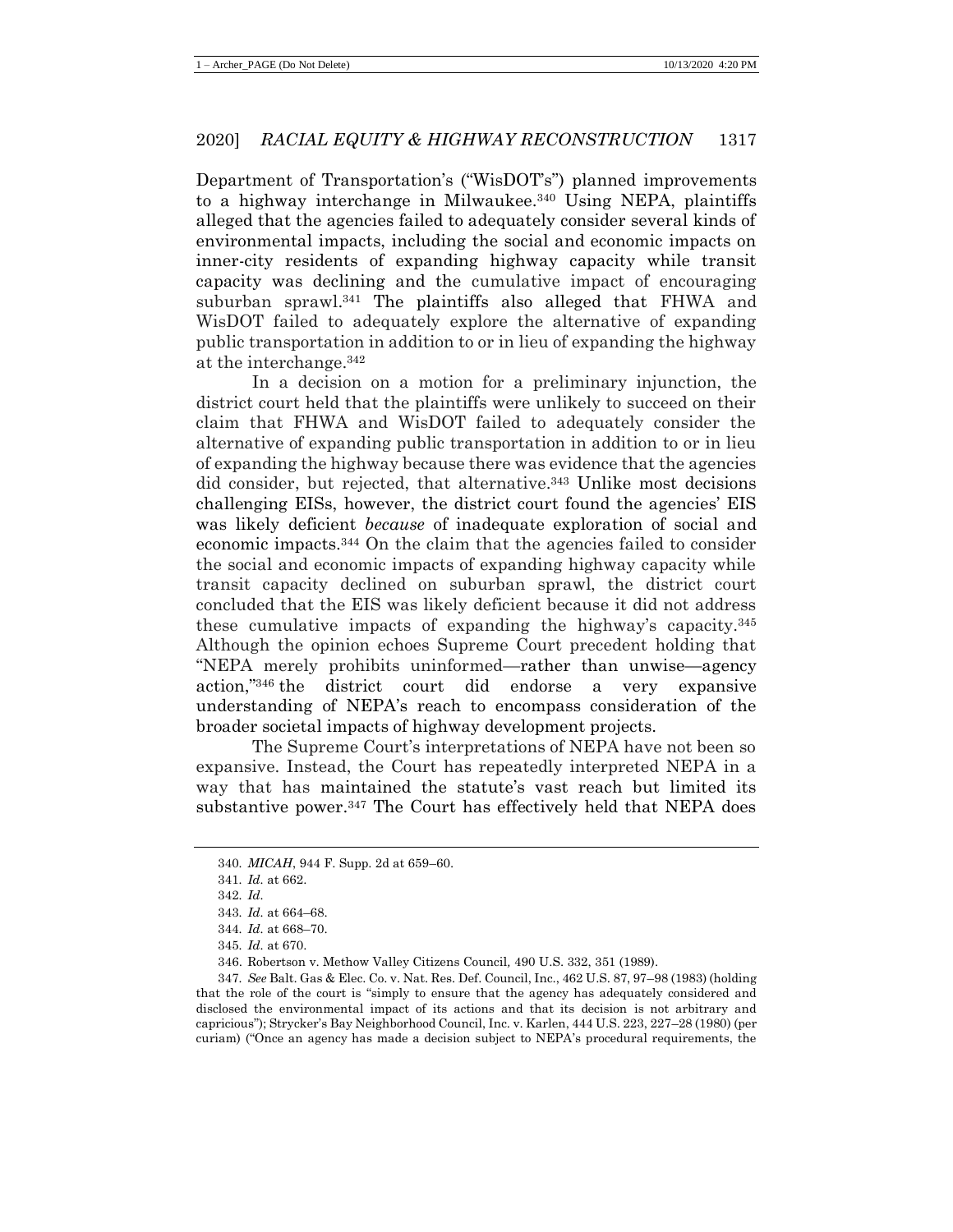not mandate that federal agencies promote environmental goals and has interpreted NEPA as a procedural mechanism only. Once an agency has conducted a NEPA assessment process, the agency's substantive decisions are rarely, if ever, overturned.<sup>348</sup> Indeed, largely due to the Supreme Court's narrow interpretations, NEPA has been called "the most successful environmental law in the world and the most disappointing."<sup>349</sup>

For example, in *Strycker's Bay Neighborhood Council, Inc. v. Karlen*, the Supreme Court heard a NEPA challenge to the placement of low-income housing in New York City.<sup>350</sup> The U.S. Court of Appeals for the Second Circuit held that the Department of Housing and Urban Development ("HUD") violated NEPA when alternative sites for lowincome housing projects were considered and dismissed.<sup>351</sup> HUD conceded that there were possible alternative sites that would reduce the concentration of low-income housing, but the agency rejected these alternatives because switching to a different site would delay the project for two years or more.<sup>352</sup> The court had determined that concentrating low-income housing projects within one neighborhood created significant "social environmental impacts" and HUD violated NEPA when it dismissed alternative sites because of the delay it would cause the project.<sup>353</sup>

Significantly, in reviewing the Second Circuit's decision, the Supreme Court did not reject the appropriateness of considering the concentration of low-income housing as a relevant impact under NEPA, nor did it reject the appropriateness of exploring other sites as a

only role for a court is to insure that the agency has considered the environmental consequences; it cannot 'interject itself within the area of discretion of the executive as to the choice of the action to be taken.' " (quoting Kleppe v. Sierra Club, 427 U.S. 390, 410 n.21 (1976))); Vt. Yankee Nuclear Power Corp. v. Nat. Res. Def. Council, Inc., 435 U.S. 519, 558 (1978) (holding that NEPA mandates are "essentially procedural"); *Kleppe*, 427 U.S. at 410, n.21 (1976) (holding that under NEPA a court cannot "interject itself within the area of discretion of the executive as to the choice of the action to be taken").

<sup>348</sup>*. See Strycker's Bay*, 444 U.S. at 227–28; *Vt. Yankee Nuclear Power Corp.*, 435 U.S. at 558 (noting that NEPA is intended to "insure a fully informed and well-considered decision, not necessarily a decision the judges of the Court of Appeals or of this Court would have reached had they been members of the decisionmaking unit of the agency").

<sup>349.</sup> Oliver A. Houck, *Is That All? A Review of* The National Environmental Policy Act, An Agenda for the Future *by Lynton Keith Caldwell*, 11 DUKE ENVTL. L. & POL'Y F. 173, 173 (2000) (reviewing LYNTON KEITH CALDWELL, THE NATIONAL ENVIRONMENTAL POLICY ACT, AN AGENDA FOR THE FUTURE (1998)).

<sup>350.</sup> 444 U.S. 223 (1980).

<sup>351.</sup> Karlen v. Harris, 590 F.2d 39, 44 (2d Cir. 1978).

<sup>352</sup>*. Id.* (quoting the HUD Secretary's concern that a transfer would "only cause additional unnecessary delay").

<sup>353</sup>*. Id.* at 42–44.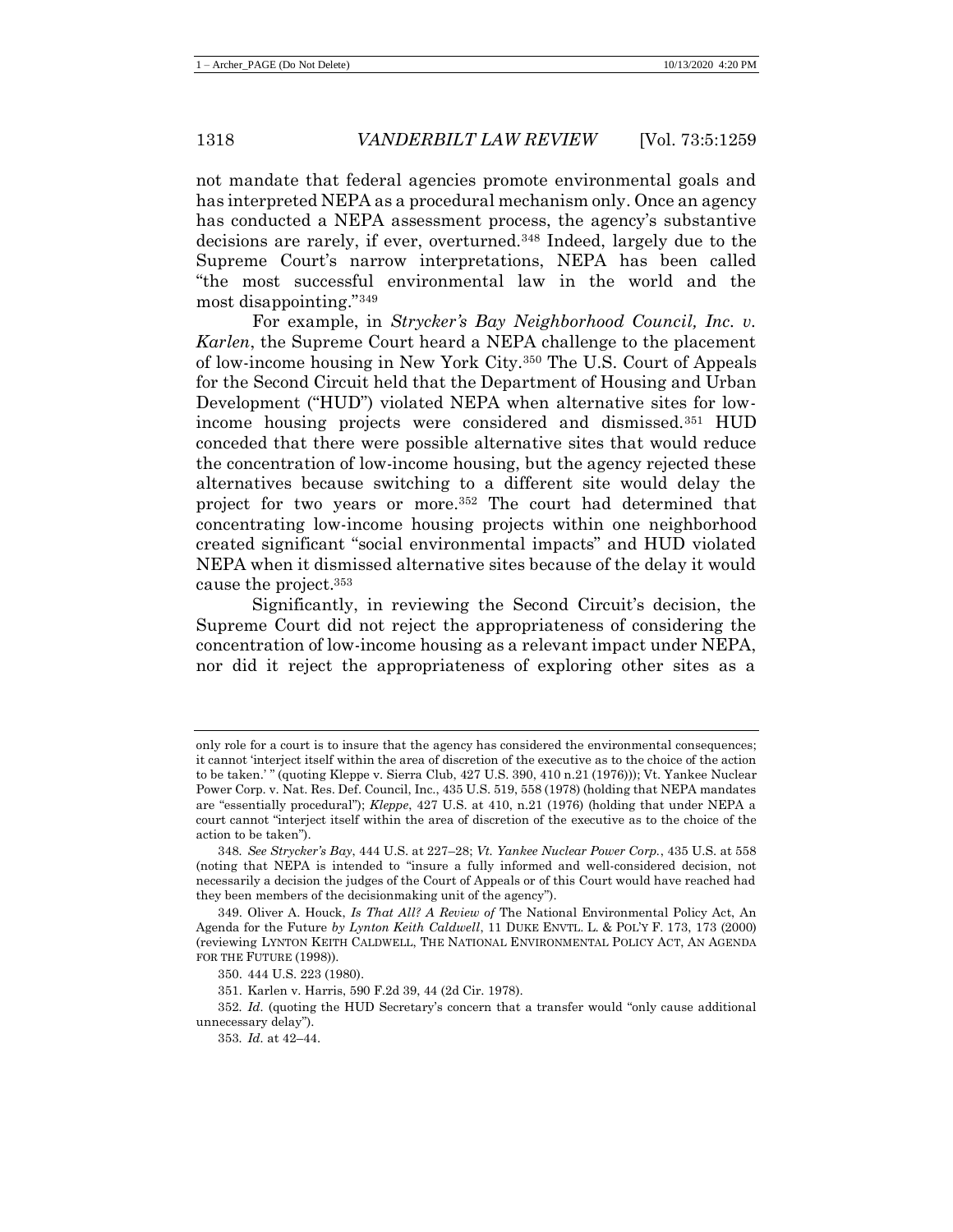reasonable alternative.<sup>354</sup> The Court did, however, reverse the Second Circuit's decision, holding that NEPA did not require HUD to give determinate weight to environmental considerations.<sup>355</sup> The Court rejected the Second Circuit's conclusion and held that NEPA does not require federal agencies to prioritize environmental concerns over other reasonable considerations.<sup>356</sup> Instead, "once an agency has made a decision subject to NEPA's procedural requirements, the only role for a court is to insure that the agency has considered the environmental consequences."<sup>357</sup>

Even without the limitations created by the Supreme Court's narrow interpretation of NEPA, the Act itself would be limited as a racial equity tool. First and foremost, NEPA does not explicitly require jurisdictions to consider the racial equity impacts of federally funded projects and, therefore, does not require reviewing agencies to center or elevate racial equity concerns in relation to other relevant considerations. It is understandable that achieving broad racial equity—beyond environmental justice—would not be a motivating consideration in reviewing government decisions under the Act. Race and highway construction have a long and unique relationship that calls for racial equity to be given special consideration in redevelopment decisions. While NEPA requires government agencies to consider the impact of their proposed action and reasonable alternatives, it does not mandate that federal agencies take any action to mitigate those

<sup>354.</sup> Federal agencies retain significant discretion in shaping the course of the EIS by how they define the purpose. NEPA mandates that the EIS "briefly specify the underlying purpose and need to which [it] is responding in proposing the alternatives including the proposed action." 40 C.F.R. § 1502.13 (2019). Importantly, the Purpose and Need Statement dictates the reasonable range of alternatives the agency must consider. Stop the Pipeline v. White*,* 233 F. Supp. 2d 957, 971 (S.D. Ohio 2002) ("The purpose and need statement simply defines the goals of the project to allow for the review of an appropriate range of alternatives."). Agencies have considerable discretion in defining the proposed action's purpose and need. Friends of Se.'s Future v. Morrison, 153 F.3d 1059, 1066–67 (9th Cir. 1998) (holding that courts should evaluate the Purpose and Need Statement under a reasonableness standard). In turn, the Purpose and Need Statement will guide consideration of reasonable alternatives. *See* Milwaukee Inner-City Congregations Allied for Hope (MICAH) v. Gottlieb*,* 944 F. Supp 2d 656 (W.D. Mich. 2013) (rejecting the claim that the agency failed to adequately consider expanding public transportation as an alternative to repairing an aging highway where that alternative was not responsive to the agency's goals of modernizing and repairing the aging road); *see also* Coal. for the Advancement of Reg'l Transp. v. Fed. Highway Admin., 959 F. Supp. 2d 982, 1001–02 (W.D. Ky. 2013), *aff'd*, 576 F. App'x 477 (6th Cir. 2014) (alleging defendants formulated a deceptively narrow Purpose and Need Statement under NEPA to avoid full consideration of alternative transit models, economic dislocation, and disproportionate economic consequences of several bridges).

<sup>355.</sup> Strycker's Bay Neighborhood Council, Inc. v. Karlen, 444 U.S. 223, 228 (1980) ("[T]here is no doubt that HUD considered the environmental consequences of its decision . . . NEPA requires no more.").

<sup>356</sup>*. Id.* at 228 n.2.

<sup>357</sup>*. Id.* at 227 n.1.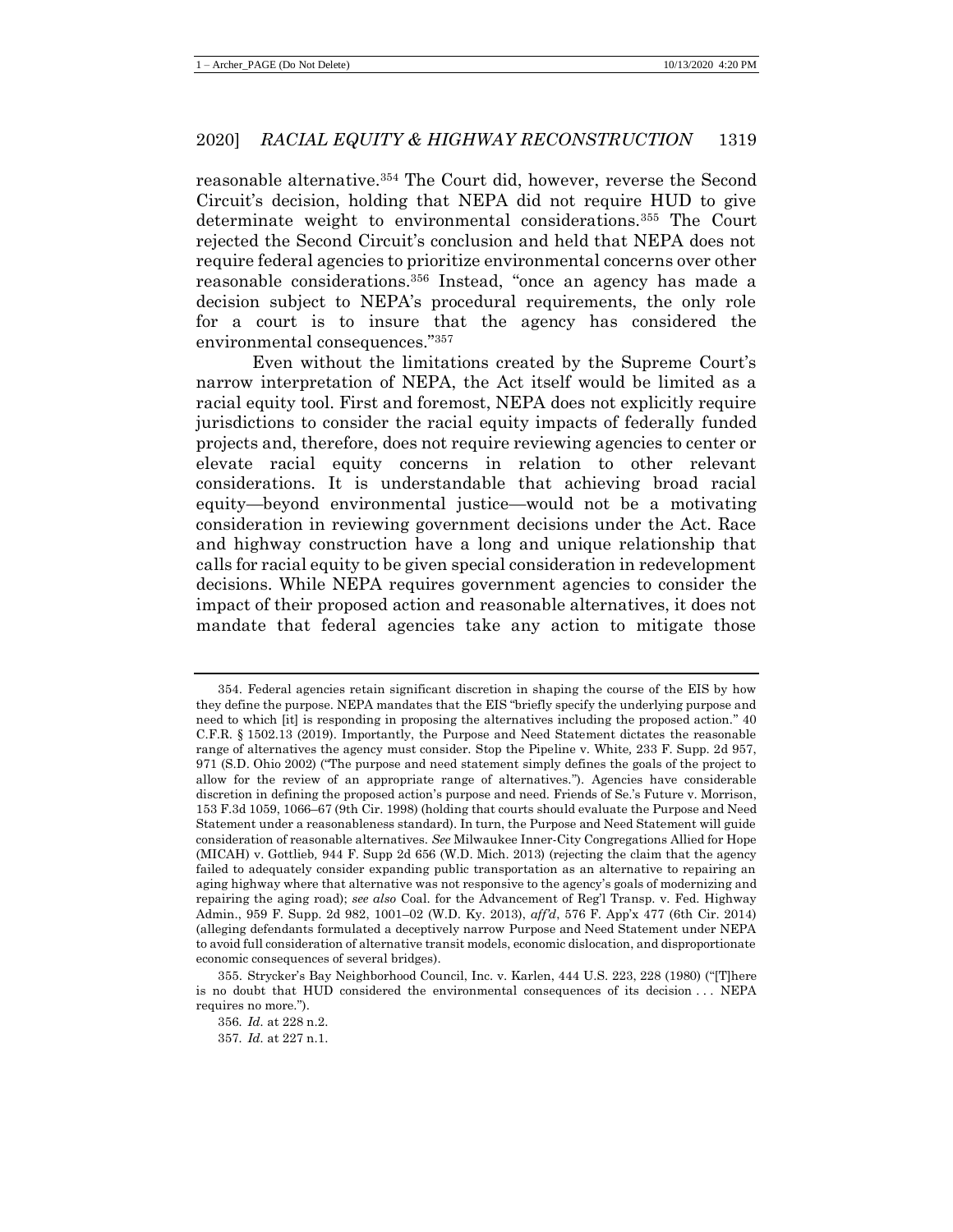identified harms. In contrast, California's version of NEPA, the California Environmental Quality Act, explicitly requires agencies to "mitigate or avoid the significant effects on the environment" identified through the environmental impact study.<sup>358</sup> Similarly, New York's Environmental Quality Review Act requires that the government agency "make an explicit finding that ... consistent with social, economic and other essential considerations, to the maximum extent practicable, adverse environmental effects revealed in the [EIS] process will be minimized or avoided."<sup>359</sup> Absent such a mandate, NEPA's environmental impact statement runs the risk of being "a mere disclosure statement."<sup>360</sup> It diminishes the possibility that the covered agency will take concrete steps to advance the substantive goals of NEPA, much less pursue the structural changes and remedial actions necessary for systemic racial equality or make reparations for decades of past harm.

Second, NEPA's procedural requirements target the initial decisions involved in planning major infrastructure projects, such as site location and design. It is not evident that NEPA would similarly apply to the myriad steps involved with implementation of those plans and holistically consider the impact on education, housing, economic development, and health in these communities at all subsequent stages. Application of a racial equity lens to all stages of infrastructure projects is required to guard against the potential destruction of a community's social and economic vitality and to prevent adverse impacts, isolation, and exclusion of minority or low-income communities.

Finally, NEPA does not go far enough in assessing the full extent of the impact highway development or redevelopment projects will have on surrounding communities. In advancing racial equity with highway and infrastructure development projects, a foundational question must be whether the benefits and burdens of the highway are equally distributed across racial groups.<sup>361</sup> Ideally, this analysis should

<sup>358.</sup> CAL. PUB. RES. CODE § 21081(a)(1) (2020).

<sup>359.</sup> N.Y. ENVT'L CONSERV. LAW § 8-0109(8) (McKinney 2020); *but see* ADALENE MINELLI, FRANK J. GUARINI CTR. ON ENVTL., ENERGY & LAND USE AT N.Y.U. SCH. OF LAW, REFORMING CEQR: IMPROVING MITIGATION UNDER THE CITY ENVIRONMENTAL QUALITY REVIEW PROCESS (2020) (discussing criticisms of accountability measures under New York City's City Environmental Quality Review).

<sup>360.</sup> Town of Henrietta v. Dep't. of Envtl. Conservation, 430 N.Y.S.2d 440, 446 App. Div. 1980).

<sup>361</sup>*. See* Blumenberg, *supra* note [196,](#page-33-0) at 350 (discussing the U.S. Department of Transportation's efforts to make environmental justice part of its mission, which included, as part of its guiding principles, ensuring "that low-income and minority communities do not accrue fewer benefits and bear greater costs than higher-income, white communities"); Bullard, *supra* note [19,](#page-7-0) at 28 ("State DOTs and MPOs have a major responsibility to ensure that their programs, policies, and practices do not discriminate against or adversely and disproportionately impact people of color and the poor.").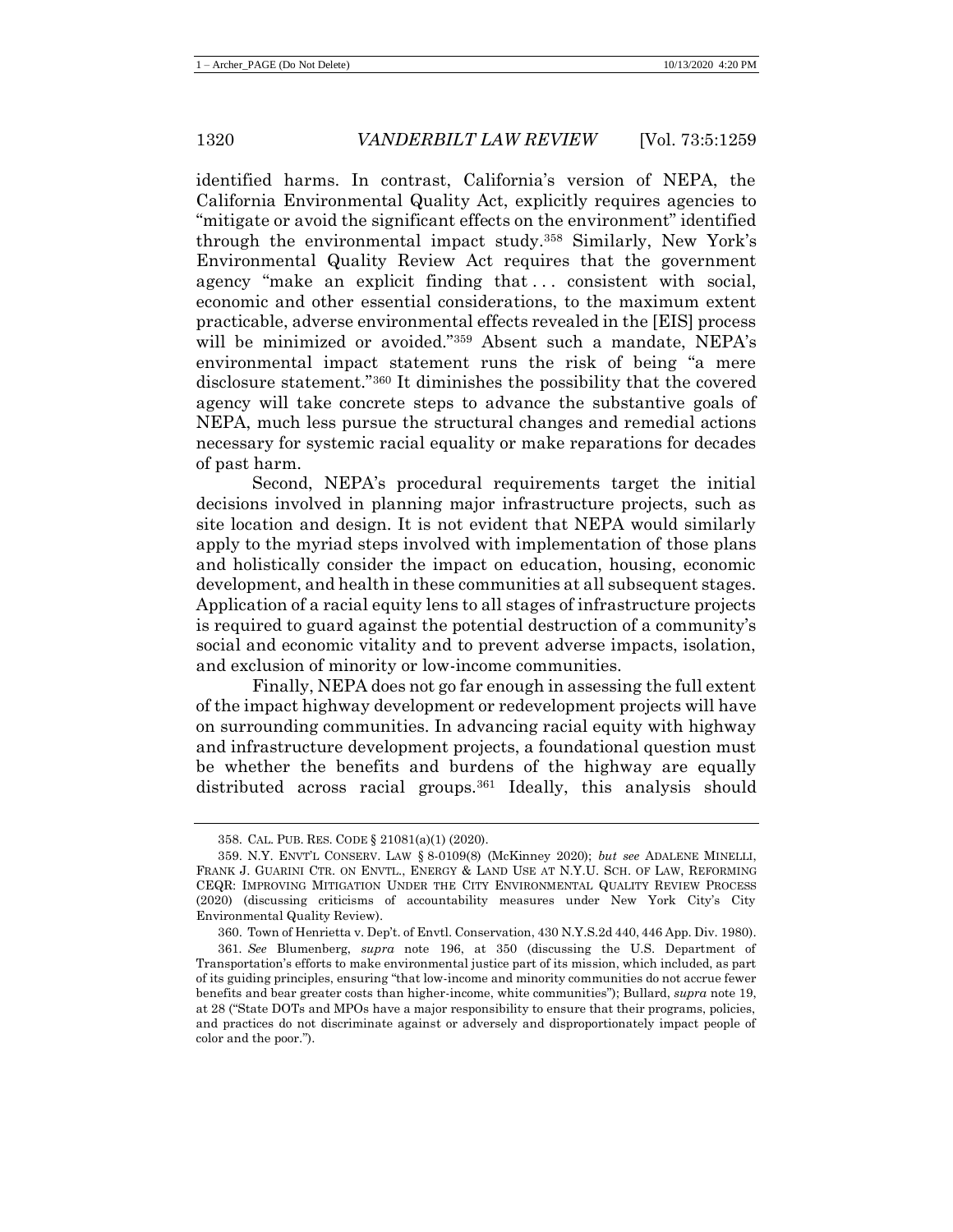consider both the current and historical distribution of the benefits and burdens, and explore opportunities to redress the damage to the community inflicted by the original build. How we define the goal will influence the breadth and depth of the analysis and determine how we measure success.

In the end, neither NEPA nor the array of laws adopted following the Freeway Revolts are capable of achieving broad racial equality in new highway redevelopment projects.

## V. RACIAL EQUITY IMPACT STUDIES

To fill the enforcement void discussed in Part III, policymakers embarking on highway development and redevelopment projects should engage in a systematic, comprehensive, and holistic review of how racial and ethnic groups will be impacted by the project. This Part proposes that states and localities planning highway redevelopment projects complete multi-agency, multi-domain, and regionally focused racial equity impact studies ("REIS") prior to developing and implementing their plans. Racial equity impact studies systematically analyze how racial and ethnic groups will be affected by a proposed action, policy, or practice.<sup>362</sup> They are used in a wide variety of contexts in recognition that racialized harm has been, and continues to be, systemic and pervasive. Although they have been most frequently proposed and adopted in the context of reforming the criminal legal system, a range of jurisdictions have adopted racial impact study requirements in a range of contexts to help them unearth racial inequities before harm is inflicted on communities of color. This Part argues that adopting an REIS requirement would allow jurisdictions to think creatively and broadly about the harms impacted communities confront in the face of highway redevelopment projects, as well as the range of interventions available to resolve them equitably. REISs also have the potential to help jurisdictions account for the racially disproportionate harm highways have already caused, equitably distribute the benefits and

<sup>362</sup>*. See* Kennedy et al., *supra* note [296,](#page-50-2) at 157 (defining racial equity studies); *see also*  Lenhardt, *supra* note [56,](#page-13-1) at 1527 (introducing race audits as a tool that "eschews a singular focus on intentional discrimination" and instead "seeks to uncover the specific structural mechanisms that create cumulative racial disadvantage across domains, time, and generations"); powell, *supra*  not[e 290,](#page-49-0) at 793 ("[T]he structural model helps us analyze how housing, education, employment, transportation, health care, and other systems interact to produce racialized outcomes.").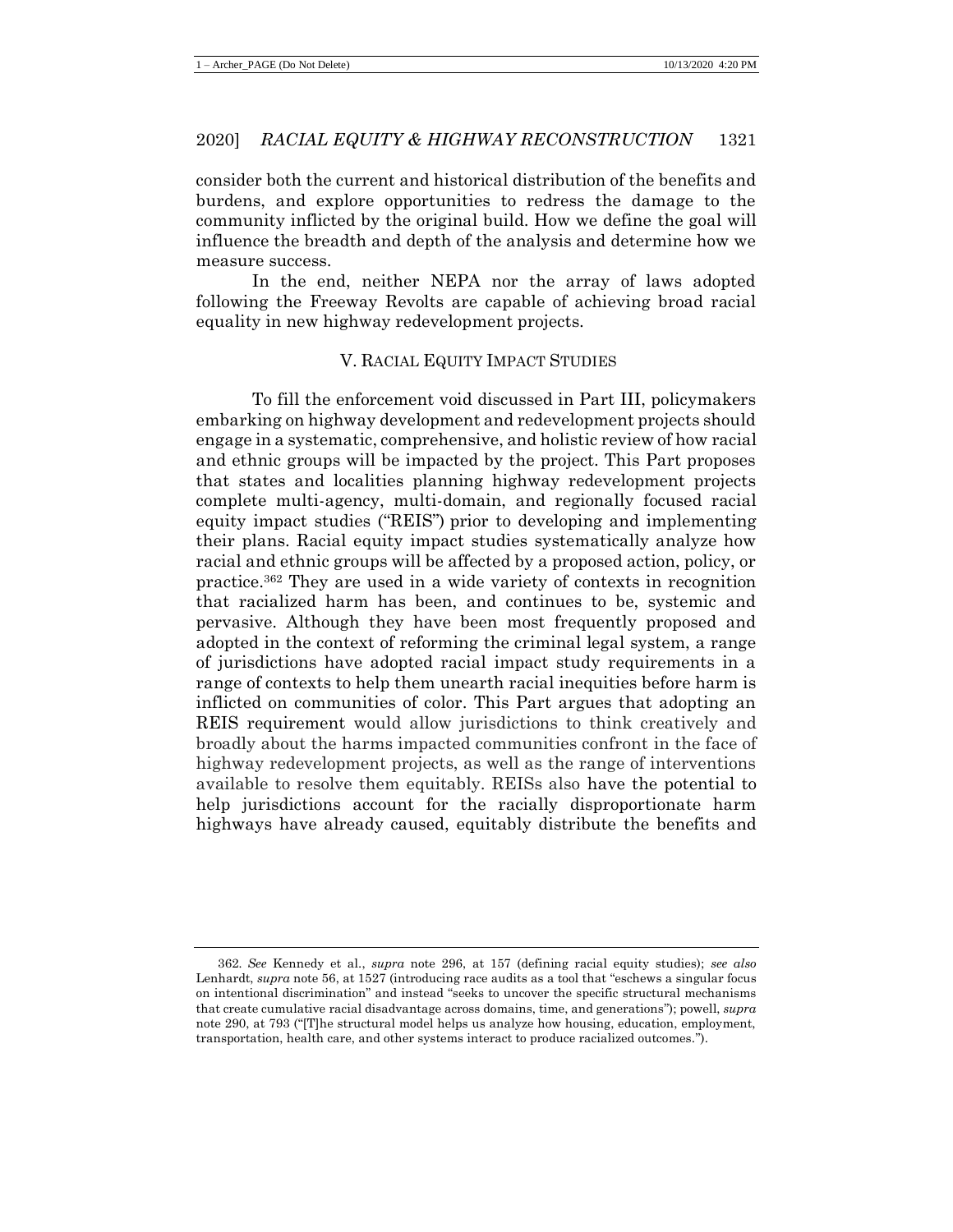burdens of new highway redevelopment projects, and be guided by the values of transportation justice as they move forward.

# *A. Current Federal, State, and Local Mandates to Study Racial Impact*

Racial impact studies include a broad array of tools and approaches, ranging from those that focus on policy development, implementation, and decisionmaking, to those that mandate a general duty to combat and eliminate racial discrimination.<sup>363</sup> Racial impact studies are intended to support the development of fair and equitable governmental action by analyzing how racial and ethnic groups will be differentially impacted by proposed governmental actions, policies, or practices.<sup>364</sup> As a racial equity tool, racial impact studies can help reduce racial discrimination through consideration of the "often invisible and unintentional[ ] production of inequitable social opportunities and outcomes."<sup>365</sup> The goal is to root out the unintended consequences of a new government initiative prior to its adoption.<sup>366</sup>

<span id="page-64-1"></span><span id="page-64-0"></span>Racial impact studies not only identify potential racial disparities, but can also identify the often-invisible historical influences, systemic inequalities, structures, and institutions that interact to create those disparities.<sup>367</sup> These studies can help move decisionmakers beyond their traditional focus on intentional racial bias by discrete actors to a more productive focus on identifying, alleviating, and eliminating all sources of structural and systemic racial

365. TERRY KELEHER, APPLIED RESEARCH CTR., RACIAL EQUITY IMPACT ASSESSMENTS: AN OVERVIEW 1 (2009), http://www.raceforward.org/images/racial\_equity\_toolkit.pdf?arc=1 [https://perma.cc/9RMV-M3GR].

366*. See* Mauer, *supra* note [364,](#page-64-0) at 17.

<sup>363</sup>*. See* Kennedy et al., *supra* not[e 296,](#page-50-2) at 154 (noting that racial impact statements focus on the impact policies have on communities of color and "put officials on formal notice that the community has documented the disproportionate impact of the policies").

<sup>364.</sup> *Id.* at 157; *see also* Lenhardt, *supra* note [56,](#page-13-1) at 1527 (introducing race audits as a tool that "eschews a singular focus on intentional discrimination" and instead "seeks to uncover the specific structural mechanisms that create cumulative racial disadvantage across domains, time, and generations"); Marc Mauer, *Racial Impact Statements: Changing Policies to Address Disparities*, 23 CRIM. JUST. 16, 17 (2009) (arguing that "[t]he premise behind racial impact statements is that policies often have unintended consequences that would be best addressed prior to adoption of new initiatives"); powell, *supra* note [290,](#page-49-0) at 793 ("[T]he structural model helps us analyze how housing, education, employment, transportation, health care, and other systems interact to produce racialized outcomes.").

<sup>367</sup>*. See* Kennedy, et al., *supra* note [296,](#page-50-2) at 156 ("A racial impact statement can help reveal the situatedness of different communities and help in identifying targeted strategies which could be used to alleviate the disparities."); Mauer, *supra* not[e 364,](#page-64-0) at 17, 20 (arguing that racial impact statements "offer one means by which policy makers can begin to engage in a proactive assessment of how to address" racial and ethnic disparities that result due to a complex combination of factors); KELEHER, *supra* note [365](#page-64-1) (discussing the factors a racial impact assessment considers).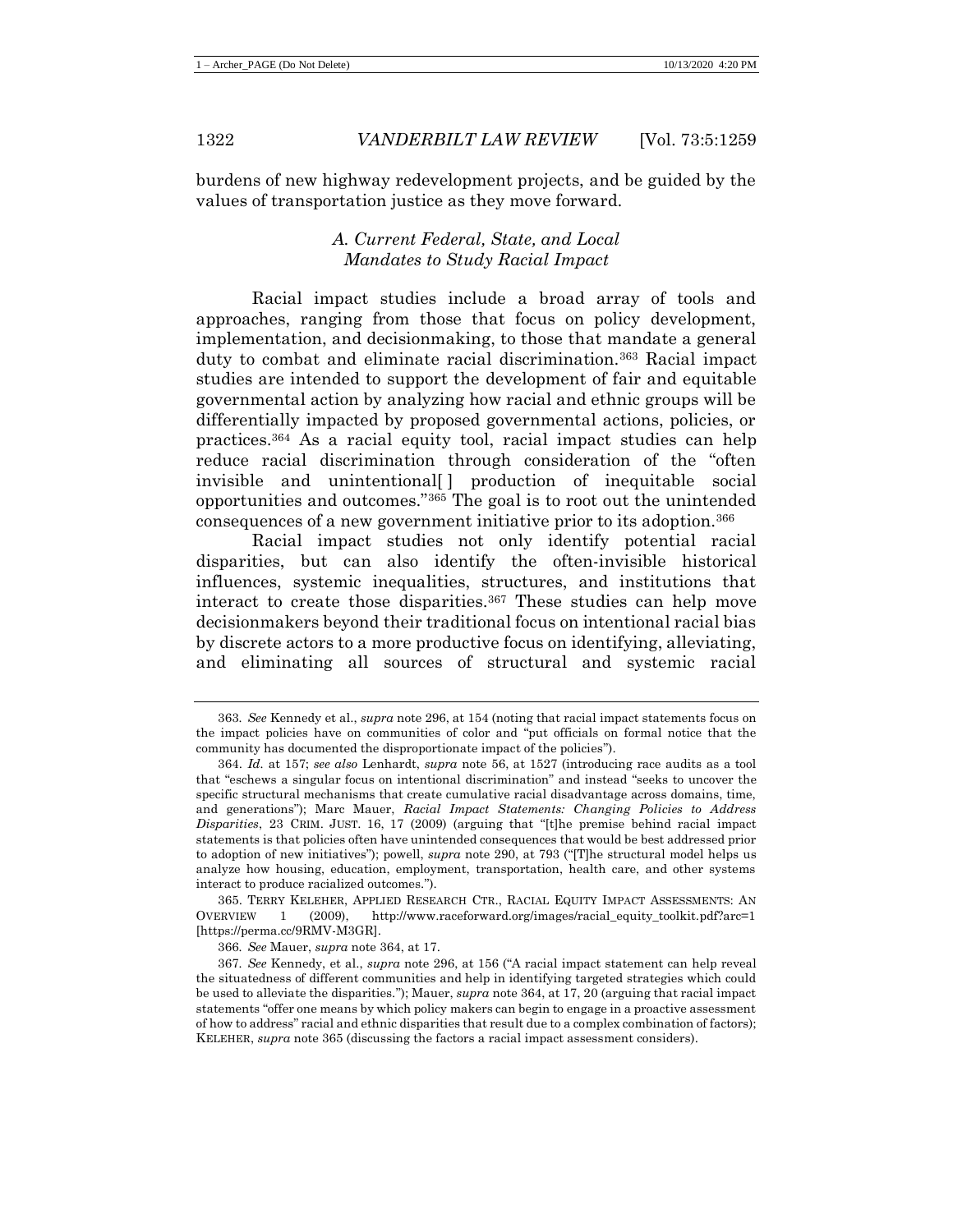inequality.<sup>368</sup> Moreover, racial impact studies can unearth the source of "cumulative racial disadvantage across domains, time, and generations."<sup>369</sup> When adopted by state and local governments, racial impact studies can be a powerful tool for understanding how past, present, and proposed systems and procedures contribute to racial inequality.<sup>370</sup>

<span id="page-65-0"></span>Policymakers and advocates have embraced the broad concept of racial impact studies in numerous contexts. The push began in the criminal legal sphere to respond to staggering racial disparities in the criminal legal system.<sup>371</sup> In response to a study indicating that its prisons led the country in racial disparities, Iowa became the first state to require a racial impact statement for proposed legislation that affects sentencing, probation, or parole policies.<sup>372</sup> Recognizing that "criminal

369. Lenhardt, *supra* note [56,](#page-13-1) at 1527.

370*. See id.* at 1552–56 (discussing some of the ways audit mechanisms have been used by both local and federal governments "to uncover racially exclusionary practices").

371*. See, e.g*., Barkow, *supra* note [56,](#page-13-1) at 27 ("Iowa was the first state in the country to pass legislation requiring a 'Minority Impact Statement' for any proposed criminal law."); William Y. Chin, *Racial Cumulative Disadvantage: The Cumulative Effects of Racial Bias at Multiple Decision Points in the Criminal Justice System*, 6 WAKE FOREST J.L. & POL'Y 441, 454 (2016) ("Increasingly, states are requiring racial impact statements. In April 2008, Iowa became the first state to require racial impact statements for proposed legislation affecting sentencing, probation, or parole policies."); Davis, *supra* note [56,](#page-13-1) at 16–19 (discussing the difficulty of challenging discretionary prosecutorial decisions and the subsequent need for racial impact studies in prosecution offices in order "to advance the responsible, nondiscriminatory exercise of prosecutorial discretion"); Jessica Erickson, *Racial Impact Statements: Considering the Consequences of Racial Disproportionalities in the Criminal Justice System*, 89 WASH. L. REV. 1425, 1426 (2014) (discussing racial impact statements as "one way to reduce racially discriminatory effects of criminal justice laws"); Catherine London, *Racial Impact Statements: A Proactive Approach to Addressing Racial Disparities in Prison Populations*, 29 LAW & INEQ. 211, 212 (2011) (discussing racial impact statements as "[o]ne approach" that states started to use in order to "identify[ ] the racial effects of proposed legislation"); Mauer, *supra* not[e 364,](#page-64-0) at 17 (noting the use of racial impact statements in the criminal justice system); Leah Sakala, *Can Racial and Ethnic Impact Statements Address Inequity in Criminal Justice Policy?*, URB. INST. (Feb. 23, 2018), https://www.urban.org/urbanwire/can-racial-and-ethnic-impact-statements-address-inequity-criminal-justice-policy

[https://perma.cc/VP7X-SAB3] (discussing racial impact statement requirements several states).

372. H.F. 2393, 82d Gen. Assemb., Reg. Sess. (Iowa 2008); Mauer, *supra* note [364,](#page-64-0) at 18 (discussing how Iowa's racial impact statement requirement came about because of criticism over its Black vs. white incarceration rates). Initial studies of the Iowa racial impact statement requirement found that bills with impact evaluations producing neutral or reductions in disparity were more likely to pass than were bills predicting disparate outcomes. Sakala, *supra* note [371;](#page-65-0) *Racial-Impact Law Has Modest Effect in Iowa*, DES MOINES REGISTER (Jan. 21, 2015), https://www.desmoinesregister.com/story/news/politics/2015/01/21/racial-impact-law-effect-iowalegislature/22138465/ [https://perma.cc/8D6F-TZT8] ("A review by the Associated Press shows that

<sup>368</sup>*. See* Kennedy et al., *supra* not[e 296,](#page-50-2) at 155 (arguing that an exclusive focus on intentional discrimination is outdated because it "implies that bias is not normal and [that] by eliminating the aberrational behavior of the few, we are eliminating bias"); Lenhardt, *supra* note [56,](#page-13-1) at 1527 (introducing race audits as a tool that "eschews a singular focus on intentional discrimination" and instead "seeks to uncover the specific structural mechanisms that create cumulative racial disadvantage across domains, time, and generations").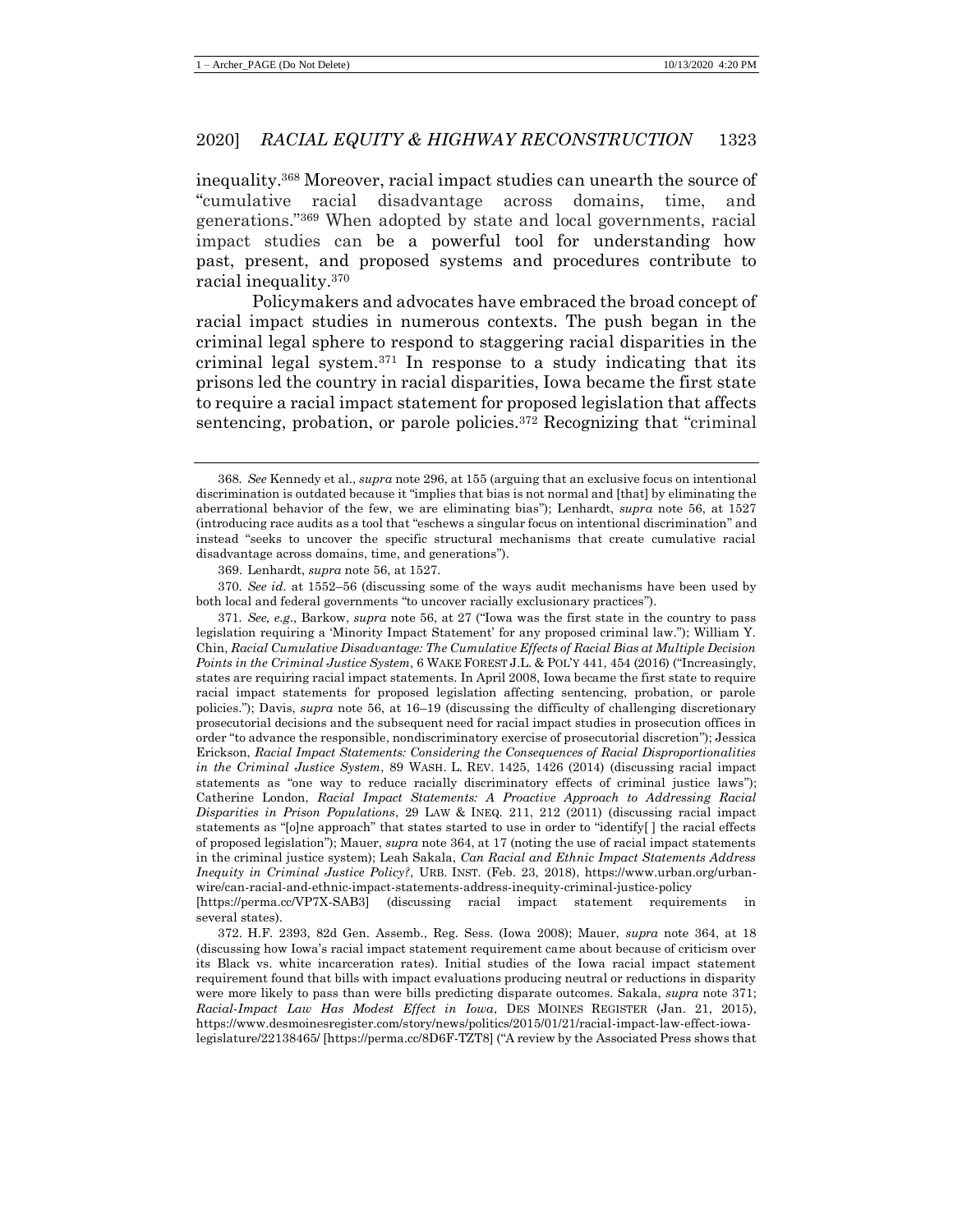justice policies, while neutral on their face, often adversely affect minority communities"<sup>373</sup> and that "these unintended consequences could be more adequately addressed prior to adoption of a new initiative, particularly since such initiatives, once adopted, often are difficult to reverse,"<sup>374</sup> several states have followed Iowa's lead by adopting mandatory or voluntary racial impact statements for criminal legal system related legislation.<sup>375</sup>

<span id="page-66-0"></span>Today, racial impact studies have spread beyond assessing racial and ethnic disparities in the criminal legal system. The federal government requires recipients of certain federal funds to affirmatively assess the impact of their policies and actions on racial and ethnic groups, including decisions related to public transportation.<sup>376</sup> There is a growing body of statewide legislative mandates and local ordinances

375*. See* CONN. GEN. STAT. § 2-24b (2019) (requiring racial and ethnic impact statements to be prepared for "certain bills and amendments at the request of any member of the General Assembly"); S.B. 677, 217 Leg. (N.J. 2017) (requiring racial and ethnic impact statements to be prepared for "any criminal justice bill, resolution, or amendment . . . that would affect pretrial detention, sentencing, or parole policies"); S.B. 463, 77th Leg. Assemb., Reg. Sess. (Or. 2013) (allowing any lawmaker to request a study analyzing the impact of child welfare and criminal justice laws on racial and ethnic communities); Mauer, *supra* note [364,](#page-64-0) at 17 (noting that after Iowa signed the first law requiring racial impact statements for legislation affecting sentencing, probation, or parole policies, "Connecticut and Wisconsin took similar action"); Leah Sakala, *Oregon Passes Legislation to Rein in Racial Disparities in Criminal Law; Which State Will Be Next?*, PRISON POL'Y INITIATIVE (July 9, 2013), https://www.prisonpolicy.org/blog/2013/07/09/orsb463/ [https://perma.cc/WS7Y-KQGZ]; *see also* Juvenile Justice and Delinquency Prevention Act of 1974, Pub. L. No. 93-415, 88 Stat. 1109 (1974) (codified as amended at 34 U.S.C. § 11101 (2012) (formerly cited as 42 U.S.C. § 5601)) (requiring states to focus on racial disparities in their juvenile justice systems). Minnesota does not require its sentencing guidelines commission to draft racial impact statements by law, but the commission routinely does so. Nicole D. Porter, *Racial Impact Statements*, THE SENT'G PROJECT (Sept. 30, 2019), https://www.sentencingproject.org/ publications/racial-impact-statements/ [https://perma.cc/6LNE-274Q].

376*. See* U.S. DEP'T OF TRANSP., FED. TRANSIT ADMIN., FTCA C 4702.1B, TITLE VI REQUIREMENTS AND GUIDELINES FOR FEDERAL TRANSIT ADMINISTRATION RECIPIENTS (2012), https://www.transit.dot.gov/sites/fta.dot.gov/files/docs/FTA\_Title\_VI\_FINAL.pdf

[https://perma.cc/AYD5-ZAS4] (requiring recipients of urban transfer funds to assess the impact of their public transportation programs on racial and ethnic groups, and to include such groups in their planning process). Public transportation is defined to include "buses, subways, light rail, commuter rail, monorail, passenger ferry boats, trolleys, inclined railways, people movers, and vans*." Id. See also* Olatunde C.A. Johnson, *Beyond the Private Attorney General: Equality Directives in American Law*, 7 N.Y.U. L. REV. 1339 (2012) (discussing "equity directives" in federal civil rights laws).

the first-in-the-nation law appears to be having a modest effect, helping to defeat some legislation that could have exacerbated disparities and providing a smoother path to passage for measures deemed neutral or beneficial to minorities."). Following Iowa's adoption of this requirement, legislation with a disproportionate racial impact was twice as likely to fail as laws that were found to be racially neutral. Rachel E. Barkow, PRISONERS OF POLITICS: BREAKING THE CYCLE OF MASS INCARCERATION 183 (2019).

<sup>373.</sup> S.B. 677, 217 Leg. (N.J. 2017).

<sup>374</sup>*. Id.*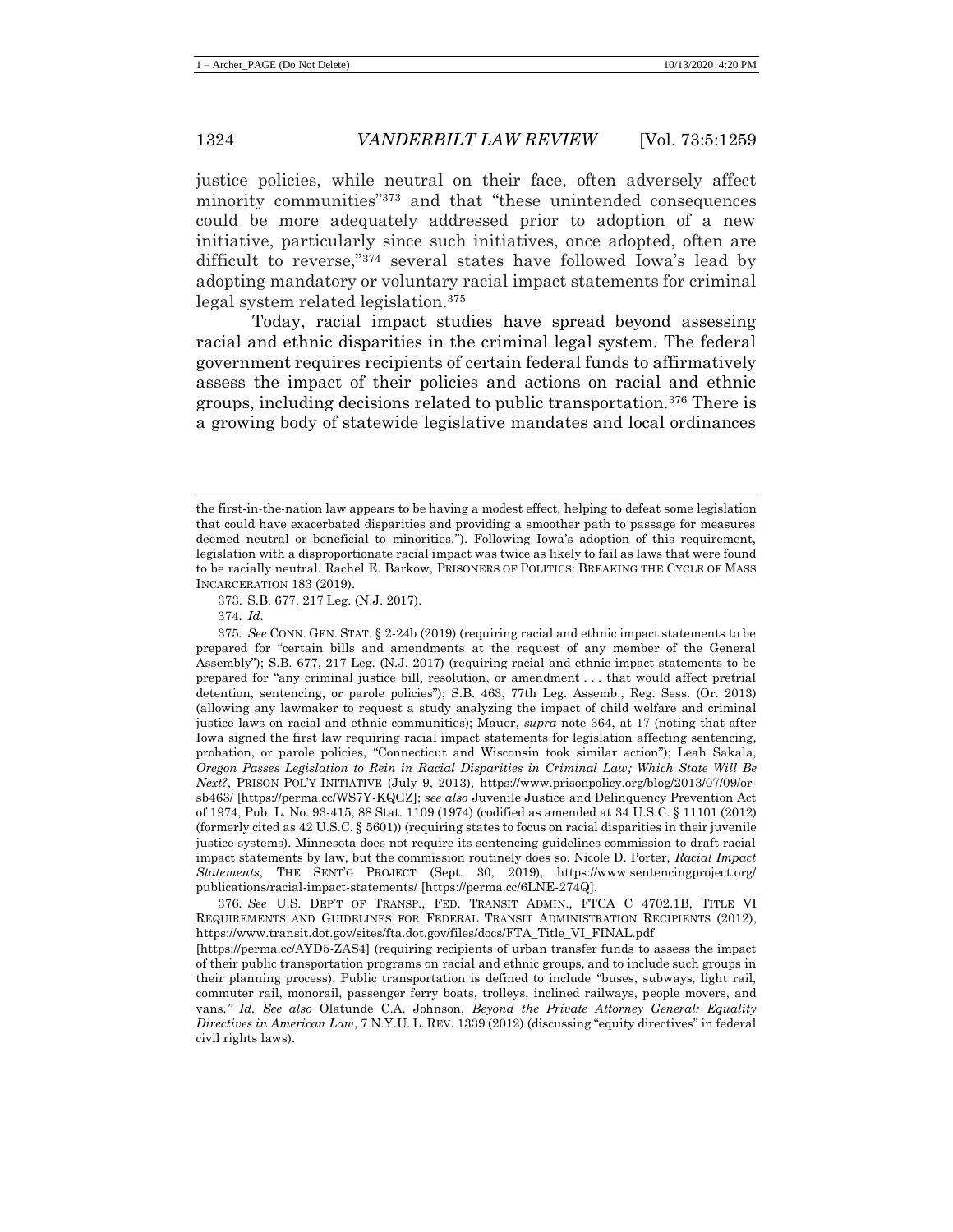requiring policymakers to assess the impact of a project on racial and ethnic communities across government initiatives.<sup>377</sup>

Two racial impact programs in Seattle, Washington, are instructive examples. First, since 2005, Seattle has required all city departments to use a racial equity analysis as a filter for policy development and budgeting. The Seattle Racial and Social Justice Initiative ("RSJI") is a city-wide effort to combat institutional racism in city government, with the long term goal of "chang[ing] the underlying system that creates race-based disparities in [its] community and to achieve racial equity."<sup>378</sup> The initiative also seeks to "[t]ransform the internal government culture of the city toward one rooted in racial justice, humanistic relationships, belonging and wellbeing"<sup>379</sup> and to end "individual racism, institutional racism and structural racism" in city government.<sup>380</sup>

<span id="page-67-1"></span><span id="page-67-0"></span>The Seattle Office for Civil Rights and the RSJI Subcabinet, comprised of city department heads, oversee the RSJI process.<sup>381</sup> Every city department must submit an annual RSJI Work Plan to the mayor and city council. In completing the Work Plan, each department must outline its RSJI commitments and actions, including alignment with RSJI's nine Equity Areas: "equitable development; housing; education; environmental justice and service equity; criminal justice; transportation; jobs [and] economic justice; health; arts & culture." 382 To guide each department's preparation of their Work Plan, the Seattle Office for Civil Rights provides a Racial Equity Toolkit. The Toolkit lays out a process and a set of questions to "guide the development, implementation and evaluation of policies, initiatives, programs, and budget issues to address the impacts on racial equity."<sup>383</sup> Since Seattle

<sup>377.</sup> In 1989, New York City revised its charter and adopted a requirement that looked at race to ensure that certain neighborhoods were not overburdened by "undesirable facilities." Lenhardt, *supra* not[e 56,](#page-13-1) at 1553.

<sup>378</sup>*. Race and Social Justice Initiative*, SEATTLE OFF. FOR C.R., http://www.seattle.gov/ civilrights/what-we-do/race-and-social-justice-initiative (last visited Sept. 9, 2020) [https://perma.cc/6CZZ-6PJE].

<sup>379.</sup> *Race and Social Justice Initiative: 2019-2021 Strategy*, SEATTLE RACE & SOC. JUSTICE INITIATIVE, https://www.seattle.gov/Documents/Departments/RSJI/18-21\_RSJI\_Strategic\_Plan\_ 4.6.19\_FINAL.pdf (last visited Sept. 9, 2020) [https://perma.cc/6Z3E-2TDE].

<sup>380.</sup> *Racial Equity Toolkit*, SEATTLE RACE & SOC. JUSTICE INITIATIVE 1, http://www.seattle.gov/Documents/Departments/RSJI/Racial%20Equity%20Toolkit\_FINAL\_Aug ust2012\_with%20new%20cncl%20districts(0).pdf [https://perma.cc/J6BK-XSG6].

<sup>381</sup>*. Seattle, Washington*, GOV'T ALLIANCE ON RACE & EQUITY, https://www.racialequityalliance.org/jurisdictions/seattle-washington/ (last visited Sept. 9, 2020) [https://perma.cc/4THA-CCTQ].

<sup>382.</sup> SEATTLE RACE & SOC. JUSTICE INITIATIVE, *supra* not[e 379.](#page-67-0)

<sup>383.</sup> SEATTLE RACE & SOC. JUSTICE INITIATIVE, *supra* not[e 380,](#page-67-1) at 1. The Racial Equity Toolkit lays out the six steps that departments should follow in completing their Work Plan: (1) set outcomes, focusing on key outcomes for racial equity to guide the analysis; (2) involve stakeholders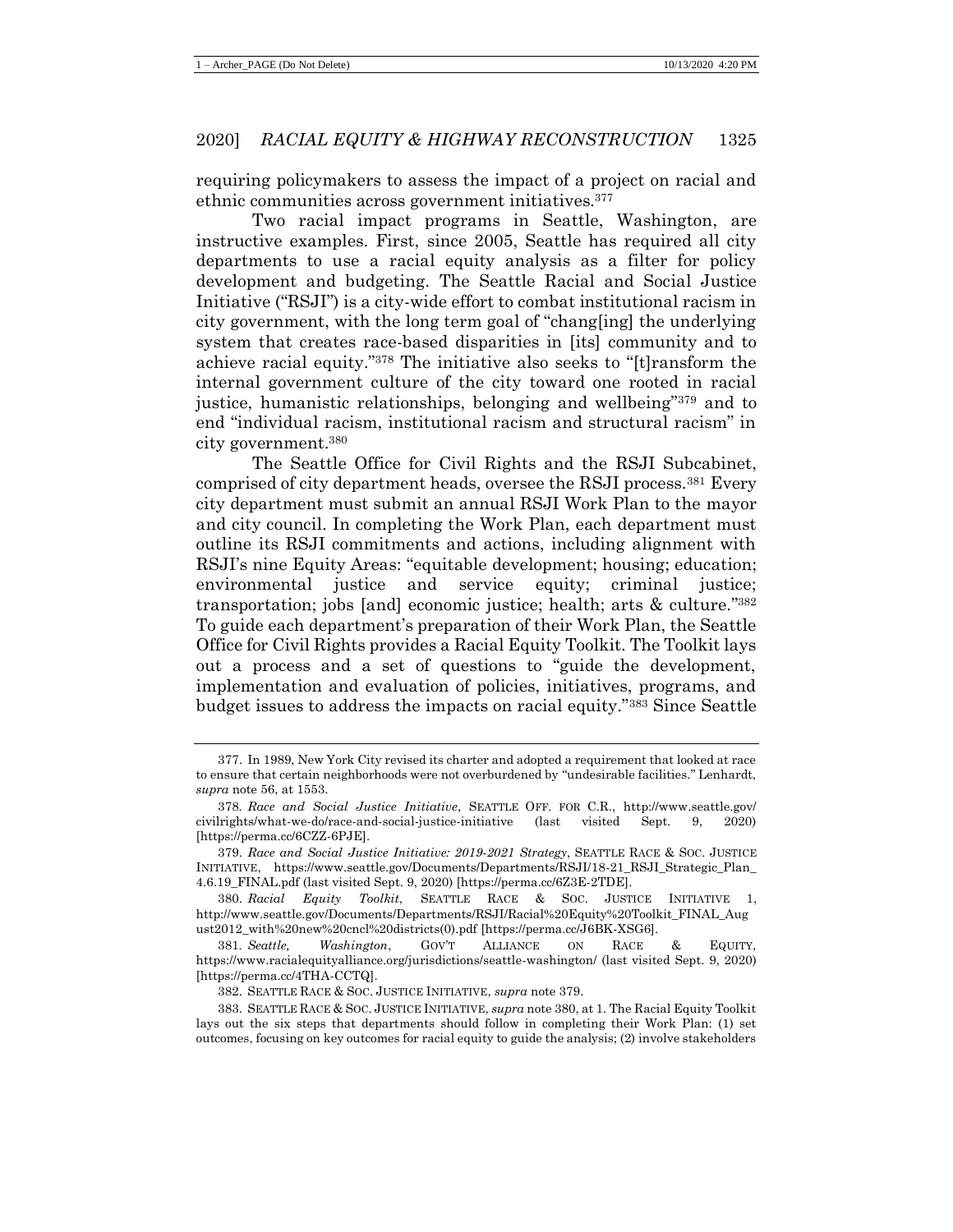adopted its program, similar initiatives were adopted by cities in Minnesota, Wisconsin, and Oregon.<sup>384</sup>

An ambitious racial equity study requirement is workable.<sup>385</sup> In a separate effort, King County, Washington, which includes Seattle, passed an ordinance requiring the county to

consider equity and social justice impacts in all decision-making so that decisions increase fairness and opportunity for all people, particularly for people of color, low-income communities and people with limited English proficiency or, when decisions that have a negative impact on fairness and opportunity are unavoidable, steps are implemented that mitigate the negative impact.<sup>386</sup>

These mandates are achieved through the Equity Impact Review ("EIR") tool. The EIR has been described as "both a process and a tool to identify, evaluate, and communicate the potential impact—both positive and negative—of a policy or program on equity."<sup>387</sup> The EIR process consists of three stages: Stage One focuses on the impact of the proposal on determinants of equity, with the goal of determining whether the proposal will impact a targeted measure of equity; Stage Two asks who is likely to be adversely impacted by the proposal; Stage Three asks who will be impacted by the proposal from an equity perspective and then requires the development of a list of options to ensure that negative impacts are mitigated and positive impacts enhanced.<sup>388</sup>

# *B. Requiring Racial Equity Impact Studies for Highway Redevelopment Projects*

Adoption of an REIS requirement at the state level for all highway development or redevelopment projects within a state would advance the goal of rebuilding the nation's aging infrastructure while also promoting racial equity and encouraging concrete action towards

in analyzing data, gathering information from community and agency staff on how the issues being studied benefit or burden the community in terms of racial equity; (3) analyze the issue for impacts and alignment with racial equity outcomes; (4) develop strategies to advance opportunity, minimize harm, and create greater racial equity; (5) raise racial awareness and track impacts on communities of color over time; and (6) share all the information learned through the process and report unresolved issues. *Id.*

<sup>384</sup>*. See supra* note [375.](#page-66-0)

<sup>385.</sup> Some states with racial equity assessment requirements have experienced some challenges in implementation. In addition, although such a requirement may cause some delay for large projects like highway redevelopment projects, jurisdictions typically build this type of delay into their timeline in order to comply with statutory requirements such as NEPA.

<sup>386.</sup> *King County Equity Impact Review Tool*, KING COUNTY 2 (Oct. 2010), https://www.kingcounty.gov/~/media/elected/executive/equity-social-justice/documents/ KingCountyEIRTool2010.ashx?la=en [https://perma.cc/9HK9-U74A].

<sup>387</sup>*. Id.*

<sup>388</sup>*. Id.*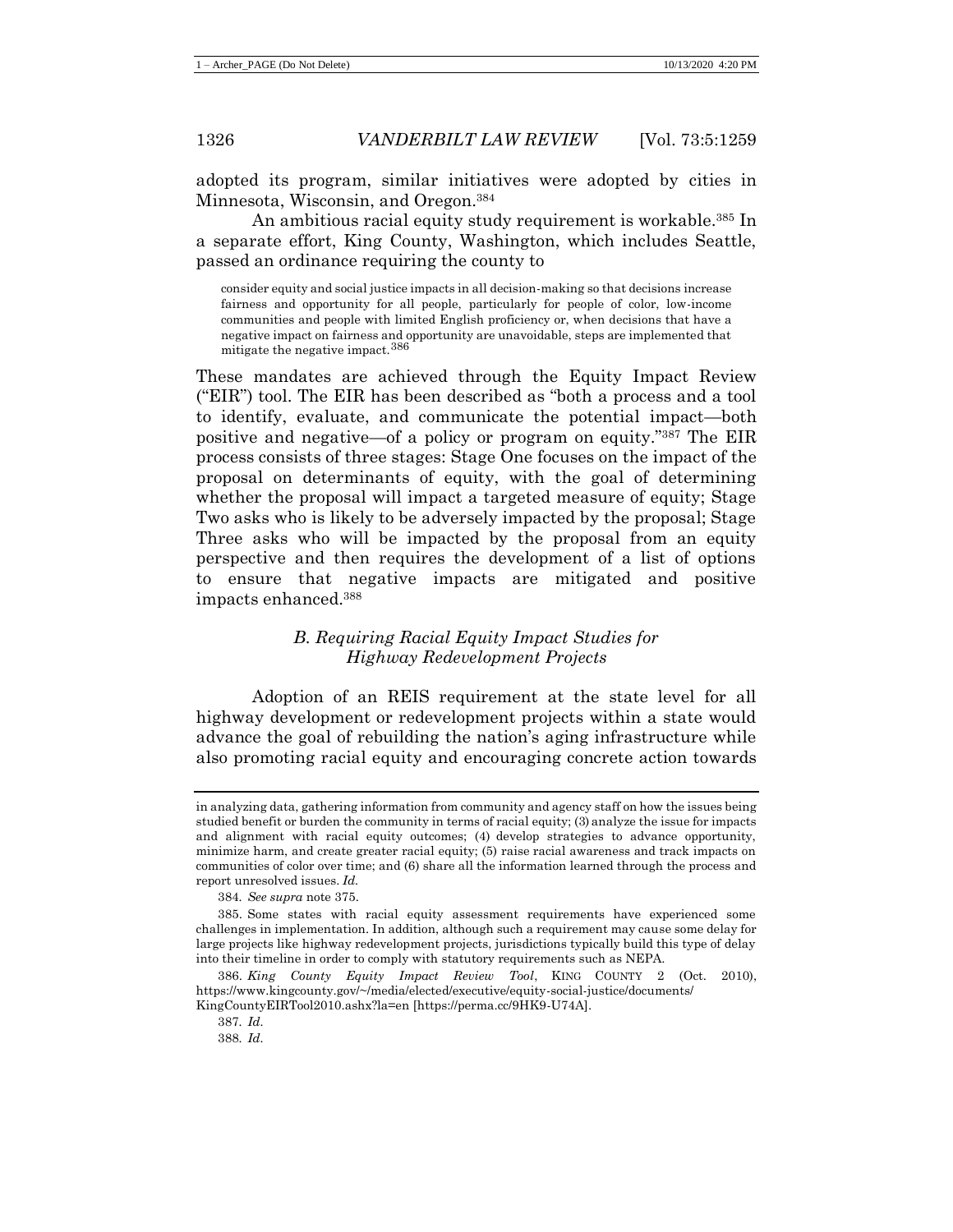remedying the harms inflicted by the interstate highway system. An REIS requirement would also help states and localities unearth structural conditions that perpetuate racial inequality and understand how highway construction will impact transportation equity, racial segregation and concentrated poverty, economic opportunity and investment, access to quality education and affordable housing, and health outcomes. With an REIS requirement, policymakers will have access to the information they need to identify and implement goals and strategies that promote fairness and equity for marginalized communities. Importantly, it would also open up a community-wide conversation among various stakeholders about the reality of racial inequality in those communities and the structural conditions that are required to advance racial equity.<sup>389</sup>

Under this proposal, states would determine the specific elements required to be included in their own REIS. But to be most effective at advancing all the goals discussed earlier, the studies should include some foundational components. First and foremost, the REIS should require a comprehensive collection and analysis of demographic data and consideration of how racial and ethnic groups and communities will be affected by the proposed highway development or redevelopment project. This analysis should not only focus on the initial construction plans and siting decisions, but also endeavor to understand how racial and ethnic minority groups will be impacted by the actions, policies, and practices at every stage of the project. The analysis should also holistically consider the impact on education, housing, economic development, and health in these communities at all subsequent stages. This should include, for example, identifying the number of homes, businesses, and community institutions that would be dislocated in order to build or repair the highway. The impact that the loss will have on residential segregation, educational and employment continuity, and the economic core and social fabric of the community is another important consideration. Moreover, in thinking about the impact on communities of color, the REIS should address the impact that increased economic investment will have on long-term residents, including the threat of gentrification. States must seek to ensure that long-term residents of the community will be able to remain in their homes and enjoy the increased economic vitality.

Second, REIS requirements should be grounded in principles of transportation justice. Broadly, the movement for transportation

<sup>389</sup>*. See* Lenhardt, *supra* not[e 56,](#page-13-1) at 1534 (describing the author's proposed race audit as one that would "create a counternarrative about race, a retelling of how race operates in the jurisdiction and how some members of the community came to be so disadvantaged").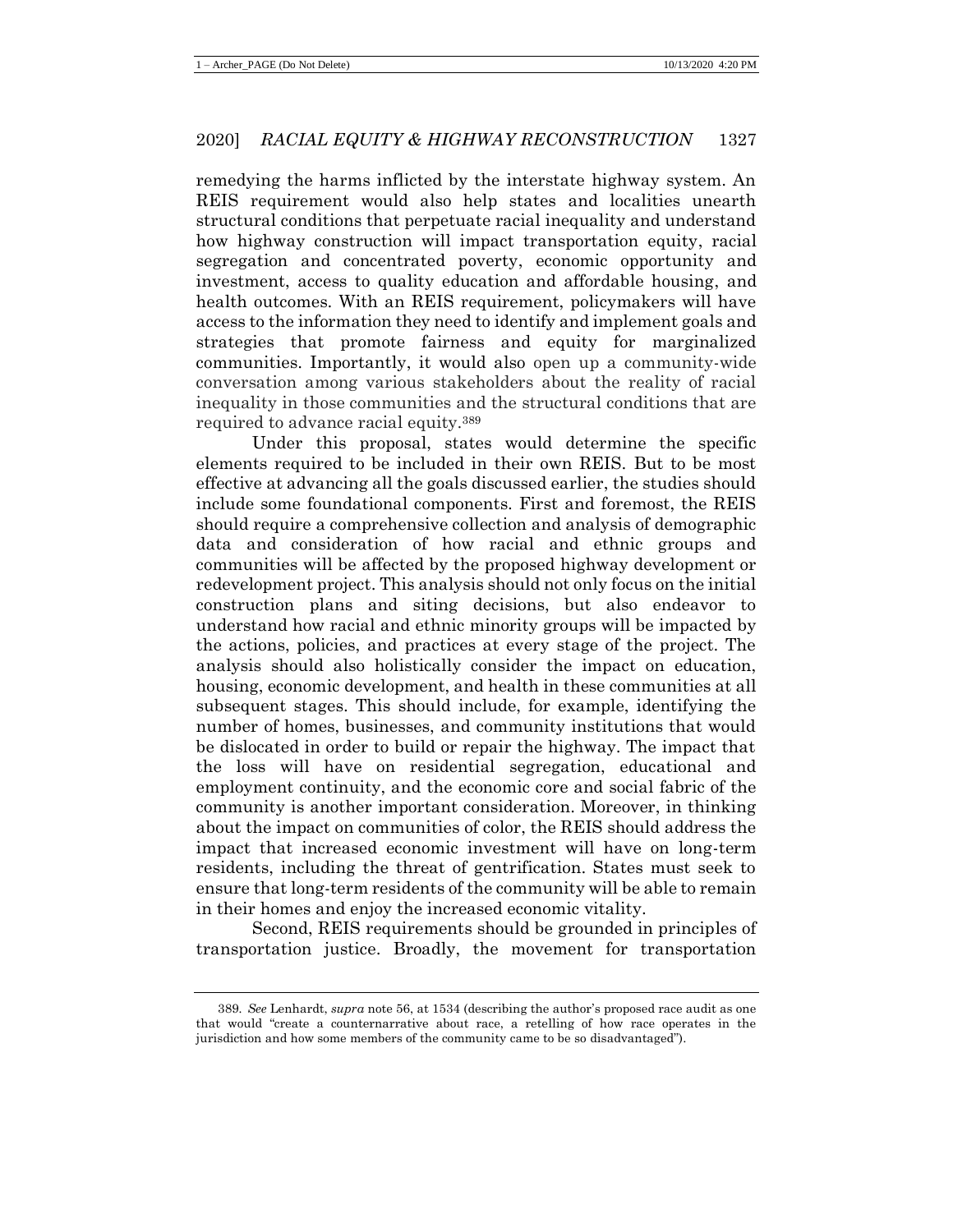justice seeks to merge elements of the environmental justice and civil rights movements, with a focus on racial justice, fairness, and equity.<sup>390</sup> A transportation justice framework provides a mechanism to "address disparate outcomes in planning, operation and maintenance, and infrastructure development" and redress inequalities in the distribution of the benefits and costs of the nation's transportation systems.<sup>391</sup> Transportation equity also seeks to leverage opportunities to remove infrastructure that physically and symbolically isolates marginalized communities.<sup>392</sup> Each of these considerations is critically important to addressing the systemic and embedded racial inequality of the interstate highway system.

Third, a state's REIS law should mandate a deeply collaborative, community-based process.<sup>393</sup> This requirement would harness the power of localism by meaningfully engaging local stakeholders in helping policymakers understand and evaluate the full impact the project will have on the community and more effectively adjust plans in response to the concerns raised.<sup>394</sup> Promoting meaningful community

394. Administrative law scholars have found that community input into agency decisionmaking "can counteract influential interests, provide overlooked data, and open the process to scrutiny of all affected individuals." Reich, *supra* not[e 272,](#page-46-0) at 288–89; *see also* Cashin, *supra* note [15,](#page-6-0) at 1998–2000 (discussing why citizen participation is viewed as a normative justification for localism); Gerald E. Frug, *The City as a Legal Concept*, 93 HARV. L. REV. 1059, 1068–70 (1980) (arguing that individual participation is an important political value and such individual involvement can only occur in small political units); Clayton P. Gillette, *Plebiscites, Participation, and Collective Action in Local Government Law*, 86 MICH. L. REV. 930, 930 (1988) ("Participation is again in the air. Apparently fueled by current debates concerning decentralized power and republican versus pluralist traditions in our political and legal theory, those concerned with political decision making have turned their attention to calls for increased public involvement in the process."); Charles M. Tiebout, *A Pure Theory of Local Expenditures*, 64 J. POL. ECON. 416, 418–21 (1956) (positing the theory that people elect to live in the community that best provides the resources they desire and that once they are in such a community, they attempt to maintain the status quo of that community); Wilson, *supra* not[e 15,](#page-6-0) at 1425 ("[S]cholars also contend that political decentralization facilitates democracy and democratic values because smaller local governments are closer to citizens and more readily allow citizens to participate in the democracy."). Localism scholars have similarly written about the potential of localism to build better and stronger communities and to more effectively address social justice challenges. *See*  GERALD E. FRUG, CITY MAKING: BUILDING COMMUNITIES WITHOUT BUILDING WALLS 64 (1999)

<sup>390</sup>*. See* Bullard, *supra* note [16,](#page-6-1) at 2 (defining the transportation equity movement as "a movement that is redefining transportation as an environmental, economic, civil, and human right").

<sup>391.</sup> Bullard, *supra* not[e 19,](#page-7-0) at 26.

<sup>392</sup>*. Id.* Examples of these types of infrastructure include refueling facilities, airports, crumbling roads, and inadequate public transportation. *Id.*

<sup>393</sup>*. See id.* (emphasizing the breadth of impacts caused by transportation projects and the importance of properly defining and measuring the impact in order to properly evaluate it); Freilla, *supra* note [19,](#page-7-0) at 76 (crediting grassroots community groups for the progress made in New York City); Amy Menzer & Caroline Harmon, *The Baltimore Transit Riders League*, *in* HIGHWAY ROBBERY: TRANSPORTATION RACISM AND NEW ROUTES TO EQUITY, *supra* note [16,](#page-6-1) at 145 (explaining that a commitment to grassroots public participation was a central component of the Citizens Planning and Housing Association's initiatives to improve quality of life).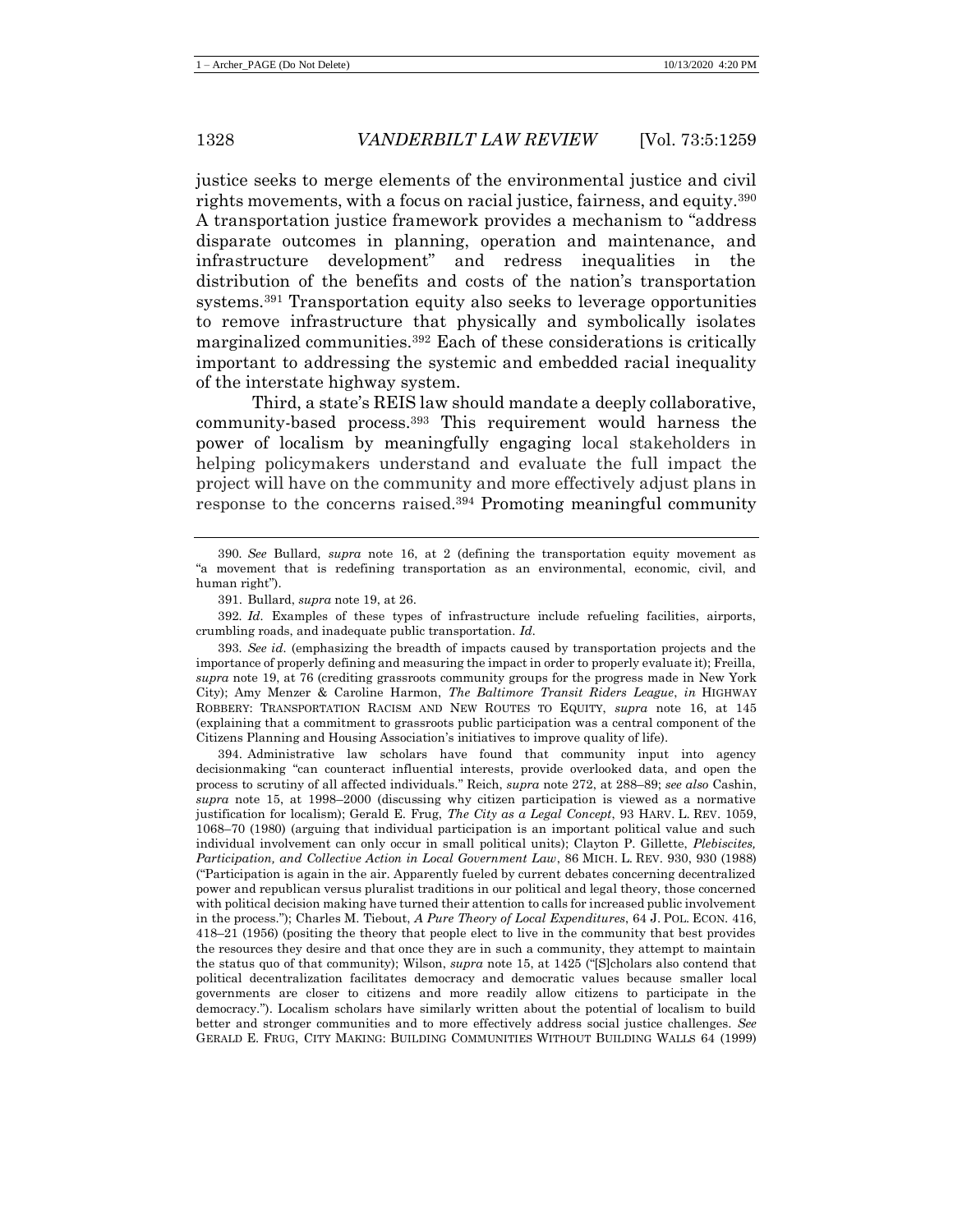participation may also increase community confidence in the equity of the process and outcome. In order to meaningfully share power with community members and organizations, members of the impacted community must not only be heard, but have a seat at the table and be involved in the substantive conversations and decisions that will shape the direction of the project after initial information and feedback have been gathered.<sup>395</sup>

Fourth, a state-mandated REIS should focus on the entire region, not just the community immediately surrounding the project. This will facilitate a deeper understanding of the challenges faced by these communities, particularly in the context of securing housing opportunities, providing educational continuity for temporarily and permanently dislocated people, and ensuring equitable distribution of the burdens and benefits. Requiring a regional lens acknowledges the broader context in which regional concerns, "federal policy, and local government fragmentation, as well as privatization of services" all impact conditions within inner cities.<sup>396</sup>

Finally, state REIS mandates should include sufficient monitoring and accountability systems to ensure equity throughout the process. They should also require relevant agencies to take concrete steps to mitigate the negative impacts on marginalized communities of color identified through the study process, pursue structural changes and remedial actions necessary to advance systemic racial equality, and make reparations for decades of past harm. Similar to the requirements embedded in the California Environmental Quality Act<sup>397</sup> and the New York Environmental Quality Review Act,<sup>398</sup> agencies should adjust their plans in order to address the racial equity disparities "to the

<sup>(</sup>discussing localism); Richard Briffault, *The Local Government Boundary Problem in Metropolitan Areas*, 48 STAN. L. REV. 1115, 1115 (1996) ("Local government law enables people who live within these discrete areas to organize themselves into distinct political units and gives those units power to make decisions with respect to a range of public policies and services."); Richard Briffault, *Our Localism: Part I—The Structure of Local Government Law*, 90 COLUM. L. REV. 1, 1 (1990) ("State legislatures, often criticized for excessive interference in local matters, have frequently conferred significant political, economic and regulatory authority on many localities."); Cashin, *supra* note [15,](#page-6-0) at 1998–2001 (explaining that "the values of democratic participation, efficiency, and community" make localism popular in the United States); Jerry Frug, *Decentering Decentralization*, 60 U. CHI. L. REV. 253, 257 (1993) (discussing the values of local control and decentralization); Lenhardt, *supra* note [56,](#page-13-1) at 1532 ("Outside the judicial context, there exists more freedom at least to imagine a productive role for localities.").

<sup>395</sup>*. See* K. Sabeel Rahman & Jocelyn Simonson, *The Institutional Design of Community Control*, 108 CALIF. L. REV. 101, 104–05 (2020) (discussing the need for true "democratizing reforms" that include the nature and moment of authority to redress "the complex interactions between law, power, structure, and inequality").

<sup>396.</sup> McFarlane, *supra* not[e 80,](#page-18-1) at 334.

<sup>397.</sup> CAL. PUB. RES. CODE § 21081(a) (2020).

<sup>398.</sup> N.Y. ENVTL. CONSERV. LAW §§ 8-0101-8-0117 (McKinney 2020).